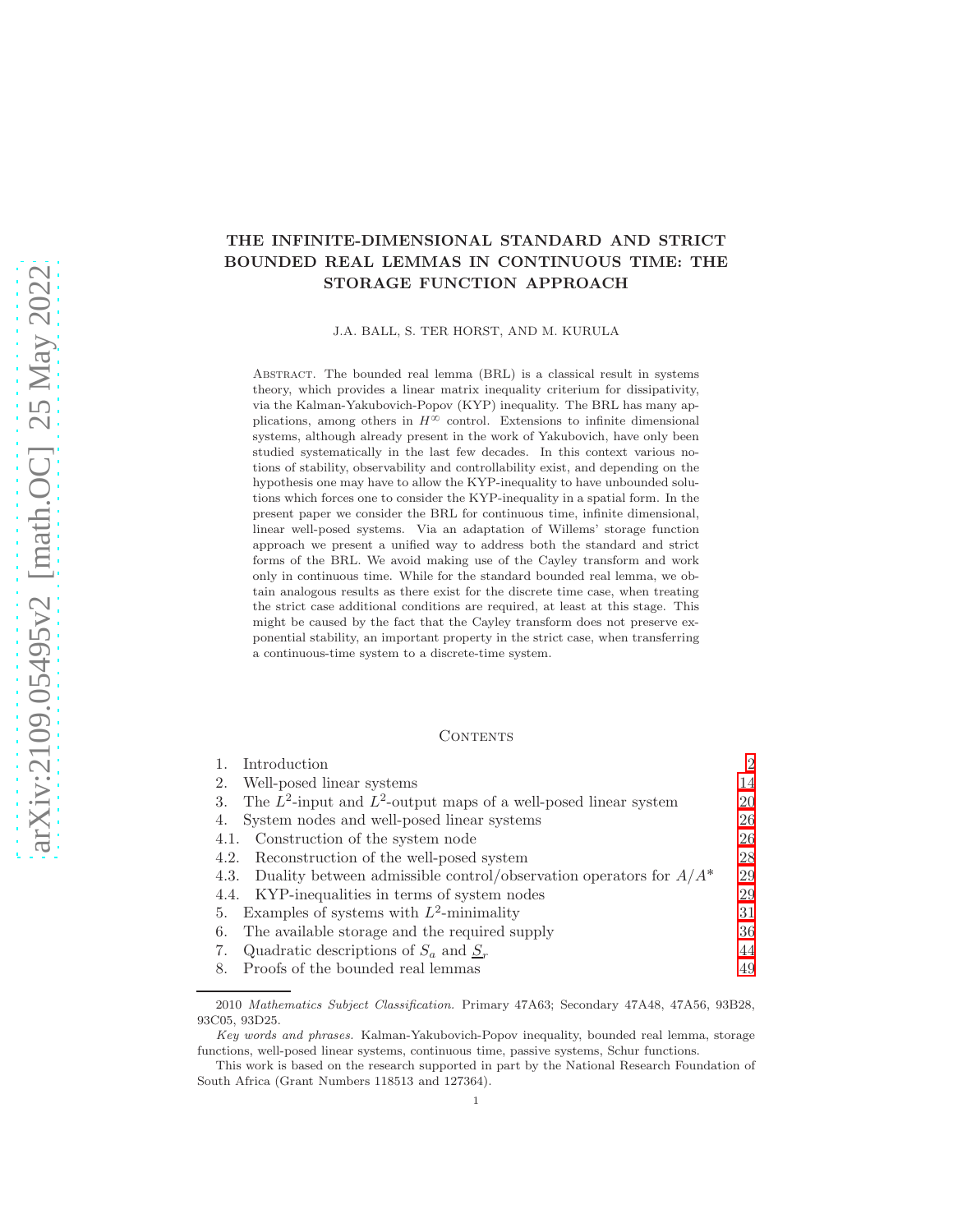References [59](#page-58-0)

## 1. INTRODUCTION

<span id="page-1-0"></span>The study and elaboration of the Bounded Real Lemma (BRL) has a rich history, beginning with the work of Kalman [\[Kal63\]](#page-59-0), Yakubovich [\[Yak62\]](#page-60-1) and of Popov [\[Pop61\]](#page-60-2). From the beginning, the Kalman-Yakubovich-Popov (KYP) lemma was viewed more broadly as the quest to establish the equivalence between a frequencydomain inequality (FDI) and a Linear Matrix Inequality (LMI). In our case, this will actually be a Linear Operator Inequality.

A finite dimensional, linear input-output system in continuous time is frequently written in input/state/output form

<span id="page-1-1"></span>(1.1) 
$$
\Sigma: \begin{bmatrix} \dot{\mathbf{x}}(t) \\ \mathbf{y}(t) \end{bmatrix} = \begin{bmatrix} A & B \\ C & D \end{bmatrix} \begin{bmatrix} \mathbf{x}(t) \\ \mathbf{u}(t) \end{bmatrix}, \quad t \ge 0, \quad \mathbf{x}(0) = x_0,
$$

where the *state*  $\mathbf{x}(t)$  at time t takes values in the *state space*  $X = \mathbb{C}^n$  (with  $\mathbb{C}$ denoting the set of complex numbers), the *input*  $\mathbf{u}(t)$  lives in the *input space*  $U =$  $\mathbb{C}^m$ , and the *output*  $\mathbf{y}(t)$  in the *output space*  $Y = \mathbb{C}^k$ , and where A, B, C, D are matrices of appropriate sizes. The *initial time* is  $t = 0$  and  $x_0 \in X$  is the given initial state of the system. By the elementary theory of differential equations, the unique solution of [\(1.1\)](#page-1-1) is

(1.2) 
$$
\begin{cases} \mathbf{x}(t) = e^{At}x_0 + \int_0^t e^{A(t-s)}B\mathbf{u}(s) ds, \\ \mathbf{y}(t) = Ce^{At}x_0 + \int_0^t Ce^{A(t-s)}B\mathbf{u}(s) ds + Du(t). \end{cases}
$$

Taking Laplace transforms in [\(1.2\)](#page-1-2), we get

<span id="page-1-4"></span><span id="page-1-3"></span><span id="page-1-2"></span>
$$
\begin{cases} \widehat{\mathbf{x}}(\lambda) = (\lambda - A)^{-1}x_0 + (\lambda - A)^{-1}B\widehat{\mathbf{u}}(\lambda), \\ \widehat{\mathbf{y}}(\lambda) = C(\lambda - A)^{-1}x_0 + \widehat{\mathfrak{D}}(\lambda)\mathbf{u}(\lambda), \end{cases}
$$

where

(1.3) 
$$
\widehat{\mathfrak{D}}(\lambda) = C(\lambda - A)^{-1}B + D
$$

is called the *transfer function* of the linear system [\(1.1\)](#page-1-1). In particular, when  $x_0 = 0$ , we get

(1.4) 
$$
\widehat{\mathbf{y}}(\lambda) = \widehat{\mathfrak{D}}(\lambda)\widehat{\mathbf{u}}(\lambda),
$$

i.e., the transfer function maps the Laplace transform of the input signal into the Laplace transform of the output signal. Alternatrively, let us make the Ansatz that  $\mathbf{u}(t) = e^{\lambda t}u_0, \mathbf{x}(t) = e^{\lambda t}x_0 \text{ and } \mathbf{y}(t) = e^{\lambda t}y_0 \text{ form a trajectory on } \mathbb{R}, \text{ where } u_0, x_0$ and  $y_0$  are constant vectors. Then  $\dot{\mathbf{x}}(t) = \lambda e^{\lambda t}x_0$  and the first equation in [\(1.1\)](#page-1-1) gives  $x_0 = (\lambda - A)^{-1}Bu_0$ . Plug this into the second equation of [\(1.1\)](#page-1-1) to get  $y_0 = \mathfrak{D}(\lambda)u_0$ . Hence, the transfer function maps the amplitude of the input wave to the amplitude of the output wave, and this gives a second interpretation of the transfer function as a frequency response function. This second interpretation can be extended to timevarying linear systems as well; see [\[BGK95\]](#page-59-1). For finite dimensional systems, the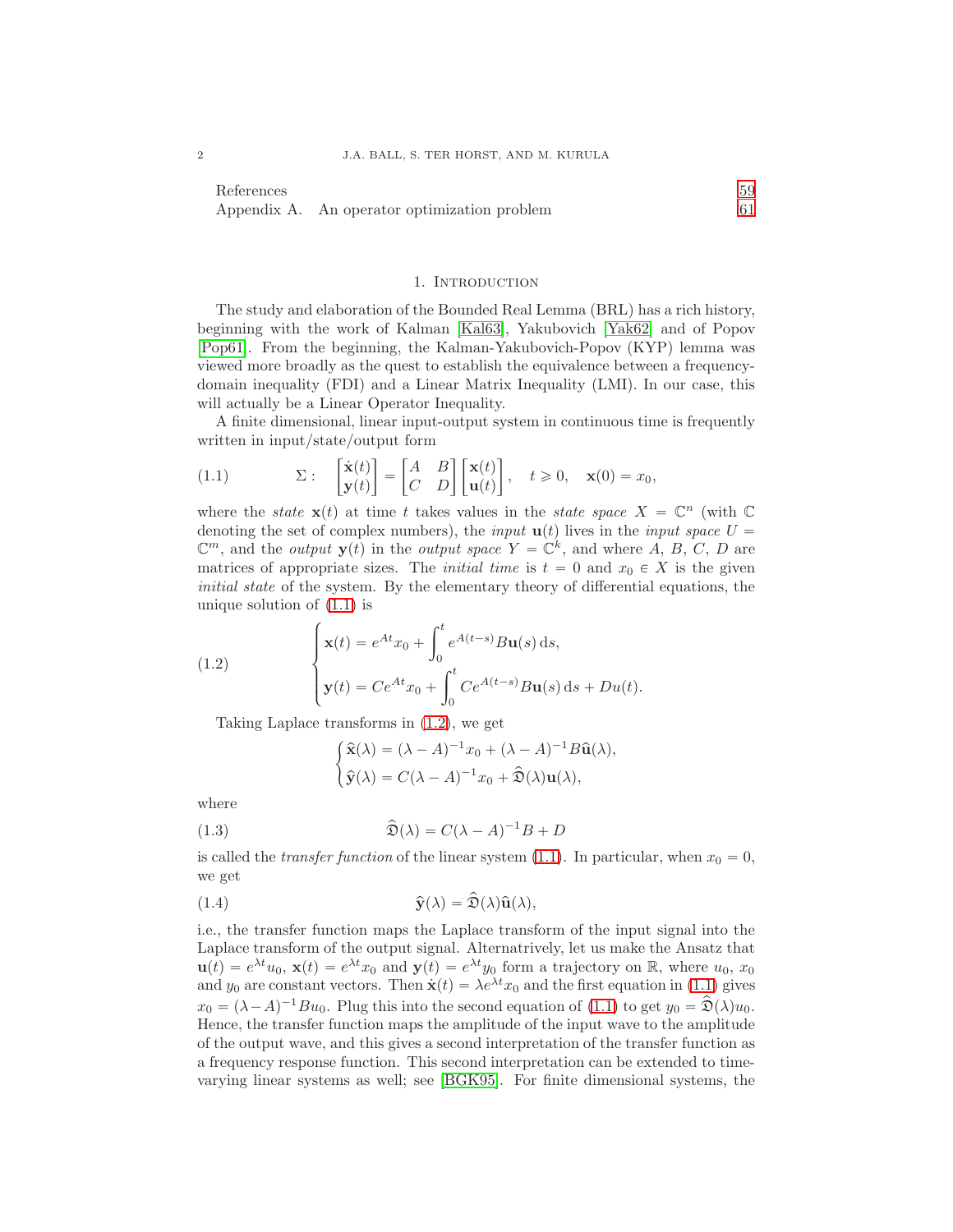Laplace transform version is more common, but for infinite-dimensional systems, the frequency response version is more accessible.

We will be particularly interested in the case where  $\mathcal{D}(\lambda)$  is analytic on the right half-plane  $\mathbb{C}^+$ . If it is the case that in addition  $\|\widehat{\mathfrak{D}}(\lambda)\| \leq 1$  for all  $\lambda$  in the open right half-plane  $\mathbb{C}^+$ , we say that  $\widehat{\mathfrak{D}}$  is in the *Schur class* (with respect to  $\mathbb{C}^+$ ), denoted as  $S_{U,Y}$ .

What we shall call the *standard bounded real lemma (standard BRL)* is concerned with characterizing in terms of the system matrix  $\begin{bmatrix} A & B \\ C & D \end{bmatrix}$  when it is the case that the associated transfer function  $\hat{\mathfrak{D}}(\lambda)$  is in  $\mathcal{S}_{U,Y}$ . A variation of the problem is the strict bounded real lemma which is concerned with the problem of characterizing in terms of the system matrix  $\begin{bmatrix} A & B \\ C & D \end{bmatrix}$  when the associated transfer function  $\hat{\mathfrak{D}}(\lambda)$  is in the *strict Schur class*  $S_{U,Y}^0$ , i.e., when there exists a  $\rho < 1$  such that  $\|\hat{\mathfrak{D}}(\lambda)\| \leq \rho$  for all  $\lambda \in \mathbb{C}^+$ . For the finite dimensional case, the problem is pretty well understood (see [\[AV73,](#page-59-2) [Wil72a\]](#page-60-3) for the standard case and [\[PAJ91\]](#page-59-3) for the strict case), while for the infinite dimensional case the results are not as complete, but see [\[AS07\]](#page-59-4) for the standard case). Our goal here is to provide a unified approach to the standard and the strict bounded real lemmas for infinite dimensional well-posed system with continuous time (as in [\[Sta05\]](#page-60-4)); in fact, at that level of generality, this appears to be the first attempt at a strict bounded real lemma.

We shall make use of the concept of *storage function* as introduced by J. Willems in his study of dissipative systems [\[Wil72a,](#page-60-3) [Wil72b\]](#page-60-5), closely related to independent work [\[Aro79\]](#page-58-1) of D. Arov appearing around the same time. Here we concentrate on the special case of "scattering" supply rate:  $s(u, y) = ||u||^2 - ||y||^2$ .

<span id="page-2-1"></span>**Definition 1.1.** The function  $S : X \to [0, \infty]$  is a storage function for  $\Sigma$  if  $S(0) = 0$ and for all trajectories  $(\mathbf{u}, \mathbf{x}, \mathbf{y})$  of  $\Sigma$  with initial time 0 and for all  $t > 0$ , it holds that

<span id="page-2-0"></span>(1.5) 
$$
S(\mathbf{x}(t)) + \int_0^t \|\mathbf{y}(s)\|_Y^2 ds \leq S(\mathbf{x}(0)) + \int_0^t \|\mathbf{u}(s)\|_U^2 ds.
$$

If  $S(x) = ||x||_X^2$  is a storage function for  $\Sigma$ , then  $\Sigma$  is called *passive*.

An easy consequence of this notion of dissipativity (i.e., existence of a storage function) is what we shall call *input/output dissipativity*, namely: In case the system is initialized with the initial state  $x_0$  set equal to 0, then the energy drained out of the system over the interval  $[0, t]$  via the output y cannot exceed the energy inserted into the system over the same interval via the input u: that is,

$$
\int_0^t \|\mathbf{y}(s)\|_Y^2 ds \le \int_0^t \|\mathbf{u}(s)\|_U^2 ds, \text{ subject to } x_0 = 0.
$$

This implies that the transfer function is in the Schur class; more details on this can be found in Proposition [6.1](#page-36-0) below. A non-obvious point is that the converse holds: if  $\mathfrak{D} \in \mathcal{S}_{U,Y}$ , then a storage function exists for  $\Sigma$ , and this will be one of the statements in our standard BRL. Similarly, as we shall see that  $\hat{\mathfrak{D}}$  being in the strict Schur class is equivalent to  $\Sigma$  having what we shall call a *strict storage* function (see Definition [1.4](#page-4-0) below).

For a suitable function **u**, let  $\tau^t$  denote the backward-shift operator

$$
(\tau^t \mathbf{u})(s) = \mathbf{u}(t+s), \quad t \in \mathbb{R}, t+s \in \text{dom}(\mathbf{u}).
$$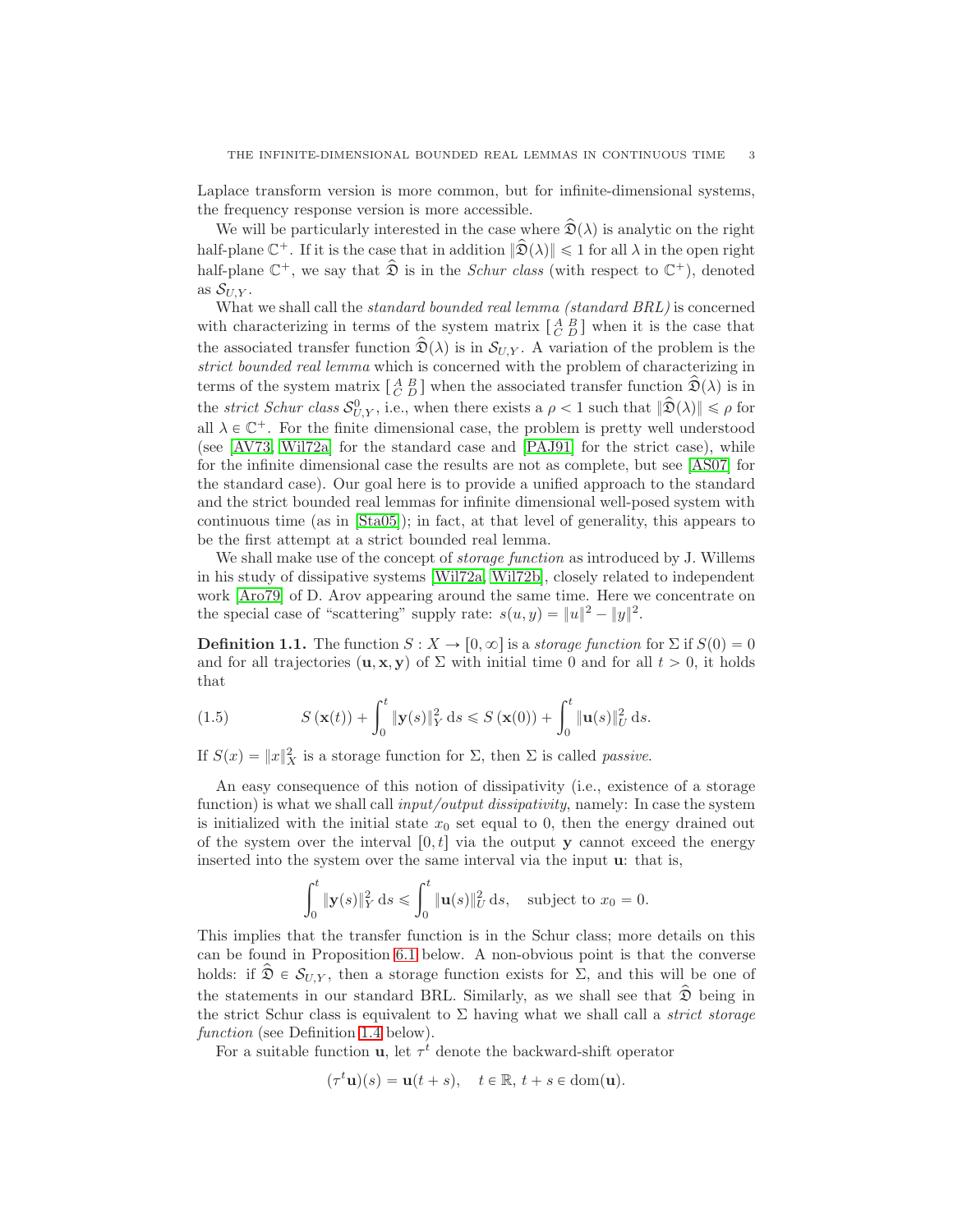By time-invariance of the system equations [\(1.1\)](#page-1-1) we see that for any  $t_0 > 0$  the backward-shifted trajectory  $(\tau^{t_0} \mathbf{u}, \tau^{t_0} \mathbf{x}, \tau^{t_0} \mathbf{y})$  is again a system trajectory whenever  $(\mathbf{u}, \mathbf{x}, \mathbf{y})$  is a system trajectory. Setting  $t_1 = t_0 > 0$ ,  $t_2 = t + t_0 > t_1$  and rewriting the resulting version of [\(1.5\)](#page-2-0) as

$$
S(\mathbf{x}(t_2)) - S(\mathbf{x}(t_1)) \leq \int_{t_1}^{t_2} \|\mathbf{u}(s)\|_{U}^{2} ds - \int_{t_1}^{t_2} \|\mathbf{y}(s)\|_{Y}^{2} ds,
$$

we see that the dissipation inequality [\(1.5\)](#page-2-0) can be interpreted as saying that the net energy stored by the system state over the interval  $[t_1, t_2]$  is no more than the net energy supplied to the system by the outside environment over the same time interval.

In order to state the standard and strict bounded real lemmas even for the finite dimensional case, we need to carefully distinguish different notions of positivity for Hermitian matrices.

<span id="page-3-2"></span>**Definition 1.2.** For H an  $n \times n$  Hermitian matrix over  $\mathbb{C}$ , we write

- $H > 0$  if  $\langle Hx, x \rangle > 0$  for all nonzero x in  $\mathbb{C}^{n \times n}$  (equivalently for the finite dimensional case here, for some  $\delta > 0$  we have  $\langle Hx, x \rangle \geq \delta ||x||^2$  for all  $x \in \mathbb{C}^n$ ,
- $\bullet$   $H \prec 0$  if  $-H \succ 0$ ,
- $H \geq 0$  if  $\langle Hx, x \rangle \geq 0$  for all  $x \in \mathbb{C}^n$ ,
- $H \leq 0$  if  $-H \geq 0$ .

Theorem 1.3 (Standard finite dimensional bounded real lemma; see e.g. [\[AV73,](#page-59-2) [Wil72a\]](#page-60-3)). For a finite-dimensional linear system  $\Sigma$  with system matrix  $\mathbf{S} = \begin{bmatrix} A & B \\ C & D \end{bmatrix}$ as in [\(1.1\)](#page-1-1) which is minimal (i.e., rank  $[B \ AB \ \cdots \ A^{n-1}B] = n$  (controllability) and rank  $\begin{bmatrix} C^* & A^*C^* & \cdots & A^{*n-1}C^* \end{bmatrix} = n$  (observability), the following conditions are equivalent:

- (1) After unique analytic continuation (if necessary) to a domain  $\mathcal{D}(\widehat{\mathfrak{D}}) \supset \mathbb{C}^+$ ,  $\widehat{\mathfrak{D}}$  is in the Schur class  $\mathcal{S}_{U,Y}$ .
- (2) The following continuous-time Kalman-Yakubovich-Popov (KYP) inequality has a solution  $H > 0$ :

(1.6) 
$$
\begin{bmatrix} H A + A^* H + C^* C & H B + C^* D \\ B^* H + D^* C & D^* D - I \end{bmatrix} \leq 0.
$$

<span id="page-3-0"></span>(3) The system  $\Sigma$  is similar to a passive system  $\Sigma^{\circ}$ , i.e., there exist  $X^{\circ}$  and an invertible  $\Gamma: X \to X^{\circ}$  such that

(1.7) 
$$
\begin{bmatrix} A^{\circ} & B^{\circ} \\ C^{\circ} & D^{\circ} \end{bmatrix} := \begin{bmatrix} \Gamma & 0 \\ 0 & I \end{bmatrix} \begin{bmatrix} A & B \\ C & D \end{bmatrix} \begin{bmatrix} \Gamma^{-1} & 0 \\ 0 & I \end{bmatrix}
$$

<span id="page-3-1"></span>satisfies [\(1.6\)](#page-3-0) with  $H = 1_{X^{\circ}}$ .

- (4) The system  $\Sigma$  has a storage function.
- (5) The system  $\Sigma$  has a quadratic storage function (see below).

Here by a *quadratic storage function* we mean a storage function S of the special form  $S(x) = \langle Hx, x \rangle$ , where  $H \geq 0$  is a Hermitian matrix. If H is positive definite  $(H > 0)$  then  $S = S_H$  has the additional property that S is coercive (there is a  $\delta > 0$  so that  $S_H(x) \geq \delta ||x||^2$  for all  $x \in X$ ). The connection between a solution  $H \geq 0$  of the KYP-inequality [\(1.6\)](#page-3-0) and a quadratic storage function is that any  $H \geq 0$  satisfying [\(1.6\)](#page-3-0) generates a quadratic storage function S for  $\Sigma$  according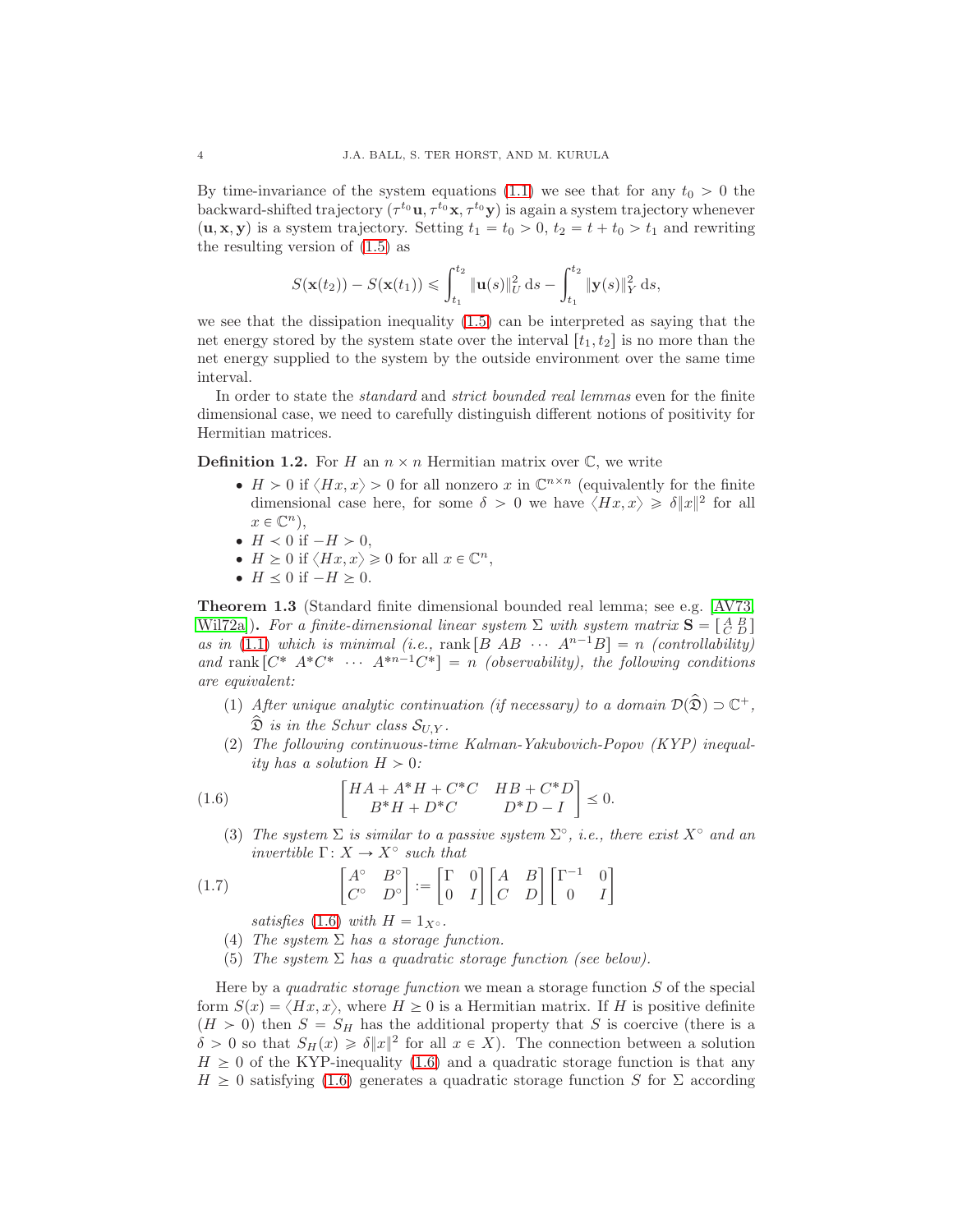to  $S(x) = S_H(x) := \langle Hx, x \rangle$ . The *strict bounded real lemma* is concerned with an analogous characterization of the strict Schur class  $\mathcal{S}_{U,Y}^0$ .

To formulate the strict result let us introduce the following terminology.

<span id="page-4-0"></span>**Definition 1.4.** Suppose  $S: X \to [0, \infty]$  is such that  $S(0) = 0$  and  $\Sigma$  is a wellposed linear system with system trajectories  $(\mathbf{u}, \mathbf{x}, \mathbf{y})$  with initiation at  $t = 0$ . Then we say that:

(1) S is a *strict storage function* for  $\Sigma$  if there is a  $\delta > 0$  so that, for all system trajectories  $(\mathbf{u}, \mathbf{x}, \mathbf{y})$  of  $\Sigma$  and  $0 \le t_1 < t_2$  we have

<span id="page-4-1"></span>
$$
(1.8) \ S(\mathbf{x}(t_2)) + \delta \int_{t_1}^{t_2} ||\mathbf{x}(s)||^2 \, ds + \int_{t_1}^{t_2} ||\mathbf{y}(s)||^2 \, ds \leq S(\mathbf{x}(t_1)) + (1 - \delta) \int_{t_1}^{t_2} ||\mathbf{u}(s)||^2 \, ds.
$$

(2) S is a semi-strict storage function for  $\Sigma$  if condition [\(1.8\)](#page-4-1) holds but with the integral term involving the state vector  $\mathbf{x}(s)$  omitted, i.e., if there is a  $\delta > 0$  so that, for all system trajectories  $(\mathbf{u}, \mathbf{x}, \mathbf{y})$  and  $0 \le t_1 < t_2$  we have

<span id="page-4-3"></span>(1.9) 
$$
S(\mathbf{x}(t_2)) + \int_{t_1}^{t_2} ||\mathbf{y}(s)||^2 ds \leq S(\mathbf{x}(t_1)) + (1 - \delta) \int_{t_1}^{t_2} ||\mathbf{u}(s)||^2 ds.
$$

In the following result the equivalence  $(1) \Leftrightarrow (2)$  is due to Petersen-Anderson-Jonckheere [\[PAJ91\]](#page-59-3) (at least for the special case  $D = 0$ ); we add the connections with similarity and storage functions for the strict setting.

**Theorem 1.5** (Finite dimensional strict bounded real lemma). Suppose that  $\Sigma$  is a finite dimensional linear system with system matrix  $S = \begin{bmatrix} A & B \\ C & D \end{bmatrix}$  as in [\(1.1\)](#page-1-1) such that the matrix  $A$  is stable (i.e.,  $A$  has spectrum only in the open left half plane:  $\sigma(A) \subset \mathbb{C}^- := \{ \lambda \in \mathbb{C} \mid \text{Re}(\lambda) < 0 \}.$  Then the following conditions are equivalent:

- (1) Possibly after unique analytic continuation to a domain dom $(\widehat{\mathfrak{D}}) \supset \mathbb{C}^+$ ,  $\widehat{\mathfrak{D}}$ is in the strict Schur class  $\mathcal{S}_{U,Y}^0$ .
- (2) The following continuous-time strict Kalman-Yakubovich-Popov (KYP) inequality has a solution  $H > 0$ :

(1.10) 
$$
\begin{bmatrix} H A + A^* H + C^* C & H B + C^* D \\ B^* H + D^* C & D^* D - I \end{bmatrix} \leq 0.
$$

- <span id="page-4-2"></span>(3) The system  $\Sigma$  is similar to a strictly passive system  $\Sigma^{\circ}$ , i.e., there exist  $X^{\circ}$ and an invertible  $\Gamma: X \to X^{\circ}$  such that [\(1.7\)](#page-3-1) satisfies [\(1.10\)](#page-4-2) with  $H = 1_{X^{\circ}}$ .
- (4) The system  $\Sigma$  has a quadratic, coercive strict storage function.
- (5) The system  $\Sigma$  has a semi-strict storage function.

In the infinite dimensional case, we wish to allow one or each of the coefficient spaces, i.e., the input space U, the state space X, or the output space Y, to be a infinite dimensional Hilbert space. The situation becomes more involved in at least three respects:

• The system matrix  $\begin{bmatrix} A & B \\ C & D \end{bmatrix}$  is replaced by an (in general) unbounded system node (see [\[Sta05,](#page-60-4) Definition [4](#page-25-0).7.2],  $[AS07, §2]$  or §4 below for details) between Hilbert spaces  $U, X$  and  $Y$ . Here we restrict ourselves to the setting of well-posed systems, i.e., in place of the system matrix  $\begin{bmatrix} A & B \\ C & D \end{bmatrix}$  as in [\(1.1\)](#page-1-1) there is a well-defined one-parameter family of block  $2\times 2$  operator matrices

$$
\begin{bmatrix} \mathfrak A^t & \mathfrak B^t \\ \mathfrak C^t & \mathfrak D^t \end{bmatrix} \colon \begin{bmatrix} X \\ L^2([0,t],U) \end{bmatrix} \to \begin{bmatrix} X \\ L^2([0,t],Y) \end{bmatrix}, \quad t > 0,
$$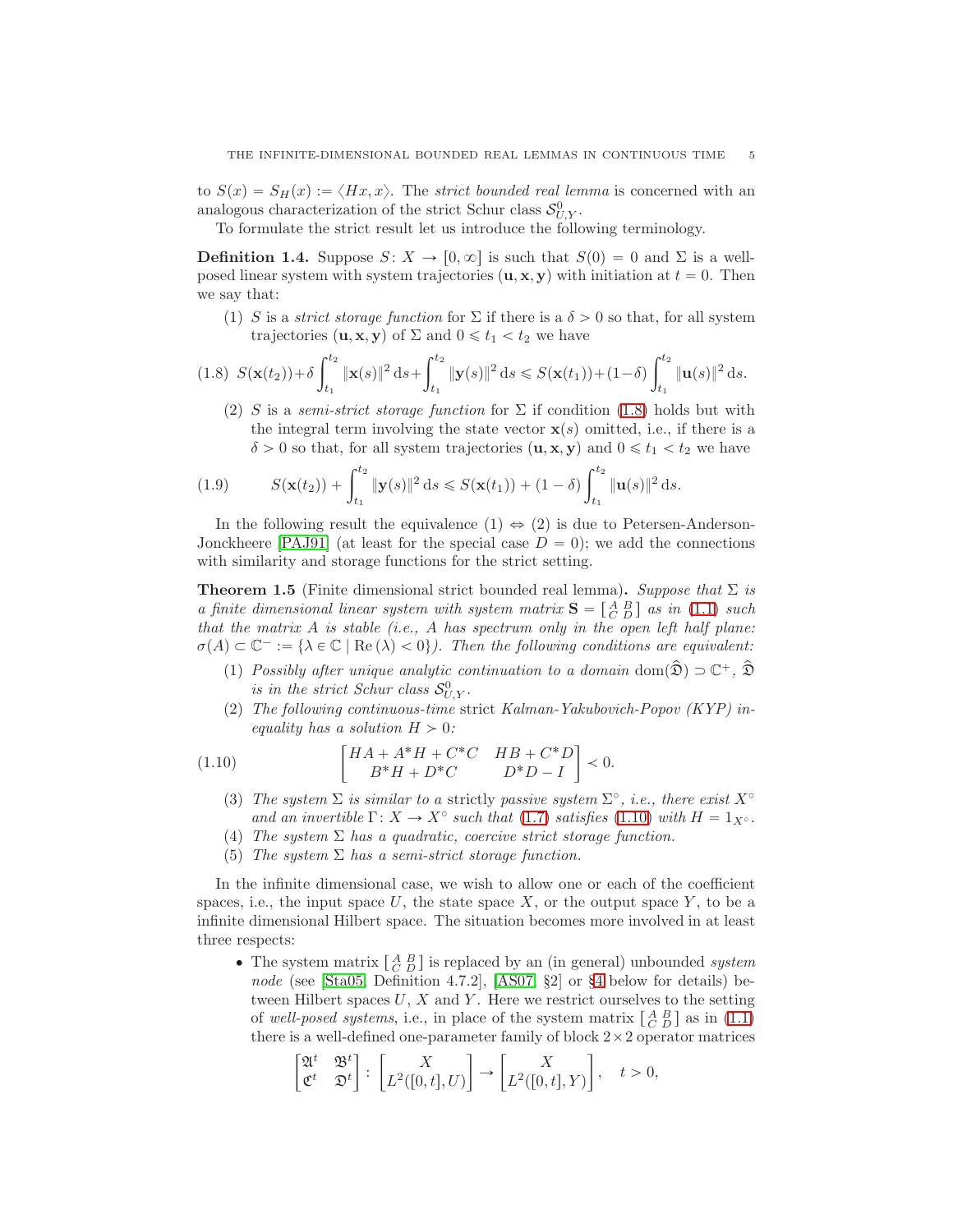which corresponds to the mapping such that

$$
\begin{bmatrix} \mathfrak A^t & \mathfrak B^t \\ \mathfrak C^t & \mathfrak D^t \end{bmatrix} \colon \begin{bmatrix} {\mathbf x}(0) \\ \pi_{[0,t]} {\mathbf u} \end{bmatrix} \to \begin{bmatrix} {\mathbf x}(t) \\ \pi_{[0,t]} {\mathbf y} \end{bmatrix}, \quad t > 0,
$$

whenever  $(\mathbf{u}, \mathbf{x}, \mathbf{y})$  is a system trajectory. It is often advantageous to work with the "integrated operators"  $\mathfrak{A}^t$ ,  $\mathfrak{B}^t$ ,  $\mathfrak{C}^t$ ,  $\mathfrak{D}^t$  instead of with the system node directly. In case the system is finite dimensional and given by system matrix  $\begin{bmatrix} A & B \\ C & D \end{bmatrix}$ , one can read off from [\(1.2\)](#page-1-2) that the integrated operators  $\mathfrak{A}^t$ ,  $\mathfrak{B}^t$ ,  $\mathfrak{C}^t$ ,  $\mathfrak{D}^t$  are given by

$$
\mathfrak{A}^{t}: x_{0} \mapsto e^{At}x_{0},
$$
  

$$
\mathfrak{B}^{t}: \mathbf{u}|_{[0,t]} \mapsto \int_{0}^{t} e^{A(t-s)}Bu(s) ds, \quad \mathfrak{C}^{t}: x_{0} \mapsto Ce^{As}x_{0}|_{0 \leq s \leq t},
$$
  

$$
\mathfrak{D}^{t}: \mathbf{u}|_{[0,t]} \mapsto \left(C \int_{0}^{s} e^{A(s-s')}Bu(s') ds' + Du(s)\right)|_{0 \leq s \leq t}.
$$

To get some additional flexibility with respect to choice of location  $t_0$  for the specification of the initial condition  $(\mathbf{x}(t_0) = x_0)$ , Staffans (see [\[Sta05,](#page-60-4) page 30]) defines three "master operators"

$$
\mathfrak{B}\mathbf{u} := \int_{-\infty}^{0} \mathfrak{A}^{-s} B\mathbf{u}(s) \, \mathrm{d}s, \quad \mathfrak{C}x := \left( t \mapsto C \mathfrak{A}^{t} x \right)_{t \geq 0},
$$
  
.11)  

$$
\mathfrak{D}\mathbf{u} := \left( t \mapsto \int_{-\infty}^{t} C \mathfrak{A}^{t-s} B\mathbf{u}(s) \, \mathrm{d}s + D\mathbf{u}(t) \right)_{t \in \mathbb{R}}
$$

<span id="page-5-0"></span>and observes that the analogues of  $\mathfrak{B}^t$ ,  $\mathfrak{C}^t$ ,  $\mathfrak{D}^t$  for the case where the initial condition is taken at  $t = t_0$  rather than  $t = 0$  (denoted as  $\mathfrak{B}_{t_0}^t$ ,  $\mathfrak{C}_{t_0}^t$ ,  $\mathfrak{D}_{t_0}^t$ ) are all easily expressed in terms of the master operators; for the case where  $t_0 = 0$  the formulas are as in equation [\(2.1\)](#page-14-0) below.

We let the collection of operators written in block matrix from (even though it does not fit as the representation of a single operator between a two-component input space and a two-component output space)  $\begin{bmatrix} \mathfrak{A} & \mathfrak{B} \\ \mathfrak{C} & \mathfrak{D} \end{bmatrix}$ denote the associated well-posed linear system.

 $\bullet$  Secondly, since the state space X may be infinite dimensional, the solution H of [\(1.6\)](#page-3-0) can become unbounded, both from below and from above. In this case the notion of positivity for a (possibly unbounded) selfadjoint Hilbert-space operator becomes still more refined than that for the finite dimensional case (cf., Definition [1.2\)](#page-3-2) as follows.

**Definition 1.6.** For an unbounded, densely defined, selfadjoint operator H on X with domain dom $(H)$  we say:

- (1) H is positive semidefinite (written  $H \geq 0$ ) when  $\langle Hx, x \rangle \geq 0$  for all  $x \in$  $dom(H)$ ;
- (2) H is positive definite (written  $H > 0$ ) whenever  $\langle Hx, x \rangle > 0$  for all  $0 \neq x \in$  $dom(H);$
- (3) H is strictly positive definite (written  $H \geq 0$ ) whenever there exists a  $\delta > 0$ so that  $\langle Hx, x \rangle \geq \delta ||x||^2$  for all  $0 \neq x \in \text{dom}(H)$ .

By [\[K80,](#page-59-5) Theorem 3.35 on p. 281], each positive semidefinite operator H on X admits a positive semidefinite square root  $H^{\frac{1}{2}}$ , for which we have

 $(1)$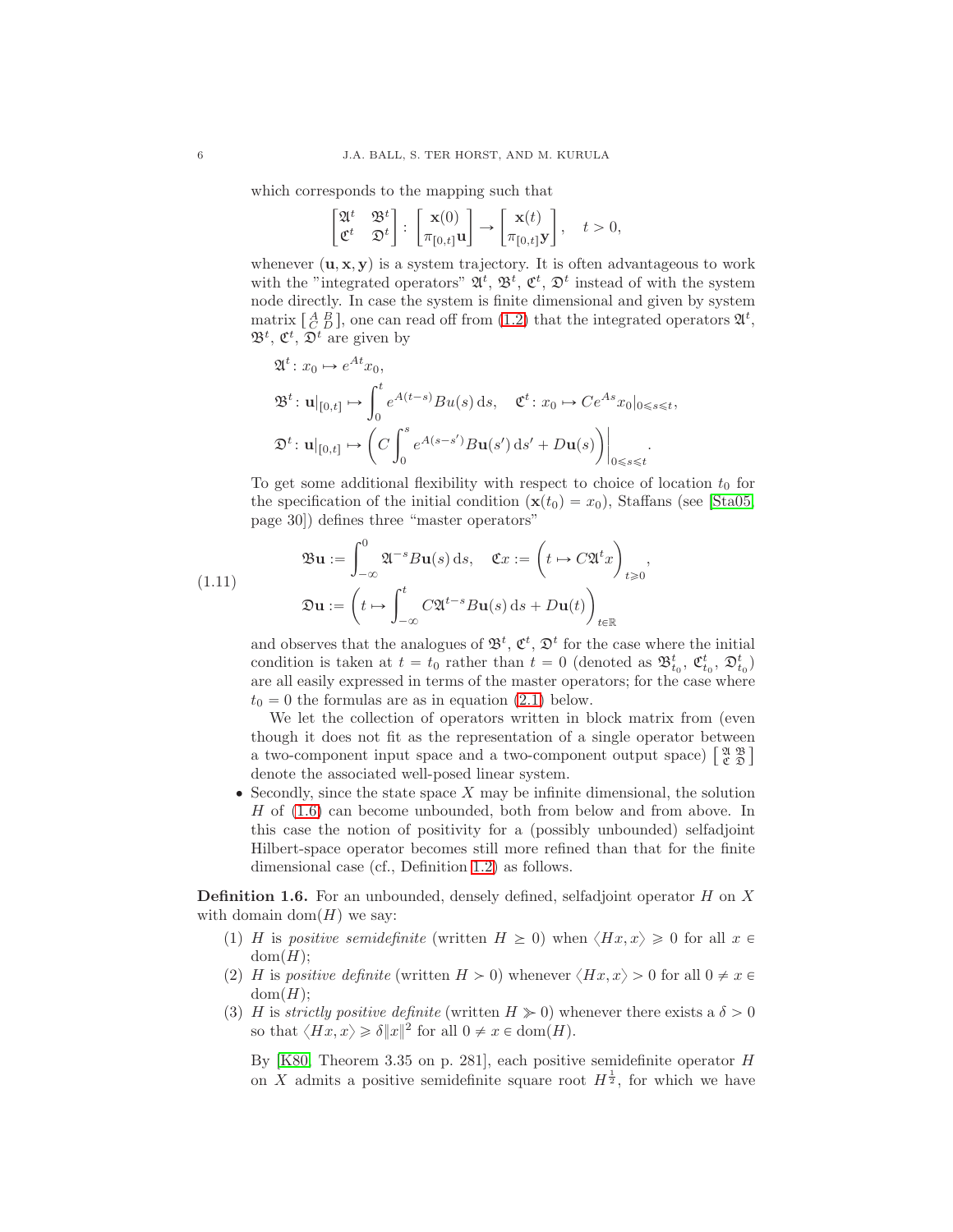$H = H^{\frac{1}{2}} H^{\frac{1}{2}}$ , and hence

$$
\text{dom}(H) = \left\{ x \in \text{dom}(H^{\frac{1}{2}}) \mid H^{\frac{1}{2}} x \in \text{dom}(H^{\frac{1}{2}}) \right\} \subset \text{dom}(H^{\frac{1}{2}}).
$$

Throughout this paper we use the standard ordering for possibly unbounded positive semidefinite operators (see, e.g., [\[AKP06,](#page-58-2) §5] or [\[K80,](#page-59-5) (2.17) on p. 330]): given positive semidefinite operators  $H_1$  and  $H_2$  on a Hilbert space X, we write  $H_1 \leq H_2$  if

 $\text{dom}(H_2^{\frac{1}{2}}) \subset \text{dom}(H_1^{\frac{1}{2}})$  and  $||H_1^{\frac{1}{2}}x|| \le ||H_2^{\frac{1}{2}}x||$  for all  $x \in \text{dom}(H_2^{\frac{1}{2}})$ .

In case  $H_2$  and  $H_1$  are bounded, this amounts to the standard Loewner ordering for bounded selfadjoint operators. Similarly we define  $H_1 \nless H_2$ and  $H_1 \ll H_2$ , and we write  $H_1 \geq H_2$  (resp.  $H_1 > H_2$  and  $H_1 \gg H_2$ ) whenever  $H_2 \leq H_1$  (resp.  $H_2 \prec H_1$  and  $H_2 \ll H_1$ ).

 $\bullet$  Thirdly, with all of A, B, C, D, being possibly unbounded, it is more difficult to make sense of the formula [\(1.3\)](#page-1-3) for the transfer function of the system  $\Sigma$ . However, there is a formula for the well-posed-system setup based on the interpretation of the transfer function as a "frequency response function" which appeared at the beginning of the introduction. There is also a formula for the transfer function analogous to formula [\(1.3\)](#page-1-3) expressed directly in terms of the associated system node  $S$  (see the formula  $(4.4)$  to come). All these ideas are worked out in detail in Staffans' book [\[Sta05\]](#page-60-4) and the fragments needed here are reviewed in §[2](#page-13-0) and §[4](#page-25-0) below.

In the case of unbounded positive semidefinite solutions  $H$ , the associated quadratic function  $S_H$  should be allowed to take on the value infinity according to the formula:

$$
S_H(x) = \begin{cases} \|H^{\frac{1}{2}}x\|_X^2 & \text{if } x \in \text{dom}(H^{\frac{1}{2}}), \\ \infty & \text{if } x \notin \text{dom}(H^{\frac{1}{2}}). \end{cases}
$$

<span id="page-6-1"></span>**Remark 1.7.** Note that then H being bounded is detected in the associated quadratic function  $S_H$  by  $S_H$  being finite-valued, while H being strictly positive definite (i.e.,  $H \gg 0$ ) is detected in  $S_H$  by  $S_H$  being *coercive*, i.e., there is a  $\delta > 0$  so that  $S_H(x) \geq \delta ||x||^2$  for all  $x \in X$ .

Also, for the case where H is unbounded, the similarity  $\Gamma$  should be weakened to a pseudo-similarity defined as follows.

<span id="page-6-0"></span>**Definition 1.8.** Two well-posed systems  $\Sigma = \begin{bmatrix} \mathfrak{A} & \mathfrak{B} \\ \mathfrak{C} & \mathfrak{D} \end{bmatrix}$  and  $\Sigma^{\circ} = \begin{bmatrix} \mathfrak{A}^{\circ} & \mathfrak{B}^{\circ} \\ \mathfrak{C}^{\circ} & \mathfrak{D}^{\circ} \end{bmatrix}$ , with state spaces X and  $X^{\circ}$ , respectively, are *pseudo-similar* if  $\mathfrak{D}^{\circ} = \mathfrak{D}$  and there exists a closed, densely defined and injective linear operator  $\Gamma : X \supset \text{dom}(\Gamma) \to X^{\circ}$  with dense range, called a *pseudo-similarity*, with the following properties:

- (1) ran( $\mathfrak{B}$ )  $\subset$  dom( $\Gamma$ ) and  $\mathfrak{B}^{\circ} = \Gamma \mathfrak{B}$ , or equivalently ran( $\mathfrak{B}^t$ )  $\subset$  dom( $\Gamma$ ) and  $\mathfrak{B}^{\circ t} = \Gamma \mathfrak{B}^t$  for each t.
- (2) for all  $t \geq 0$ ,  $\mathfrak{A}^t$  dom $(\Gamma) \subset \text{dom}(\Gamma)$  and  $\mathfrak{A}^{\circ t}\Gamma = \Gamma \mathfrak{A}^t \big|_{\text{dom}(\Gamma)}$ , and
- (3)  $\mathfrak{C}^{\circ}\Gamma = \mathfrak{C}\big|_{\text{dom}(\Gamma)}$ , or equivalently,  $\mathfrak{C}^{\circ t}\Gamma = \mathfrak{C}^{t}\big|_{\text{dom}(\Gamma)}$  for all  $t > 0$ .

If  $\Gamma$  is bounded with a bounded inverse, then  $\Sigma$  and  $\Sigma^{\circ}$  are said to be *similar*. (In this case the condition that  $dom(\Gamma) = X$  is automatically satisfied.)

This definition is reproduced from [\[Sta05,](#page-60-4) Definition 9.2.1], but with the condition that the range of  $\Gamma$  is dense added and a couple of redundant assumptions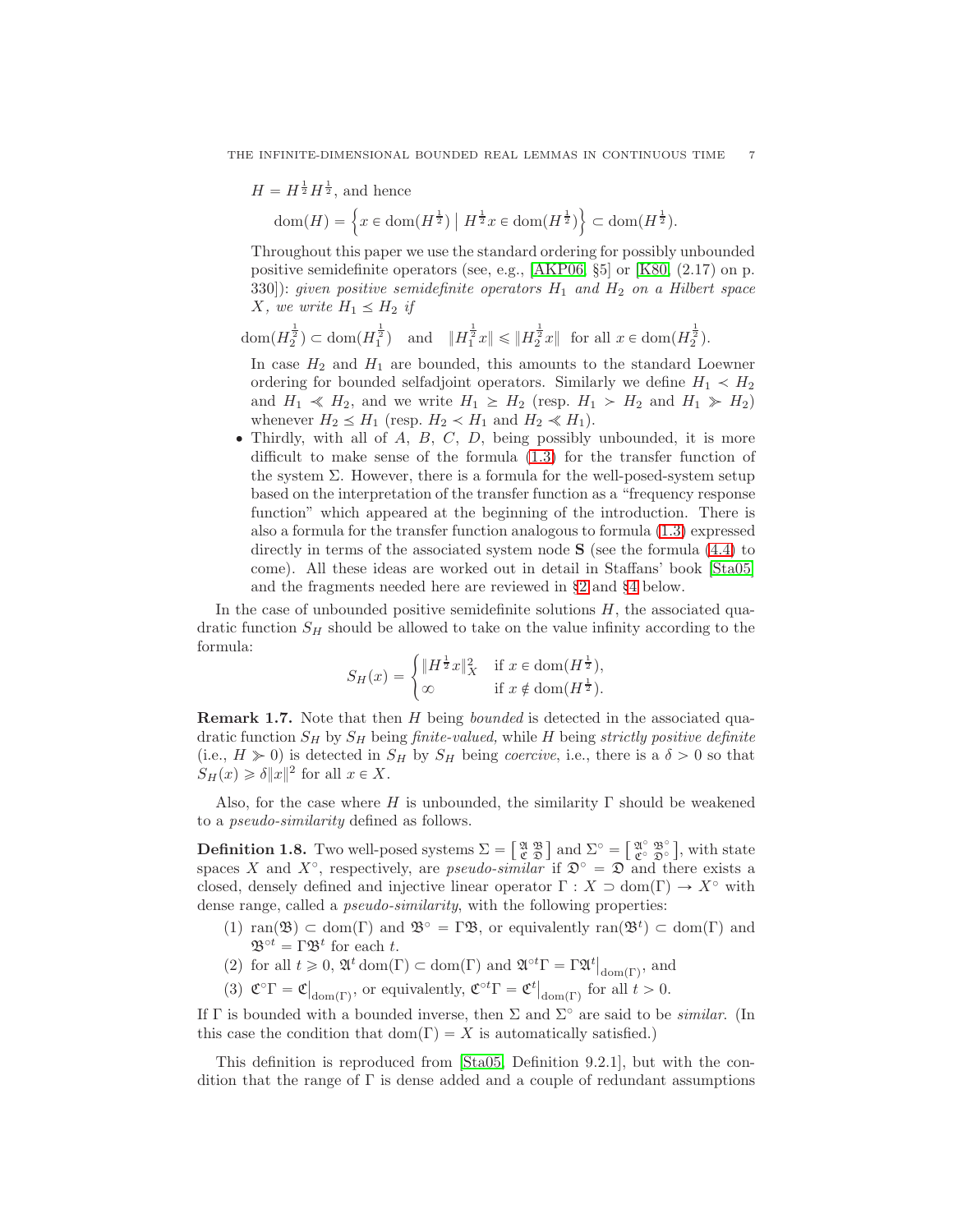dropped; observe that Staffans also states on page 512 of [\[Sta05\]](#page-60-4) that  $\Gamma^{-1}$  is a pseudo-similarity if  $\Gamma$  is a pseudo-similarity, that property (1) in Definition [1.8](#page-6-0) implies that  $\mathfrak{B}$  maps into ran(Γ) and item (2) implies that ran(Γ) is invariant under  $\widetilde{\mathfrak{A}}^t$ . Hence the two pseudo-similarity definitions are equivalent.

We make the following additional definitions:

- For each  $\alpha \in \mathbb{R}$ , we define  $\mathbb{C}_{\alpha} := \{z \in \mathbb{C} \mid \text{Re } z > \alpha\}$  (so in particular  $\mathbb{C}^+$  =  $\mathbb{C}_0$ ).
- We let  $H^{\infty}(\mathbb{C}_{\alpha}; \mathcal{B}(U, Y))$  denote the  $\mathcal{B}(U, Y)$ -valued functions which are analytic and bounded on  $\mathbb{C}_{\alpha}$ .

Thus the Schur class consists of those functions  $F \in H^{\infty}(\mathbb{C}^+;\mathcal{B}(U,Y))$  such that  $F(\lambda)$  is a contraction from U into Y for all  $\lambda \in \mathbb{C}^+$ , and in this case we write  $F \in$  $\mathcal{S}_{U,Y}$ . In fact, for convenience, we identify two analytic functions which coincide on some set in the intersection of their domains which has an interior cluster point. In particular, we write  $F \in \mathcal{S}_{U,Y}$  if the restriction  $F|_{\text{dom}(F) \bigcap \mathbb{C}^+}$  has a unique extension to a function in  $S_{U,Y}$ .

In the infinite dimensional situation, following [\[Sta05\]](#page-60-4) we use the frequency response idea at the beginning of the introduction to define the transfer function  $\mathfrak{D}$ by the formula

$$
\widehat{\mathfrak{D}}(\lambda)u_0 := (\overline{\mathfrak{D}}e_{\lambda}u_0)(0), \quad \lambda \in \mathbb{C}_{\omega_{\mathfrak{A}}}, \ u_0 \in U,
$$

where  $\overline{D}$  is a suitable version of the input/output map  $\overline{D}$ ; see Proposition [2.3](#page-16-0) for the details. We can now formulate our first main result.

<span id="page-7-0"></span>Theorem 1.9 (Standard infinite dimensional bounded real lemma). For a minimal well-posed system  $\Sigma = \begin{bmatrix} \mathfrak{A} & \mathfrak{B} \\ \mathfrak{C} & \mathfrak{D} \end{bmatrix}$  with transfer function  $\widehat{\mathfrak{D}}$  the following are equivalent:

- (1) The transfer function satisfies  $\widehat{\mathfrak{D}} \in \mathcal{S}_{U,Y}$  (in the generalized sense described above).
- (2) The continuous-time KYP-inequality has a 'spatial' solution H in the following sense: H is a closed, possibly unbounded, densely defined, and positive definite operator on X, such that for all  $t > 0$ :

(1.12) 
$$
\mathfrak{A}^t \text{ dom}(H^{\frac{1}{2}}) \subset \text{dom}(H^{\frac{1}{2}}), \quad \mathfrak{B}^t L^2([0,t];U) \subset \text{dom}(H^{\frac{1}{2}}),
$$

<span id="page-7-2"></span><span id="page-7-1"></span>and the following spatial form of the KYP-inequality holds:

$$
(1.13) \quad \left\| \begin{bmatrix} H^{\frac{1}{2}} & 0 \\ 0 & I \end{bmatrix} \begin{bmatrix} \mathfrak{A}^{t} & \mathfrak{B}^{t} \\ \mathfrak{C}^{t} & \mathfrak{D}^{t} \end{bmatrix} \begin{bmatrix} x \\ \mathbf{u} \end{bmatrix} \right\| \leq \left\| \begin{bmatrix} H^{\frac{1}{2}} & 0 \\ 0 & I \end{bmatrix} \begin{bmatrix} x \\ \mathbf{u} \end{bmatrix} \right\|, \quad \left[ \begin{bmatrix} x \\ \mathbf{u} \end{bmatrix} \in \begin{bmatrix} \text{dom}(H^{\frac{1}{2}}) \\ L^{2}([0, t]; U) \end{bmatrix},
$$

where the norms are those of  $\begin{bmatrix} X \\ L^2([0,t];Y) \end{bmatrix}$  and  $\begin{bmatrix} X \\ L^2([0,t];U) \end{bmatrix}$ , respectively.

- (3) The system  $\Sigma$  is pseudo-similar to a passive system.
- (4) The system  $\Sigma$  has a storage function.
- (5) The system  $\Sigma$  has a quadratic storage function.

When these equivalent conditions hold, an operator H defining a quadratic storage function in item (5) will also be a spatial solution of the KYP-inequality in item (2) and vice versa. For every pseudo-similarity  $\Gamma$  to a passive system, the operator  $H := \Gamma^* \Gamma$  is a spatial solution to the KYP-inequality in item (2) and it can serve as the operator defining the quadratic storage function in item (5).

Note that the spatial solution  $H$  of the KYP-inequality in item (2) of the preceding theorem is required to be independent of t.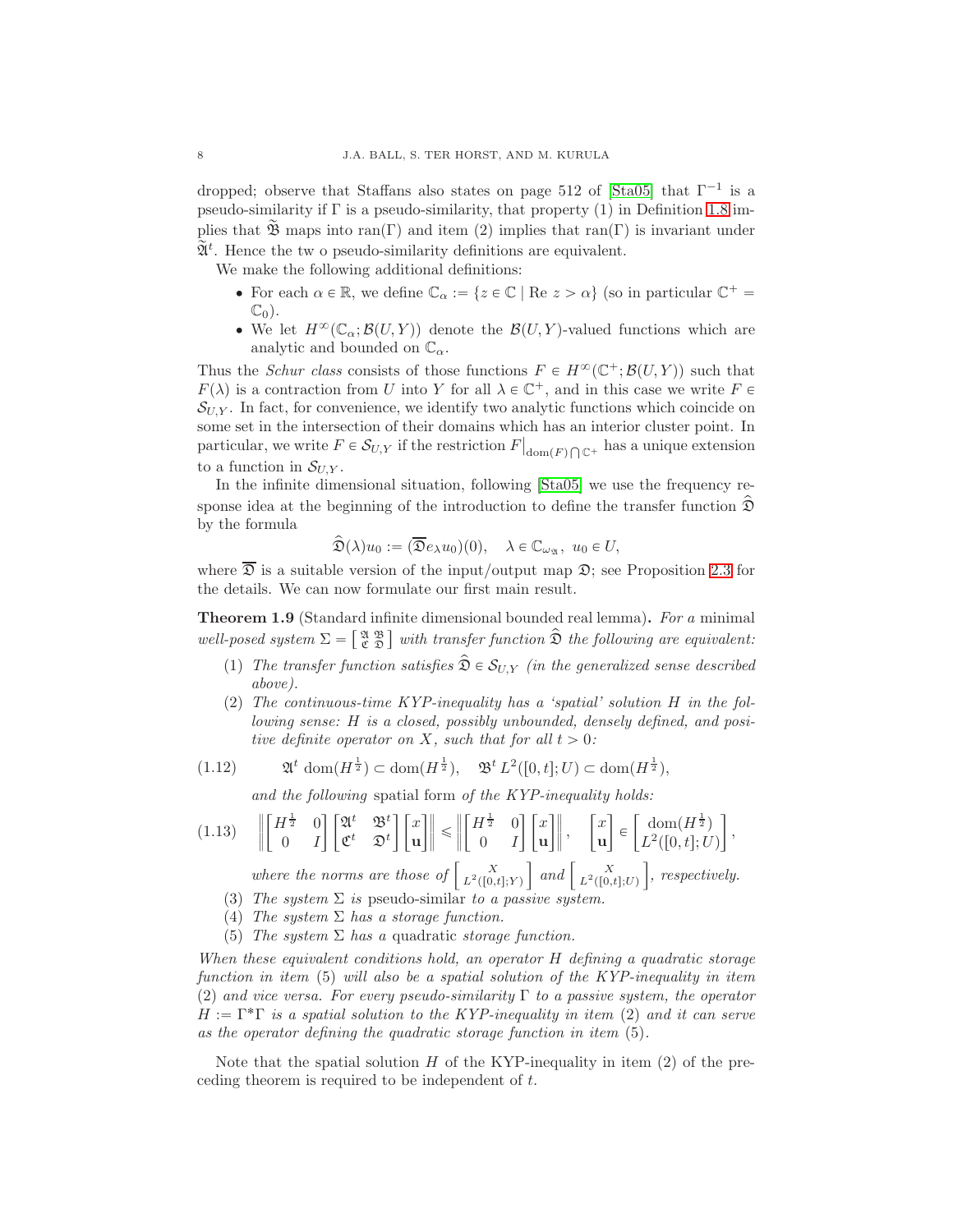In §[3](#page-19-0) below (see in particular Definition [3.7\)](#page-24-0), we will introduce the concept of  $L^2$ exact controllability and  $L^2$ -exact observability for continuous-time systems, which are weaker than exact controllability and exact observability in infinite time, but still strong enough to guarantee a bounded solution of the KYP-inequality. Thus we get the following alternative infinite dimensional version of the standard bounded real lemma, a result which we believe is new in the continuous-time setting:

<span id="page-8-1"></span>**Theorem 1.10** ( $L^2$ -minimal infinite dimensional bounded real lemma). For an  $L^2$ -minimal well-posed system  $\Sigma = \begin{bmatrix} \mathfrak{A} & \mathfrak{B} \\ \mathfrak{C} & \mathfrak{D} \end{bmatrix}$  with transfer function  $\widehat{\mathfrak{D}}$ , the following conditions are equivalent:

- (1) The transfer function of  $\Sigma$  satisfies  $\widehat{\mathfrak{D}} \in \mathcal{S}_{U,Y}$ .
- (2) A bounded, strictly positive definite solution H to the following standard KYP-inequality exists:

(1.14) 
$$
\begin{bmatrix} \mathfrak{A}^t & \mathfrak{B}^t \\ \mathfrak{C}^t & \mathfrak{D}^t \end{bmatrix}^* \begin{bmatrix} H & 0 \\ 0 & I \end{bmatrix} \begin{bmatrix} \mathfrak{A}^t & \mathfrak{B}^t \\ \mathfrak{C}^t & \mathfrak{D}^t \end{bmatrix} \preceq \begin{bmatrix} H & 0 \\ 0 & I \end{bmatrix}, \quad t \ge 0,
$$

<span id="page-8-0"></span>with the adjoint computed w.r.t. the inner product in  $L^2([0,t];K)$ , where  $K = U$  or  $K = Y$ .

(3) The system  $\Sigma$  is similar to a passive system.

When these conditions hold, in fact  $\mathbb{C}^+ \subset \text{dom}(\widehat{\mathfrak{D}})$ , so that  $\widehat{\mathfrak{D}}|_{\mathbb{C}^+}$  is itself in  $\mathcal{S}_{U,Y}$ , rather than just having a unique restriction-followed-by-extension in  $S_{UX}$ .

For each bounded, strictly positive definite solution H to the KYP-inequality in item (2), the operator  $\Gamma := H^{\frac{1}{2}}$  establishes similarity to a passive system as in item (3). Conversely, for every similarity  $\Gamma$  in item (3),  $H := \Gamma^* \Gamma$  is a bounded, strictly positive definite solution to the KYP-inequality in item (2).

All solutions H to the spatial KYP-inequality in item (2) of Theorem [1.9](#page-7-0) are in fact bounded, strictly positive definite solutions of  $(1.14)$ , and there exist bounded, strictly positive definite solutions  $H_a$  and  $H_r$  of [\(1.14\)](#page-8-0) such that

$$
H_a\preceq H\preceq H_r.
$$

**Remark 1.11.** The  $L^2$ -minimality assumption in Theorem [1.10](#page-8-1) brings the results much closer to the finite dimensional setting, while only assuming minimality makes the situation more subtle. For instance, while each pseudo-similarity provides a spatial solution to the KYP-inequality [\(1.13\)](#page-7-1), the converse may not hold, as it does not appear to be the case that every spatial KYP-solution  $H$  can be used to define a passive well-posed system  $\Sigma'$  via [\(1.7\)](#page-3-1); see the proof of Theorem [1.10](#page-8-1) for more details in the bounded case. Specifically, to prove strong continuity if the semigroup of the candidate passive system, more conditions seem necessary. Also, assuming only minimality, there are results on a 'largest' and 'smallest' solution to the spatial KYP-solution, but these serve as extremal solutions only for subclasses of spatial KYP-solutions; see Remark [7.5](#page-47-0) below for more details.

It is straightforward to formulate a naive infinite dimensional version of the strict BRL. While the implications (2)  $\Leftrightarrow$  (3) and (2)  $\Rightarrow$  (1) are then straightforward, the implication  $(1) \Rightarrow (2)$  or  $(3)$  appears to require some extra hypotheses. We present three possible strengthenings of the hypothesis (1) so that the implication  $(1) \Rightarrow (2)$  or  $(3)$  holds in the infinite dimensional setting. The naive expectation is that one should strengthen the stability assumption on A in the discrete-time case to the assumption that the operator  $C_0$ -semigroup be exponentially stable for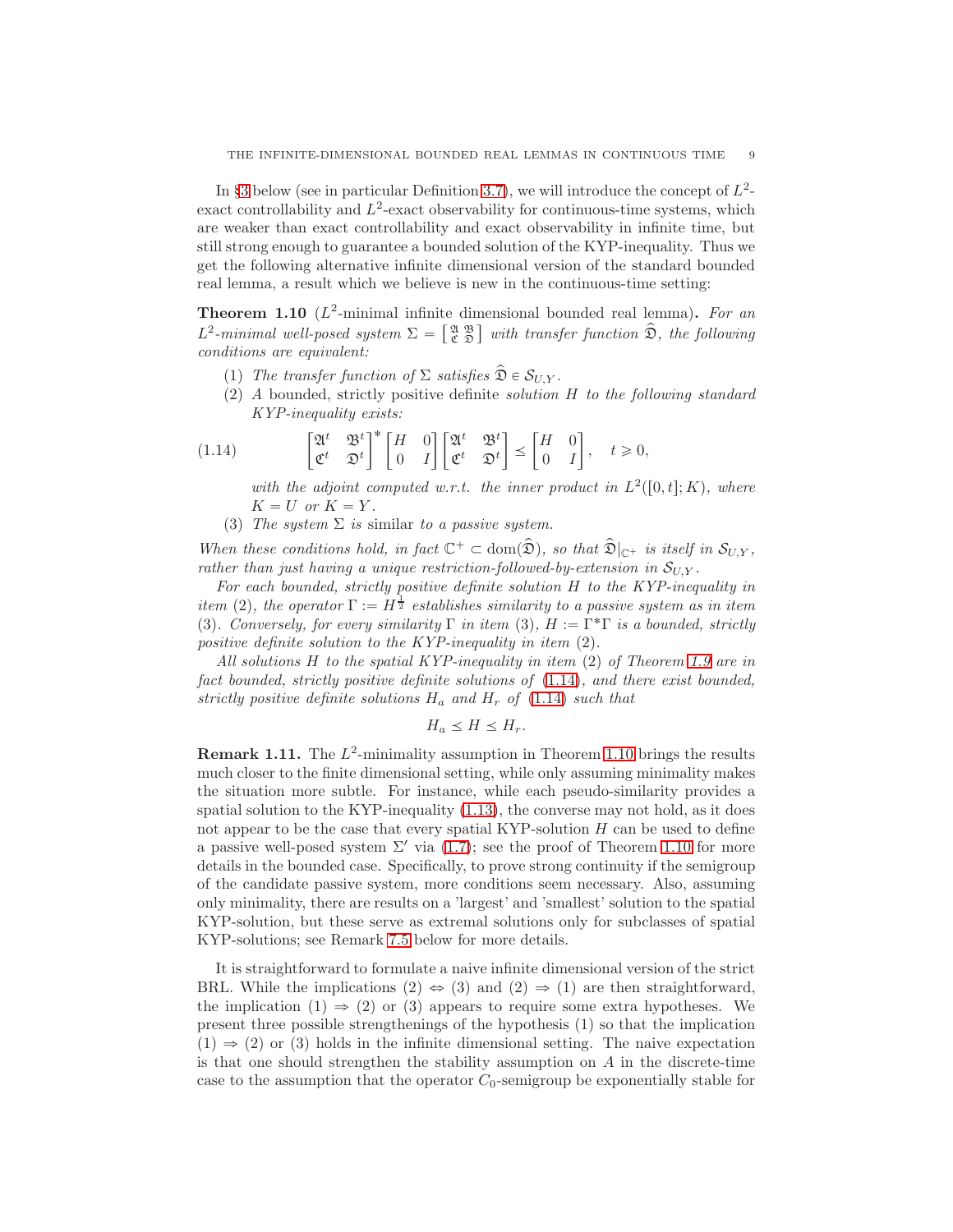the continuous-time case. However this appears to be not sufficient in general. We shall additionally assume that the operator  $C_0$ -semigroup  $\{\mathfrak{A}^t \mid t \geq 0\}$  embeds into an operator  $C_0$ -group  $\{\widetilde{\mathfrak{A}}^t \mid t \in \mathbb{R}\}$  (meaning that  $\{\widetilde{\mathfrak{A}}^t \mid t \in \mathbb{R}\}$  is a  $C_0$ group of operators such that  $\tilde{\mathfrak{A}}^t = \mathfrak{A}^t$  for  $t \geq 0$ . Equivalently, the  $C_0$ -semigroup  $\{\mathfrak{A}^t \mid t \geq 0\}$  is such that  $\mathfrak{A}^t$  is invertible for some  $t > 0$ ; see Proposition [5.2](#page-31-0) below for additional information. We note that this invertibility condition always holds in finite dimensions, and hence the notions strict and semi strict collapse to one notion of strictness in the finite dimensional case.

In addition we introduce auxiliary operators

$$
\mathfrak{C}_{1_X,A}^t \colon X \to L^2([0,t],X), \quad \mathfrak{D}_{A,B}^t \colon L^2([0,t];U) \to L^2([0,t];X)
$$

given by

$$
\mathfrak{C}^t_{1_X,A}: x \mapsto (s \to 1_X \mathfrak{A}^s x = \mathfrak{A}^s x)_{0 \le s \le t} \in L^2([0,t],X),
$$
  

$$
\mathfrak{D}^t_{A,B}: (s \to \mathbf{u}(s))_{0 \le s \le t} \mapsto \left(s \to \int_0^s \mathfrak{A}^{s-r} B\mathbf{u}(r) dr\right)_{0 \le s \le t}
$$

.

Here  $\begin{bmatrix} A\& B \\ C\& D \end{bmatrix}$  is the system node associated with the well-posed system (details in §[4](#page-25-0) below) and we shall be assuming that the  $C_0$ -semigroup  $\mathfrak{A}^t$  generated by A is exponentially stable. Under these conditions the state trajectories  $(\mathbf{u}, \mathbf{x}, \mathbf{y})$ associated with  $\Sigma$  are such that  $\mathbf{x} \in L^2(\mathbb{R}^+, X)$  and  $\mathbf{y} \in L^2(\mathbb{R}^+, Y)$  as long as  $\mathbf{u} \in L^2(\mathbb{R}^+, U)$ . In system-trajectory terms, the operator  $\left[\mathfrak{C}^t_{1_X, A} \quad \mathfrak{B}^t_{A,B}\right]$  has the following property: if  $(\mathbf{u}, \mathbf{x}, \mathbf{y})$  is any system trajectory, then

<span id="page-9-3"></span>(1.15) 
$$
\begin{bmatrix} \mathfrak{C}^t_{1_X,A} & \mathfrak{D}^t_{A,B} \end{bmatrix} : \begin{bmatrix} \mathbf{x}(0) \\ \mathbf{u}|_{[0,t]} \end{bmatrix} \to \mathbf{x}|_{[0,t]} \in L^2([0,t],X)
$$

Our version of the strict BRL for the infinite dimensional continuous-time setting is as follows:

<span id="page-9-2"></span>Theorem 1.12 (Infinite dimensional strict bounded real lemma). Consider the following statements for a well-posed system  $\Sigma = \begin{bmatrix} \mathfrak{A} & \mathfrak{B} \\ \mathfrak{C} & \mathfrak{D} \end{bmatrix}$ :

- (1) The transfer function  $\widehat{\mathfrak{D}}$  of  $\Sigma$  is in  $\mathcal{S}_{U,Y}^0$  and  $\mathbb{C}^+ \subset \text{dom}(\widehat{\mathfrak{D}})$ .
- (2a) There exists a bounded  $H \gg 0$  on X which satisfies the strict KYP-inequality associated with  $\Sigma$ , i.e., there is a  $\delta > 0$  such that

$$
\begin{bmatrix} \mathfrak{A}^t & \mathfrak{B}^t \\ \mathfrak{C}^t & \mathfrak{D}^t \end{bmatrix}^* \begin{bmatrix} H & 0 \\ 0 & 1_{L^2([0,t],Y)} \end{bmatrix} \begin{bmatrix} \mathfrak{A}^t & \mathfrak{B}^t \\ \mathfrak{C}^t & \mathfrak{D}^t \end{bmatrix}
$$
  
(1.16) 
$$
+ \delta \begin{bmatrix} (\mathfrak{C}^t_{1x,A})^* \\ (\mathfrak{D}^t_{A,B})^* \end{bmatrix} \begin{bmatrix} \mathfrak{C}^t_{1x,A} & \mathfrak{D}^t_{A,B} \end{bmatrix} \leq \begin{bmatrix} H & 0 \\ 0 & (1-\delta)1_{L^2([0,t],U)} \end{bmatrix}, \quad t > 0.
$$

<span id="page-9-0"></span>(2b) There exists a bounded  $H \geq 0$  on X which satisfies the semi-strict KYPinequality for  $\Sigma$ , i.e., there is a  $\delta > 0$  so that for all  $t > 0$  we have:

<span id="page-9-1"></span>
$$
(1.17) \qquad \begin{bmatrix} \mathfrak{A}^t & \mathfrak{B}^t \\ \mathfrak{C}^t & \mathfrak{D}^t \end{bmatrix}^* \begin{bmatrix} H & 0 \\ 0 & 1_{L^2([0,t],Y)} \end{bmatrix} \begin{bmatrix} \mathfrak{A}^t & \mathfrak{B}^t \\ \mathfrak{C}^t & \mathfrak{D}^t \end{bmatrix} \preceq \begin{bmatrix} H & 0 \\ 0 & (1-\delta)1_{L^2([0,t],U)} \end{bmatrix}.
$$

- (3a)  $\Sigma$  is similar to a strictly passive system, i.e., one satisfying [\(1.16\)](#page-9-0) with  $H = 1_X$  and some  $\delta > 0$ .
- (3b)  $\Sigma$  is similar to a semi-strictly passive system, i.e., one satisfying [\(1.17\)](#page-9-1) with  $H = 1_X$ .
- (4a)  $\Sigma$  has a finite-valued, coercive, quadratic, strict storage function.
- (4b)  $\Sigma$  has a finite-valued, coercive, quadratic, semi-strict storage function.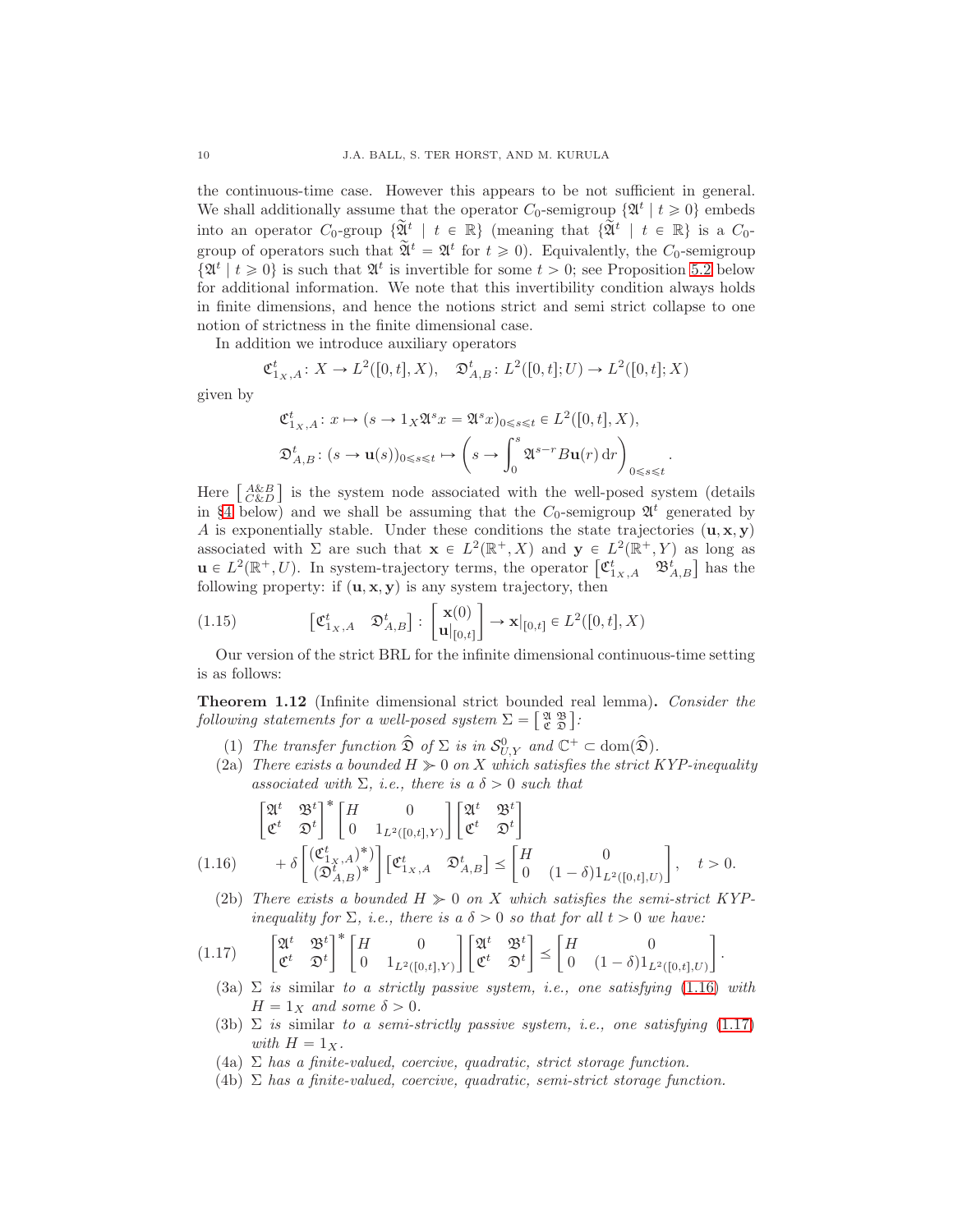- (5a)  $\Sigma$  has a strict storage function.
- (5b)  $\Sigma$  has a semi-strict storage function.

Then we have the following implications:

$$
(2a) \iff (3a) \iff (4a) \implies (5a)
$$
  
\n
$$
\downarrow \qquad \downarrow \qquad \downarrow \qquad \downarrow
$$
  
\n
$$
(2b) \iff (3b) \iff (4b) \implies (5b) \implies (1).
$$

Furthermore, all 9 statements in the list  $(1)$ – $(5)$  are equivalent if we assume in addition that  $\mathfrak{A}^t$  is exponentially stable and at least one of the following three conditions holds:

- (H1)  $\mathfrak{A}^t$  can be embedded into a  $C_0$ -group;
- (H2)  $\Sigma$  is  $L^2$ -controllable;
- (H3)  $\Sigma$  is  $L^2$ -observable.

<span id="page-10-0"></span>Remark 1.13. Let us sketch here the connection between the strict operator KYPinequality [\(1.16\)](#page-9-0) and the strict storage-function inequality [\(1.8\)](#page-4-1).

As already observed in Remark [1.7,](#page-6-1)  $H \geq 0$  being bounded corresponds to the associated quadratic storage function  $S_H(x) = ||H^{\frac{1}{2}}x||^2$  being finite-valued on X, and  $H \gg 0$  corresponds to  $S_H$  being coercive.

Given a well-posed system  $\Sigma$ , by the definition of the  $\begin{bmatrix} \mathfrak{A} & \mathfrak{B} \\ \mathfrak{C} & \mathfrak{D} \end{bmatrix}$  system trajectories,  $(\mathbf{u}, \mathbf{x}, \mathbf{y})$  are determined from the initial condition  $\mathbf{x}(0) = x_0$  and the input signal u according to

$$
\mathbf{x}(t) = \mathfrak{A}^t x_0 + \mathfrak{B}^t \mathbf{u}|_{[0,t]}
$$
  

$$
\mathbf{y}(t) = \mathfrak{C}^t x_0 + \mathfrak{D}^t \mathbf{u}|_{[0,t]}, \quad t \ge 0.
$$

If we look at the quadratic form coming from the selfadjoint operator on the left-hand side of the operator inequality [\(1.16\)](#page-9-0) evaluated at  $\int_{\text{m}}^{x(0)}$  $\mathbf{u}|_{\left[0,t\right]}$ ı coming from a system trajectory  $(\mathbf{u}, \mathbf{x}, \mathbf{y})$ , we get

$$
\langle H(\mathfrak{A}^{t}x_{0}+\mathfrak{B}^{t}\mathbf{u}|_{[0,t]}),\mathfrak{A}^{t}x_{0}+\mathfrak{B}^{t}\mathbf{u}|_{[0,t]}\rangle_{X}+\|\mathfrak{C}^{t}x_{0}+\mathfrak{D}^{t}\mathbf{u}|_{[0,t]}\|_{L^{2}([0,t],Y)}^{2} + \delta\|\mathbf{x}|_{[0,t]}\|_{L^{2}([0,t],X)}^{2}=\langle H\mathbf{x}(t),\mathbf{x}(t)\rangle_{X}+\|\mathbf{y}|_{[0,t]}\|_{L^{2}([0,t],Y)}^{2}+\delta\|\mathbf{x}|_{[0,t]}\|_{L^{2}([0,t],X)}^{2}
$$

while the right-hand side gives us

$$
\langle H\mathbf{x}(0),\mathbf{x}(0)\rangle_X+(1-\delta)\|\mathbf{u}\|_{L^2([0,t],U)}^2.
$$

Thus the strict KYP-inequality [\(1.16\)](#page-9-0) for a bounded  $H \gg 0$ , when viewed in terms of the respective quadratic forms evaluated at  $\begin{bmatrix} \mathbf{x}^{(0)} \\ \mathbf{u} \end{bmatrix}$  $\mathbf{u}|_{\left[0,t\right]}$ ı , becomes exactly

$$
\langle H\mathbf{x}(t), \mathbf{x}(t) \rangle_X + \|\mathbf{y}\|_{[0,t]} \|^2_{L^2([0,t],Y)} + \delta \|\mathbf{x}\|_{[0,t]} \|^2_{L^2([0,t],X)}
$$
  

$$
\leq \langle H\mathbf{x}(0), \mathbf{x}(0) \rangle_X + (1-\delta) \|\mathbf{u}\|_{[0,t]} \|^2_{L^2([0,t],U)}.
$$

Setting  $S_H(x) = ||H^{\frac{1}{2}}x||^2 = \langle Hx, x\rangle$ , we see that the last inequality is exactly the defining inequality [\(1.8\)](#page-4-1) for  $S_H$  to be a strict storage function. Thus the class of bounded  $H \geq 0$  satisfying the strict KYP inequality [\(1.16\)](#page-9-0) is exactly the class of H for which the associated quadratic function  $S_H$  is a finite-valued, coercive strict storage functions for  $\Sigma$ .

A similar analysis gives the corresponding statement for the semi-strict setting: the class of bounded  $H \gg 0$  satisfying the semi-strict KYP inequality [\(1.17\)](#page-9-1) is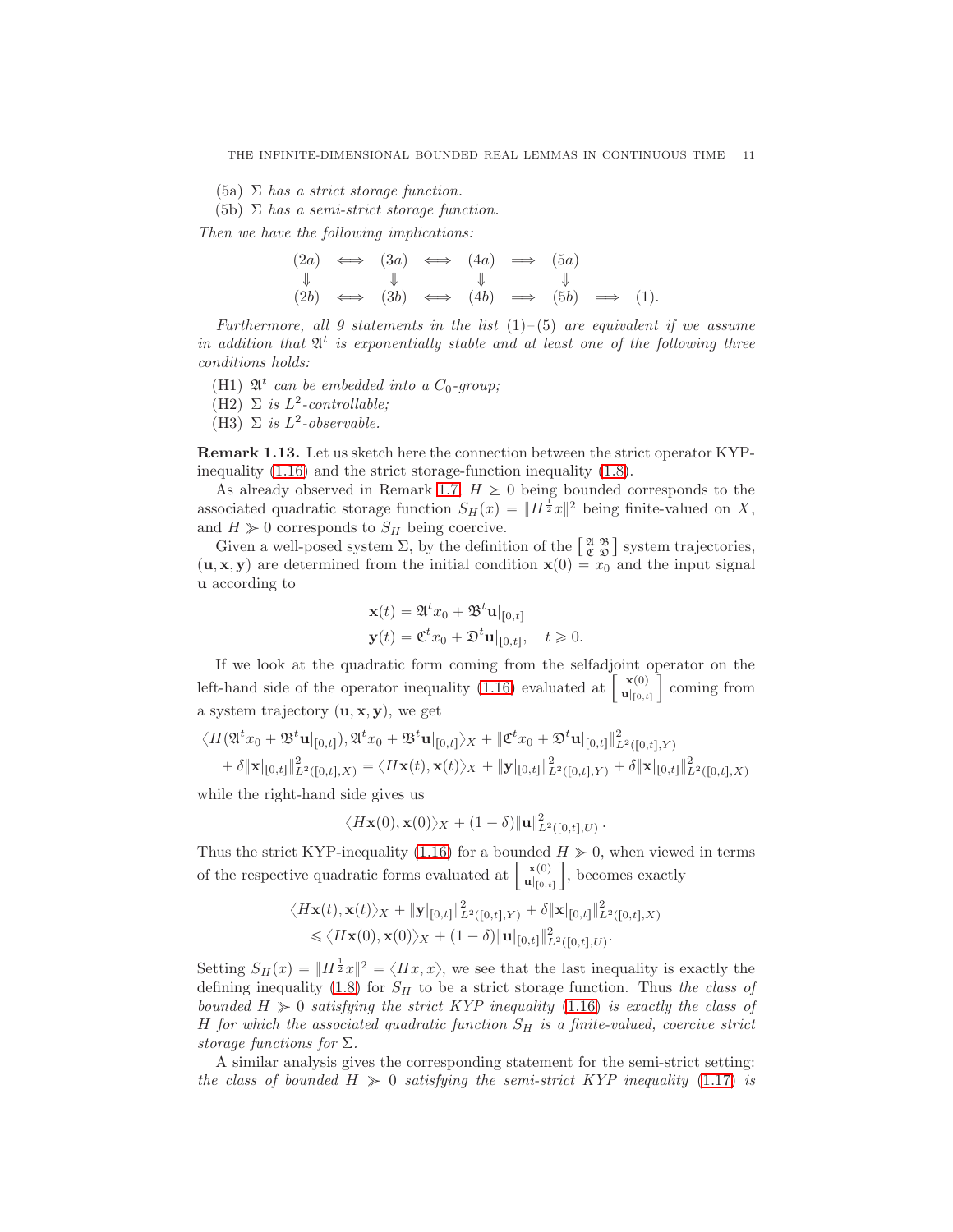exactly the class of H for which the associated quadratic function  $S_H$  is a finitevalued, coercive, semi-strict storage function.

Arov and Staffans [\[AS07\]](#page-59-4) also treat the standard BRL for infinite dimensional, continuous-time systems (Theorem [1.9](#page-7-0) above), but from a complementary point of view. There the authors introduce system nodes  $\begin{bmatrix} A\&B \\ C\&D \end{bmatrix}$  first, and then define the associated system (and the associated operators  $\Sigma = \begin{bmatrix} \frac{\alpha}{2} & \frac{\alpha}{2} \\ \frac{\alpha}{2} & \frac{\alpha}{2} \end{bmatrix}$ ) through smooth system trajectories associated with the system-node trajectories. They introduce the notion of pseudo-similarity at the level of system nodes and obtain the equivalence of pseudo-similarity to a dissipative system node with the existence of a solution to a spatial KYP-inequality expressed directly in terms of the system node operators (a spatial infinite dimensional analogue of the spatial KYP-inequality [\(1.6\)](#page-3-0)). To complete the analysis they use Cayley transform computation to reduce the result to the discrete-time situation studied in [\[AKP06\]](#page-58-2) (see Remark [4.5](#page-30-1) below for additional details). In the present paper, on the other hand, all details are worked out directly in the continuous-time systems setting rather than using Cayley transforms to map into discrete time. This is necessary in our stydy of the strict BRL, because exponential stability in continuous time is in general not mapped into exponential stability in discrete time; see Example [5.5](#page-33-0) below.

We extend the concept of  $L^2$ -storage function originally introduced by Willems [\[Wil72a,](#page-60-3) [Wil72b\]](#page-60-5) and developed further for discrete-time infinite dimensional systems in [\[BGtH18b\]](#page-59-6) to continuous-time, infinite dimensional systems. We show that Willems' available storage function  $S_a$  (see [\[Wil72a,](#page-60-3) [Wil72b\]](#page-60-5)) is of a special type which we call  $L^2$ -regular, whereas Willems' required supply  $S_r$  is not. In response to the latter, we introduce an  $L^2$ -regularized version  $S_r \leq S_r$  of the required supply and prove that all  $L^2$ -regularized storage functions S satisfy  $S_a \leq S \leq S_r$  under some additional assumptions. Moreover, we prove that  $S_a$  and  $S_r$  are quadratic. Our variational approach to the explicit solution of the density operators determining  $S_a$  and  $S_r$  in §[6](#page-35-0) is much in the same spirit as in the discussion in [\[Pan96,](#page-59-7) §3].

Extensions to the infinite dimensional, Hilbert space setting were begun already by Yakubovich in [\[Yak74,](#page-60-6) [Yak75\]](#page-60-7), but the theory has been systematized and refined in many iterations after these seminal papers. The paper of Curtain [\[Cur93\]](#page-59-8) for instance treats the strict BRL for the case where "B and C are bounded" (i.e.,  $B \in \mathcal{B}(U, X)$  and  $C \in \mathcal{B}(X, Y)$  and the resulting feedthrough operator  $D \in \mathcal{B}(U, Y)$ is taken to be 0. Her KYP-inequality can be seen (via a Schur-complement calculation) to be contained in our strict KYP-inequality criterion (see [\(4.8\)](#page-29-0) below) when specialized to her situation.

In addition to the BRL as presented here, the so-called KYP lemma appears in the context of many other topics in control theory. e.g., the design of a certain type of Lyapunov function leading to stabilization of a linear system via a nonlinear statefeedback control as in the original problem of Lur'e, linear-quadratic optimization problems, feedback design, etc.; we refer to [\[GL06\]](#page-59-9) for an informative survey. The paper [\[IH05\]](#page-59-10) for instance gives a far-reaching extension of the original form of the KYP-lemma, allowing the FDIs to be given only on finite frequency intervals and the class of systems allowed to be more general, by exploiting the S-procedure, which also goes back to work of Yakubovich (see [\[GY66,](#page-59-11) [Yak71\]](#page-60-8)).

The Bounded Real Lemma (more generally the KYP lemma) has now been adapted to a number of additional applications. Let us mention that, specifically,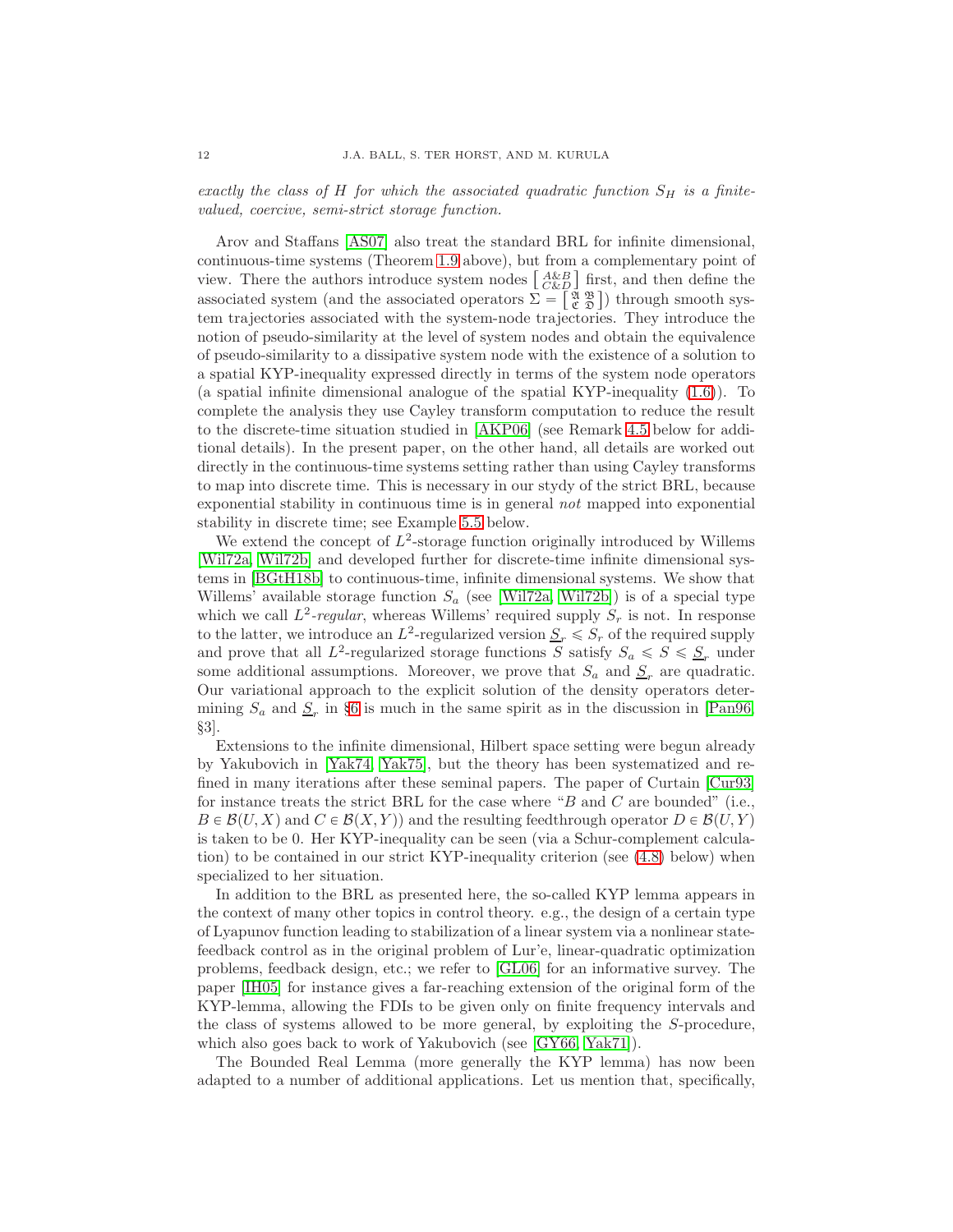in [\[GO13\]](#page-59-12), the bounded real lemma is applied to model reduction, more precisely to balanced bounded real truncation, and the relation of the minimal and maximal storage functions to optimal control theory is described; see also [\[Sta98\]](#page-60-9) for this connection and an alternative version of the strict bounded real and positive real lemmas. Finally, we mention that there is also an extension [\[BGtH18c\]](#page-59-13) of the present approach to discrete-time dichotomous and bicausal systems, where it is essential that solutions of the KYP-inequality be indefinite; such a situation is considered for both discrete-time and continuous-time systems in [\[Pro15\]](#page-60-10) to handle applications where a stabilizability assumption is missing. It should be of interest to extend the results here to the dichotomous setting, thereby getting a continuoustime analogue of [\[BGtH18c\]](#page-59-13).

The paper is organized as follows. In §[2,](#page-13-0) the basics of well-posed systems are recalled. In §[4](#page-25-0) the complementary differential approach via system nodes is reviewed, because some issues coming up in the sequel are more easily resolved via the system-node approach. In §[3](#page-19-0) we develop the concept of  $L^2$ -minimality for the continuous-time setting (analogous to developments in [\[BGtH18b\]](#page-59-6) for the discretetime setting). Some examples of  $L^2$ -minimal systems are discussed in §[5.](#page-30-0) In §[6,](#page-35-0) we extend the concept of  $L^2$ -regularized storage function from [\[BGtH18b\]](#page-59-6) to continuous time and we use this to study  $S_a$  and  $S_c$ . Finally, in §[8](#page-48-0) we prove our main results stated in the present introduction. Part of the proofs are based on an operator optimization problem, which is the topic of Appendix [A.](#page-60-0)

Notation and terminology. For  $t \in \mathbb{R}$ , we define the backward shift operator  $\tau^t$ acting on a function **u** with dom(**u**)  $\subset \mathbb{R}$  by

$$
(\tau^t \mathbf{u})(s) = \mathbf{u}(t+s), \qquad s \in \mathbb{R}, \, t+s \in \text{dom}(\mathbf{u}).
$$

Given  $J \subset \mathbb{R}$ , we define the projection  $\pi_J$  acting on a function u with  $J \subset \text{dom}(\mathbf{u}) \subset$ R by

$$
(\pi_J u)(s) := \begin{cases} \mathbf{u}(s), & s \in J, \\ 0, & s \in \mathbb{R} \setminus J. \end{cases}
$$

Set  $\mathbb{R}^+ := [0, \infty)$  and  $\mathbb{R}^- := (-\infty, 0)$ . We abbreviate  $\pi_+ := \pi_{\mathbb{R}^+}$ ,  $\pi_- := \pi_{\mathbb{R}^-}$  and define  $\tau^t_+ := \pi_+ \tau^t$  and  $\tau^t_- := \tau^t \pi_-$  for  $t \geq 0$ , both acting on functions with support anywhere in R. The multiplicative interaction between these operations is given by

<span id="page-12-0"></span>
$$
\tau^t \pi_J = \pi_{J+t} \tau^t, \quad t \in \mathbb{R}, \ J \subset \mathbb{R}, \quad \text{with } J+t := \{x+t \mid x \in J\}.
$$

Furthermore, we let  $\pi$  denote the reflection operator:

(1.18) 
$$
(\mathbf{H}\mathbf{u})(-t) = \mathbf{u}(t), \quad t \in \text{dom}(\mathbf{u}).
$$

Let K be a Hilbert space. For every, not necessarily bounded, interval  $J \subset \mathbb{R}$ we write  $L^2(J; K)$  for the usual Hilbert space of K-valued measurable, square integrable functions on  $J$  with values in  $K$ , considering this space as a subspace of  $L_K^2 := L^2(\mathbb{R}; K)$  by zero extension, without writing out the injection explicitly. We abbreviate  $L_K^{2+} := L^2(\mathbb{R}^+; K)$ , and  $L_K^{2-} := L^2(\mathbb{R}^-; K)$ . With  $L^2_{loc,K}$  we denote the space of K-valued measurable functions **u** such that  $\pi_J$ **u**  $\in L^2$ <sub>K</sub> for every bounded interval J. The symbols  $L^2_{\ell,K}$ ,  $L^2_{r,K}$  and  $L^2_{\ell,r,K}$  stand for the spaces of functions  $\mathbf{u} \in L^2_K$  with support bounded to the left  $(\text{supp}(\mathbf{u}) \subset (L, \infty))$  for some  $L \in \mathbb{R}$ , support bounded to the right (supp $(\mathbf{u}) \subset (-\infty, L)$  for some  $L \in \mathbb{R}$ ), or with support bounded on both sides, respectively. Similarly we define  $L^2_{\ell,loc,K}$ ,  $L^2_{r,loc,K}$ ,  $L^{2\pm}_{loc,K}$ ,  $L_{\ell,K}^{2\pm}$ , etc. However, note that some spaces may coincide, e.g.,  $L_{\ell,r,loc,K}^2 = L_{\ell,r,K}^2$ ,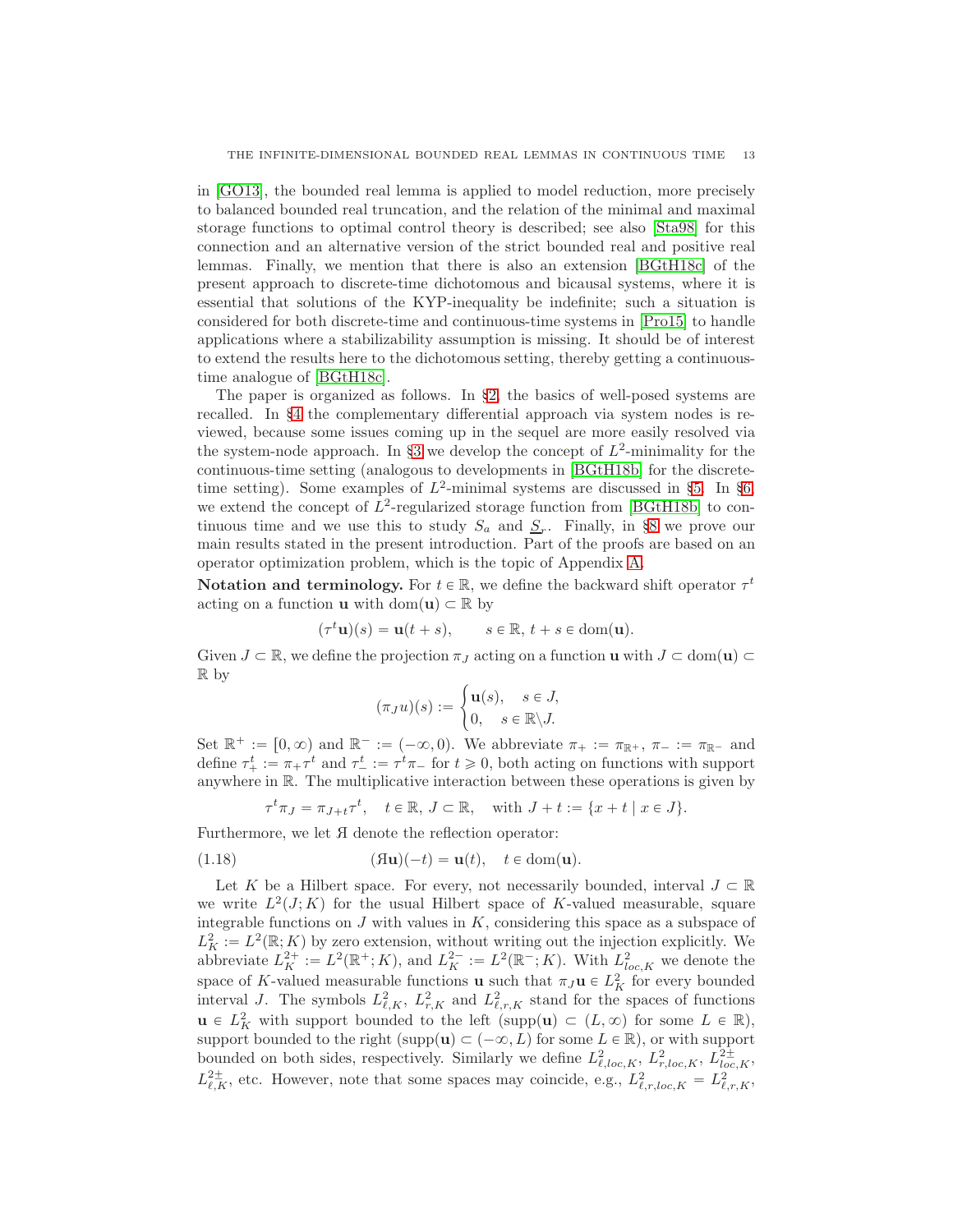$L^{2+}_{\ell,loc,K} = L^{2+}_{loc,K}, L^{2+}_{r,loc,K} = L^{2+}_{r,K}$ , etc. Convergence of  $\mathbf{z}_k$  to  $\mathbf{z}$  in  $L^2_{\ell,loc,K}$  means that there is some  $L \in \mathbb{R}$  such that  $\text{supp}(\mathbf{z}_k) \subset (L, \infty)$  for all k, and  $\pi_{[L,T]} \mathbf{z}_k \to \mathbf{z}$  in  $L_K^2$  for all  $T > L$ , and convergence in  $L_{r,loc,K}^2$  is defined similarly. Moreover,  $L_{\ell,K}^{2-} = L_{\ell,loc,K}^{2-}$  and  $L_{loc,K}^{2+} = L_{\ell,loc,K}^{2+}$  are considered as subspaces of  $L^2_{\ell,loc,K}$  with support contained in  $\overline{\mathbb{R}^-}$  and  $\mathbb{R}^+$ , respectively, and we let these spaces inherit the topology of  $L^2_{\ell,loc,K}$ . For an interval  $J \subset \mathbb{R}$ , we write  $C(J,K)$  for the space of continuous functions on  $J$  with values in  $K$ .

Throughout, for Hilbert spaces U and V we write  $\mathcal{B}(U, V)$  for the Banach space of bounded linear operators mapping  $U$  into  $V$  with the operator norm simply denoted by  $\| \cdot \|$ . For a contraction operator T in  $\mathcal{B}(U, V)$ , that is, with  $\|T\| \leq 1$ , we write  $D_T$  for the *defect operator* of T which is defined to be the unique positive semidefinite square root of the bounded, positive semidefinite operator  $I - T^*T$ , i.e.,  $D_T := (I - T^*T)^{\frac{1}{2}}$ .

## 2. Well-posed linear systems

<span id="page-13-0"></span>In this section we provide some background on well-posed systems, more specifically, causal, time-invariant  $L^2$ -well-posed linear systems. We recall this class of systems in Definition [2.1;](#page-13-1) for a more detailed study and motivation of this class of systems we refer the reader to [\[Sta05\]](#page-60-4). It may be a helpful experience for the reader to verify that the system determined by [\(1.1\)](#page-1-1) and [\(1.11\)](#page-5-0) fits Definitions [2.1](#page-13-1) and [2.2](#page-14-1) below.

<span id="page-13-1"></span> $\left[\begin{smallmatrix} \mathfrak{A} & \mathfrak{B} \\ \mathfrak{C} & \mathfrak{D} \end{smallmatrix}\right]$  is called a *well-posed system* if it has the following properties: **Definition 2.1.** Let U, X and Y be separable Hilbert spaces. A quadruple  $\Sigma$  =

- (1) The symbol  $\mathfrak A$  indicates a family  $t \mapsto \mathfrak A^t$ , which is a  $C_0$ -semigroup on X.
- (2) The *input map*  $\mathfrak{B}: L^{2-}_{\ell,U} \to X$  is a linear map satisfying  $\mathfrak{A}^t \mathfrak{B} = \mathfrak{B} \tau^t_-$  on  $L^{2-}_{\ell,U}$ , for all  $t \geqslant 0$ .
- (3) The *output map*  $\mathfrak{C}: X \to L^{2+}_{loc,Y}$  is a linear map satisfying  $\mathfrak{C}\mathfrak{A}^t = \tau^t_+\mathfrak{C}$  on X, for all  $t \geq 0$ .
- (4) The transfer map (input/output map)  $\mathfrak{D}: L^2_{\ell, loc, U} \to L^2_{\ell, loc, Y}$  is a linear map satisfying the following identities on  $L^2_{\ell,loc,U}$ :
	- (a)  $\tau^t \mathfrak{D} = \mathfrak{D} \tau^t$  for all  $t \in \mathbb{R}$  (time invariance),
	- (b)  $\pi_-\mathfrak{D}\pi_+ = 0$  (causality) and
	- (c)  $\pi_+\mathfrak{D}\pi_- = \mathfrak{C}\mathfrak{B}\pi_-$  (Hankel operator factorization).
- (5) The operators  $\mathfrak{B}, \mathfrak{C},$  and  $\mathfrak{D}$  are continuous with respect to the topology of  $L^2_{\ell,loc}.$

We remark that the intertwinement in condition (2) in the preceding definition,  $\mathfrak{A}^t \mathfrak{B} \mathbf{u} = \mathfrak{B} \tau_-^t \mathbf{u}$  for  $\mathbf{u} \in L^2_{\ell,U}$ , is written in this form in [\[Sta05,](#page-60-4) Definition 2.2.1], but in fact the projection in  $\tau_-^t = \tau^t \pi_-$  is redundant for such  $\mathbf{u}$ , since  $\pi_- \mathbf{u} = \mathbf{u}$ . It is also possible to consider  $\mathfrak{B}$  as an operator with domain  $L^2_{\ell,loc,U}$ , without breaking this intertwinement property, by setting  $\mathfrak{B} := \mathfrak{B}\pi$ , however, we do not make this convention here. On the other hand,  $\mathfrak C$  can be interpreted as an operator from X into  $L^2_{\ell,loc,Y}$ , since  $L^{2+}_{loc,Y}$  can be identified with a subspace of  $L^2_{\ell,loc,Y}$  by zero extension on  $\mathbb{R}^-$ .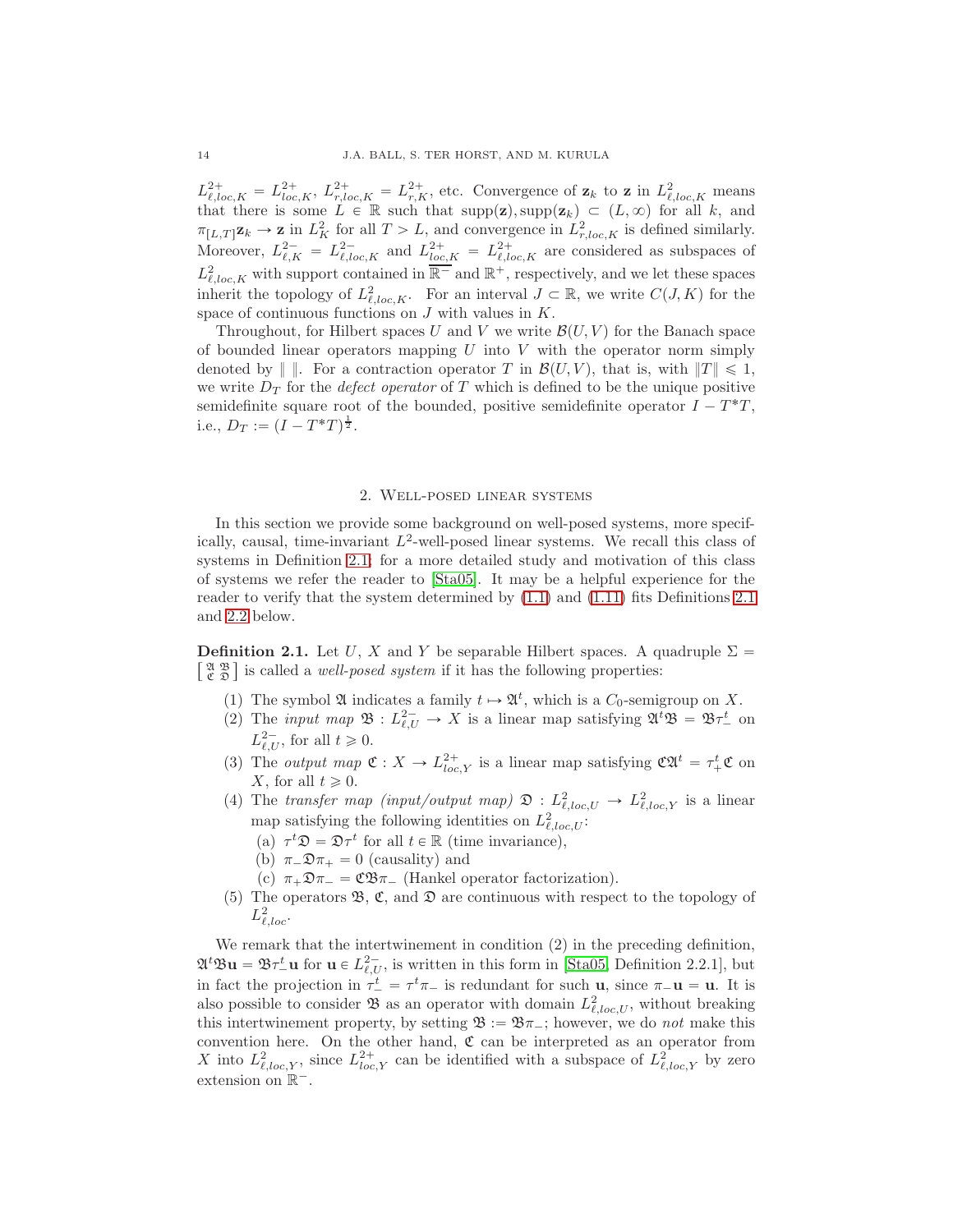<span id="page-14-0"></span>Given the well-posed system  $\Sigma$ , we define

$$
\mathfrak{B}^{t} := \mathfrak{B}\pi_{-}\tau^{t}|_{L^{2}([0,t],U)} : L^{2}([0,t],U) \to X, \quad t \in \mathbb{R}^{+},
$$
  
(2.1) 
$$
\mathfrak{C}^{t} := \pi_{[0,t]} \mathfrak{C} : X \to L^{2}([0,t],Y), \quad t \in \mathbb{R}^{+}, \quad \text{and}
$$

$$
\mathfrak{D}^{t} := \pi_{[0,t]} \mathfrak{D}|_{L^{2}([0,t],U)} : L^{2}([0,t],U) \to L^{2}([0,t],Y), \quad t \in \mathbb{R}^{+}.
$$

In order to stay compatible with the notation in [\[Sta05\]](#page-60-4), we abbreviate  $\mathfrak{B}^t \pi_{[0,t]}$ **u** to  $\mathfrak{B}^t\mathbf{u}$ , so that we can apply  $\mathfrak{B}^t$  to arbitrary  $\mathbf{u} \in L^2_{loc,U}$  rather than only  $\mathbf{u} \in$  $L^2([0, t]; U)$ . Note that we divert in [\(2.1\)](#page-14-0) from the notation in [\[Sta05,](#page-60-4) Definition 2.2.6]: what we define as  $\mathfrak{B}^t$ ,  $\mathfrak{C}^t$  and  $\mathfrak{D}^t$  corresponds to  $\mathfrak{B}_0^t$ ,  $\mathfrak{C}_0^t$  and  $\mathfrak{D}_0^t$  in [\[Sta05\]](#page-60-4), with the additional feature that we restrict  $\mathfrak{B}^t$  and  $\mathfrak{D}^t$  to functions in  $L^2([0,t],U)$ .

With a slight modification of the formulas in [\[Sta05,](#page-60-4) Theorem 2.2.14] it is possible to recover B,  $\mathfrak{C}$  and  $\mathfrak{D}$  from  $\mathfrak{B}^t$ ,  $\mathfrak{C}^t$  and  $\mathfrak{D}^t$  via:

<span id="page-14-2"></span>(2.2) 
$$
\mathfrak{B}\mathbf{u} = \lim_{t \to \infty} \mathfrak{B}^t \tau^{-t} \pi_{[-t,0]}\mathbf{u}, \quad \mathbf{u} \in L^2_{\ell,U}, \quad \mathfrak{C}x = \lim_{t \to \infty} \mathfrak{C}^t x, \quad x \in X,
$$

$$
\mathfrak{D}\mathbf{u} = \lim_{t \to \infty} \tau^t \mathfrak{D}^{2t} \tau^{-t} \pi_{[-t,t]}\mathbf{u}, \quad \mathbf{u} \in L^2_{\ell, loc, U}.
$$

The limits for  $\mathfrak{B}$  and  $\mathfrak{C}$  follow from Theorem 2.2.14 in [\[Sta05\]](#page-60-4). For  $\mathfrak{D}$ , a slightly different argument is needed, which we will now give. Fix  $\mathbf{u} \in L^2_{\ell, loc, U}$  and let L be such that supp $(u) \subset [L, \infty)$ . For all  $t > |L|$ , we then get from the time invariance and causality of  $\mathfrak D$  that

$$
\tau^t \mathfrak{D}^{2t} \tau^{-t} \pi_{[-t,t]} \mathbf{u} = \tau^t \pi_{[0,2t]} \mathfrak{D} \tau^{-t} \pi_{[L,t]} \mathbf{u} = \pi_{[-t,t]} \tau^{-t} \tau^t \mathfrak{D} \pi_{[L,t]} \mathbf{u}
$$

$$
= \pi_{[L,t]} \mathfrak{D} \pi_{[L,t]} \mathbf{u}.
$$

Now fix  $T > L$  arbitrarily. When  $t \to \infty$ , we get  $\pi_{[L,T]}\pi_{[L,t]} \mathbf{u} = \pi_{[L,T]} \mathbf{u}$  for all  $t > T$ , so that  $\pi_{[L,t]} \mathbf{u} \to \mathbf{u}$  in  $L^2_{\ell,loc,U}$ . By the continuity of  $\mathfrak{D}$ , we then get for  $t > \max\{|L|, |T|\}$  that

$$
\pi_{[L,T]}\tau^t \mathfrak{D}^{2t} \tau^{-t} \pi_{[-t,t]} \mathbf{u} = \pi_{[L,T]} \mathfrak{D} \pi_{[L,t]} \mathbf{u} \to \pi_{[L,T]} \mathfrak{D} \mathbf{u}.
$$

Hence, in  $L^2_{\ell,loc,Y}$ , we have

<span id="page-14-4"></span>
$$
\lim_{t\to\infty}\tau^t\mathfrak{D}^{2t}\tau^{-t}\pi_{[-t,t]}u=\mathfrak{D}u.
$$

Next we define what we mean by a solution, or a trajectory, of a well-posed system.

<span id="page-14-1"></span>**Definition 2.2.** By an *(input/state/output)* trajectory on  $\mathbb{R}^+$  of a well-posed linear system  $\Sigma$  with *initial state*  $x_0 \in X$ , we mean a triple  $(\mathbf{u}, \mathbf{x}, \mathbf{y})$  with *input signal*  $\mathbf{u} \in L^{2+}_{loc,U}$ , state signal  $\mathbf{x} \in C(\mathbb{R}^+; X)$  and output signal  $\mathbf{y} \in L^{2+}_{loc,V}$  that satisfies

(2.3) 
$$
\mathbf{x}(t) = \mathfrak{A}^t x_0 + \mathfrak{B}^t \pi_{[0,t]} \mathbf{u}, \quad t \geq 0,
$$

$$
\mathbf{y} = \mathfrak{C} x_0 + \mathfrak{D} \pi_+ \mathbf{u} = \mathfrak{C} x_0 + \mathfrak{D} \mathbf{u}.
$$

By an *(input/state/output)* trajectory of  $\Sigma$  on  $\mathbb R$  (with initial state  $x_{-\infty} = 0$ ) we mean a triple  $(\mathbf{u}, \mathbf{x}, \mathbf{y})$  with input signal  $\mathbf{u} \in L^2_{\ell, loc, U}$ , state trajectory  $\mathbf{x} \in C(\mathbb{R}; X)$ and output signal  $y \in L^2_{\ell, loc, Y}$  that satisfies

<span id="page-14-3"></span>(2.4) 
$$
\mathbf{x}(t) := \mathfrak{B}\pi_{-}\tau^{t}\mathbf{u}, \quad t \in \mathbb{R}, \qquad \mathbf{y} := \mathfrak{D}\mathbf{u}.
$$

Note that a trajectory  $(\mathbf{u}, \mathbf{x}, \mathbf{y})$  on  $\mathbb{R}^+$  is uniquely determined by the initial state  $x_0$  and the input signal **u**, while a trajectory on R is uniquely determined by **u**, and then one can intuitively think of  $\lim_{t\to-\infty} \mathbf{x}(t) = 0$  as a kind of initial state. We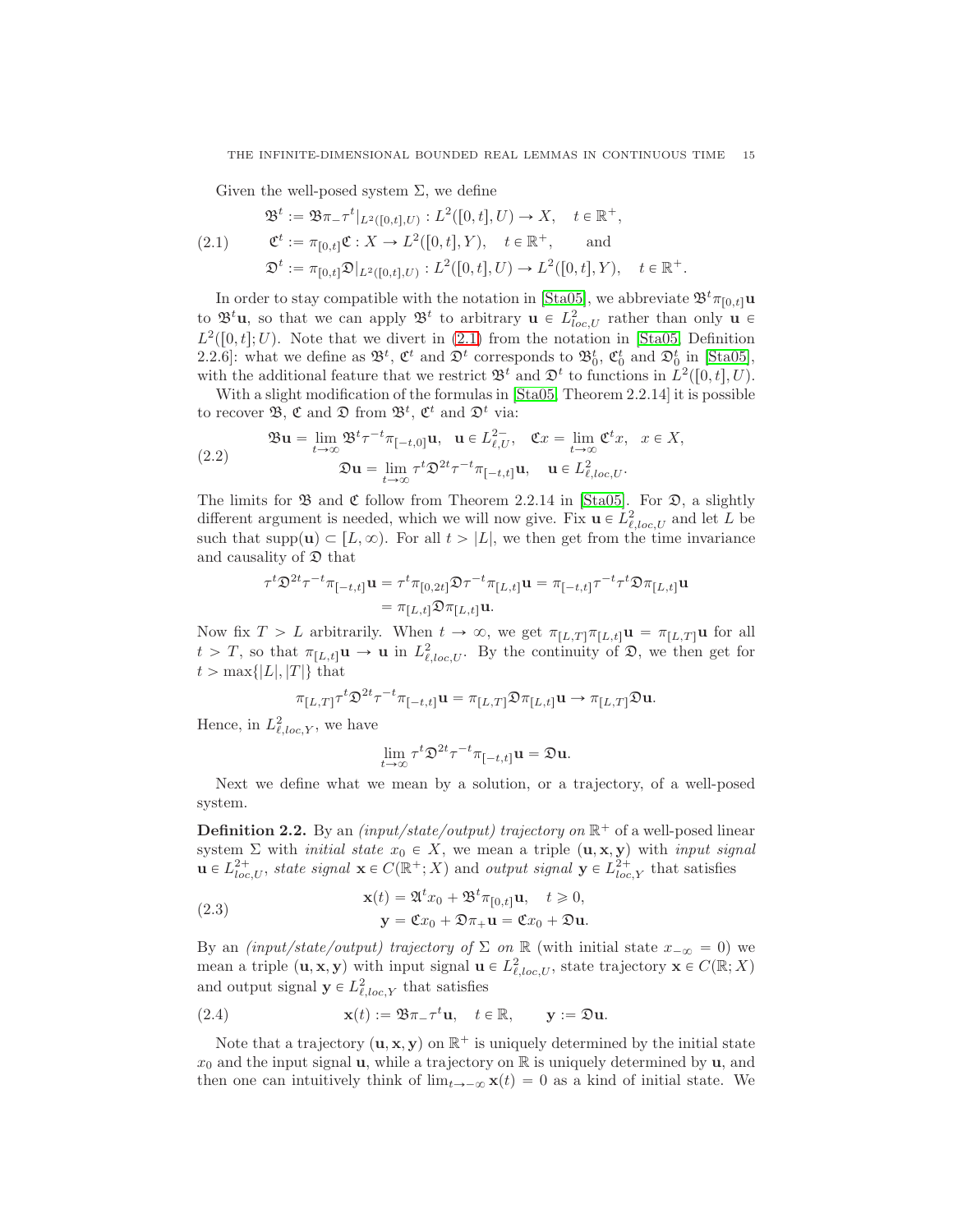mention a few rules on how trajectories on  $\mathbb R$  and  $\mathbb R^+$  can be manipulated, which will be useful in the sequel. The proofs are straightforward and left to the reader.

- (1) If  $(\mathbf{u}, \mathbf{x}, \mathbf{y})$  is a trajectory on R and  $t \in \mathbb{R}$  with  $\mathbf{x}(t) = 0$ , then  $\pi_{[t,\infty)}(\mathbf{u}, \mathbf{x}, \mathbf{y})$ is also a trajectory on R.
- (2) A triple  $(\mathbf{u}, \mathbf{x}, \mathbf{y})$  is a trajectory on R if and only if the support of **u** is bounded to the left by some  $t \in \mathbb{R}$  and  $\tau^t(\mathbf{u}, \mathbf{x}, \mathbf{y})$  is a trajectory on  $\mathbb{R}^+$ with initial state zero.
- (3) The triple  $(\mathbf{u}, \mathbf{x}, \mathbf{y})$  is a trajectory on R if and only if  $\tau^s(\mathbf{u}, \mathbf{x}, \mathbf{y})$  is a trajectory on  $\mathbb R$  for some/all  $s \in \mathbb R$ .
- (4) If  $(\mathbf{u}, \mathbf{x}, \mathbf{y})$  and  $(\mathbf{v}, \mathbf{z}, \mathbf{w})$  are trajectories on  $\mathbb{R}^+$  and  $\mathbf{x}(t) = \mathbf{z}(0)$  for some  $t > 0$  then  $\pi_{[0,t)}(\mathbf{u}, \mathbf{x}, \mathbf{y}) + \tau^{-t}(\mathbf{v}, \mathbf{z}, \mathbf{w})$  is a trajectory on  $\mathbb{R}^+$ .
- (5) If  $(\mathbf{u}, \mathbf{x}, \mathbf{y})$  is a trajectory on R and  $(\mathbf{v}, \mathbf{z}, \mathbf{w})$  is a trajectory on R<sup>+</sup> with  $z(0) = x(0)$  then  $\pi_-(\mathbf{u}, \mathbf{x}, \mathbf{y}) + (\mathbf{v}, \mathbf{z}, \mathbf{w})$  is a trajectory on R.

In order to discuss additional features of the well-posed system  $\Sigma$ , we need an alternative representation of  $\mathfrak{B}, \mathfrak{C}$  and  $\mathfrak{D},$  as bounded linear Hilbert space operators, and we now proceed to construct this representation. First set  $e_{\lambda}(t) := e^{\lambda t}$  for  $\lambda \in \mathbb{C},$   $t \in \mathbb{R},$  and define the Hilbert space  $L^2_{\omega, K}$  by

$$
L^2_{\omega,K} = \left\{ e_{\omega} \mathbf{u} \mid \mathbf{u} \in L^2_K \right\} \text{ with } \left\langle e_{\omega} \mathbf{u}, e_{\omega} \mathbf{v} \right\rangle_{L^2_{\omega,K}} := \left\langle \mathbf{u}, \mathbf{v} \right\rangle_{L^2_K} \text{ for } \mathbf{u}, \mathbf{v} \in L^2_K.
$$

Similarly we define  $L_{\omega,K}^{2\pm}$  by replacing  $L_K^2$  by  $L_K^{2\pm}$ . Note that, as sets, we have the inclusions  $L^2_{\ell,r,K} \subset L^2_{\omega,K} \subset L^2_{loc,K}$  for all  $\omega \in \mathbb{R}$ , with each inclusion being dense in their respective topologies, with similar dense inclusions for the corresponding  $L^{2\pm}$ -spaces.

It is well-known, see e.g., Theorem 2.5.4 in [\[Sta05\]](#page-60-4), that every  $C_0$ -semigroup  $\mathfrak A$ has a growth bound

<span id="page-15-1"></span>(2.5) 
$$
\omega_{\mathfrak{A}} := \lim_{t \to \infty} \frac{\ln \|\mathfrak{A}^t\|}{t} < \infty,
$$

meaning that for every  $\omega > \omega_{\mathfrak{A}}$  there is some  $M > 0$  such that  $\|\mathfrak{A}^t\| \leqslant Me^{\omega t}$  for all  $t \geq 0$ . We call  $\Sigma$ , or  $\mathfrak{A}$ , exponentially stable if  $\omega_{\mathfrak{A}} < 0$ . In this connection, we also point out that a passive system has a *contractive semigroup*, i.e.,  $\|\mathfrak{A}^t\| \leq 1$  for all  $t \geq 0$ , and this implies that  $\omega_{\mathfrak{A}} \leq 0$ . In particular, all  $\alpha \in \mathbb{C}_{\omega_{\mathfrak{A}}}$  lie in the *resolvent* set  $\rho(A)$  of the generator A of  $\mathfrak{A}$ , meaning that  $\alpha - A$  has a bounded inverse on the state space  $X$ ; see [\[Sta05,](#page-60-4) Theorem 3.2.9(i)].

Fix a real number  $\omega$ . In case  $\omega > 0$ , then  $L_{\omega,K}^{2-} \subset L_K^{2-}$  with dense and continuous embedding, and  $L_{-\omega,K}^{2-}$  is the dual of  $L_{\omega,K}^{2-}$  with pivot space  $L_K^{2-}$ , so that the duality pairing satisfies

<span id="page-15-0"></span>(2.6) 
$$
\langle \mathbf{v}, \mathbf{u} \rangle_{L^2_{-\omega, K}, L^{2-}_{\omega, K}} = \langle \mathbf{v}, \mathbf{u} \rangle_{L^{2-}_{K}}, \quad \mathbf{v} \in L^{2-}_{K}, \mathbf{u} \in L^{2-}_{\omega, K}.
$$

See for instance [\[Sta05,](#page-60-4) §3.6] or [\[TW09,](#page-60-11) §2.9] for detailed constructions of the dual with respect to a pivot space. If we have an exponentially stable system, then it is possible to take  $\omega = 0$  and in that case the three spaces in [\(2.6\)](#page-15-0) coincide. In fact, for an exponentially stable system it is possible to take  $\omega < 0$ , in which case instead  $L^{2-}_{-\omega,K}$  is the densely and continuously embedded subspace and  $L^{2-}_{\omega,K}$  is the dual subspace of  $L_K^2$ . Then, for  $L_K^{2+}$  the embeddings are reversed, so that  $L^{2+}_{-\omega,K} \subset L^{2+}_{K} \subset L^{2+}_{\omega,K} \subset L^{2+}_{K} \subset L^{2+}_{-\omega,K}$ , and duality pairings with respect to the pivot space  $L_K^{2+}$  exist in analogy to [\(2.6\)](#page-15-0).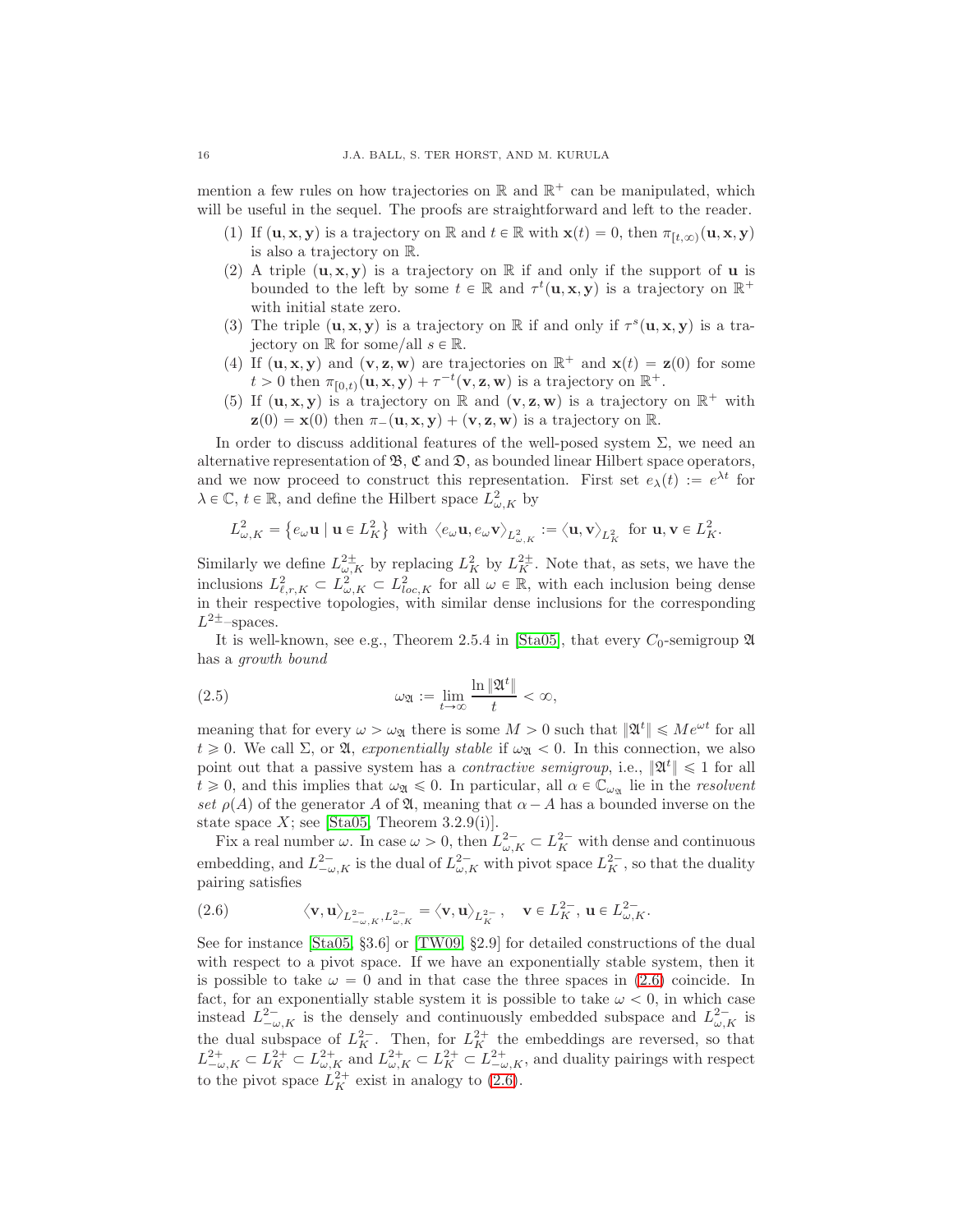Let now  $\Sigma = \begin{bmatrix} \mathfrak{A} & \mathfrak{B} \\ \mathfrak{C} & \mathfrak{D} \end{bmatrix}$  be a well-posed system and fix a real number  $\omega$  with  $\omega > \omega_{\mathfrak{A}}$ . By Theorem 2.5.4 in [\[Sta05\]](#page-60-4), ran(C) is contained in  $L^{2+}_{\omega,Y}$ , while  $\mathfrak{B}$  extends to a unique continuous linear operator from  $L^{2-}_{\omega,U}$  into X, and the restriction of  $\mathfrak D$  to  $L^2_{\ell,loc,U} \bigcap L^2_{\omega,U}$  has a unique linear extension that maps  $L^2_{\omega,U}$  continuously into  $L^2_{\omega,Y}$ . We can thus reinterpret the operators **B**, **C** and **D** as

<span id="page-16-1"></span>(2.7) 
$$
\widetilde{\mathfrak{B}} \in \mathcal{B}(L^{2-}_{\omega,U},X), \quad \widetilde{\mathfrak{C}} \in \mathcal{B}(X, L^{2+}_{\omega,Y}), \quad \widetilde{\mathfrak{D}} \in \mathcal{B}(L^{2}_{\omega,U}, L^{2}_{\omega,Y}),
$$

and this reinterpretation can also be reversed, so that the original three operators can be recovered from their tilde versions. In case the operators  $\mathfrak{B}, \mathfrak{C}$  and  $\mathfrak{D}$  can be reinterpreted in the above fashion as bounded operators as in  $(2.7)$ , then we say that B, C and D are  $\omega$ -bounded, respectively. Moreover, the C<sub>0</sub>-semigroup  $\mathfrak{A}^t$  is called  $\omega$ -bounded in case  $\sup_{t\geq0}||e^{-\omega t}\mathfrak{A}^t||<\infty$ .

The following proposition shows how the *frequency-response-function* approach at the beginning of the introduction can be used to define a transfer function for an infinite dimensional well-posed system  $\Sigma$  directly via the integrated system operators  $\mathfrak{A}, \mathfrak{B}, \mathfrak{C}, \mathfrak{D}$ , thereby avoiding completely the system node  $\mathbf{S} = \begin{bmatrix} A\& B \\ C\& D \end{bmatrix}$  to be discussed in §[4.](#page-25-0)

<span id="page-16-0"></span>**Proposition 2.3.** For a well-posed system  $\Sigma = \begin{bmatrix} \mathfrak{A} & \mathfrak{B} \\ \mathfrak{C} & \mathfrak{D} \end{bmatrix}$  and for all  $\omega > \omega_{\mathfrak{A}}$ ,  $\widetilde{\mathfrak{D}}$ uniquely induces an operator  $\overline{\mathfrak{D}}: H^1_{\omega, loc}(\mathbb{R}; U) \to H^1_{\omega, loc}(\mathbb{R}; Y)$ , where

(2.8) 
$$
H^1_{\omega,loc}(\mathbb{R};K) := \left\{ f \in L^2_{loc,K} \mid \dot{f} \in L^2_{loc,K}, \ \pi_- f \in L^{2-}_{\omega,K} \right\},\
$$

and the action of  $\overline{\mathfrak{D}}$  is independent of  $\omega > \omega_{\mathfrak{A}}$ . The transfer function  $\widehat{\mathfrak{D}}$  of  $\Sigma$ , given by

<span id="page-16-3"></span><span id="page-16-2"></span>
$$
\widehat{\mathfrak{D}}(\lambda)u_0 := (\overline{\mathfrak{D}}e_{\lambda}u_0)(0), \quad \lambda \in \mathbb{C}_{\omega_{\mathfrak{A}}}, \ u_0 \in U,
$$

is well-defined and when restricted to the half-plane  $\mathbb{C}_{\omega}$ , for  $\omega > \omega_{\mathfrak{A}}$ , gives a function in  $H^{\infty}(\mathbb{C}_{\omega}; \mathcal{B}(U, Y))$ . Furthermore we recover the Laplace-transform interpretation [\(1.4\)](#page-1-4) of  $\widehat{\mathfrak{D}}(\lambda)$  as follows: for  $\mathbf{u} \in L^{2+}_{\omega,U}$  we have

(2.9) 
$$
\widehat{\mathfrak{Du}}(\lambda) = \widehat{\mathfrak{D}}(\lambda)\widehat{\mathbf{u}}(\lambda), \quad \lambda \in \mathbb{C}_{\omega}.
$$

Proposition [2.3](#page-16-0) follows from Lemmas 4.5.1, 4.5.3 and 4.6.2 and Corollary 4.6.10 together with Definition 4.6.1 in [\[Sta05\]](#page-60-4). We emphasize that the domain of the transfer function defined in Proposition [2.3](#page-16-0) is  $\mathbb{C}_{\omega_{\mathfrak{A}}}$ , and at the same time remind the reader that we identify two analytic functions agreeing on a set of points in the intersection of their respective domains having a common interior cluster point. The key starting point to the preceding proposition is that

$$
\frac{\tau^h \overline{\mathfrak{D}} \mathbf{u} - \overline{\mathfrak{D}} \mathbf{u}}{h} = \overline{\mathfrak{D}} \frac{\tau^h \mathbf{u} - \mathbf{u}}{h},
$$

due to time invariance; see the proof of [\[Sta05,](#page-60-4) Lemma 4.5.1].

Let us identify the spaces  $X, U$  and Y with their duals. Then the adjoints of the operators in [\(2.7\)](#page-16-1) with respect to the appropriate duality pairings belong to the following spaces:

$$
\widetilde{\mathfrak{B}}^* \in \mathcal{B}(X, L^{2-}_{-\omega,U}), \quad \widetilde{\mathfrak{C}}^* \in \mathcal{B}(L^{2+}_{-\omega,Y}, X), \quad \widetilde{\mathfrak{D}}^* \in \mathcal{B}(L^{2}_{-\omega,Y}, L^{2}_{-\omega,U}).
$$

Since  $\mathfrak{B}, \mathfrak{C}$  and  $\mathfrak{D}$  are bounded linear Hilbert space operators, their adjoints are well defined. Noting that  $L^{2-}_{-\omega,U} \subset L^{2-}_{loc,U}$  and  $L^{2+}_{r,Y} \subset L^{2+}_{-\omega,Y}$ , we can view the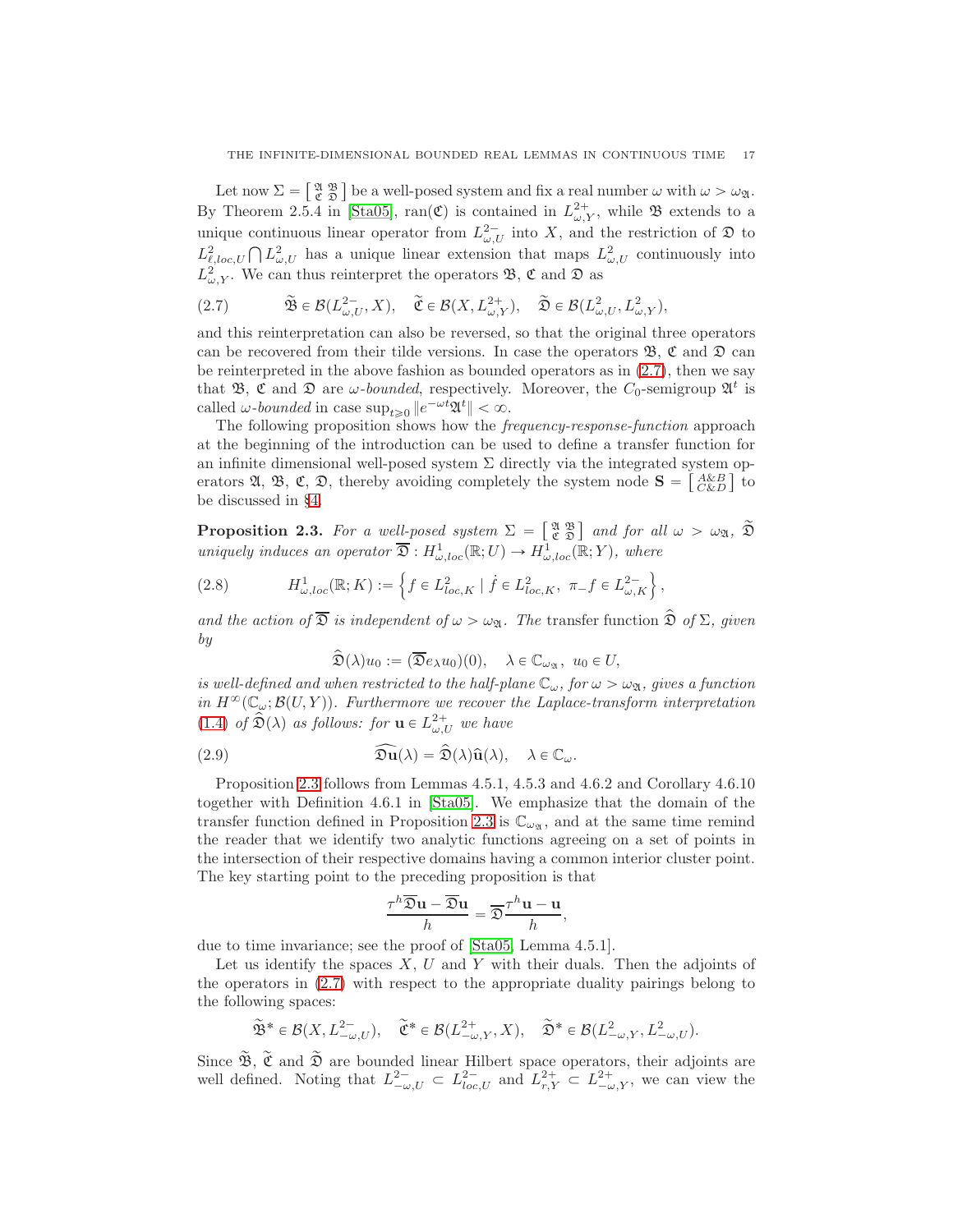adjoints as operators of the following forms:

(2.10) 
$$
\mathfrak{B}^{\circledast} := \widetilde{\mathfrak{B}}^* : X \to L_{loc,U}^{2-}, \quad \mathfrak{C}^{\circledast} := \widetilde{\mathfrak{C}}^*|_{L_{r,Y}^{2+}} : L_{r,Y}^{2+} \to X,
$$

$$
\mathfrak{D}^{\circledast} := \widetilde{\mathfrak{D}}^*|_{L_{r,loc,Y}^2} : L_{r,loc,Y}^2 \to L_{r,loc,U}^2;
$$

using [\[Sta05,](#page-60-4) Theorem 6.2.1], we indeed see that  $\tilde{\mathfrak{D}}^*$  has a restriction followed by an extension to an operator that maps  $L^2_{r,loc,Y}$  continuously into  $L^2_{r,loc,U}$ . Using the reflection operator A as in [\(1.18\)](#page-12-0), we define the *causal dual system*  $\Sigma^d$  of  $\Sigma$  via

<span id="page-17-0"></span>(2.11) 
$$
\Sigma^{d} = \begin{bmatrix} \mathfrak{A}^{d} & \mathfrak{B}^{d} \\ \mathfrak{C}^{d} & \mathfrak{D}^{d} \end{bmatrix} := \begin{bmatrix} \mathfrak{A}^{*} & \mathfrak{C}^{\circledast} \mathfrak{A} \\ \mathfrak{A} \mathfrak{B}^{\circledast} & \mathfrak{A} \mathfrak{D}^{\circledast} \mathfrak{A} \end{bmatrix},
$$

where  $\mathfrak{A}^*$  is the *dual semigroup* of  $\mathfrak{A}$ , i.e.,  $(\mathfrak{A}^*)^t = (\mathfrak{A}^t)^*$ ,  $t \geq 0$ . Here we depart from [\[BGtH18b\]](#page-59-6) by using the causal dual system instead of the anti-causal dual system, which would not have the reflections  $\overline{A}$  in [\(2.11\)](#page-17-0). The reason is that we prefer to have all of the theory in [\[Sta05\]](#page-60-4) at our disposal.

<span id="page-17-2"></span>**Theorem 2.4.** Let  $\Sigma = \begin{bmatrix} \mathfrak{A} & \mathfrak{B} \\ \mathfrak{C} & \mathfrak{D} \end{bmatrix}$  be a well-posed system. Then the causal dual system  $\Sigma^d$  of  $\Sigma$  is a well-posed system with input space Y, state space X and output space U. Moreover, the causal dual of  $\Sigma^d$  is equal to  $\Sigma$  and the transfer function of  $\Sigma^d$  is  $\widehat{\mathfrak{D}}^d(\lambda) = \widehat{\mathfrak{D}}(\overline{\lambda})^*, \overline{\lambda} \in \rho(A)$ , and in particular,  $\|\widehat{\mathfrak{D}}^d\|_{H^\infty(\mathbb{C}_\omega;\mathcal{B}(Y,U))} =$  $\|\widehat{\mathfrak{D}}\|_{H^{\infty}(\mathbb{C}_{\omega};\mathcal{B}(U,Y))}$  for all  $\omega > \omega_{\mathfrak{A}}$ . If  $\Sigma$  is passive, then  $\Sigma^d$  is passive too.

For the proof, see Theorems 6.2.3, 6.2.13 and Lemma 11.1.4 in [\[Sta05\]](#page-60-4).

<span id="page-17-1"></span>**Lemma 2.5.** Let  $\Sigma = \begin{bmatrix} \mathfrak{A} & \mathfrak{B} \\ \mathfrak{C} & \mathfrak{D} \end{bmatrix}$  be a well-posed system with causal dual system  $\Sigma^d = \begin{bmatrix} \mathfrak{A}^d & \mathfrak{B}^d \end{bmatrix}$ . Define  $\mathfrak{R}^d$ ,  $\mathfrak{R}^d$ ,  $\mathfrak{R}^d$ ,  $\mathfrak{R}^d$ ,  $\mathfrak{R}^$  $\mathfrak{A}^{d}$   $\mathfrak{B}^{d}$  $\mathfrak{C}^d$   $\mathfrak{D}^d$ . Define  $\mathfrak{B}^t$ ,  $\mathfrak{C}^t$  and  $\mathfrak{D}^t$  as in [\(2.1\)](#page-14-0) and define  $(\mathfrak{B}^d)^t$ ,  $(\mathfrak{C}^d)^t$  and  $(\mathfrak{D}^d)^t$ analogously for the dual system  $\Sigma^d$ . Then

$$
\begin{bmatrix} (\mathfrak A^d)^t & (\mathfrak B^d)^t \\ (\mathfrak C^d)^t & (\mathfrak D^d)^t \end{bmatrix}^* = \begin{bmatrix} 1_X & 0 \\ 0 & \Lambda_Y^t \end{bmatrix}^* \begin{bmatrix} \mathfrak A^t & \mathfrak B^t \\ \mathfrak C^t & \mathfrak D^t \end{bmatrix} \begin{bmatrix} 1_X & 0 \\ 0 & \Lambda_U^t \end{bmatrix}, \quad t > 0,
$$

where for a separable Banach space K we define  $\Lambda_K^t \in \mathcal{B}(L^2([0,t],K))$  to be the unitary operator given by  $\Lambda_K^t = \tau^{-t} \mathfrak{A}|_{L^2([0,t],K)}$ .

*Proof.* We need to prove that for each  $t > 0$ :

$$
((\mathfrak{A}^d)^t)^* = \mathfrak{A}^t, \ ((\mathfrak{C}^d)^t)^* = \mathfrak{B}^t \Lambda_U^t, \ ((\mathfrak{B}^d)^t)^* = (\Lambda_Y^t)^* \mathfrak{C}^t, \ ((\mathfrak{A}^d)^t)^* = (\Lambda_Y^t)^* \mathfrak{D}^t \Lambda_U^t.
$$

The first identity follows directly from the definition of  $(\mathfrak{A}^d)^t$ . Next note that

$$
(\mathfrak{C}^d)^t = \pi_{[0,t]} \mathfrak{H} \mathfrak{B}^{\circledast} : X \to L^2([0,t],U).
$$

Thus, for all  $t > 0$ ,  $\mathbf{u} \in L^2([0, t], U)$  and  $x \in X$  we have

$$
\begin{aligned} \left\langle (\mathfrak{C}^d)^tx, \mathbf{u} \right\rangle_{L^2([0,t],U)} &= \left\langle \pi_{[0,t]} \mathfrak{A} \mathfrak{B}^{\circledast} x, \mathbf{u} \right\rangle_{L^{2+}_U} = \left\langle \pi_{[0,t]} \mathfrak{A} \widetilde{\mathfrak{B}}^* x, \mathbf{u} \right\rangle_{L^{2+}_{-\omega,U},L^{2+}_{\omega,U}} \\ &= \left\langle x, \widetilde{\mathfrak{B}} \mathfrak{A} \pi_{[0,t]} \mathbf{u} \right\rangle_X = \left\langle x, \widetilde{\mathfrak{B}} \mathfrak{A} \mathbf{u} \right\rangle_X = \left\langle x, \mathfrak{B} \mathfrak{A} \mathbf{u} \right\rangle_X \end{aligned}
$$

using that **B** and  $\widetilde{\mathfrak{B}}$  coincide on  $L^{2-}_{\ell,U}$  in the last step. It thus follows for  $t > 0$  and  $\mathbf{u} \in L^2([0, t], U)$  that

$$
((\mathfrak{C}^d)^t)^* \mathbf{u} = \mathfrak{B} \mathfrak{A} \mathbf{u} = \mathfrak{B} \tau^t \tau^{-t} \mathfrak{A} \mathbf{u} = (\mathfrak{B} \pi - \tau^t) \tau^{-t} \mathfrak{A} \mathbf{u} = \mathfrak{B}^t \Lambda_U^t \mathbf{u},
$$

and this proves the second identity. The third identity follows by an almost identical argument.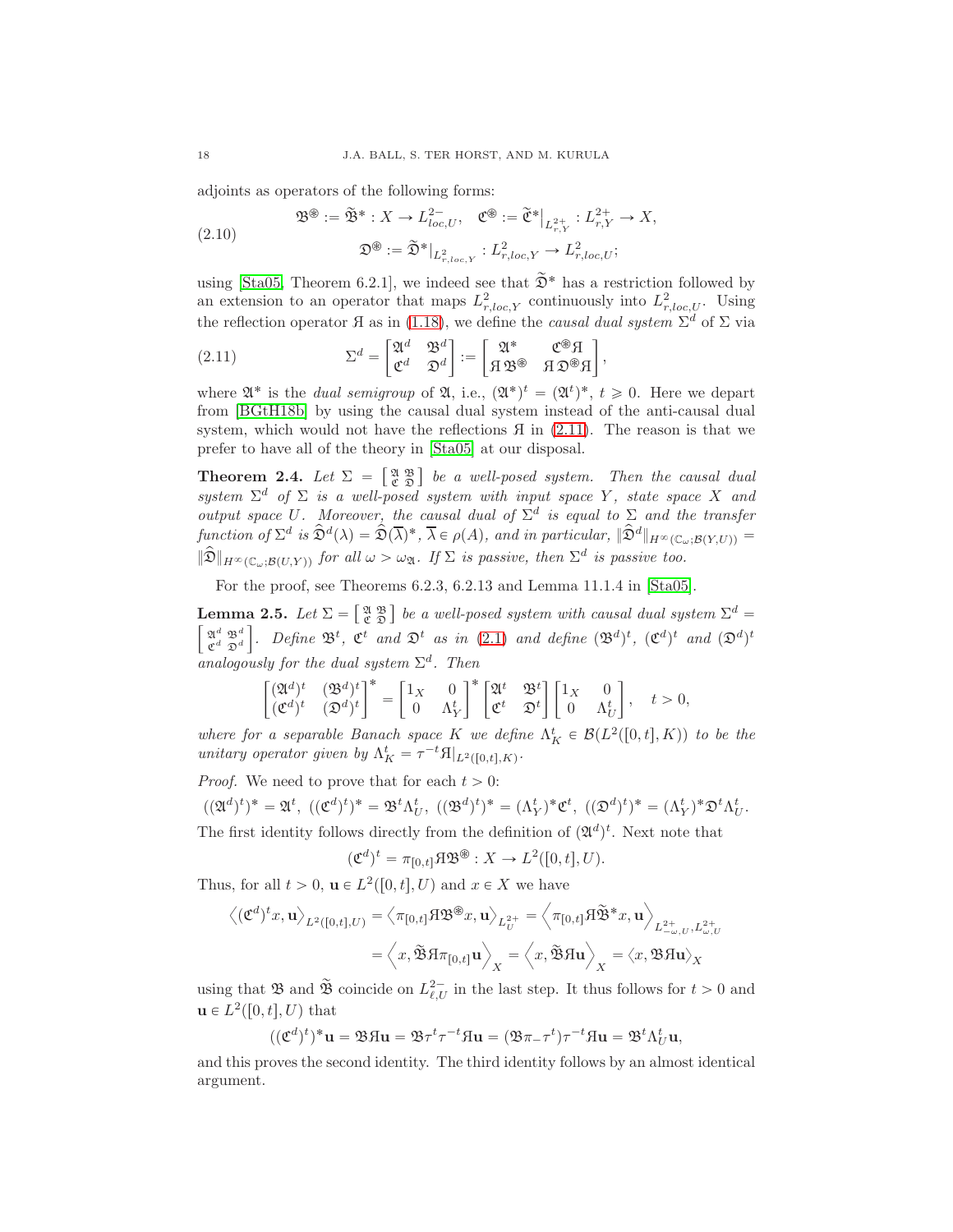It remains to prove the last identity. For this purpose, let  $y \in L^2([0,t], Y)$  and  $\mathbf{u} \in L^2([0, t], U)$ . Then

$$
\begin{aligned} \left\langle (\mathfrak{D}^d)^t \mathbf{y}, \mathbf{u} \right\rangle_{L^2([0,t],U)} &= \left\langle \pi_{[0,t]} \mathfrak{D}^d \mathbf{y}, \mathbf{u} \right\rangle_{L^2([0,t],U)} = \left\langle \pi_{[0,t]} \mathfrak{A} \mathfrak{D}^{\circledast} \mathfrak{A} \mathbf{y}, \mathbf{u} \right\rangle_{L^2([0,t],U)} \\ &= \left\langle \mathfrak{A} \pi_{[-t,0]} \mathfrak{D}^{\circledast} \mathfrak{A} \mathbf{y}, \mathbf{u} \right\rangle_{L^2([0,t],U)} \\ &= \left\langle \pi_{[-t,0]} \mathfrak{D}^{\circledast} \mathfrak{A} \mathbf{y}, \mathfrak{A} \mathbf{u} \right\rangle_{L^2([-t,0],U)} = \left\langle \mathfrak{D}^* \mathfrak{A} \mathbf{y}, \mathfrak{A} \mathbf{u} \right\rangle_{L^2_{-\omega,U},L^2_{\omega,U}} \\ &= \left\langle \mathbf{y}, \mathfrak{A} \mathfrak{D} \mathfrak{A} \mathbf{u} \right\rangle_{L^2_{-\omega,V},L^2_{\omega,Y}} = \left\langle \mathbf{y}, \pi_{[0,t]} \mathfrak{A} \mathfrak{D} \mathfrak{A} \mathbf{u} \right\rangle_{L^2([0,t],Y)} .\end{aligned}
$$

It follows that

$$
((\mathfrak{D}^d)^t)^* \mathbf{u} = \pi_{[0,t]} \mathfrak{A} \mathfrak{D} \mathfrak{A} \mathbf{u} = \mathfrak{A} \pi_{[-t,0]} \tau^t \mathfrak{D} \tau^{-t} \mathfrak{A} \mathbf{u} = \mathfrak{A} \tau^t \pi_{[0,t]} \mathfrak{D} \tau^{-t} \mathfrak{A} \mathbf{u}
$$

$$
= (\Lambda_Y^t)^* \mathfrak{D}^t \Lambda_U^t \mathbf{u},
$$

which proves the last identity.  $\Box$ 

The following notions will be important in the sequel:

<span id="page-18-0"></span>**Definition 2.6.** A well-posed system  $\Sigma = \begin{bmatrix} \mathfrak{A} & \mathfrak{B} \\ \mathfrak{C} & \mathfrak{D} \end{bmatrix}$  is *(approximately) controllable* if the finite-time reachable subspace

$$
\text{Rea}(\Sigma) := \text{ran}(\mathfrak{B}) = \text{span}\left\{ \text{ran}(((\mathfrak{C}^d)^t)^*) \mid t > 0 \right\}
$$

is dense in X. Following [\[AN96\]](#page-58-3), we say that the system  $\Sigma$  is *(approximately)* observable if the finite-time observable subspace

$$
Obs(\Sigma) := span\{ran((\mathfrak{C}^t)^*) \mid t > 0\} = ran(\mathfrak{B}^d)
$$

is dense in  $X$ , and it is  $\textit{(approximately)}$  minimal if it is both controllable and observable.

Note that the equalities in the definitions of Rea  $(\Sigma)$  and Obs  $(\Sigma)$  are dual, and that they follow directly from Lemma [2.5](#page-17-1) and formulas [\(2.2\)](#page-14-2), and that these equalities imply the following corollary:

<span id="page-18-1"></span>Corollary 2.7. The well-posed system  $\Sigma$  is controllable (resp. observable) if and only if  $\Sigma^d$  is observable (resp. controllable). In particular,  $\Sigma$  is minimal if and only if  $\Sigma^d$  is minimal.

The following lemma shows that our definitions agree with the other common definitions of controllability and observability:

**Lemma 2.8.** The well-posed system  $\Sigma$  is controllable if and only if  $\mathfrak{B}^d$  is one-to-one and observable if and only if  $\mathfrak C$  is one-to-one.

Proof. We prove the statement regarding observability; for controllability the claim follows by duality. For  $x \in X$  we have

$$
\mathfrak{C}x = 0 \iff \mathfrak{C}^t x = \pi_{[0,t]} \mathfrak{C}x = 0 \text{ for all } t > 0
$$
  
\n
$$
\iff \langle \mathfrak{C}^t x, y \rangle = 0 \text{ for all } t > 0 \text{ and } y \in L^2([0,t], Y)
$$
  
\n
$$
\iff x \perp \operatorname{ran}((\mathfrak{C}^t)^*) \text{ for all } t > 0
$$
  
\n
$$
\iff x \perp \operatorname{Obs}(\Sigma),
$$

which proves our claim.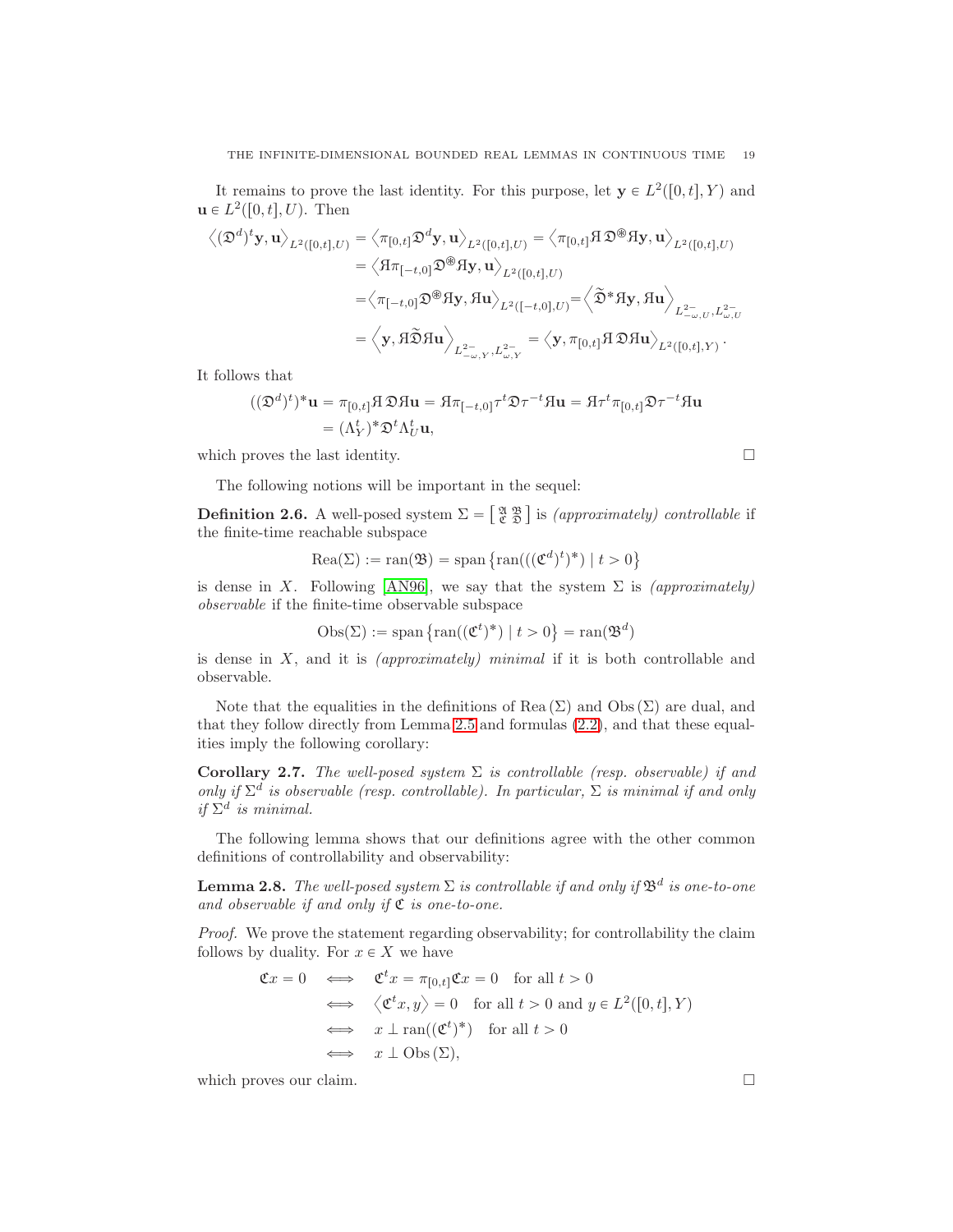3. THE  $L^2$ -INPUT AND  $L^2$ -OUTPUT MAPS OF A WELL-POSED LINEAR SYSTEM

The concepts of  $\ell^2$ -exact controllability,  $\ell^2$ -exact observability, and  $\ell^2$ -exact minimality were recently introduced for discrete-time systems in [\[BGtH18a\]](#page-59-14). We will now extend these concepts to well-posed continuous-time systems.

<span id="page-19-3"></span>Define the (in general unbounded)  $L^2$ -output map as

(3.1) 
$$
\mathbf{W}_o := \mathfrak{C}\big|_{\text{dom}(\mathbf{W}_o)} : X \supset \text{dom}(\mathbf{W}_o) \to L_Y^{2+},
$$
  
with 
$$
\text{dom}(\mathbf{W}_o) := \{x \in X \mid \mathfrak{C}x \in L_Y^{2+}\};
$$

i.e., we restrict  $\mathfrak C$  to the  $x \in X$  that are mapped into  $L_Y^{2+}$ , rather than into  $L^{2+}_{loc,Y}$ , and view the resulting operator as mapping with codomain  $L^{2+}_Y$ . Note that ker $(\mathbf{W}_o) = \ker(\widetilde{\mathfrak{C}}) = \ker(\mathfrak{C})$  and hence  $\Sigma$  is observable if and only if  $\mathbf{W}_o$  is one to one, or equivalently, if and only if  $\tilde{\mathfrak{C}}$  is one-to-one.

<span id="page-19-4"></span>**Proposition 3.1.** Let  $\mathbf{W}_o$  be the  $L^2$ -output map of a well-posed system  $\Sigma = \begin{bmatrix} \mathfrak{A} & \mathfrak{B} \\ \mathfrak{C} & \mathfrak{D} \end{bmatrix}$ . Then  $W_o$  is closed. Additionally assume that  $W_o$  is densely defined. In this case:

- (1) The operator  $\mathbf{W}_o$  has a closed and densely defined adjoint  $\mathbf{W}_o^*$ .
- (2) A function  $y \in L_Y^{2+}$  lies in dom $(\mathbf{W}_o^*)$  if and only if there exists an  $x_o \in X$ such that

(3.2) 
$$
\lim_{t \to \infty} \left\langle x, \mathfrak{B}^d \pi_{[-t,0]} \mathfrak{A} \mathbf{y} \right\rangle_X = \left\langle x, x_o \right\rangle_X, \quad x \in \text{dom}(\mathbf{W}_o).
$$

<span id="page-19-1"></span>When  $\mathbf{y} \in \text{dom}(\mathbf{W}_{o}^{*})$ , we have  $\mathbf{W}_{o}^{*}\mathbf{y} = x_{o}$ , where  $x_{o}$  is given by [\(3.2\)](#page-19-1).

- (3) It holds that  $L_{r,Y}^{2+} \subset \text{dom}(\mathbf{W}_o^*)$ , that  $\mathbf{W}_o^*|_{L_{r,Y}^{2+}} = \mathfrak{B}^d \mathfrak{A}$ , and that  $\mathbf{W}_o^* L_{r,Y}^{2+} =$ ran $(\mathfrak{B}^d) = \mathrm{Obs}(\Sigma).$
- (4) For all  $s > 0$  and  $y \in \text{dom}(\mathbf{W}_o^*)$  we have

<span id="page-19-2"></span>
$$
\tau^{-s}\operatorname{dom}(\mathbf{W}_o^*) \subset \operatorname{dom}(\mathbf{W}_o^*), \quad \mathbf{W}_o^*\tau^{-s}\mathbf{y} = (\mathfrak{A}^s)^* \mathbf{W}_o^*\mathbf{y}.
$$

Before giving the proof, we remark that by Lemma [2.5,](#page-17-1) the limit in [\(3.2\)](#page-19-1) can be rewritten as

(3.3) 
$$
\lim_{t\to\infty}\left\langle x,\mathfrak{B}^d\pi_{[-t,0]} \mathfrak{A} \mathbf{y}\right\rangle_X = \lim_{t\to\infty}\left\langle x, (\mathfrak{C}^t)^* \pi_{[0,t]} \mathbf{y}\right\rangle_X,
$$

because the expressions inside of the limit operators are the same.

*Proof.* To see that  $\mathbf{W}_o$  is closed, let dom $(\mathbf{W}_o) \ni x_k \to x$  in X and  $\mathbf{W}_o x_k \to y$  in  $L_Y^{2+}$ . Fix  $b > 0$  arbitrarily and observe that  $\pi_{[0,b]} \mathfrak{C}$  is a bounded operator from X to  $L_Y^{2+}$ , by the well-posedness of  $\Sigma$ . Hence

$$
\pi_{[0,b]} \mathfrak{C}x = \lim_{k \to \infty} \pi_{[0,b]} \mathfrak{C}x_k = \lim_{k \to \infty} \pi_{[0,b]} \mathbf{W}_o x_k = \pi_{[0,b]} \mathbf{y}.
$$

Now let  $b \to \infty$  to get that  $\mathfrak{C}x = \mathbf{y} \in L^{2+}_Y$ . This shows that  $x \in \text{dom}(\mathbf{W}_o)$  and  $\mathbf{W}_o x = \mathbf{y}$ . Hence  $\mathbf{W}_o$  is closed, as claimed.

In the remainder of the proof we assume that  $dom(\mathbf{W}_o)$  is dense in X and we prove items  $(1)$ – $(4)$ . Note that item  $(1)$  follows directly from [\[Rud73,](#page-60-12) Theorems 13.9 and 13.12], since  $\mathbf{W}_o$  is closed and densely defined.

We now proceed with the explicit characterization of  $\mathbf{W}_o^*$  given in item (2). Let  $x \in \text{dom}(\mathbf{W}_o)$  and  $\mathbf{y} \in L_Y^{2+}$ . We have  $\mathfrak{C}x = \mathbf{W}_o x \in L_Y^{2+}$ . Hence

$$
\langle \mathbf{W}_{o} x, \mathbf{y} \rangle_{L^{2+}_Y} = \langle \mathfrak{C} x, \mathbf{y} \rangle_{L^{2+}_Y} = \lim_{t \to \infty} \langle \pi_{[0,t]} \mathfrak{C} x, \mathbf{y} \rangle_{L^{2+}_Y} = \lim_{t \to \infty} \langle \mathfrak{C}^t x, \pi_{[0,t]} \mathbf{y} \rangle_{L^2([0,t],Y)}
$$
  
= 
$$
\lim_{t \to \infty} \langle x, (\mathfrak{C}^t)^* \pi_{[0,t]} \mathbf{y} \rangle_X.
$$

<span id="page-19-0"></span>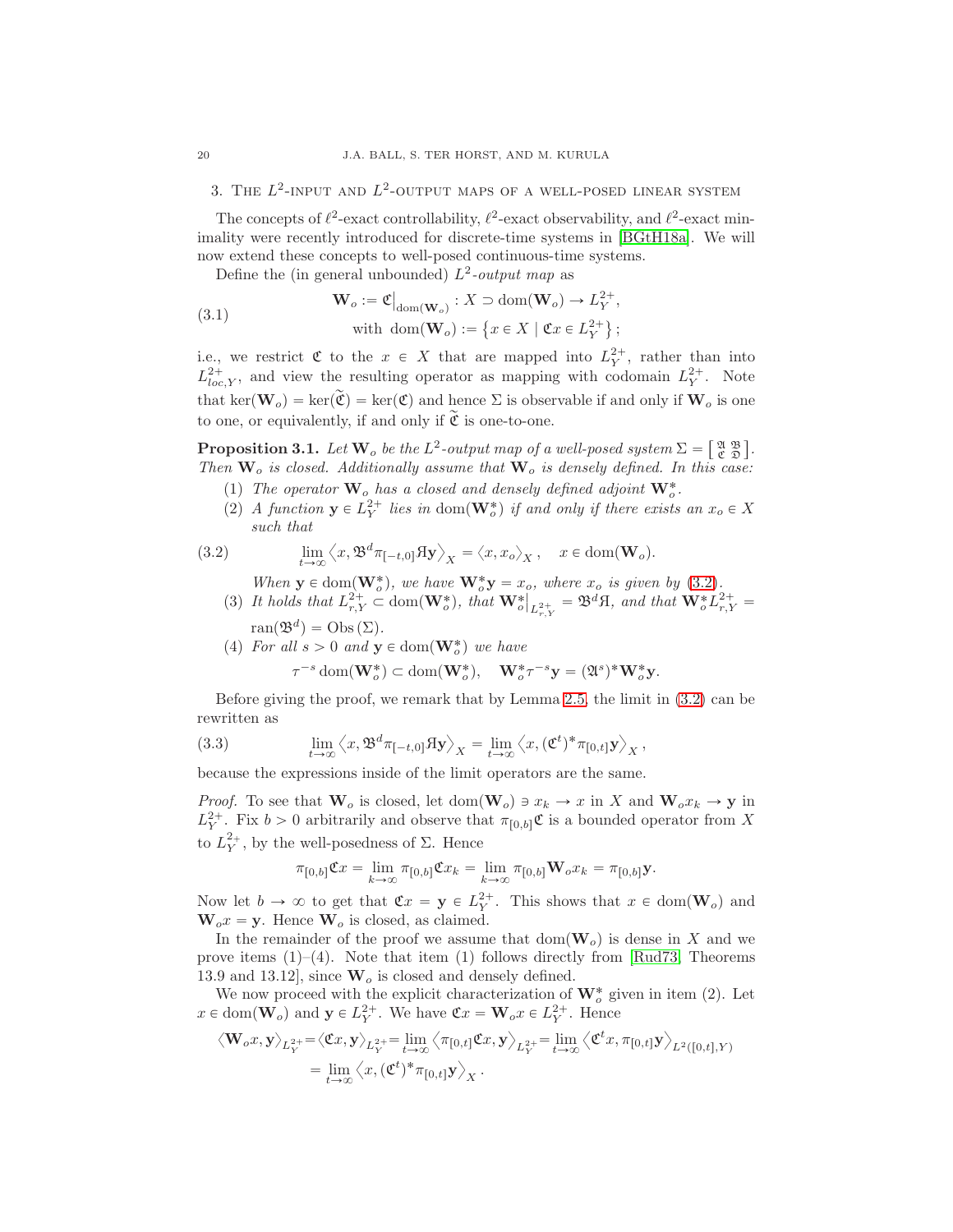Then  $y \in dom(W_o^*)$  if and only if there exists an  $x_0 \in X$ , such that for all  $x \in$  $dom(\mathbf{W}_o)$ , we have

$$
\langle x, x_0 \rangle_X = \langle \mathbf{W}_o x, \mathbf{y} \rangle_{L_Y^{2+}} = \lim_{t \to \infty} \langle x, (\mathfrak{C}^t)^* \pi_{[0,t]} \mathbf{y} \rangle_X.
$$

This proves item (2), and we next prove item (3).

In case  $\mathbf{y} \in L^{2+}_{r,Y}$ , say supp $(\mathbf{y}) \subset [0,T]$ , then  $(\mathfrak{C}^t)^* \pi_{[0,t]} \mathbf{y}$  is independent of t for  $t > T$  and thus  $x_0 := \lim_{t \to \infty} (\mathfrak{C}^t)^* \pi_{[0,t]} \mathbf{y} = (\mathfrak{C}^T)^* \mathbf{y}$  exists and satisfies [\(3.2\)](#page-19-1) by [\(3.3\)](#page-19-2). Hence  $L^{2+}_{r,Y} \subset \text{dom}(\mathbf{W}_o^*)$  and for  $\mathbf{y} \in L^{2+}_{r,Y}$ , it by [\(3.3\)](#page-19-2) holds that

$$
\mathbf{W}_o^* \mathbf{y} = \lim_{t \to \infty} \mathfrak{B}^d \mathbf{H} \pi_{[0,t]} \mathbf{y} = \mathfrak{B}^d \mathbf{H} \mathbf{y},
$$

and then clearly

$$
\mathbf{W}^*_{o} L^{2+}_{r,Y} = \mathfrak{B}^d H^{2+}_{r,Y} = \mathfrak{B}^d L^{2-}_{\ell,Y} = \text{ran}(\mathfrak{B}^d);
$$

this proves all of item (3).

Finally, we prove item (4). Fix  $s, t > 0$ ,  $x \in X$  and  $y \in \text{dom}(\mathbf{W}_o^*) \subset L_Y^{2+}$ . Then we have

$$
\langle x, (\mathfrak{C}^{t+s})^* \pi_{[0,t+s]} \tau^{-s} \mathbf{y} \rangle_X = \langle x, (\mathfrak{C}^{t+s})^* \tau^{-s} \pi_{[0,t]} \mathbf{y} \rangle_X \n= \langle \tau_+^s \mathfrak{C}^{t+s} x, \pi_{[0,t]} \mathbf{y} \rangle_{L^2([0,t],Y)} = \langle \tau_+^s \pi_{[0,s+t]} \mathfrak{C} x, \pi_{[0,t]} \mathbf{y} \rangle_{L^2([0,t],Y)} \n= \langle \pi_{[0,t]} \tau_+^s \mathfrak{C} x, \pi_{[0,t]} \mathbf{y} \rangle_{L^2([0,t],Y)} = \langle \pi_{[0,t]} \mathfrak{C} \mathfrak{A}^s x, \pi_{[0,t]} \mathbf{y} \rangle_{L^2([0,t],Y)} \n= \langle \mathfrak{C}^t \mathfrak{A}^s x, \pi_{[0,t]} \mathbf{y} \rangle_{L^2([0,t],Y)} = \langle \mathfrak{A}^s x, (\mathfrak{C}^t)^* \pi_{[0,t]} \mathbf{y} \rangle_X.
$$

Moreover, for  $x \in \text{dom}(\mathbf{W}_o)$ , we have  $\mathfrak{A}^s x \in \text{dom}(\mathbf{W}_o)$ , since  $\mathfrak{C} \mathfrak{A}^s x = \tau^s_+ \mathfrak{C} x \in L^{2+}_Y$ . Using all of this, we find for  $x \in \text{dom}(\mathbf{W}_o)$  and  $x_o \in X$  satisfying [\(3.2\)](#page-19-1) that

$$
\langle x, (\mathfrak{A}^s)^* x_o \rangle_X = \langle \mathfrak{A}^s x, x_o \rangle_X = \lim_{t \to \infty} \langle \mathfrak{A}^s x, (\mathfrak{C}^t)^* \pi_{[0,t]} \mathbf{y} \rangle_X
$$
  
= 
$$
\lim_{t \to \infty} \langle x, (\mathfrak{C}^{t+s})^* \pi_{[0,t+s]} \tau^{-s} \mathbf{y} \rangle_X = \lim_{r \to \infty} \langle x, (\mathfrak{C}^r)^* \pi_{[0,r]} \tau^{-s} \mathbf{y} \rangle_X.
$$

Since the limit exists for every  $x \in \text{dom}(\mathbf{W}_o)$ , it follows that  $\tau^{-s} \mathbf{y} \in \text{dom}(\mathbf{W}_o^*)$  and  $\mathbf{W}_o^* \tau^{-s} \mathbf{y} = (\mathfrak{A}^s)^* x_o = (\mathfrak{A}^s)^* \mathbf{W}_o^* \mathbf{y}$ , which proves item (4).

The  $L^2$ -input map is defined similarly, via the causal dual system. We first define the *adjoint*  $L^2$ -*input map*  $\mathbf{W}_c^{\star}$ , using  $\star$  to indicate that  $\mathbf{W}_c^{\star}$  is defined directly and not as the adjoint of an operator  $\mathbf{W}_c$ :

<span id="page-20-0"></span>(3.4) 
$$
\mathbf{W}_c^{\star} := \mathfrak{HC}^d|_{\text{dom}(\mathbf{W}_c^{\star})} : X \supset \text{dom}(\mathbf{W}_c^{\star}) \to L_U^{2-},
$$
  
with 
$$
\text{dom}(\mathbf{W}_c^{\star}) := \{x \in X \mid \mathfrak{C}^d x \in L_U^{2+}\}.
$$

Defining  $\mathbf{W}_o^d$  and  $\mathbf{W}_c^{d\star}$  similarly as in [\(3.1\)](#page-19-3) and [\(3.4\)](#page-20-0), respectively, for the causal dual system  $\Sigma^d$ , one obtains

(3.5) 
$$
\mathbf{W}_o^d = A \mathbf{W}_c^{\star} \text{ and } \mathbf{W}_c^{d \star} = A \mathbf{W}_o,
$$

and in particular,  $\Sigma$  is minimal if and only if  $\mathbf{W}_o$  and  $\mathbf{W}_c^{\bigstar}$  are both injective.

<span id="page-20-2"></span>By duality, from Proposition [3.1,](#page-19-4) we obtain the following result:

<span id="page-20-1"></span>**Proposition 3.2.** Let  $\mathbf{W}_{c}^{\star}$  be the adjoint  $L^{2}$ -input map of a well-posed system  $\Sigma = \begin{bmatrix} \mathfrak{A} & \mathfrak{B} \\ \mathfrak{C} & \mathfrak{D} \end{bmatrix}$ . Then  $\mathbf{W}_{c}^{\star}$  is closed. Additionally assume that  $\mathbf{W}_{c}^{\star}$  is densely defined. In this case:

(1) The operator  $\mathbf{W}_{c}^{\star}$  has a closed and densely defined adjoint, denoted by  $\mathbf{W}_{c}$ , such that  $\mathbf{W}_c^{\star} = \mathbf{W}_c^*$ .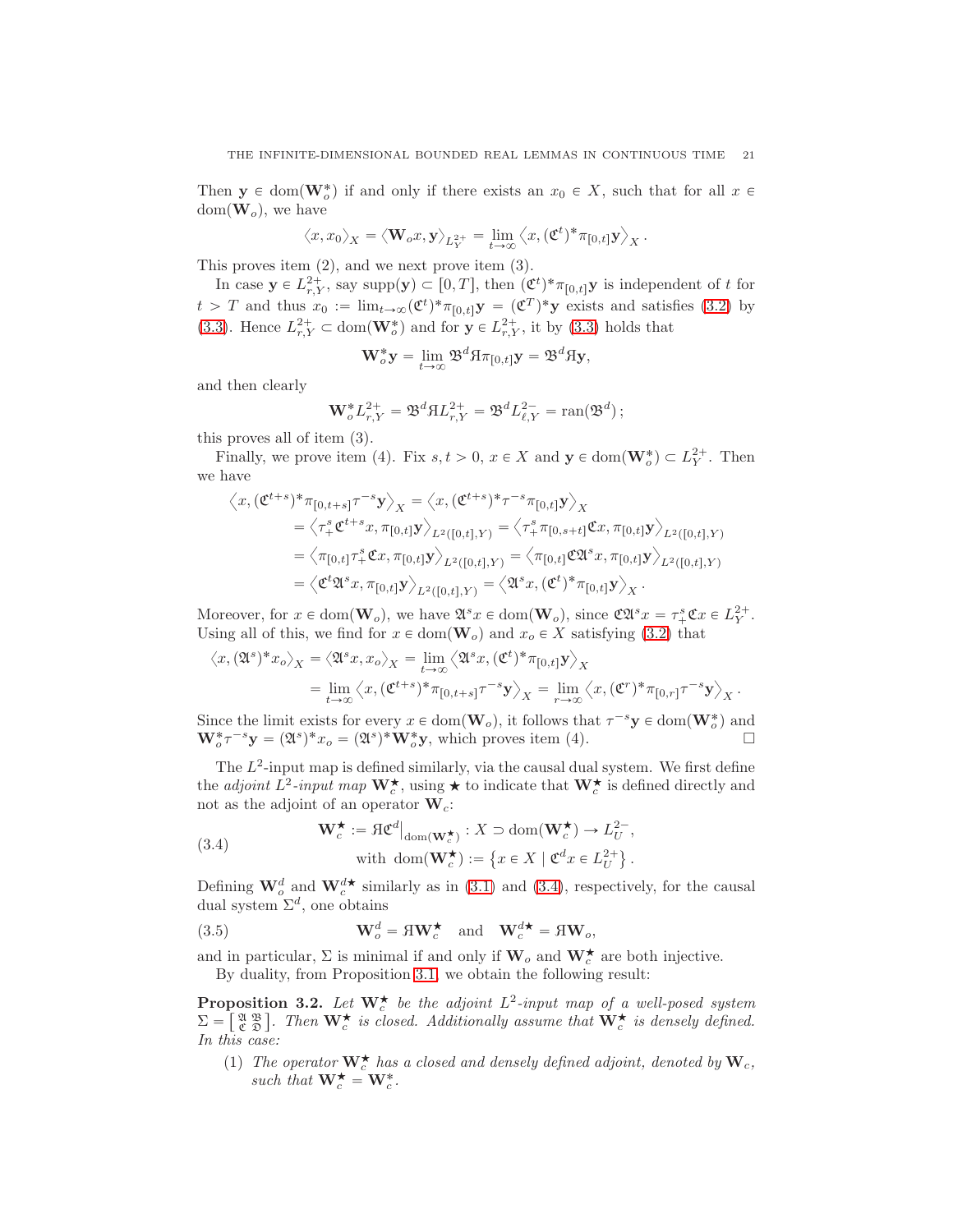(2) A function  $\mathbf{u} \in L^{2-}_{U}$  lies in dom $(\mathbf{W}_c)$  if and only if there exists an  $x_c \in X$ such that

(3.6) 
$$
\lim_{t\to\infty}\langle x,\mathfrak{B}\pi_{[-t,0]}\mathbf{u}\rangle_X=\langle x,x_c\rangle_X,\quad x\in\text{dom}(\mathbf{W}_c^{\star}).
$$

<span id="page-21-0"></span>When  $\mathbf{u} \in \text{dom}(\mathbf{W}_c)$ , we have  $\mathbf{W}_c \mathbf{u} = x_c$ , where  $x_c$  is given by [\(3.6\)](#page-21-0).

- (3) It holds that  $L^2_{\ell,U} \subset \text{dom}(\mathbf{W}_c)$ , that  $\mathbf{W}_c|_{L^2_{\ell,U}} = \mathfrak{B}$ , and that  $\mathbf{W}_c L^2_{\ell,U} =$ ran( $\mathfrak{B}$ ) = Rea  $(\Sigma)$ .
- (4) For all  $s > 0$  we have  $\tau^s$  dom $(\mathbf{W}_c) \subset \text{dom}(\mathbf{W}_c)$  and  $\mathbf{W}_c \tau^s \mathbf{u} = \mathfrak{A}^s \mathbf{W}_c \mathbf{u}$  for all  $\mathbf{u} \in \text{dom}(\mathbf{W}_c)$ .

Again, it holds that

$$
\langle x, \mathfrak{B}\pi_{[-t,0]} \mathbf{u} \rangle_X = \langle x, ((\mathfrak{C}^d)^t)^* \pi_{[0,t]} \mathfrak{A} \mathbf{u} \rangle_X, \quad x \in X, \mathbf{u} \in L^{2-}_{U}, t \geq 0.
$$

We have the following easy corollary:

**Corollary 3.3.** Assume that the adjoint  $L^2$ -input map  $\mathbf{W}_c^{\star}$  of a well-posed system  $\Sigma = \begin{bmatrix} \mathfrak{A} & \mathfrak{B} \\ \mathfrak{C} & \mathfrak{D} \end{bmatrix}$  is densely defined. For every system trajectory  $(\mathbf{u}, \mathbf{x}, \mathbf{y})$  of  $\Sigma$  on  $\mathbb{R}$ , we have  $\pi_{-}\mathbf{u} \in \text{dom}(\mathbf{W}_c)$  and  $\mathbf{x}(0) = \mathbf{W}_c \pi_{-}\mathbf{u}$ .

*Proof.* Let  $(\mathbf{u}, \mathbf{x}, \mathbf{y})$  be a trajectory of  $\Sigma$  on R. By Definition [2.2,](#page-14-1) we then have  $\pi_{-}\mathbf{u} \in L^{2}_{\ell,U} \subset \text{dom}(\mathfrak{B}) \subset \text{dom}(\mathbf{W}_c)$ . By item (3) of Proposition [3.2](#page-20-1) and [\(2.4\)](#page-14-3),  $\mathbf{x}(0) = \mathfrak{B}\pi_{-\mathbf{u}} = \mathbf{W}_c\pi_{-\mathbf{u}}.$ 

In the remainder of this section we shall assume that  $\hat{\mathfrak{D}}|_{\text{dom}(\hat{\mathfrak{D}})\bigcap\mathbb{C}^+}$  has a unique analytic extension to a function in  $H^{\infty}(\mathbb{C}^+;\mathcal{B}(U,Y))$ , also denoted by  $\widehat{\mathfrak{D}}$ . With our convention to identify analytic functions that coincide on some set with an interior cluster point, we simply write  $\hat{\mathfrak{D}} \in H^{\infty}(\mathbb{C}^+;\mathcal{B}(U,Y))$ . In that case,  $\hat{\mathfrak{D}}$  defines a bounded pointwise multiplication operator

<span id="page-21-3"></span>(3.7) 
$$
M_{\hat{\mathfrak{D}}}: L^2(i\mathbb{R}; U) \to L^2(i\mathbb{R}; Y), \quad (M_{\hat{\mathfrak{D}}}f)(\lambda) = \hat{\mathfrak{D}}(\lambda)f(\lambda), \quad \lambda \in i\mathbb{R},
$$

with operator norm  $||M_{\hat{\mathfrak{D}}}||$  equal to the supremum norm  $||\hat{\mathfrak{D}}||_{\infty}$  of  $\hat{\mathfrak{D}}$  over  $\mathbb{C}^+$ . Further, let  $\mathcal{L}: L^2(\mathbb{R}; K) \to L^2(i\mathbb{R}; K)$  denote the unitary *bilateral Laplace transform* 

<span id="page-21-1"></span>
$$
(\mathcal{L}\mathbf{u})(\lambda) = \int_{-\infty}^{\infty} e^{-\lambda t} \mathbf{u}(t) dt, \quad \lambda \in i\mathbb{R},
$$

which in particular maps  $L_K^{2+}$  unitarily onto  $H_K^{2+} := H^2(\mathbb{C}^+; K)$ . We then define the  $L^2$ -transfer map  $L_{\Sigma}$  by

(3.8) 
$$
L_{\Sigma} := \mathcal{L}^* M_{\widehat{\mathfrak{D}}} \mathcal{L} \in \mathcal{B}(L_U^2, L_Y^2).
$$

We now derive various properties of this operator.

<span id="page-21-2"></span>**Theorem 3.4.** Let  $\Sigma$  be a well-posed linear system with transfer function  $\widehat{\mathfrak{D}}$   $\in$  $H^{\infty}(\mathbb{C}^{+}; \mathcal{B}(U, Y)).$  The following statements are true:

(1) The operator  $L_{\Sigma}$  in [\(3.8\)](#page-21-1) is the unique continuous linear extension to an operator in  $\mathcal{B}(L_U^2, L_Y^2)$  of the restriction of  $\mathfrak{D}$  to  $L_{\ell,U}^2$ . Moreover, we have  $||L_{\Sigma}|| = ||\hat{\mathfrak{D}}||_{\infty}$  and  $L_{\Sigma}$  is causal, i.e.,  $\pi_- L_{\Sigma} \pi_+ = 0$ , and time-invariant, *i.e.*,  $\tau^t L_{\Sigma} = L_{\Sigma} \tau^t$  for all  $t \in \mathbb{R}$ .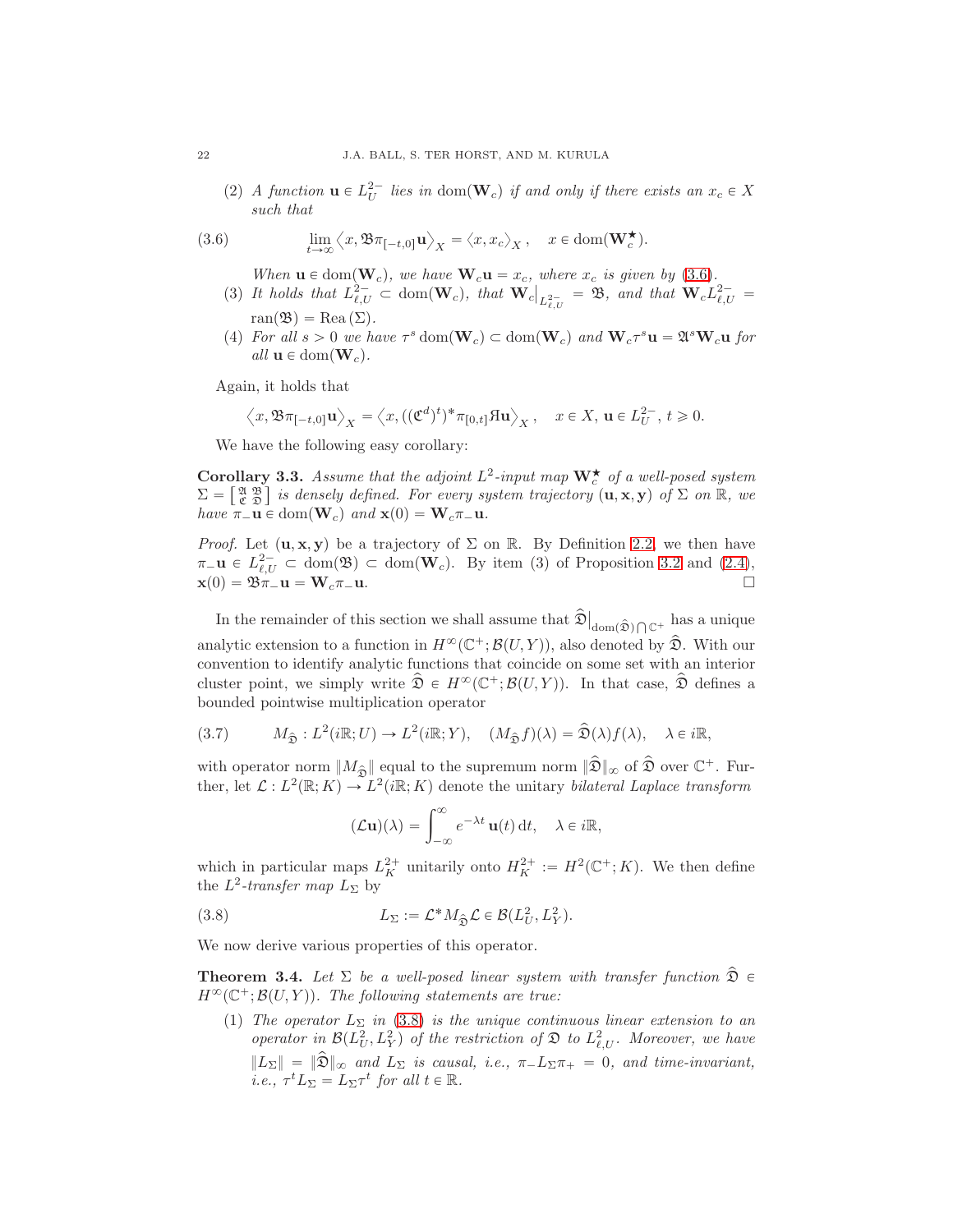(2) It holds that ran( $\mathfrak{B}$ )  $\subset$  dom $(\mathbf{W}_o)$ . The restriction to  $L^{2-}_{\ell,U}$  of the Hankel operator  $\pi_+\mathfrak{D}\pi_-$  has a unique extension to an operator in  $\mathcal{B}(L^{2-}_U, L^{2+}_Y)$ , which equals

(3.9) H<sup>Σ</sup> :" π`L<sup>Σ</sup> ˇ ˇ L 2´ U and satisfies }HΣ} ď }Dp}8, HΣ|<sup>L</sup> 2´ ℓ,U " WoB.

<span id="page-22-0"></span>(3) For the causal dual system  $\Sigma^d$  we have  $\widehat{\mathfrak{D}}^d \in H^\infty(\mathbb{C}^+;\mathcal{B}(Y,U))$ , the unique extension  $L_{\Sigma^d}$  in  $\mathcal{B}(L^2_Y, L^2_U)$  of  $\mathfrak{D}^d$  restricted to  $L^2_{\ell,Y}$  satisfies

(3.10) 
$$
L_{\Sigma^d} = \mathfrak{A}L_{\Sigma}^* \mathfrak{A},
$$

<span id="page-22-4"></span><span id="page-22-1"></span>and the  $L^2$ -analogue of the Hankel operator of the causal dual is  $\mathfrak{H}_{\Sigma^d} :=$  $\pi_+ L_{\Sigma^d}|_{L^{2-}_Y} = \mathcal{H} \mathfrak{H}_{\Sigma}^* \mathcal{H}$ . Moreover, we have  $\text{ran}(\mathfrak{B}^d) \subset \text{dom}(\mathbf{W}_{c}^{\star})$  and

(3.11) 
$$
\mathfrak{H}\mathfrak{H}_{\Sigma^d}|_{L^2_{\ell,Y}} = \mathfrak{H}^*_{\Sigma}\mathfrak{H}|_{L^2_{\ell,Y}} = \mathbf{W}_c^{\star}\mathfrak{B}^d.
$$

(4) Furthermore, if  $\text{dom}(\mathbf{W}_c^{\star})$  is dense in X, then  $\text{ran}(\mathbf{W}_c) \subset \text{dom}(\mathbf{W}_o)$  and

(3.12) 
$$
\tilde{\mathfrak{H}}_{\Sigma}\Big|_{\text{dom}(\mathbf{W}_c)} = \mathbf{W}_o \mathbf{W}_c.
$$

<span id="page-22-3"></span><span id="page-22-2"></span>If dom $(\mathbf{W}_o)$  is dense in X, then  $\text{ran}(\mathbf{W}_o^*) \subset \text{dom}(\mathbf{W}_c^*)$  and

(3.13) 
$$
\mathfrak{H}_{\Sigma}^*|_{\text{dom}(\mathbf{W}_o^*)} = \mathbf{W}_c^{\star} \mathbf{W}_o^*.
$$

*Proof.* Since  $\hat{\mathfrak{D}} \in H^{\infty}(\mathbb{C}^+;\mathcal{B}(U,Y)),$  the operator  $L_{\Sigma}$  maps  $L^{2+}_{U}$  into  $L^{2+}_{Y}$ ; hence  $L_{\Sigma}$  is causal. Moreover, for every  $\omega \in \mathbb{R}$ , since  $M_{\hat{\mathfrak{D}}}$  intertwines  $M_{e_{\omega}1_U}$  and  $M_{e_{\omega}1_Y}$ , where  $(e_{\omega}1_K)(z) = e^{\omega z}1_K$ , we get that  $L_{\Sigma}$  commutes with  $\tau^t$  (suppressing the spaces U and Y in the notation); hence  $L_{\Sigma}$  is time invariant. Now let  $\mathbf{u} \in L^2_U$  have  $\text{supp}(\mathbf{u}) \subset [N, \infty)$  for some  $N \in \mathbb{R}$ . Then  $\mathbf{u} \in \text{dom}(L_{\Sigma}) \cap \text{dom}(\mathfrak{D})$  and  $\tau^N \mathbf{u} \in L^{2+}_{U} \subset$  $L^{2+}_{\omega,U}$  for  $\omega > \min\{0,\omega_{\mathfrak{A}}\}\$ . By [\[Sta05,](#page-60-4) Corollary 4.6.10(iii)] we have  $M_{\hat{\mathfrak{D}}} \mathcal{L}(\tau^N \mathbf{u}) =$  $\mathcal{L}(\mathfrak{D}\pi_+\tau^N\mathbf{u}) = \mathcal{L}(\mathfrak{D}\tau^N\mathbf{u})$ . Hence

$$
\tau^N L_{\Sigma} \mathbf{u} = L_{\Sigma} \tau^N \mathbf{u} = \mathcal{L}^* M_{\widehat{\mathfrak{D}}} \mathcal{L}(\tau^N \mathbf{u}) = \mathcal{L}^* \mathcal{L}(\mathfrak{D} \tau^N \mathbf{u}) = \mathfrak{D} \tau^N \mathbf{u} = \tau^N \mathfrak{D} \mathbf{u}.
$$

It follows that  $L_{\Sigma} \mathbf{u} = \mathfrak{D} \mathbf{u}$  for every  $\mathbf{u} \in L^2_{\ell,U}$ . Since the latter subspace is dense in  $L_U^2$ , the only extension to a bounded linear operator on  $L_U^2$  of the restriction of  $\mathfrak D$ to  $L^2_{\ell,U}$  is  $L_{\Sigma}$ . Since  $\mathcal L$  is unitary, we have  $||L_{\Sigma}|| = ||M_{\hat{\Sigma}}|| = ||\hat{\Sigma}||_{\infty}$ . This proves item (1).

By [\(3.9\)](#page-22-0) and item (1), the operator  $\mathfrak{H}_{\Sigma}$  coincides with  $\pi_+\mathfrak{D}\pi_-$  on  $L^{2-}_{\ell,U}$ , and hence  $\mathfrak{H}_{\Sigma}$  is the unique extension to an operator in  $\mathcal{B}(L_U^{2-}, L_Y^{2+})$  of  $\pi_+\mathfrak{D}\pi_-$  restricted to  $L^{2-}_{\ell,U}$ . Observing that  $\pi_+$  is a contraction on  $L^2_K$ , we obtain that  $\|\mathfrak{H}_{\Sigma}\| \leq \|L_{\Sigma}\| =$  $\|\hat{\mathfrak{D}}\|_{\infty}$ . To see that the factorization of  $\mathfrak{H}_{\Sigma}|_{L^{2-}_{\ell,U}}$  in [\(3.9\)](#page-22-0) holds, let **u** ∈  $L^{2-}_{\ell,U}$  and note that Definition [2.1.](#page-13-1)4(c) gives that  $\mathfrak{C} \mathfrak{B} \mathbf{u} = \pi_+ \mathfrak{D} \pi_- \mathbf{u} = \mathfrak{H}_\Sigma \mathbf{u}$ , which is in  $L_Y^{2+}$  by the boundedness of  $\mathfrak{H}_{\Sigma}$ . Hence  $\mathfrak{B}\mathbf{u} \in \text{dom}(\mathbf{W}_o)$  and  $\mathfrak{H}_{\Sigma}\mathbf{u} = \mathbf{W}_o \mathfrak{B}\mathbf{u}$ . This establishes item (2).

That  $\widehat{\mathfrak{D}}^d \in H^\infty(\mathbb{C}^+;\mathcal{B}(Y,U))$  follows directly from  $\widehat{\mathfrak{D}}^d(\lambda) = \widehat{\mathfrak{D}}(\overline{\lambda})^*$  in Theorem [2.4.](#page-17-2) By item (2) of the present theorem, which has already been proved, the restriction of  $\mathfrak{D}^d = \mathfrak{H} \mathfrak{D}^{\circledast} \mathfrak{H}$  to  $L^2_{\ell,Y}$  has a unique extension to  $L_{\Sigma^d} \in \mathcal{B}(L^2_Y, L^2_U)$ . Moreover,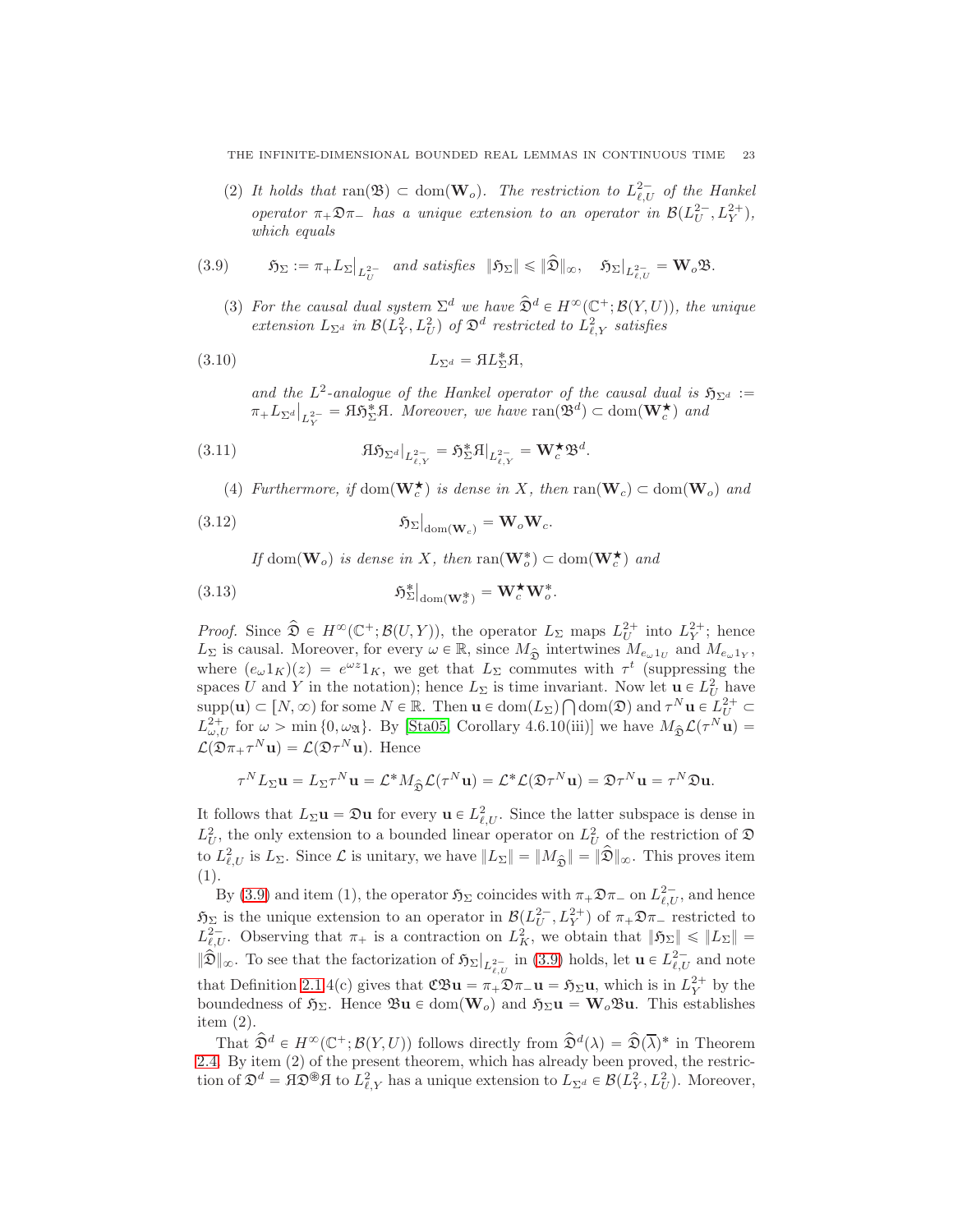$L_{\Sigma^d} = SL_{\Sigma}^* A$ , because for all  $\mathbf{u} \in L^2_{\ell,U}$ ,  $\mathbf{y} \in L^2_{r,Y}$  and some  $\omega > \max\{0, \omega_{\mathfrak{A}}\},$ 

$$
\begin{aligned} \left\langle L^*_{\Sigma} \mathbf{y}, \mathbf{u} \right\rangle_{L^2_U} &= \left\langle \mathbf{y}, \mathfrak{D} \mathbf{u} \right\rangle_{L^2_Y} = \left\langle \mathbf{y}, \widetilde{\mathfrak{D}} \mathbf{u} \right\rangle_{L^2_{-\omega, Y}, L^2_{\omega, Y}} \\ &= \left\langle \widetilde{\mathfrak{D}}^* \mathbf{y}, \mathbf{u} \right\rangle_{L^2_{-\omega, U}, L^2_{\omega, U}} = \left\langle \mathfrak{D}^{\circledast} \mathbf{y}, \mathbf{u} \right\rangle_{L^2_U}, \end{aligned}
$$

so that  $L^*_{\Sigma}$  and  $\mathfrak{D}^{\circledast}$  coincide on  $L^2_{r,Y}$  by the density of  $L^2_{\ell,U}$  in  $L^2_U$ ; then also  $\mathfrak{D}^d$  $\mathfrak{H}\mathfrak{D}^{\circledast} \mathfrak{R}$  and  $\mathfrak{H}L_{\Sigma}^* \mathfrak{R}$  coincide on  $L^2_{\ell,Y}$ , so that  $L_{\Sigma^d} = \mathfrak{H}L_{\Sigma}^* \mathfrak{R}$ . Letting  $\iota_{\pm}: L_K^{2\pm} \to L_K^2$ denote the injection, we can write  $\mathfrak{H}_{\Sigma} = \pi_+ L_{\Sigma} \iota_-,$  and then  $\mathfrak{H}_{\Sigma}^* = \pi_- L_{\Sigma}^* \iota_+,$  so that

<span id="page-23-0"></span>(3.14) 
$$
\mathfrak{H}_{\Sigma^d} = \pi_+ L_{\Sigma^d}|_{L^{2-}_Y} = \mathfrak{H}\pi_- L^*_{\Sigma} \iota_+ \mathfrak{H} = \mathfrak{H} \mathfrak{H}^*_{\Sigma} \mathfrak{H}.
$$

Now  $(3.11)$  follows from  $(3.14)$  and  $(3.9)$ , using the first identity in  $(3.5)$ , and hence item (3) is true.

Now assume that  $\text{dom}(\mathbf{W}_c^{\star})$  is dense in X, hence  $\mathbf{W}_c$ , the adjoint of  $\mathbf{W}_c^{\star}$ , is closed and densely defined. From item (3) in Proposition [3.2](#page-20-1) and [\(3.9\)](#page-22-0), it follows that  $\mathfrak{H}_{\Sigma}$  and  $\mathbf{W}_o \mathbf{W}_c$  coincide on  $L^2_{\ell,U}$ . We now show that  $\text{ran}(\mathbf{W}_c) \subset \text{dom}(\mathbf{W}_o)$ and that  $\mathfrak{H}_{\Sigma}$  and  $\mathbf{W}_o \mathbf{W}_c$  also coincide on dom $(\mathbf{W}_c)$ . Let  $\mathbf{u} \in \text{dom}(\mathbf{W}_c) \subset L_U^{2-}$ and  $x_c = \mathbf{W}_c \mathbf{u} \in \text{ran}(\mathbf{W}_c)$ . Choose  $T > 0$  and  $\mathbf{y} \in L^2([0, T]; Y)$  arbitrarily. Then Lemma [2.5](#page-17-1) and item (3) yield

$$
(\mathfrak{C}^T)^* \mathbf{y} = (\mathfrak{B}^d)^T (\Lambda_K^t)^* \mathbf{y} \in \text{dom}(\mathbf{W}_c^{\star}),
$$

while item (2) of Proposition [3.2](#page-20-1) and the boundedness of  $\mathfrak{C}^T$  give

$$
\begin{aligned}\n\langle \mathbf{y}, \mathfrak{C}^T x_c \rangle_{L^{2+}_Y} &= \lim_{t \to \infty} \left\langle (\mathfrak{C}^T)^* \mathbf{y}, \mathfrak{B} \pi_{[-t,0]} \mathbf{u} \right\rangle_X = \lim_{t \to \infty} \left\langle \mathbf{y}, \pi_{[0,T]} \mathfrak{C} \mathfrak{B} \pi_{[-t,0]} \mathbf{u} \right\rangle_{L^2([0,T];Y)} \\
&= \lim_{t \to \infty} \left\langle \mathbf{y}, \pi_{[0,T]} \mathfrak{H}_\Sigma \pi_{[-t,0]} \mathbf{u} \right\rangle_{L^2([0,T];Y)} = \left\langle \mathbf{y}, \pi_{[0,T]} \mathfrak{H}_\Sigma \mathbf{u} \right\rangle_{L^2([0,T];Y)},\n\end{aligned}
$$

using the boundedness of  $\mathfrak{H}_{\Sigma}$  in the last identity. Since the above computation holds for all **y** and all T, we have  $\pi_{[0,T]} \mathfrak{C} x_c = \mathfrak{C}^T x_c = \pi_{[0,T]} \mathfrak{H}_{\Sigma} \mathbf{u}$  for all  $T > 0$ . This shows that  $\mathfrak{C}x_c = \mathfrak{H}_\Sigma \mathbf{u} \in L_Y^{2+}$ . In particular, we have  $x_c \in \text{dom}(\mathbf{W}_o)$  and  $\mathbf{W}_o \mathbf{W}_c \mathbf{u} = \mathbf{W}_o x_c = \mathfrak{C} x_c = \mathfrak{H}_{\Sigma} \mathbf{u}$ . Equality [\(3.13\)](#page-22-2) is obtained by applying [\(3.12\)](#page-22-3) to  $\Sigma^d$ , using that  $\mathfrak{H}^*_{\Sigma} = \mathfrak{H} \mathfrak{H}^d_{\Sigma} \mathfrak{H}$ , as proved above, and the identities in [\(3.5\)](#page-20-2).

<span id="page-23-2"></span>**Corollary 3.5.** Let  $\Sigma$  be a well-posed system with  $\widehat{\mathfrak{D}} \in H^{\infty}(\mathbb{C}^+;\mathcal{B}(U,Y))$ . If  $\Sigma$  is controllable, then  $\mathbf{W}_o$  is densely defined; if  $\Sigma$  is observable, then  $\mathbf{W}_c^{\star}$  is densely defined.

*Proof.* By Theorem [3.4,](#page-21-2) the finite-time reachable subspace Rea  $(\Sigma)$  = ran $(\mathfrak{B})$  is contained in dom $(\mathbf{W}_o)$  and the finite time observable subspace  $\text{Obs}(\Sigma) = \text{ran}(\mathfrak{B}^d)$ is contained in dom $(\mathbf{W}_c^{\star})$ . Thus the claim follows directly from Definition [2.6.](#page-18-0)  $\Box$ 

We now present two cases where the  $L^2$ -input and  $L^2$ -output map are both bounded.

<span id="page-23-1"></span>**Lemma 3.6.** For a well-posed system  $\Sigma$ , the following hold:

(1) If  $\Sigma$  is exponentially stable, then  $\mathbf{W}_c \in \mathcal{B}(L^{2-}_{U}, X)$  and  $\mathbf{W}_o \in \mathcal{B}(X, L^{2+}_{Y}).$ 

(2) If  $\Sigma$  is passive, then  $\mathbf{W}_c$  and  $\mathbf{W}_o$  are everywhere-defined contractions.

*Proof.* Concerning item (1), if  $\Sigma$  is exponentially stable, then  $\omega_{\mathfrak{A}} < 0$  so that we can choose  $\omega = 0$  in order to obtain from [\(2.7\)](#page-16-1) that  $\widetilde{\mathfrak{C}} \in \mathcal{B}(X, L_Y^{2+})$  and  $\widetilde{\mathfrak{B}} \in \mathcal{B}(L_U^{2-}, X)$ . Then  $\mathbf{W}_o = \tilde{\mathfrak{C}}$  and  $\mathbf{W}_c^{\star} = \tilde{\mathfrak{B}}^*$  are bounded, too, and we have  $\mathbf{W}_c = (\mathbf{W}_c^{\star})^* \in \mathbb{R}$  $\mathcal{B}(L^{2-}_U, X)$ .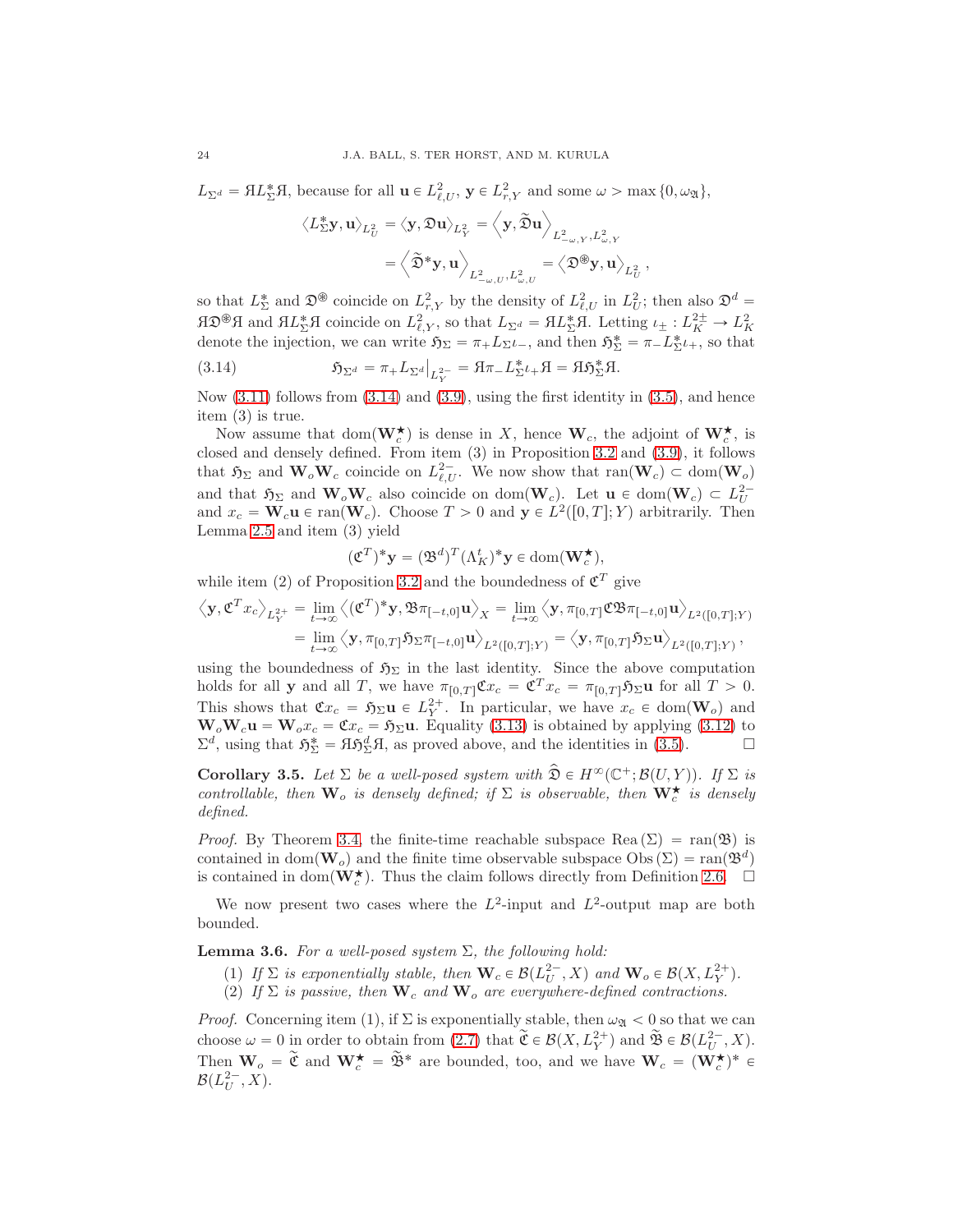For item (2), note that a passive system satisfies [\(1.5\)](#page-2-0) with  $S(x) = ||x||_X^2$  by definition. For trajectories  $(\mathbf{u}, \mathbf{x}, \mathbf{y})$  on  $\mathbb{R}^+$  with  $\mathbf{u} = 0$ , we in particular obtain  $\int_0^t \|\mathbf{y}(s)\|^2 ds \le \|\mathbf{x}(0)\|^2$ , and letting  $t \to \infty$ , we get  $\mathbf{y} \in L^{2+}_Y$ . Moreover, by [\(2.3\)](#page-14-4) and the definition [\(3.1\)](#page-19-3) of  $\mathbf{W}_o$  we have  $\|\mathbf{y}\|_{I}^{2}$  $L_{Y}^{2_{2+}} = \|\mathbf{W}_o \mathbf{x}(0)\|_{L_{Y}^{2+}}^2 \leqslant \|\mathbf{x}(0)\|_{X}^2$ . This proves that  $W<sub>o</sub>$  is an everywhere-defined contraction, and applying the same argument to the passive dual  $\Sigma^d$ , using [\(3.5\)](#page-20-2), gives that  $\mathbf{W}_c^{\star}$  is a contraction, hence  $\mathbf{W}_c$  is a well-defined contraction, too.

The following definition presents the analogues of exact  $\ell^2$ -controllability and exact  $\ell^2$ -observability from [\[BGtH18a\]](#page-59-14) in the context of well-posed systems.

<span id="page-24-0"></span>**Definition 3.7.** The well-posed system  $\Sigma$  is *(exactly)*  $L^2$ -controllable if  $\mathbf{W}_c^{\star}$  is densely defined and ran( $\mathbf{W}_c$ ) = X. The system  $\Sigma$  is *(exactly)*  $L^2$ -observable if  $\mathbf{W}_o$ is densely defined and  $\text{ran}(\mathbf{W}_{\phi}^{*}) = X$ . The system  $\Sigma$  is *(exactly)*  $L^{2}$ -minimal if it is both  $L^2$ -controllable and  $L^2$ -observable.

By [\(3.5\)](#page-20-2),  $\Sigma$  is  $L^2$ -controllable ( $L^2$ -observable) if and only if  $\Sigma^d$  is  $L^2$ -observable  $(L^2$ -controllable). Some differences between  $\ell^2$ -controllability/observability and approximate controllability/observability for discrete-time systems are described in [\[BGtH18a,](#page-59-14) Proposition 2.7]; here we prove analogous results in the present context, and we also provide new information on these relationships.

<span id="page-24-1"></span>**Corollary 3.8.** For each well-posed system  $\Sigma$  as in Definition [2.1,](#page-13-1)  $L^2$ -controllability (L 2 -observability) implies (approximate) controllability (observability). In particular,  $L^2$ -minimality of  $\Sigma$  implies minimality of  $\Sigma$ . When we additionally assume that  $\widehat{\mathfrak{D}} \in H^{\infty}(\mathbb{C}^+; \mathcal{B}(U, Y)),$  the following statements are true:

- (1) If  $\Sigma$  is  $L^2$ -controllable then  $\mathbf{W}_o$  is bounded.
- (2) If  $\Sigma$  is  $L^2$ -observable then  $\mathbf{W}_c$  is bounded.
- (3) If  $\Sigma$  is  $L^2$ -minimal then  $\mathbf{W}_c^*$  and  $\mathbf{W}_o$  are both bounded and bounded below.

Hence, the assumptions on denseness of the domains of  $\mathbf{W}_c^{\star}$  and  $\mathbf{W}_o$  impose no restriction in the study of the bounded real lemma, since in the standard version (Theorem [1.9\)](#page-7-0) we assume minimality (or even  $L^2$ -minimality in Theorem [1.10\)](#page-8-1) and in the strict version (Theorem [1.12\)](#page-9-2) we assume exponential stability; see Lemma [3.6.](#page-23-1)

*Proof of Corollary [3.8.](#page-24-1)* Assume that  $\Sigma$  is  $L^2$ -observable; then by Definition [3.7,](#page-24-0)  $dom(\mathbf{W}_o)$  is dense in X and ran $(\mathbf{W}_o^*) = X$ . Since  $\mathbf{W}_o$  is closed, the comment after [\(3.1\)](#page-19-3) gives that  $\Sigma$  is (approximately) observable. If instead  $\Sigma$  is  $L^2$ -controllable, then  $\Sigma^d$  is  $L^2$ -observable, and further  $\Sigma^d$  is observable by what we just proved; hence  $\Sigma$  is controllable by Corollary [2.7.](#page-18-1)

Now assume that  $\Sigma$  is  $L^2$ -controllable and that  $\widehat{\mathfrak{D}} \in H^\infty(\mathbb{C}^+;\mathcal{B}(U,Y))$ . Then  $dom(\mathbf{W}_{c}^{\star})$  is dense by definition, and according to Theorem [3.4,](#page-21-2) we have  $X =$ ran( $\mathbf{W}_c$ )  $\subset$  dom $(\mathbf{W}_o)$ , so that  $\mathbf{W}_o$  is bounded by the closed graph theorem. This completes the proof of item (1), and the proof of item (2) is easy using duality.

In conclusion we prove item (3). By assumption the ranges of  $\mathbf{W}_c$  and  $\mathbf{W}_o^*$  are equal to X. From items (1) and (2) we obtain that  $\mathbf{W}_c$  and  $\mathbf{W}_o^*$  are bounded. The boundedness of  $\mathbf{W}_c$  and  $\mathbf{W}_o^*$  together with  $\text{ran}(\mathbf{W}_c) = X = \text{ran}(\mathbf{W}_o^*)$  yields that  $\mathbf{W}_c$  and  $\mathbf{W}_o^*$  have bounded right inverses, or, equivalently,  $\mathbf{W}_c^*$  and  $\mathbf{W}_o$  have bounded left inverses, and hence the latter are bounded below.  $\Box$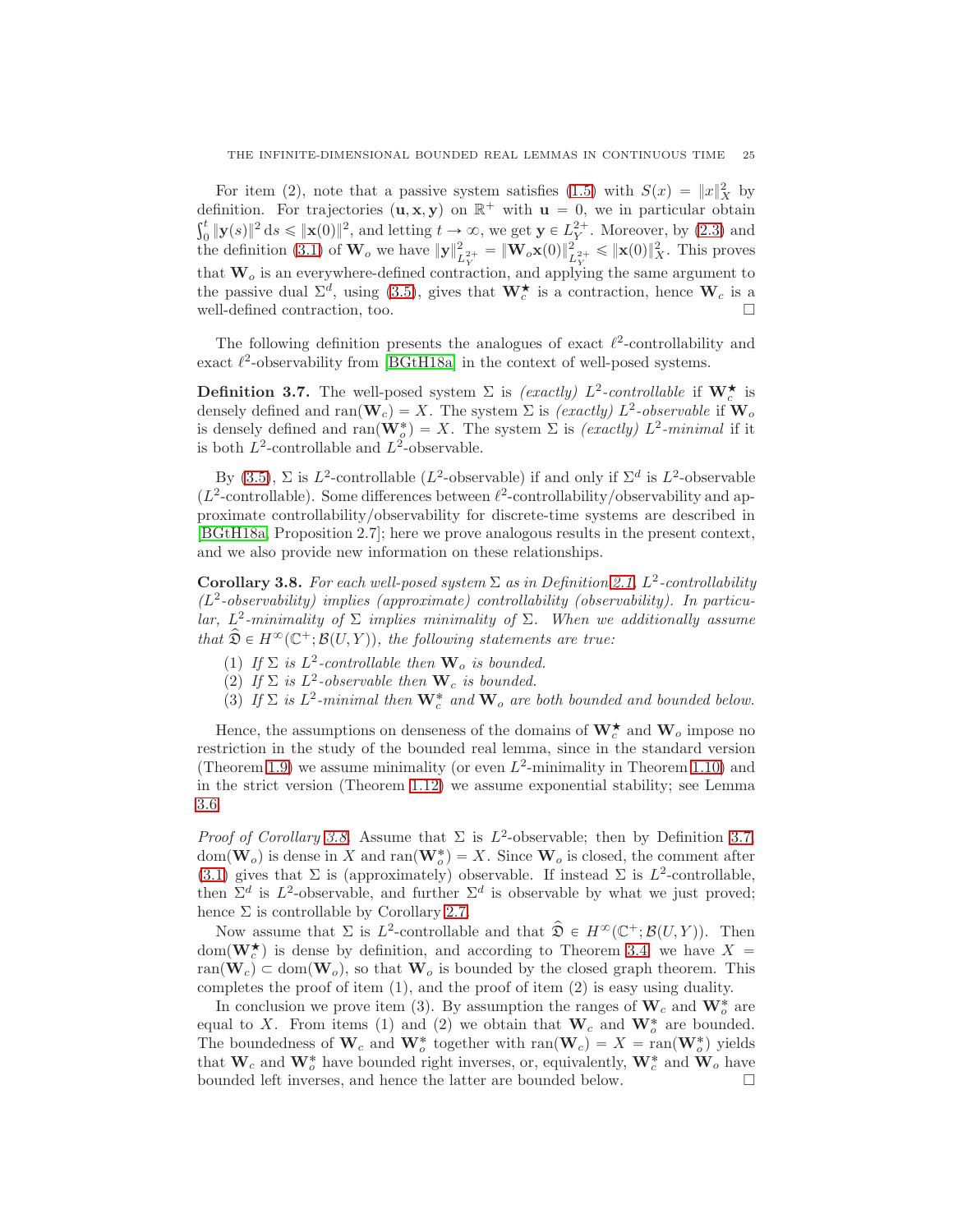### 4. System nodes and well-posed linear systems

<span id="page-25-0"></span>The well-posed systems considered in the present paper can alternatively be formulated in a differential representation via a so-called system node  $\begin{bmatrix} A\&B\\ C\&D \end{bmatrix}$ . In this section we review some of the details of system nodes and describe some related topics relevant for the paper, including a reformulation of the KYP-inequality in terms of system nodes. See Chapters 3 and 4 of [\[Sta05\]](#page-60-4) for full details and many more results on system nodes.

<span id="page-25-1"></span>4.1. Construction of the system node. Let  $\Sigma = \begin{bmatrix} \mathfrak{A} & \mathfrak{B} \\ \mathfrak{C} & \mathfrak{D} \end{bmatrix}$  be a well-posed linear system as in Definitions [2.1](#page-13-1) and [2.2.](#page-14-1) Let  $A$  on  $X$  be the *infinitesimal generator* of the  $C_0$ -semigroup  $\mathfrak{A}^t$ , that is,

dom(A) = 
$$
\left\{ x \in X \mid \lim_{h \to 0} \frac{1}{h} (\mathfrak{A}^t x - x) \text{ exists} \right\}, \quad Ax = \lim_{h \to 0} \frac{1}{h} (\mathfrak{A}^t x - x).
$$

Now fix the *rigging parameter*  $\beta \in \rho(A)$  arbitrarily and define the *interpolation* space  $X_1 := \text{dom}(A)$  with the Hilbert space norm  $||x||_1 := ||(\beta - A)x||_X$ ; then  $\alpha - A$ is an isomorphism from  $X_1$  to X for all  $\alpha \in \rho(A)$ . Next complete X in the norm  $||x||_{-1} := ||(\beta - A)^{-1}x||_X$  to get the *extrapolation space*  $X_{-1}$ . Then we have the chain of inclusions

<span id="page-25-2"></span>
$$
(4.1) \t\t X_1 \subset X \subset X_{-1}
$$

with dense and continuous embeddings, and the spaces  $X_1$ , X and  $X_{-1}$  form a Gelfand triple. Moreover, the generator A extends uniquely to a bounded operator  $A_{-1}$  in  $\mathcal{B}(X, X_{-1})$  which in turn is the infinitesimal generator of a  $C_0$ -semigroup  $\mathfrak{A}_{-1}^t$  on  $X_{-1}$  which extends  $\mathfrak{A}^t$ . The resolvent set  $\rho(A_{-1})$  equals  $\rho(A)$ ; see [\[Sta05,](#page-60-4) §3.6] for further details.

By Theorems 4.2.1 and 4.4.2 in [\[Sta05\]](#page-60-4) there exist bounded operators  $B \in$  $\mathcal{B}(U, X_{-1})$ , the control operator, and  $C \in \mathcal{B}(X_1, Y)$ , the observation operator, that are uniquely determined by the formulas

<span id="page-25-3"></span>(4.2) 
$$
\mathfrak{B}\mathbf{u} = \int_{-\infty}^{0} \mathfrak{A}^{-s}_{-1} B\mathbf{u}(s) \, ds, \quad \mathbf{u} \in L^{2-}_{\ell, U}, \qquad (\mathfrak{C}x)(t) = C\mathfrak{A}^{t}x, \quad x \in X_{1}.
$$

Note that while B maps into  $X_{-1}$  and  $\mathfrak{A}_{-1}^t$  acts on  $X_{-1}$ , the result after integration in the first formula still ends up in X.

With A and B defined as above we can form a closed operator  $A\&B: \begin{bmatrix} X \\ U \end{bmatrix} \supset$  $dom(A\&B) \rightarrow X$  by

$$
\text{dom}(A \& B) = \left\{ \begin{bmatrix} x \\ u \end{bmatrix} \middle| A_{-1}x + Bu \in X \right\} \quad \text{and} \quad A \& B \begin{bmatrix} x \\ u \end{bmatrix} = A_{-1}x + Bu.
$$

Choose a fixed  $\alpha \in \mathbb{C}_{\omega_{\mathfrak{A}}}$ . For  $\left[\begin{smallmatrix} x \\ u \end{smallmatrix}\right] \in \text{dom}(A \& B)$ , we then have

$$
x - (\alpha - A_{-1})^{-1}Bu = (\alpha - A_{-1})^{-1}(\alpha x - (A_{-1}x + Bu))
$$
  

$$
\in (\alpha - A)^{-1}X = X_1 = \text{dom}(C).
$$

From  $\mathfrak{D}$ , we can compute the transfer function  $\widehat{\mathfrak{D}} \in H^{\infty}(\mathbb{C}_{\omega}; \mathcal{B}(U, Y)), \omega > \omega_{\mathfrak{A}}$ , of Σ via Proposition [2.3.](#page-16-0) Since  $\alpha \in \mathbb{C}_{\omega_{\mathfrak{A}}}$ , we can evaluate  $\widehat{\mathfrak{D}}(\alpha)$ , and then define

<span id="page-25-4"></span>(4.3) 
$$
C\&D: \begin{bmatrix} x \\ u \end{bmatrix} \mapsto C\big(x - (\alpha - A_{-1})^{-1}Bu\big) + \widehat{\mathfrak{D}}(\alpha)u.
$$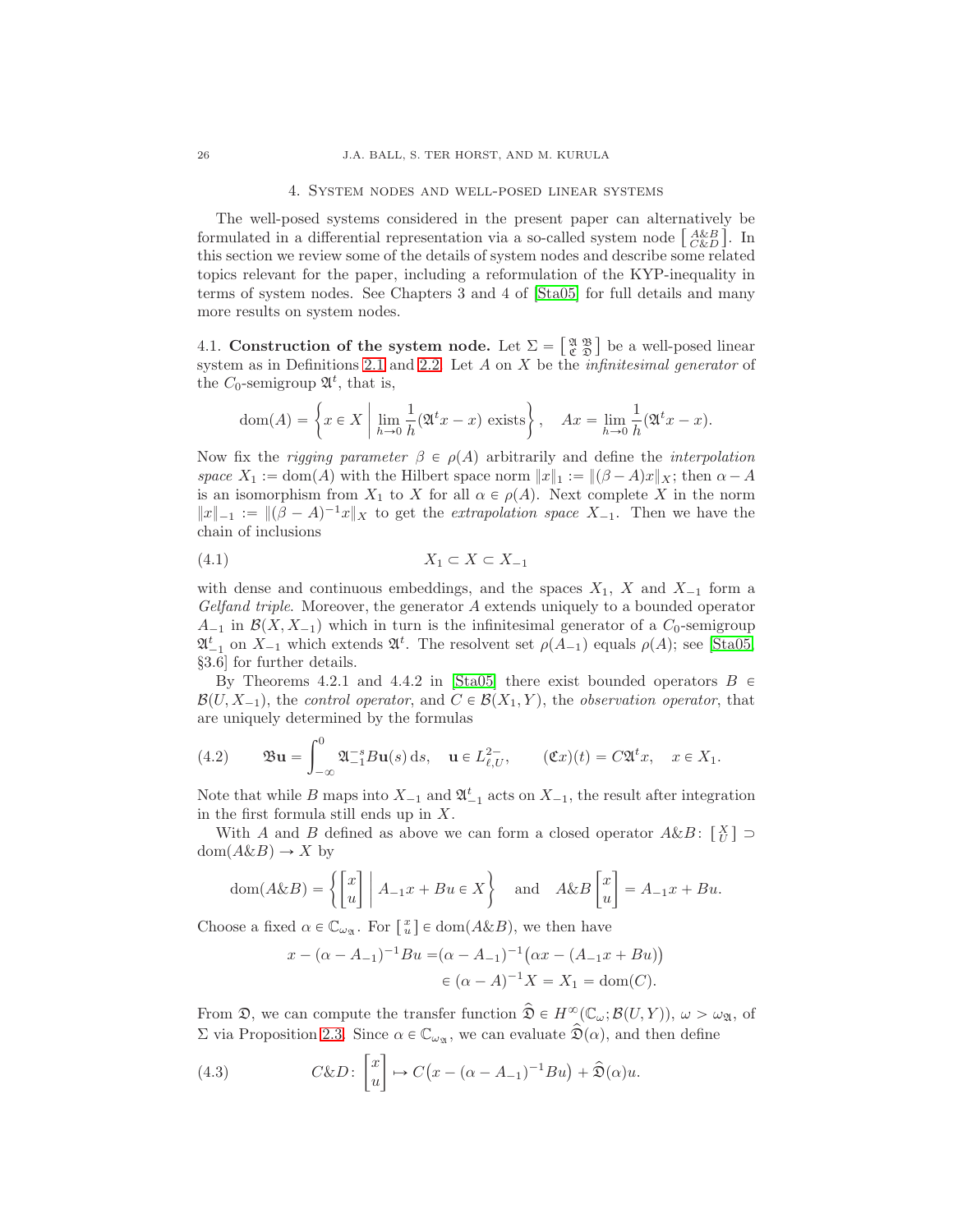Note that if  $x \in X_1$ , then  $\begin{bmatrix} x \\ 0 \end{bmatrix} \in \text{dom}(A \& B)$  and  $C \& D \begin{bmatrix} x \\ 0 \end{bmatrix} = Cx$ . In general there is no sensible way to separate out an independent feedthrough operator  $D \in \mathcal{B}(U, Y)$ except in some special cases, e.g., if at least one of  $B: X \to U$  and  $C: X \to$ Y is bounded (see Theorems 4.5.2 and 4.5.10 in [\[Sta05\]](#page-60-4)), or if  $\Sigma$  is regular (see Chapter 5 in [\[Sta05\]](#page-60-4)). Rather we think of  $C\&D$  as an extension of the operator C defined on  $X_1 \cong \begin{bmatrix} X_1' \\ 0 \end{bmatrix} \subset \begin{bmatrix} X \\ U \end{bmatrix}$  to the operator  $C\&D$  defined on dom $(A\&B) \supset \begin{bmatrix} X_1 \\ 0 \end{bmatrix}$ and mapping into  $X$ . After the above steps, we can introduce the *system node*  $\left[\begin{smallmatrix} A\&B\\ C\&D \end{smallmatrix}\right] : \left[\begin{smallmatrix} X\\ U \end{smallmatrix}\right] \supset \text{dom}(\left[\begin{smallmatrix} A\&B\\ C\&D \end{smallmatrix}\right]) \rightarrow \left[\begin{smallmatrix} X\\ Y \end{smallmatrix}\right]$  with

$$
dom(\begin{bmatrix} A\&B\\ C\&D \end{bmatrix}) = dom(A\&B) = dom(C\&D)
$$

and action

$$
\begin{bmatrix} A \& B \\ C \& D \end{bmatrix} \colon \begin{bmatrix} x \\ u \end{bmatrix} \mapsto \begin{bmatrix} A \& B \begin{bmatrix} x \\ u \end{bmatrix} \\ C \& D \begin{bmatrix} x \\ u \end{bmatrix} \end{bmatrix}.
$$

We next recall Definition 4.7.2 in [\[Sta05\]](#page-60-4).

<span id="page-26-3"></span>**Definition 4.1.** Suppose that  $\mathbf{S} := \begin{bmatrix} A\&B \\ C\&D \end{bmatrix}$  is an operator mapping a dense subspace dom(S) of  $\begin{bmatrix} X \\ U \end{bmatrix}$  into  $\begin{bmatrix} X \\ Y \end{bmatrix}$ . We shall say that S is a *system node* if it has the following properties:

- (1) **S** is closed as an operator from  $\begin{bmatrix} X \\ U \end{bmatrix}$  into  $\begin{bmatrix} X \\ Y \end{bmatrix}$ .
- (2) The operator  $A: X \supset \text{dom}(A) \to X$  defined by  $Ax = A\&B\begin{bmatrix} x \\ 0 \end{bmatrix}$  on dom $(A) =$  ${x \in X \mid \lbrack \begin{smallmatrix} x \\ 0 \end{smallmatrix} \rbrack} \in \text{dom}(S)$  has domain dense in X, and A as an unbounded operator on X generates a  $C_0$ -semigroup on X.
- (3) The operator  $A\&B$  (with  $\text{dom}(A\&B) = \text{dom}(S)$ ) can be extended to an operator

$$
\begin{bmatrix} A_{-1} & B \end{bmatrix} \in \mathcal{B}(\begin{bmatrix} X \\ U \end{bmatrix}, X_{-1})
$$

(where  $X_{-1}$  is the extrapolation space introduced in [\(4.1\)](#page-25-2)).

(4) dom(**S**) =  $\{ [x] \in [X] | A_{-1}x + Bu \in X \}.$ 

<span id="page-26-0"></span>Given a system node  $\mathbf{S} = \begin{bmatrix} A\&B \\ C\&D \end{bmatrix}$  we may define its transfer function  $\widehat{\mathfrak{D}}_{\mathbf{S}}(\lambda)$  by

(4.4) 
$$
\widehat{\mathfrak{D}}_{\mathbf{S}}(\lambda)u = C\&D\begin{bmatrix} (\lambda - A_{-1})^{-1}B \\ 1_U \end{bmatrix} u, \quad \lambda \in \rho(A).
$$

If  $\hat{\mathfrak{D}}$  is constructed as in Proposition [2.3,](#page-16-0) then  $\hat{\mathfrak{D}}_S$  is an extension of  $\hat{\mathfrak{D}}$  from  $\mathbb{C}_{\omega_{\infty}}$ to all of  $\rho(A)$ ; see [\[Sta05,](#page-60-4) Lemma 4.7.5(iii)].

We end this subsection with a result which says that a system node works as the connecting operator of a well-posed system.

<span id="page-26-1"></span>**Lemma 4.2.** (See [\[Sta05,](#page-60-4) Theorem 4.6.11(i)].) Suppose that  $\Sigma = \begin{bmatrix} \mathfrak{A} & \mathfrak{B} \\ \mathfrak{C} & \mathfrak{D} \end{bmatrix}$  is a wellposed system with associated system node  $S = \begin{bmatrix} A\&B \\ C\&D \end{bmatrix}$ . Let  $(u, x, y)$  be a system trajectory over  $\mathbb{R}^+$  with state initial condition  $\mathbf{x}(0) = x_0$  and with u continuous with distributional derivative  $\mathbf{u}$  in  $L^{2+}_{loc,U}$  and such that  $\begin{bmatrix} x_0 \\ \mathbf{u}(0) \end{bmatrix} \in \text{dom}(\mathbf{S})$ . Then **x** is continuously differentiable with values in X,  $\begin{bmatrix} \mathbf{x}(t) \\ \mathbf{u}(t) \end{bmatrix}$  $\mathbf{u}(t)$  $\epsilon$  dom(S) for all  $t > 0$ , y is continuous with distributional derivative  $\dot{y}$  in  $L^{2+}_{loc,Y}$ , and

<span id="page-26-2"></span>(4.5) 
$$
\begin{bmatrix} \dot{\mathbf{x}}(t) \\ \mathbf{y}(t) \end{bmatrix} = \mathbf{S} \begin{bmatrix} \mathbf{x}(t) \\ \mathbf{u}(t) \end{bmatrix}, \quad t \ge 0.
$$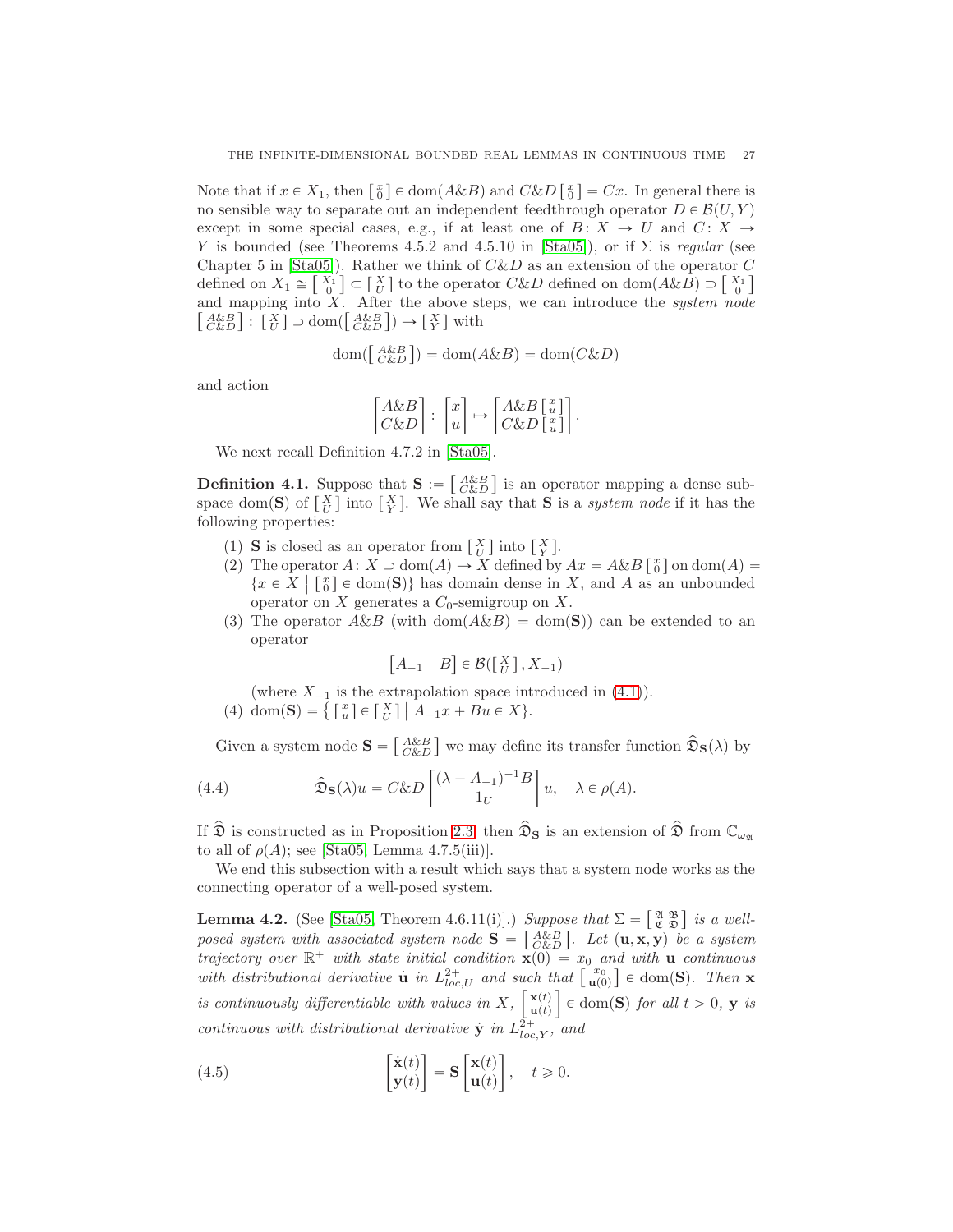<span id="page-27-0"></span>4.2. Reconstruction of the well-posed system. With the system node  $S =$  $\begin{bmatrix} A\&B \\ C\&D \end{bmatrix}$  constructed from  $\Sigma = \begin{bmatrix} \mathfrak{A} & \mathfrak{B} \\ \mathfrak{C} & \mathfrak{D} \end{bmatrix}$  as above, it is possible to recover  $\mathfrak{A}, \mathfrak{B}, \mathfrak{C}, \mathfrak{D}$ and the transfer function  $\hat{\mathfrak{D}}$  from  $\begin{bmatrix} A\& B \\ C\& D \end{bmatrix}$ . We first sketch this construction, and only afterwards, we discuss the rigour of the construction.

Clearly  $\mathfrak{A}^t$  is the  $C_0$ -semigroup generated by A and  $\mathfrak{B}$  and  $\mathfrak{C}$  can be recovered via [\(4.2\)](#page-25-3), taking for  $\mathfrak C$  the unique continuous extension from  $X_1$  to X mapping into  $L^{2+}_{loc,Y}$ . Finally, by [\[Sta05,](#page-60-4) Theorem 4.7.14] and its proof,  $\mathfrak{D}$  can be recovered as the unique extension to a continuous operator from  $L^2_{\ell,loc,U}$  to  $L^2_{\ell,loc,Y}$  of the operator

<span id="page-27-1"></span>(4.6) 
$$
\mathfrak{D}\mathbf{u} = t \mapsto C \& D\begin{bmatrix} \mathfrak{B}^t \mathbf{u} \\ \mathbf{u}(t) \end{bmatrix}, \quad t \in \mathbb{R},
$$

defined for  $\mathbf{u} \in H^1_{0,loc}(\mathbb{R};U)$  with support bounded to the left; see [\(2.8\)](#page-16-2) for the definition of this space.

We have seen that the operator  $\begin{bmatrix} A\&B \\ C\&D \end{bmatrix}$  arising from a well-posed system  $\Sigma$  as described in §[4.1](#page-25-1) is a system node. However, in general, for a system node to give rise to a well-posed system via the above construction more is needed. We shall follow Definition 10.1.1 in [\[Sta05\]](#page-60-4) and use the following terminology: given A equal to the generator of  $C_0$ -semigroup on X and operators  $B \in \mathcal{B}(U, X_{-1})$  and  $C \in \mathcal{B}(X_1, Y)$ , we say that:

- B is an  $L^2$ -admissible (here abbreviated to admissible) control operator for A if the operator  $\mathfrak B$  defined as in [\(4.2\)](#page-25-3) maps  $L^{2-}_{\ell,U}$  into X.
- $\bullet$  *C* is an  $L^2$ -admissible (here abbreviated to admissible) observation operator for A if the operator  $\mathfrak C$  defined as in [\(4.2\)](#page-25-3) is continuous as an operator from X to  $L^{2+}_{loc,Y}$ .

The following result describes what additional conditions must be imposed on a system node, in order to conclude that it induces a well-posed system.

<span id="page-27-2"></span>**Theorem 4.3.** Suppose that  $S = \begin{bmatrix} A\&B \\ C\&D \end{bmatrix}$  is a system node as defined above. Suppose that the semigroup  $t \mapsto \mathfrak{A}^t$  has growth bound  $\omega_{\mathfrak{A}}$  and let  $\omega$  be any real number satisfying  $\omega > \omega_{\mathfrak{A}}$ . Then there is a well-posed system  $\begin{bmatrix} \mathfrak{A} & \mathfrak{B} \\ \mathfrak{C} & \mathfrak{D} \end{bmatrix}$  such that **S** is the system node arising from  $\Sigma$  if and only if

- (1) the operator  $B: U \to X_{-1}$  is admissible for A,
- (2) the operator  $C: X_1 \to Y$  is admissible for A, and
- (3) the system-node transfer function  $\mathfrak{D}_{\mathbf{S}}$  [\(4.4\)](#page-26-0) is in  $H^{\infty}(\mathbb{C}_{\omega}; \mathcal{B}(U, Y))$ .

Explicitly, when conditions  $(1), (2), (3)$  are satisfied, the associated well-posed sys $tem \ \Sigma = \left[ \begin{array}{c} \mathfrak{A} \ \mathfrak{B} \\ \mathfrak{C} \ \mathfrak{D} \end{array} \right]$  is given by

- $t \mapsto \mathfrak{A}^t$  is the  $C_0$ -semigroup generated by A,
- $\bullet$  **B** and  $\mathfrak C$  are given by formulas [\(4.2\)](#page-25-3), and
- $\mathfrak{D} \in \mathcal{B}(L^2_{\ell,loc,U}, L^2_{\ell,loc,Y})$  is a continuous extension of the operator acting on smooth input functions  $\bf{u}$  given by the formula [\(4.6\)](#page-27-1).

In this case the associated system  $\Sigma$  is  $\omega$ -bounded, i.e., [\(2.7\)](#page-16-1) holds.

*Proof.* Assume that S satisfies conditions  $(1)$ ,  $(2)$  and  $(3)$  in the statement of the theorem. Conditions (1) and (2) just say that conditions (i) and (ii) in Theorem 4.7.14 of [\[Sta05\]](#page-60-4) are met; once we have proved condition (iii) of this theorem, we may conclude S is an  $L^2$ -well-posed system node, which, by Definition 4.7.2 in [\[Sta05\]](#page-60-4), implies that the constructed system  $\Sigma$  is well-posed. As a consequence of the Paley-Wiener Theorem [\[Sta05,](#page-60-4) Theorem 10.3.4], it follows from Theorem 10.3.5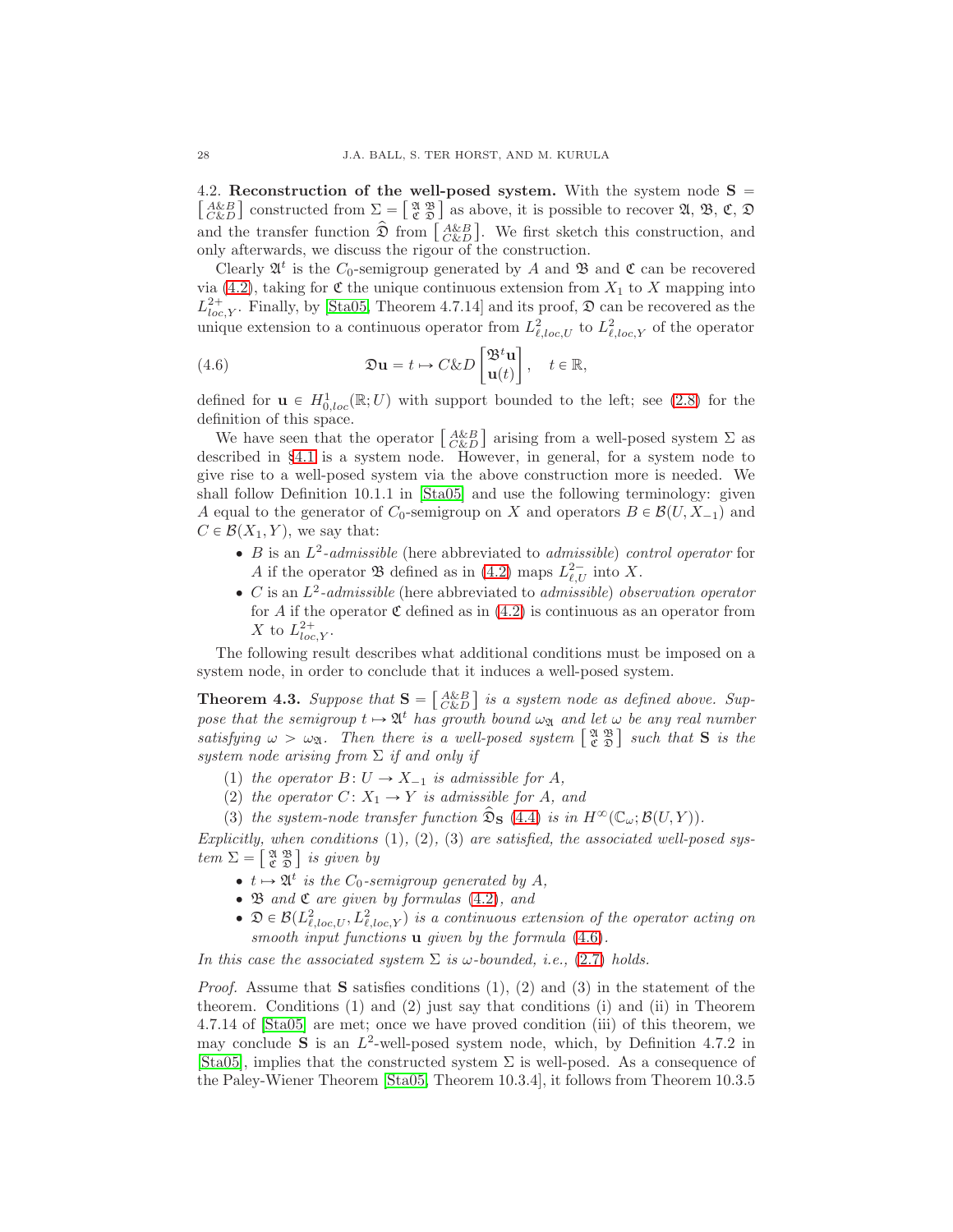in [\[Sta05\]](#page-60-4) that condition (3) is equivalent to  $\hat{\mathfrak{D}}_S$  being the transfer function of an operator  $\mathfrak{D}$  in TIC<sup>2</sup><sub> $\omega$ </sub> $(U, Y)$ , that is, a causal, time-invariant operator in  $\mathcal{B}(L^2_{\omega,U}, L^2_{\omega,Y})$ . It then follows from Lemma 2.6.4 in  $[Sta05]$  that  $\mathfrak D$  has a unique "extension after restriction" to an operator in  $\text{TIC}_{loc}^2(U, Y)$ , which means it is a continuous, causal, time-invariant operator from  $L^2_{\ell,loc,U}$  into  $L^2_{\ell,loc,U}$ , which is precisely what is required for the remaining condition (iii) in Theorem 4.7.14 of [\[Sta05\]](#page-60-4). We may thus conclude that  $\Sigma$  constructed from **S** is a well-posed system, which generates the system node S in the way described in Subsection [4.1.](#page-25-1) It then follows from the reverse construction in Subsection [4.2](#page-27-0) preceding this theorem that the operator  $\mathfrak D$ is indeed given by [\(4.6\)](#page-27-1).

That the operators  $\mathfrak{A}, \mathfrak{B}, \mathfrak{C}$  and  $\mathfrak{D}$  that constitute the well-posed system  $\Sigma$  are  $\omega$ -bounded, follows from the discussion in Section [2](#page-13-0) after Definition [2.2.](#page-14-1)

Conversely, suppose that  $\Sigma$  constructed from **S** in the theorem is a well-posed system. Then it has  $\omega_{\mathfrak{A}}$  as growth bound, so that  $\mathfrak{A}, \mathfrak{B}, \mathfrak{C}$  and  $\mathfrak{D}$  are  $\omega$ -bounded, by the above argument. The properties  $(1)$ – $(3)$  now follow from Theorem 10.3.6 in  $[Sta05]$ .

<span id="page-28-0"></span>4.3. Duality between admissible control/observation operators for  $A/A^*$ . Here we briefly point out the duality between admissible input pairs  $(A, B)$  and admissible output pairs  $(C, A)$ ; see also [\[Sta05,](#page-60-4) Theorem 6.2.13]. Let A be the generator of a  $C_0$ -semigroup  $\mathfrak{A}, B \in \mathcal{B}(U, X_{-1})$  and  $C \in \mathcal{B}(X_1, Y)$ .

Let us define  $A^*$  in the standard way as an unbounded operator on  $X$ , and let  $X_1^d \subset X \subset X_{-1}^d$  be the Gelfand triple as in [\(4.1\)](#page-25-2), but for  $A^*$  and using the parameter  $\overline{\beta} \in \rho(A^*)$  in place of the operator A and the parameter  $\beta \in \rho(A)$ . Next define  $B^* \in \mathcal{B}(X_1^d, U)$  by identifying U and X with their duals and by viewing  $X_{-1}^d$ as the dual of  $X_1$  via the X-inner product to define the duality pairing:

$$
\langle x, z \rangle_{X_1, X_{-1}^d} = \langle x, z \rangle_X, \qquad x \in X_1, \ z \in X.
$$

Define  $C^* \in \mathcal{B}(Y, X_{-1}^d)$  analogously. When this is done it is a matter of verification to see that the operator  $B^*$  is an admissible observation operator for  $A^*$  if and only if  $B$  is an admissible control operator for  $A$ . Similarly, if  $C$  is an admissible observation operator for  $A$ , then  $C^*$  is an admissible control operator for  $A^*$ , and vice versa.

Together with the transfer function

$$
\widehat{\mathfrak{D}}^{\sharp}(\lambda) := \widehat{\mathfrak{D}}(\overline{\lambda})^*, \qquad \lambda \in \rho(A^*),
$$

evaluated at some arbitrary  $\alpha \in \rho(A^*)$ , the operators  $A^*$ ,  $C^*$  and  $B^*$  amount to an infinitesimal version of the duality between  $\Sigma$  and  $\Sigma^d$  described in Theorem [2.4;](#page-17-2) in fact, the system node for the causal dual  $\Sigma^d$  is

$$
\begin{bmatrix} A \& B \\ C \& D \end{bmatrix}^*:\begin{bmatrix} X \\ Y \end{bmatrix} \supset \mathrm{dom}([\begin{array}{c} A \& B \\ C \& D \end{array}]^*) \to \begin{bmatrix} X \\ U \end{bmatrix},
$$

<span id="page-28-1"></span>in the standard sense of unbounded adjoints.

4.4. KYP-inequalities in terms of system nodes. In this subsection we show how the standard KYP-inequality [\(1.13\)](#page-7-1), the strict KYP-inequality [\(1.16\)](#page-9-0), and for the semi-strict KYP-inequality [\(1.17\)](#page-9-1) can be expressed in terms of the system node  $\mathbf{S} = \begin{bmatrix} A\&B \\ C\&D \end{bmatrix}$  rather than in terms of the well-posed system  $\Sigma = \begin{bmatrix} \mathcal{X} & \mathcal{B} \\ \mathfrak{C} & \mathcal{D} \end{bmatrix}$ , at least for the case where H is bounded and strictly positive-definite. The main tool will be Lemma [4.2.](#page-26-1)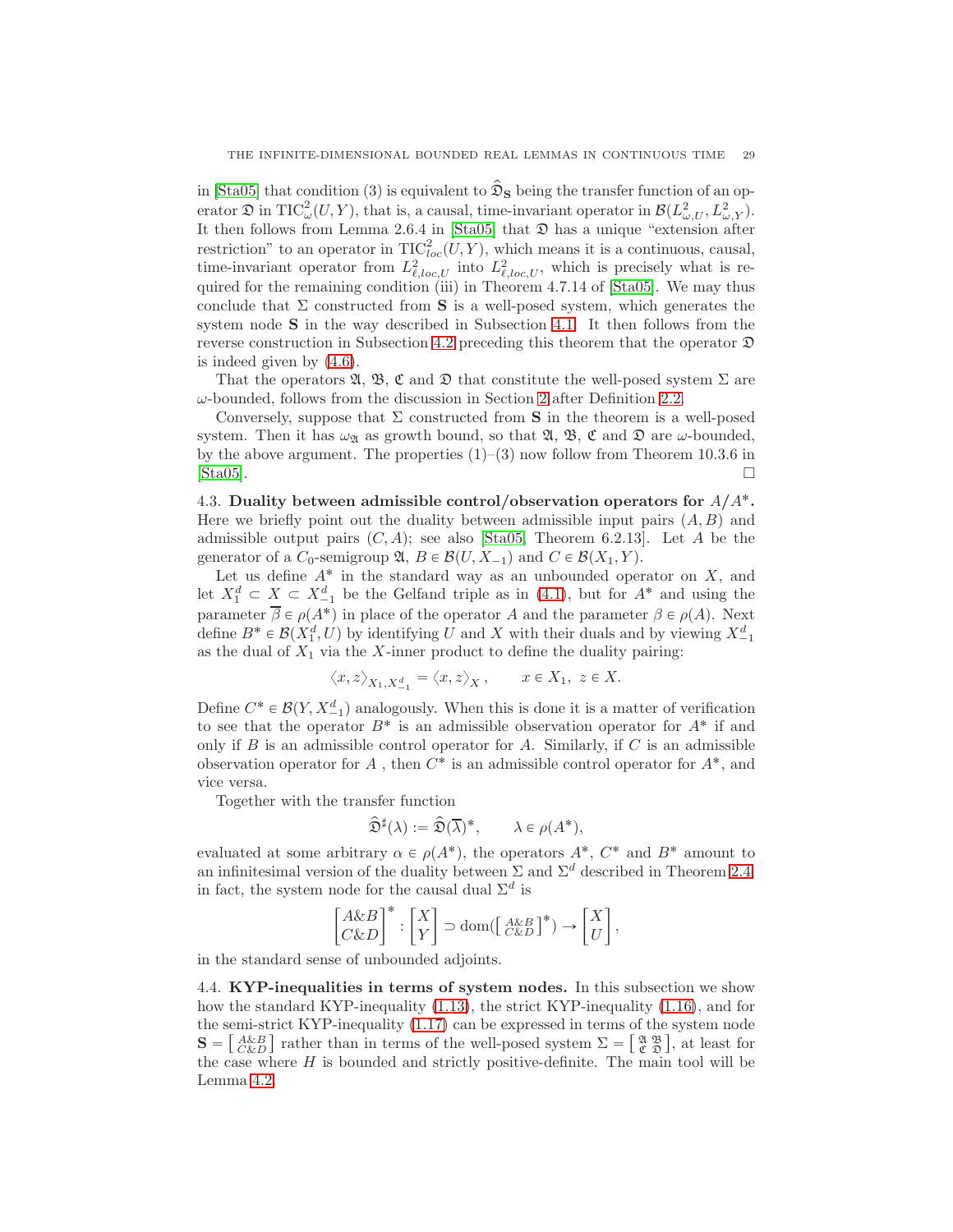**Theorem 4.4.** Suppose that  $\Sigma = \begin{bmatrix} \mathfrak{A} & \mathfrak{B} \\ \mathfrak{C} & \mathfrak{D} \end{bmatrix}$  is a well-posed system with corresponding system node  $S = \begin{bmatrix} A\&B\\ C\&D \end{bmatrix}$ . Then the  $\Sigma$ -KYP inequalities [\(1.13\)](#page-7-1), [\(1.16\)](#page-9-0) and [\(1.17\)](#page-9-1) correspond to S-KYP inequalities as follows.

(1) A bounded selfadjoint operator  $H \gg 0$  solves the standard KYP inequality  $(1.13)$  if and only if H satisfies the standard  $S-KYP$  inequality:

(4.7) 
$$
2 \operatorname{Re} \langle H(A \& B) \left[ \begin{array}{c} x \\ u \end{array} \right], x \rangle + \| (C \& D) \left[ \begin{array}{c} x \\ u \end{array} \right] \|^2 \leq \| u \|^2, \quad [ \begin{array}{c} x \\ u \end{array} ] \in \operatorname{dom}(\mathbf{S}).
$$

<span id="page-29-2"></span>(2) A bounded selfadjoint operator  $H \geq 0$  on X satisfies the strict KYP inequality  $(1.16)$  if and only if H satisfies the strict S-KYP inequality:

(4.8) 
$$
2 \operatorname{Re} \langle H(A \& B) \begin{bmatrix} x \\ u \end{bmatrix}, x \rangle + \| C \& D \begin{bmatrix} x \\ u \end{bmatrix} \|^2 + \delta \| x \|^2 \leq \langle Hx, x \rangle + (1 - \delta) \| u \|^2
$$

<span id="page-29-0"></span>for all  $\left[\begin{array}{c} x \\ u \end{array}\right] \in \text{dom}(\mathbf{S}).$ 

(3) A bounded selfadjoint operator  $H \geq 0$  on X satisfies the semi-strict KYP inequality [\(1.17\)](#page-9-1) if and only if  $H$  satisfies the semi-strict  $S-KYP$  inequality:

$$
2 \operatorname{Re} \langle H(A \& B) \left[ \begin{array}{c} x \\ u \end{array} \right], x \rangle + \| C \& D \left[ \begin{array}{c} x \\ u \end{array} \right] \|^2 \leq \langle Hx, x \rangle + (1 - \delta) \| u \|^2
$$

for all  $\left[\begin{array}{c} x \\ u \end{array}\right] \in \text{dom}(\mathbf{S}).$ 

*Proof of statement* (1). Suppose first that  $H \geq 0$  is a selfadjoint operator satisfying the standard KYP inequality [\(1.13\)](#page-7-1). Let us apply (1.13) to the case where  $x = \mathbf{x}(0)$ and **u** is equal to the input signal for a smooth trajectory  $(u, x, y)$  in the sense of Lemma [4.2.](#page-26-1) Recalling the definition of the action of  $\begin{bmatrix} \mathfrak{A}^t & \mathfrak{B}^t \\ \mathfrak{C}^t & \mathfrak{D}^t \end{bmatrix}$ , we see that

<span id="page-29-1"></span>(4.9) 
$$
||H^{\frac{1}{2}}\mathbf{x}(t)||^2 + \int_0^t ||\mathbf{y}(s)||^2 ds \le ||H^{\frac{1}{2}}\mathbf{x}(0)||^2 + \int_0^t ||\mathbf{u}(s)||^2 ds
$$

for all  $t \geq 0$ . As **x** is continuously differentiable and **u** and **y** are continuous, we may move  $||H^{\frac{1}{2}}\mathbf{x}(0)||^2$  over to the left-hand side in [\(4.9\)](#page-29-1), divide by t, let  $t \to 0$ , and finally observe that

(4.10) 
$$
\frac{\mathrm{d}}{\mathrm{d}s} \langle H\mathbf{x}(s), \mathbf{x}(s) \rangle = 2 \operatorname{Re} \langle H\dot{x}(s), x(s) \rangle,
$$

in order to arrive at

<span id="page-29-3"></span>
$$
2\operatorname{Re}\langle H\dot{\mathbf{x}}(0),\mathbf{x}(0)\rangle+\|\mathbf{y}(0)\|^2\leqslant \|\mathbf{u}(0)\|^2.
$$

Plugging in the differential system equations [\(4.5\)](#page-26-2) then leads to

$$
2 \operatorname{Re} \left\langle H(A \& B) \begin{bmatrix} x_0 \\ \mathbf{u}(0) \end{bmatrix}, x_0 \right\rangle + \left\| C \& D \begin{bmatrix} x_0 \\ \mathbf{u}(0) \end{bmatrix} \right\|^2 \leqslant \|\mathbf{u}(0)\|^2,
$$

where  $\begin{bmatrix} x_0 \\ u(0) \end{bmatrix}$  can be an arbitrary element of dom(S), thereby arriving at [\(4.7\)](#page-29-2) as wanted.

Conversely, if H satisfies [\(4.7\)](#page-29-2), we evaluate (4.7) at  $\begin{bmatrix} x \\ u \end{bmatrix} = \begin{bmatrix} \mathbf{x}(s) \\ \mathbf{u}(s) \end{bmatrix}$  $\mathbf{u}(s)$ ı taken from a smooth system trajectory  $(\mathbf{u}(t), \mathbf{x}(t), \mathbf{y}(t))$  as in Lemma [4.2](#page-26-1) to get

<span id="page-29-4"></span>
$$
2 \operatorname{Re} \left\langle H(A \& B) \begin{bmatrix} \mathbf{x}(s) \\ \mathbf{u}(s) \end{bmatrix}, \mathbf{x}(s) \right\rangle + \left\| C \& D \begin{bmatrix} \mathbf{x}(s) \\ \mathbf{u}(s) \end{bmatrix} \right\|^2 \leqslant \| \mathbf{u}(s) \|^2.
$$

Due to the differential system equations [\(4.5\)](#page-26-2) we can rewrite this last expression as

(4.11) 
$$
2 \operatorname{Re} \langle H\dot{\mathbf{x}}(s), \mathbf{x}(s) \rangle + \|\mathbf{y}(s)\|^2 \leq \|\mathbf{u}(s)\|^2
$$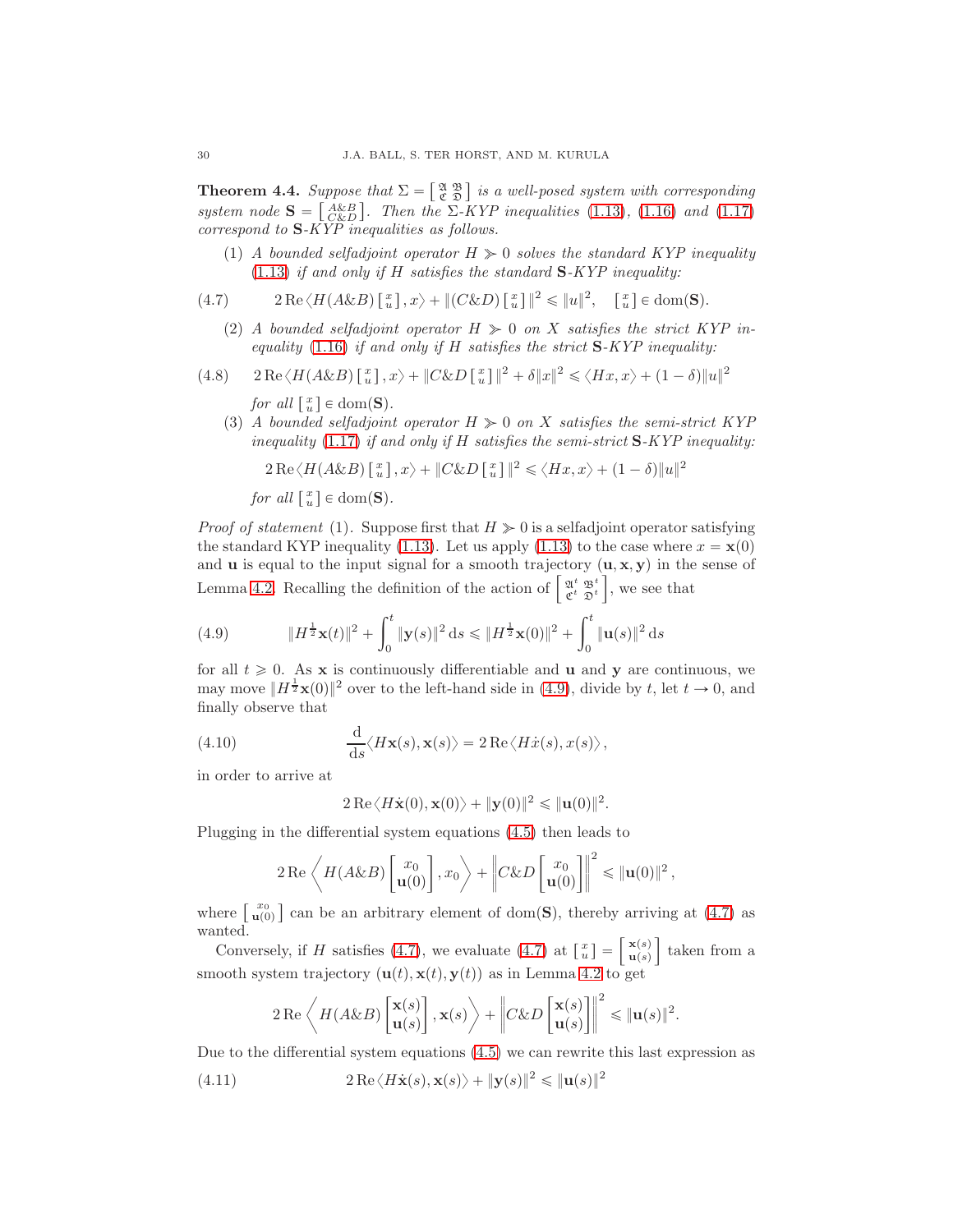for all  $s \geq 0$ . Again using [\(4.10\)](#page-29-3), we can integrate [\(4.11\)](#page-29-4) from  $s = 0$  to  $s = t$  to arrive at

$$
\langle H\mathbf{x}(t), \mathbf{x}(t) \rangle - \langle H\mathbf{x}(0), \mathbf{x}(0) \rangle + \int_0^t \|\mathbf{y}(s)\|^2 ds \le \int_0^t \|\mathbf{u}(s)\|^2 ds
$$

which we can interpret as saying that

$$
\left\| \begin{bmatrix} H^{\frac{1}{2}} & 0 \\ 0 & I \end{bmatrix} \begin{bmatrix} \mathfrak{A}^t & \mathfrak{B}^t \\ \mathfrak{C}^t & \mathfrak{D}^t \end{bmatrix} \begin{bmatrix} x_0 \\ \mathbf{u} \end{bmatrix} \right\| \leq \left\| \begin{bmatrix} H^{\frac{1}{2}} & 0 \\ 0 & I \end{bmatrix} \begin{bmatrix} x_0 \\ \mathbf{u} \end{bmatrix} \right\|,
$$

i.e., the KYP-inequality [\(1.13\)](#page-7-1) holds for all  $\begin{bmatrix} x_0 \\ u \end{bmatrix} \in \begin{bmatrix} X \\ L^2([0,t],U) \end{bmatrix}$  such that **u** is sufficiently smooth (in the sense used in Lemma [4.2\)](#page-26-1) and  $\begin{bmatrix} x_0 \\ u(0) \end{bmatrix} \in \text{dom}(\mathbf{S})$ . Noting that the collection all such  $\begin{bmatrix} x_0 \\ u \end{bmatrix}$  is dense in  $\begin{bmatrix} X \\ L^2([0,t],U) \end{bmatrix}$ , we see that [\(1.13\)](#page-7-1) continues to hold on the space  $\begin{bmatrix} X \\ L^2([0,t],U) \end{bmatrix}$  as wanted.

*Proof of* (2) and (3): The proofs of statements (2) and (3) follow in much the same way as that for (1). For the case of statement (2), if we assume that  $H \gg 0$  satisfies the strict bounded real lemma [\(1.16\)](#page-9-0), apply the associated quadratic form to a vector of the form  $\left[\begin{array}{c} \mathbf{x}(0)\\ \mathbf{u} \end{array}\right]$  coming from a smooth system trajectory  $(\mathbf{u}, \mathbf{x}, \mathbf{y})$ , and then also take into account the interpretation [\(1.15\)](#page-9-3) for the operator  $\begin{bmatrix} \mathfrak{C}^t_{1x,A} & \mathfrak{D}^t_{A,B} \end{bmatrix}$ , we can interpret [\(1.16\)](#page-9-0) as saying that

$$
\left\| \begin{bmatrix} H^{\frac{1}{2}} & 0 \\ 0 & I \end{bmatrix} \begin{bmatrix} \mathbf{x}(t) \\ \mathbf{y}(t) \end{bmatrix} \right\|^2 + \delta \int_0^t \|\mathbf{x}(s)\|^2 \, ds \le \|H^{\frac{1}{2}}\mathbf{x}(0)\|^2 + (1-\delta) \int_0^t \|\mathbf{u}(s)\|^2 \, ds.
$$

The above argument for statement (1) then leads us to the conclusion that the differential form [\(4.8\)](#page-29-0) is equivalent to the integrated form [\(1.16\)](#page-9-0).

Statement (3) follows in much the same way. One repeats the argument used for statement (2) while ignoring the term

$$
\delta \begin{bmatrix} (\mathfrak{C}_{1_X,A}^t)^* \\ (\mathfrak{D}_{A,B}^t)^* \end{bmatrix} [\mathfrak{C}_{1_X,A}^t \quad \mathfrak{D}_{A,B}^t]
$$
  
in (1.16) and the term  $\delta ||x||^2$  in (4.8).

<span id="page-30-1"></span>Remark 4.5. Arov and Staffans [\[AS07\]](#page-59-4) have worked out a generalized KYPinequality for the infinite dimensional, continuous-time setting with solution H possibly unbounded formulated directly in terms of the system node  $\mathbf{S} = \begin{bmatrix} A\&B \\ C\&D \end{bmatrix}$ (see Definition 5.6 and Theorem 5.7 there) to characterize when the transfer function of S is in the Schur class. It suffices to say here that the definition of solution there involves several auxiliary conditions in addition to the actual spatial operator inequality, all of which collapse to the inequality  $(4.7)$  in case  $H$  is bounded.

# 5. EXAMPLES OF SYSTEMS WITH  $L^2$ -MINIMALITY

<span id="page-30-0"></span>In this section we consider a few concrete cases where the system  $\Sigma$  is  $L^2$ -minimal. In the first case we assume that the  $C_0$ -semigroup  $\mathfrak A$  can be embedded into a  $C_0$ group. We shall first recall some facts about  $C_0$ -groups; for further details we refer to [\[EN00,](#page-59-15) §II.3] and §6.2 in [\[JZ12\]](#page-59-16). By a  $C_0$ -group we mean a family of linear operators  $\{\mathfrak{A}^t \mid t \in \mathbb{R}\}$  on X such that

$$
\mathfrak{A}^0 = 1_X, \qquad \mathfrak{A}^t \mathfrak{A}^s = \mathfrak{A}^{t+s} \text{ for all } t, s \in \mathbb{R}
$$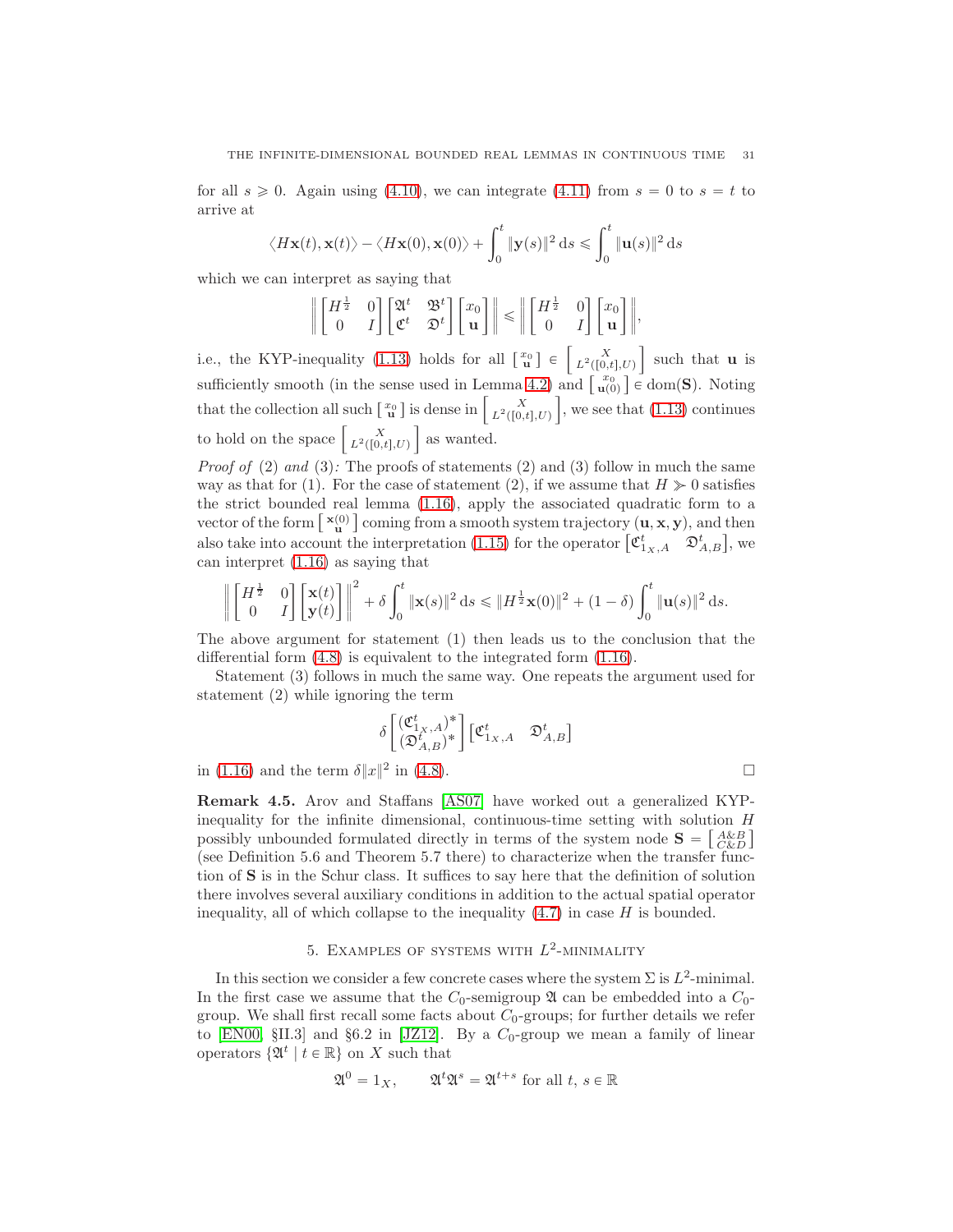and which is strongly continuous at 0:

$$
\lim_{t \to 0} \mathfrak{A}^t x = x \text{ for all } x \in X,
$$

where the limit is now taken from both sides and not just from the right as in the semigroup case. The *generator* of the  $C_0$ -group  $\{\mathfrak{A}^t \mid t \in \mathbb{R}\}$  is defined to be the operator A with domain dom $(A)$  given by

dom(A) = 
$$
\left\{ x \in X \mid \lim_{t \to 0} \frac{1}{t} (\mathfrak{A}^t x - x) \text{ exists in } X \right\},\
$$

again with a two-sided limit, and with action then given by

$$
Ax = \lim_{t \to 0} \frac{1}{t} (\mathfrak{A}^t x - x), \quad x \in \text{dom}(A).
$$

Among various characterizations contained in the generation theorem for groups [\[EN00,](#page-59-15) p. 79], an operator A is a generator of a  $C_0$ -group if and only if A and  $-A$ are both generators of  $C_0$ -semigroups, say  $\mathfrak{A}^t_+$  and  $\mathfrak{A}^t_-$ , respectively, in which case we recover  $\mathfrak{A}^t$  as

$$
\mathfrak{A}^t x = \begin{cases} \mathfrak{A}_+^t x & \text{for } t \geq 0, \\ \mathfrak{A}_-^{-t} x & \text{for } t \leq 0. \end{cases}
$$

The well-known case of a unitary group  $\mathfrak{A}^{-t} = (\mathfrak{A}^t)^* = (\mathfrak{A}^t)^{-1}$  is the special case where the generator A is skew-adjoint,  $A^* = -A$ .

The above characterization of a  $C_0$ -group  $\mathfrak{A}^t$  implies that the spectrum of the generator A is contained in a strip along the imaginary axis:

<span id="page-31-3"></span>(5.1) 
$$
-\omega_{\mathfrak{A}}^- \leq \text{Re}(\lambda) \leq \omega_{\mathfrak{A}}^+, \text{ for some } \omega_{\mathfrak{A}}^-, \omega_{\mathfrak{A}}^+ \in \mathbb{R}
$$

determined by the respective growth bounds of  $\mathfrak{A}^{t}_{+}$  and  $\mathfrak{A}^{t}_{-}$ , see [\(2.5\)](#page-15-1), and moreover

<span id="page-31-1"></span>(5.2) 
$$
\|\mathfrak{A}_{+}^{t} x\| \leq M_{+} e^{\omega^{+} t} \|x\|
$$
 and  $\|\mathfrak{A}_{-}^{t} x\| \leq M_{-} e^{\omega^{-} t} \|x\|$ ,  $t \geq 0, x \in X$ ,

for all  $\omega^{\pm} > \omega_{\mathfrak{A}}^{\pm}$  and corresponding  $M_{\pm} > 0$ . Using the group property, one can derive an upper and lower growth bound for the semigroup part:

**Lemma 5.1.** Let  $\mathfrak{A}^t$  be a  $C_0$ -group with left and right growth bounds given by  $\omega_{\mathfrak{A}}^-, \omega_{\mathfrak{A}}^+$ . Then for every  $\omega^{\pm} > \omega_{\mathfrak{A}}^{\pm}$  there are constants  $\delta, \rho > 0$  such that

<span id="page-31-2"></span>(5.3) 
$$
\delta e^{-\omega^-t} \|x\| \le \|\mathfrak{A}^t x\| \le \rho e^{\omega^+t} \|x\|, \quad t \ge 0, x \in X.
$$

*Proof.* Let  $M_{-} > 0$  and  $M_{+} > 0$  be as in [\(5.2\)](#page-31-1). Set  $\rho = M_{+}$  and  $\delta = M_{-}^{-1}$ . The right-hand bound follows immediately. For the left-hand bound, in the second inequality in [\(5.2\)](#page-31-1) replace x by  $\mathfrak{A}^t$  and use that  $\mathfrak{A}^t_- = \mathfrak{A}^{-t} = (\mathfrak{A}^t)^{-1}$  to arrive at  $||x|| \leq M_{-}e^{\omega^{-}t}||\mathfrak{A}^{t}x||$ , or equivalently,  $||\mathfrak{A}^{t}x|| \geq \delta e^{-\omega^{-}t}||x||$ .

We say that a  $C_0$ -semigroup  $\mathfrak{A}^t$  embeds into a  $C_0$ -group, if there exists a  $C_0$ group (usually also denoted by  $\mathfrak{A}$ ) which coincides with the original semigroup  $\mathfrak{A}^t$ for  $t \in \mathbb{R}^+$ . The following proposition characterizes when a  $C_0$ -semigroup can be embedded into a  $C_0$ -group.

<span id="page-31-0"></span>**Proposition 5.2.** For a  $C_0$ -semigroup  $\mathfrak{A}^t$  the following are equivalent:

- (1)  $\mathfrak{A}^t$  embeds into a  $C_0$ -group;
- (2)  $\mathfrak{A}^t$  is invertible (in  $\mathcal{B}(X)$ ) for all  $t \geq 0$ ;
- (3)  $\mathfrak{A}^t$  is invertible for some  $t > 0$ .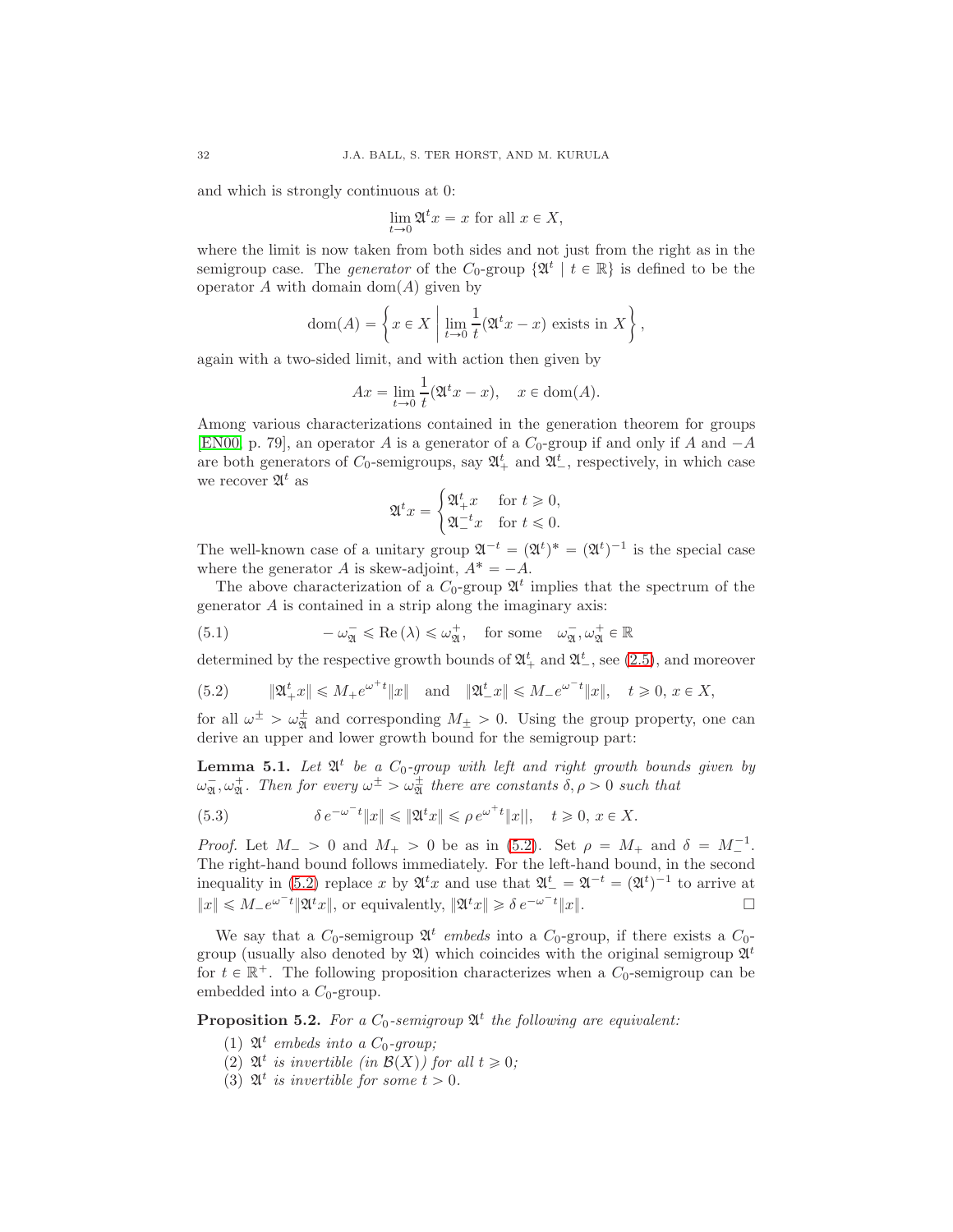Proof. Clearly (2) implies (3). The proposition on page 80 of [\[EN00\]](#page-59-15) states the implication (3)  $\Rightarrow$  (1) and the remaining implication (1)  $\Rightarrow$  (2) is easy: for  $t \ge 0$  we have  $\mathfrak{A}^t \mathfrak{A}^{-t} = \mathfrak{A}^0 = 1_X = \mathfrak{A}^{-t} \mathfrak{A}^t$ , so that  $\mathfrak{A}^t$  is invertible. we have  $\mathfrak{A}^t \mathfrak{A}^{-t} = \mathfrak{A}^0 = 1_X = \mathfrak{A}^{-t} \mathfrak{A}^t$ , so that  $\mathfrak{A}^t$  is invertible.

If  $\mathfrak{A}^t$  is a  $C_0$ -semigroup that embeds into a  $C_0$ -group, then it should at least satisfy [\(5.3\)](#page-31-2); the upper bound comes for free from the one-sided strong continuity. However, it is not necessarily the case that a  $C_0$ -semigroup  $\mathfrak{A}^t$  satisfying [\(5.3\)](#page-31-2) embeds into a  $C_0$ -group. Indeed, take  $\mathfrak{A}^t = \tau_+^{-t}$  to be the right translation semigroup on  $L^2(\mathbb{R}^+)$ . Then  $\tau_+^{-t}$   $(t \ge 0)$  is isometric and hence satisfies the lower estimate  $\|\tau_+^{-t}x\| \geq \delta e^{-\omega t} \|x\|$  with  $\delta = 1$  and  $\omega = 0$ , but  $\tau_+^{-t}$  is not onto, and hence not invertible on  $L^2(\mathbb{R}^+)$  for any  $t > 0$ .

We next give some sufficient conditions which guarantee the  $L^2$ -controllability and/or  $L^2$ -observability of a given well-posed linear system  $\Sigma$ . In fact, we will show that under the assumptions of the proposition, the system is exactly controllable and/or exactly observable in any time  $t > 0$ ; see Definition 9.4.1 in [\[Sta05\]](#page-60-4).

<span id="page-32-0"></span>**Proposition 5.3.** Suppose that  $\Sigma$  is a minimal well-posed linear system with transfer function  $\widehat{\mathfrak{D}}$  in  $H^\infty(\mathbb{C}^+;\mathcal{B}(U,Y))$  and with its  $C_0$ -semigroup  $\mathfrak{A}^t$  invertible on X for some (and hence all)  $t > 0$ . Then:

- (1) Assume there exists a closed subspace  $U_0$  of U such that the control operator  $B \in \mathcal{B}(U, X_{-1})$  maps  $U_0$  onto X (viewed as an algebraic subspace of  $X_{-1}$ ). Then  $\Sigma$  is  $L^2$ -controllable.
- (2) Assume there exists a closed subspace  $Y_0$  of Y such that, for the observation operator  $C \in \mathcal{B}(X_1, Y)$ , the operator  $P_{Y_0}C$  extends to a bounded operator from X into  $Y_0$  which is bounded below. Then  $\Sigma$  is  $L^2$ -observable.
- (3) Assume that B and C satisfy the conditions of (1) and (2), respectively. Then  $\Sigma$  is  $L^2$ -minimal.

*Proof.* Note that statement (2) follows from (1) applied to  $\Sigma^d$  and that statement (3) follows simply by combining statements (1) and (2). Thus it suffices to consider in detail only statement (1). We may moreover consider the restricted system where the input signals are restricted to values in  $U_0$ , since  $L^2$ -controllability of the restricted system implies  $L^2$ -controllability of the original system as long as  $\mathbf{W}_c^{\star}$ is densely defined for the original system. Hence we will without loss of generality assume that  $B$  maps  $U$  onto  $X$  in the sequel.

Since  $\Sigma$  is observable, by Corollary [3.5](#page-23-2) we see that  $\mathbf{W}_c^{\star}$  is indeed densely defined. Then we may apply Proposition [3.2](#page-20-1) to get that  $L^{2-}_{\ell,U} \subset \text{dom}(\mathbf{W}_c)$  and  $\mathbf{W}_c|_{L^{2-}_{\ell,U}} = \mathfrak{B};$ then

$$
\text{Rea}(\Sigma) = \text{ran}(\mathfrak{B}) \subset \text{ran}(\mathbf{W}_c).
$$

To show the  $L^2$ -controllability condition ran $(\mathbf{W}_c) = X$ , we will actually show that  $\Sigma$  is exactly controllable in any finite time  $t > 0$ : For any  $x \in X$  and  $\delta > 0$ , we will construct an input signal  $\mathbf{u} \in L^2([-0,0], U)$  such that  $\mathfrak{B}\mathbf{u} = x$ . For this, let  $x \in X$ , and use the surjectivity of  $B \in \mathcal{B}(U, X)$  to find a  $u \in U$  such that  $Bu = x$ . We are done if we can find  $\mathbf{u} \in L^2([-\delta, 0], U)$  such that  $\mathfrak{B}\mathbf{u} = Bu$ , i.e.,

$$
\int_{-\delta}^{0} \mathfrak{A}^{-s} B \mathbf{u}(s) \, \mathrm{d}s = Bu.
$$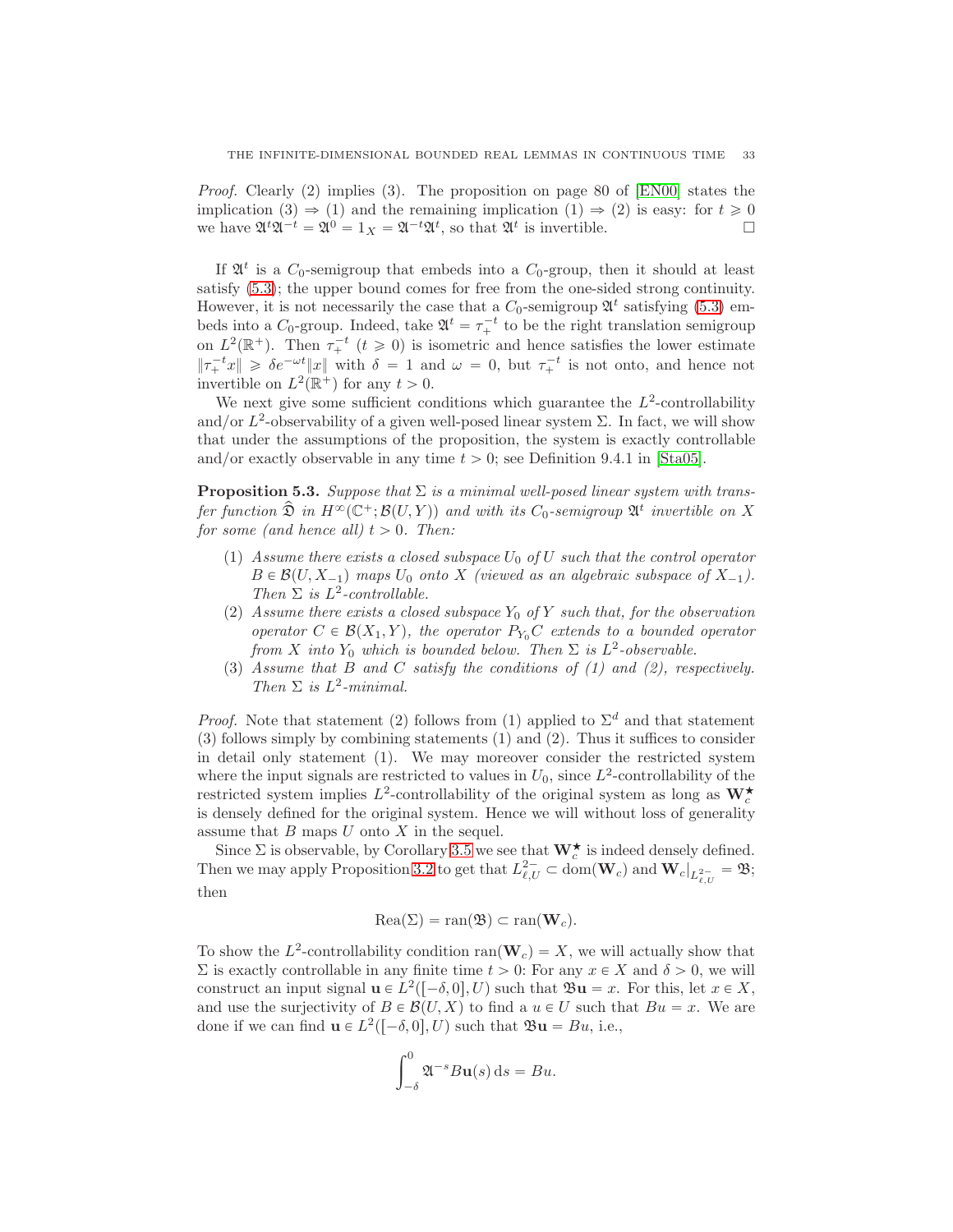As B is surjective, B has a bounded right inverse  $B^{\dagger}$ , and it is easily checked that the function

$$
\mathbf{u}(s) = \frac{1}{\delta} B^{\dagger} \mathfrak{A}^s B u, \quad \text{for } -\delta \leqslant s \leqslant 0
$$
 does the job.

<span id="page-33-2"></span>Remark 5.4. For the infinite dimensional setting, the conditions on B and C in Proposition [5.3](#page-32-0) are rather strong. Indeed, if  $X$  is infinite dimensional, the surjectivity of  $B$  forces that also the input space  $U$  is infinite dimensional, and similarly, injectivity of C forces  $\dim(Y) = \infty$ . However these hypotheses are not so offensive in our application to the proof of the strict infinite dimensional BRL (Theorem [1.12](#page-9-2) with proof to come in §[8\)](#page-48-0), as the idea is to embed the nominal system  $\Sigma$  (which may have finite dimensional input and/or output spaces) into an auxiliary system  $\Sigma_{\varepsilon}$ which does have infinite dimensional input and output spaces. The one remaining restrictive hypothesis in Proposition [5.3](#page-32-0) (compared to the discrete-time setting of  $[BGtH18b]$  is that the semigroup can be embedded in a  $C_0$ -group. This appears to be unavoidable if one wants to achieve  $L^2$ -controllability ( $L^2$ -observability) with a bounded control (observation) operator. The following example agrees on this observation.

<span id="page-33-0"></span>**Example 5.5.** Here we give an example of a strict Schur-class function  $\hat{\mathfrak{D}}$  from  $U := \ell^2(\mathbb{Z}^+)$  to  $Y := U$ . Later on, in Example [8.2](#page-50-0) below, we shall complete the example by finding explicit the maximal and minimal, bounded and boundedly invertible solutions of the KYP inequality, as expected by Theorem [1.12.](#page-9-2)

Take  $X := U$ , with the canonical orthonormal basis  $\{\phi_n \mid n = 0, 1, 2, \ldots\}$ where  $\phi_n \in \ell^2$  has a one in position n and zeros elsewhere. Thus each vector  $x \in X = \ell^2(\mathbb{Z}_+)$  can be represented as  $x = \sum_{n=0}^{\infty} x_n \phi_n$  where  $x_n = \langle x, \phi_n \rangle_{\ell^2(\mathbb{Z}_+)}$  and  $\sum_{n=0}^{\infty} |x_n|^2 < \infty$ . Define A by

$$
A: \sum_{n=0}^{\infty} x_n \phi_n = \sum_{n=0}^{\infty} -(n+1)x_n \phi_n
$$

with dom $(A) = \{x \in X \mid Ax \in X\}$ , i.e.,

dom(A) = 
$$
\left\{x = \sum_{n=0}^{\infty} x_n \phi_n \in \ell^2(\mathbb{Z}_+) \mid \sum_{n=0}^{\infty} (n+1)^2 |x_n|^2 < \infty \right\}.
$$

In particular  $\phi_n \in \text{dom}(A)$  for all n. By [\[Sta05,](#page-60-4) §4.9], A generates an exponentially stable diagonal contraction semigroup  $\mathfrak A$  on X, which is determined by the condition

(5.4) 
$$
\mathfrak{A}^t \phi_n = e^{-(n+1)t} \phi_n, \qquad n = 0, 1, \dots,
$$

since this function is the unique solution of the Cauchy problem  $\dot{x} = Ax$  with  $x(0) = \phi_n$ :

<span id="page-33-1"></span>
$$
\frac{d}{dt}e^{-(n+1)t}\phi_n = -(n+1)e^{-(n+1)t}\phi_n = Ae^{-(n+1)t}\phi_n, \qquad t \ge 0.
$$

Moreover,  $\|\mathfrak{A}^t\| = e^{-t}$ , so that  $\mathfrak A$  is also a contraction semigroup, and moreover

$$
\lim_{t \to \infty} \frac{\ln \|\mathfrak A^t\|}{t} = -1,
$$

which shows that  $\mathbb{C}_{-1} \subset \rho(A)$ .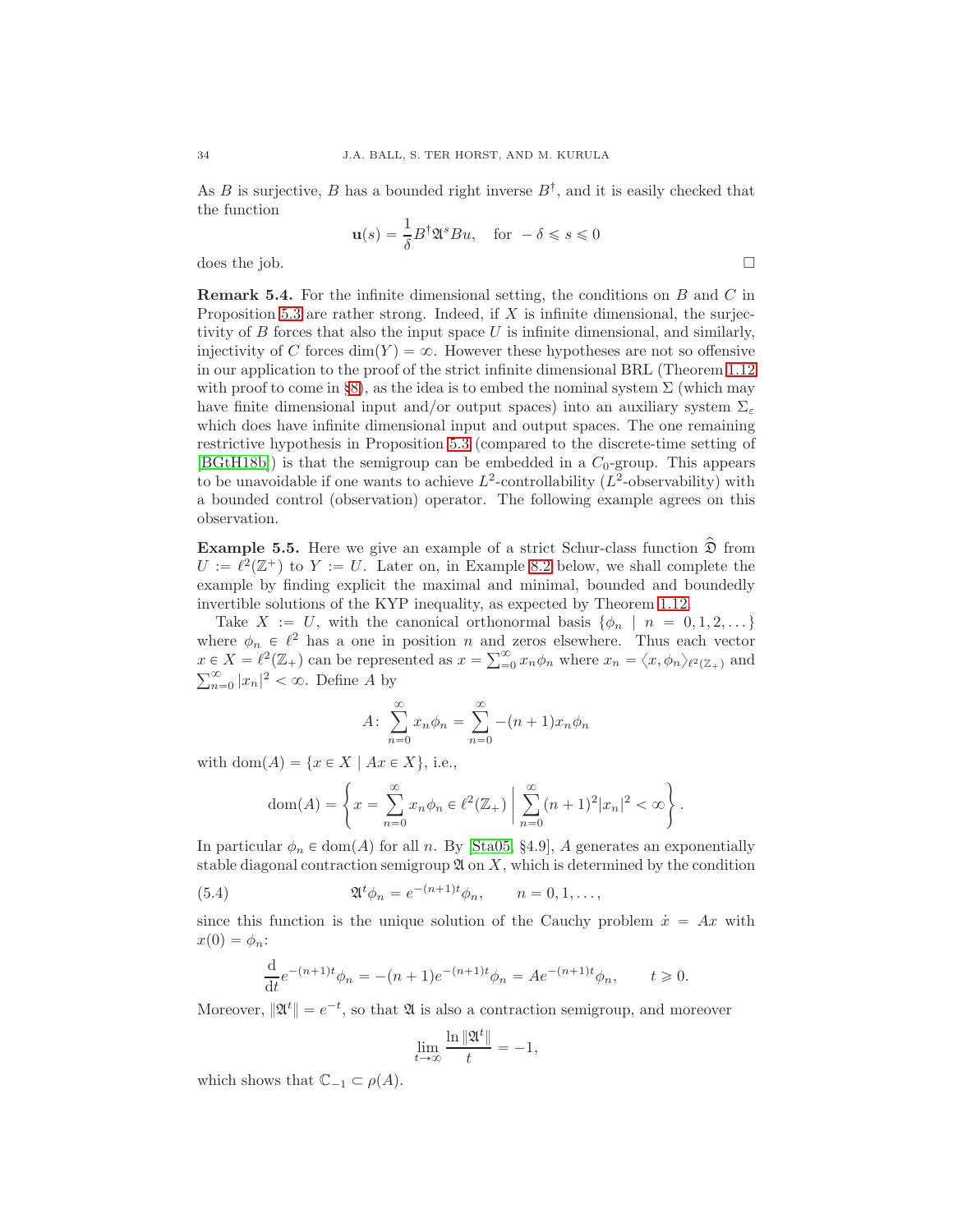Note that the Cayley transform  $\bf{A}$  of the operator  $\bf{A}$  is determined by

$$
\mathbf{A}\phi_n = (1_X + A)(1_X - A)^{-1}\phi_n = -\frac{n}{2+n}\phi_n,
$$

and since  $-n/(2 + n) \rightarrow -1$  as  $n \rightarrow \infty$ , the spectral radius of **A** is 1. Hence the Cayley transform does not always map the generator of an exponentially stable semigroup to an operator which is exponentially stable in the discrete-time sense. Therefore, it is not possible to reduce the study of the strict bounded real lemma in continuous time to the discrete-time case in [\[BGtH18a,](#page-59-14) Theorem 1.6] by means of the Cayley transform, as was done for the non-strict case in [\[AS07\]](#page-59-4). Moreover, the semigroup  $\mathfrak A$  cannot be embedded into a group, since  $(5.1)$  is violated.

Now observe that

$$
\int_0^\infty \|\mathfrak{A}^t \phi_n\|^2 dt = \frac{1}{2n+2},
$$

and hence the unbounded operator  $C := 2(-A)^{\frac{1}{2}}$  gives  $\mathbf{W}_o x = t \mapsto C \mathfrak{A}^t x$  bounded both from above and below, as an operator from X into  $L_Y^{2+}$ , but with norm  $\sqrt{2}$  it is not the output map of a passive system; see Lemma [3.6.](#page-23-1) However, C is an infinite time admissible observation operator for  $\mathfrak A$  and the pair  $(C, A)$  is  $L^2$ -observable. If C is made essentially more unbounded, then it is no longer an admissible observation operator for  $\mathfrak{A}$ , and if C is made essentially more bounded, then we lose  $L^2$ -observability. By duality,  $B := \frac{1}{2}(-A_{-1})^{\frac{1}{2}}$  is an admissible control operator for  $\mathfrak A$  and  $(A, B)$  is an  $L^2$ -controllable pair; note that  $A_{-1}$  is described by the same formula as A, but the domain is extended to all of X.

We now have the operators  $A, B$  and  $C$ . To get a system node we still need to fix the special point  $\alpha \in \mathbb{C}_{\omega_{\mathfrak{A}}}$  and the corresponding value of the transfer function  $\mathfrak{D}(\alpha)$ ; for convenience we take  $\alpha = 0$ . The domain of the system node is

$$
\text{dom}(A \& B) = \left\{ \begin{bmatrix} x \\ u \end{bmatrix} \in \begin{bmatrix} X \\ U \end{bmatrix} \mid A_{-1}x + Bu \in X \right\}, \quad A \& B = \begin{bmatrix} A_{-1} & B \end{bmatrix} \big|_{\text{dom}(A \& B)},
$$

and the combined feedthrough/observation operator becomes

<span id="page-34-0"></span>(5.5) 
$$
C\&D\begin{bmatrix} x \\ u \end{bmatrix} = C\left(x + A_{-1}^{-1}Bu\right) + \hat{\mathfrak{D}}(0)u, \quad \begin{bmatrix} x \\ u \end{bmatrix} \in \text{dom}(A\&B).
$$

Specializing [\(5.5\)](#page-34-0) to  $x = x_n \phi_n$  and  $u = u_m \phi_m$  gives

<span id="page-34-1"></span>(5.6) 
$$
C\&D\begin{bmatrix}x_n\phi_n\\u_m\phi_m\end{bmatrix}=2\sqrt{n+1}\,x_n\phi_n+(\widehat{\mathfrak{D}}(0)-1_U)\,u_m\phi_m,\quad x_n,u_n\in\mathbb{C}.
$$

On the other hand, specializing [\(5.5\)](#page-34-0) to  $x = (\lambda - A_{-1})^{-1}Bu$ , we get from [\(4.4\)](#page-26-0) that the transfer function is

$$
\hat{\mathfrak{D}}(\lambda)u = C ((\lambda - A_{-1})^{-1}Bu + A_{-1}^{-1}Bu) + \hat{\mathfrak{D}}(0)u
$$
  
=  $(-A)^{\frac{1}{2}} \lambda (\lambda - A)^{-1} A_{-1}^{-1} (-A_{-1})^{\frac{1}{2}} u + \hat{\mathfrak{D}}(0)u$   
=  $-\lambda (\lambda - A)^{-1} u + \hat{\mathfrak{D}}(0)u, \quad \lambda \in \mathbb{C}_{-1},$ 

where we in the last step used that  $(-A)^{\frac{1}{2}}$  commutes with  $(\lambda - A)^{-1}$  and  $(-A_{-1})^{\frac{1}{2}}$ commutes with  $A^{-1}_{-1}$ ; it is easy to check directly that the *m*-accretive operator  $-A$ commutes with the bounded operator  $(\lambda - A)^{-1}$ ; see [\[K80,](#page-59-5) Theorem 3.35 on p. 281].

Taking for instance  $\hat{\mathfrak{D}}(0) := 0$ , we get from [\[Sta05,](#page-60-4) Corollary 3.4.5] that  $\hat{\mathfrak{D}}$  is a Schur function, but letting  $\lambda \to \infty$  along the positive real line, we get from [\[Sta05,](#page-60-4)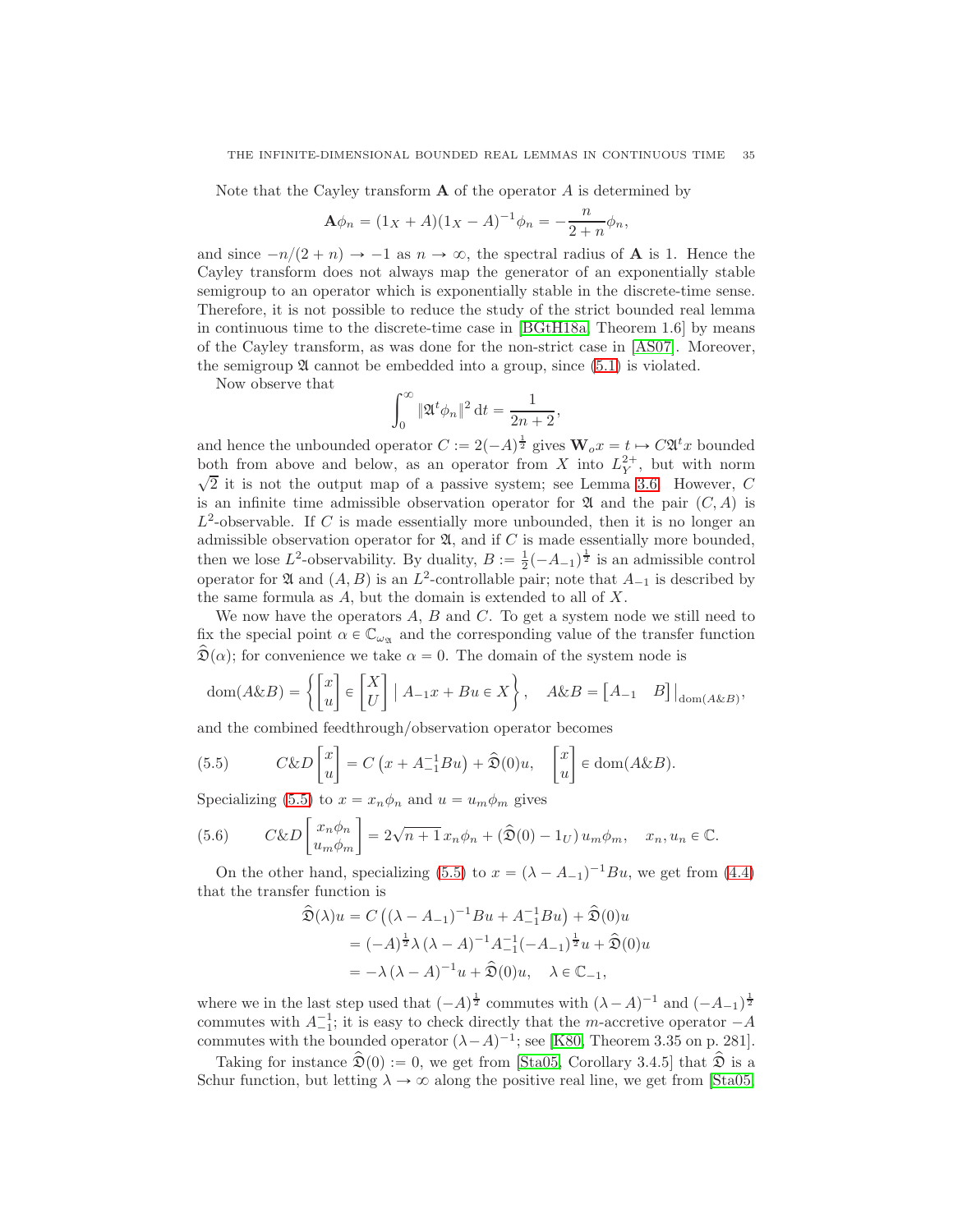Theorem 3.2.9(iii)] that  $\hat{\mathfrak{D}}(\lambda)u = u$  for all  $u \in U$ , and so  $\hat{\mathfrak{D}}$  is not a strict Schur function.

<span id="page-35-2"></span>However, if we instead set  $\widehat{\mathfrak{D}}(0) := \frac{1}{2} \mathfrak{1}_U$ , then we get

(5.7) 
$$
\widehat{\mathfrak{D}}(\lambda) = -\lambda (\lambda - A)^{-1} + \frac{1}{2} = -\frac{1}{2}(\lambda + A)(\lambda - A)^{-1}, \quad \lambda \in \mathbb{C}_{-1},
$$

which satisfies  $\|\hat{\mathfrak{D}}(\lambda)\| \leq \frac{1}{2}$  for  $\lambda \in \mathbb{C}^+$ , i.e. this is a strict Schur function. In Example [8.2](#page-50-0) below, we continue this example, in order to get two extremal solutions to the bounded KYP inequality [\(1.14\)](#page-8-0) which are bounded both above and below.

Finally, we observe that, in both of the above cases,  $\hat{\mathfrak{D}} \in H^{\infty}(\mathbb{C}^{+}; \mathcal{B}(X))$ , and then [\[Sta05,](#page-60-4) Theorem 10.3.6(iv)] gives that the system node  $\begin{bmatrix} A\&B \\ C\&D \end{bmatrix}$  is well-posed, but it is not passive, as we already saw. We may, however, apply Theorem [1.10](#page-8-1) to get that  $\begin{bmatrix} A\&B\\C\&D \end{bmatrix}$  is similar to a passive system.

As the preceding example shows,  $L^2$ -minimality may be an exotic property. We further add to this conclusion by observing that, in general, unless the point spectrum of A is confined to a vertical strip, then the pair $(A, B)$  is not  $L^2$ -observable for any bounded operator  $B: U \to X$ . Dually, no bounded  $C: X \to Y$  makes  $(C, A)$  an  $L^2$ -observable pair; indeed  $\mathbb{C}^+_{\omega_{\mathfrak{A}}} \subset \rho(A)$ , and so if  $\sigma_p(A)$  is not contained in a vertical strip, then there exists eigenpairs  $(\lambda_n, \phi_n)$  of A, such that  $\|\phi_n\| = 1$ and Re  $\lambda_n \to -\infty$  as  $n \to \infty$ . Since  $\phi_n \in \text{dom}(A)$ , we have for bounded C and Re  $\lambda_n < 0$  that

$$
\|\mathfrak{C}\phi_n\|_{L^{2+}_Y}^2=\int_0^\infty \|C\mathfrak{A}^t\phi_n\|^2\, {\rm d} t \leqslant \|C\phi_n\|^2 \int_0^\infty e^{2\operatorname{Re}\lambda_n t}\, {\rm d} t \leqslant \frac{\|C\|^2}{-2\operatorname{Re}\lambda_n}\,;
$$

here we used the extension of [\(5.4\)](#page-33-1) to an arbitrary eigenpair. Thus  $\phi_n \in \text{dom}(\mathbf{W}_o)$ , and by letting  $n \to \infty$ , we get from  $\mathbf{W}_o \phi_n = \mathfrak{C} \phi_n$  that  $\|\mathbf{W}_o \phi_n\| \to 0$  with  $\|\phi_n\| = 1$ . This proves that  $(C, A)$  is not  $L^2$ -observable. The statement on controllability can be obtained by duality. Compare this to [\(5.1\)](#page-31-3) and Remark [5.4.](#page-33-2)

We end this section by pointing out that observability can be strengthened into  $L^2$ -observability by weakening the norm in the state space and growing it, while strengthening controllability to  $L^2$ -controllability can be achieved by shrinking the state space and strengthening the norm to make the  $L^2$ -reachable state space Hilbert; see [\[Sta05,](#page-60-4) Theorem 9.4.7 and Proposition 9.4.9]. Note in particular the close relation between  $L^2$ -controllability/observability and the concepts "exact" controllability/observability in infinite time (with bound  $\omega = 0$ )" used by Staffans; see [\[Sta05,](#page-60-4) Definitions 9.4.1–2]. A difference in the approach is that we here force  $\omega = 0$  and accept that  $W_c$  and/or  $W_o$  may be unbounded, whereas in [\[Sta05\]](#page-60-4), Staffans is flexible about  $\omega$  in order to get  $\widetilde{\mathfrak{B}}$  and  $\widetilde{\mathfrak{C}}$  in [\(2.7\)](#page-16-1) bounded.

# 6. The available storage and the required supply

<span id="page-35-0"></span>In this section we return to the notion of storage functions associated with a wellposed system as in Definition [1.1,](#page-2-1) which we recall here for the readers convenience: A function  $S: X \to [0, \infty]$  is called a *storage function* for the well-posed system  $\Sigma$ in [\(2.1\)](#page-13-1) if  $S(0) = 0$  and for all trajectories  $(\mathbf{u}, \mathbf{x}, \mathbf{y})$  of  $\Sigma$  on  $\mathbb{R}^+$  it holds that

<span id="page-35-1"></span>(6.1) 
$$
S(\mathbf{x}(t)) + \|\pi_{[0,t]} \mathbf{y}\|_{L^{2+}_Y}^2 \leq S(\mathbf{x}(0)) + \|\pi_{[0,t]} \mathbf{u}\|_{L^{2+}_U}^2, \quad t > 0.
$$

For systems  $\Sigma$  that have densely defined  $\mathbf{W}_{c}^{\star}$ ,  $L^{2}$ -regular storage functions are defined as those storage functions that are finite-valued on  $ran(\mathbf{W}_c)$ . A storage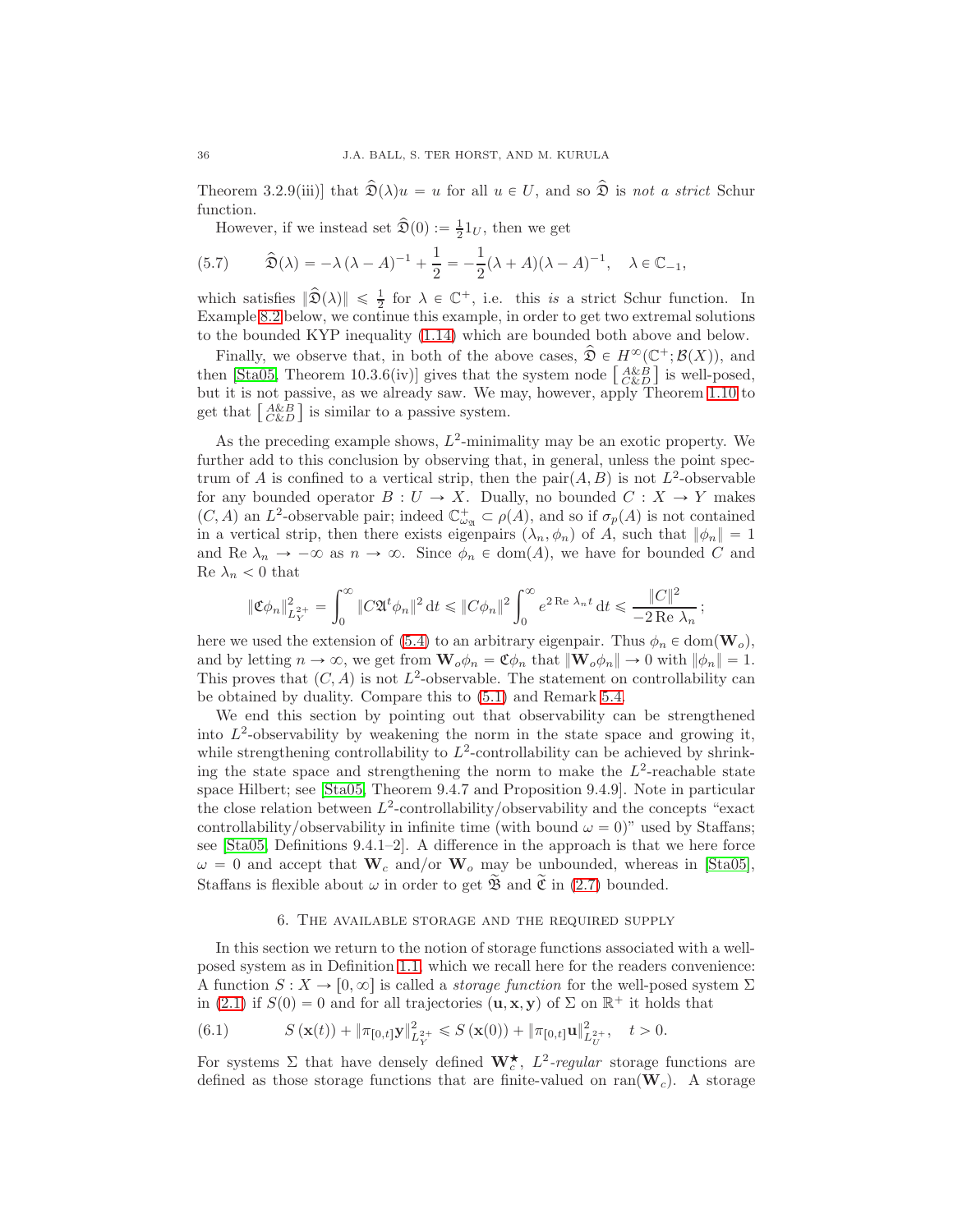function S is called *quadratic* if there exists a positive semidefinite operator  $H$  on X, such that

<span id="page-36-2"></span>(6.2) 
$$
S(x) = S_H(x) := \begin{cases} ||H^{\frac{1}{2}}x||^2, & x \in \text{dom}(H^{\frac{1}{2}}), \\ \infty, & x \notin \text{dom}(H^{\frac{1}{2}}). \end{cases}
$$

Quadratic storage functions are of particular interest since they provide spatial solutions to the spatial KYP inequality.

<span id="page-36-0"></span>**Proposition 6.1.** If the well-posed system  $\Sigma$  has a storage function S, then the transfer function  $\widehat{\mathfrak{D}}$  of  $\Sigma$  has a unique analytic continuation to a Schur function on  $\mathbb{C}^+$ .

*Proof.* From [\(6.1\)](#page-35-1) it is immediate that every trajectory of  $\Sigma$  on  $\mathbb{R}^+$  with  $\mathbf{u} \in L^{2+}_{U}$ and  $x(0) = 0$  satisfies

(6.3) 
$$
0 \leq S(\mathbf{x}(t)) \leq \|\pi_{[0,t]} \mathbf{u}\|_{L^{2+}_U}^2 - \|\pi_{[0,t]} \mathbf{y}\|_{L^{2+}_Y}^2, \quad t > 0.
$$

Letting  $t \to \infty$  in [\(6.3\)](#page-36-1), we see that  $y \in L_Y^{2+}$ , and we get from [\(2.3\)](#page-14-4) that

<span id="page-36-1"></span>
$$
\|\mathfrak D {\mathbf u}\|^2_{L^{2+}_Y} = \|{\mathbf y}\|^2_{L^{2+}_Y} \leqslant \|{\mathbf u}\|^2_{L^{2+}_U}.
$$

From  $\pi_-\mathfrak{D}\pi_+ = 0$  and  $\tau^s \mathfrak{D} = \mathfrak{D}\tau^s$  for all  $s \in \mathbb{R}$ , we get

$$
\|\mathfrak D\tau^s{\mathbf u}\|^2_{L^2_Y}=\|\tau^s\mathfrak D {\mathbf u}\|^2_{L^2_Y}=\|\mathfrak D {\mathbf u}\|^2_{L^2_Y}=\|\mathfrak D {\mathbf u}\|^2_{L^{2+}_Y}\leqslant \|{\mathbf u}\|^2_{L^{2+}_U}=\|\tau^s{\mathbf u}\|^2_{L^2_U}.
$$

By letting s run over R, we obtain that  $\mathfrak{D}$  restricted to  $L^2_{\ell,U}$  has a unique extension to a time-invariant, causal operator L from  $L_U^2$  into  $L_Y^2$  with norm at most 1. This implies that  $\mathcal{L}L\mathcal{L}^*: L^2(i\mathbb{R};U) \to L^2(i\mathbb{R};Y)$  coincides with a multiplication operator  $M_F$  with symbol  $F \in H^{\infty}(\mathbb{C}^+; \mathcal{B}(U, Y))$  satisfying  $||F||_{\infty} = ||\mathcal{L}L\mathcal{L}^*|| = ||L|| \leq 1$ . Hence,  $F \in S_{U,Y}$ . Moreover, F is an extension of  $\hat{\mathfrak{D}}$ , because for  $u \in L^{2+}_U$ , by [\[Sta05,](#page-60-4) Corollary 4.6.10(iii)] (see the last part of Proposition [2.3\)](#page-16-0) we have

$$
F(\lambda)(\mathcal{L}\mathbf{u})(\lambda) = (\mathcal{L}L\mathbf{u})(\lambda) = (\mathcal{L}\mathfrak{D}\mathbf{u})(\lambda) = \widehat{\mathfrak{D}}(\lambda)(\mathcal{L}\mathbf{u})(\lambda), \quad \lambda \in \mathbb{C}_{\omega_0},
$$

where  $\omega_0 := \max{\{\omega_{\mathfrak{A}}, 0\}}$ . From  $\mathcal{L}L_U^{2+} = H_U^{2+}$ , we now get  $\widehat{\mathfrak{D}}|_{\mathbb{C}_{\omega_0}} = F|_{\mathbb{C}_{\omega_0}}$ . The continuation F of  $\hat{\mathfrak{D}}$  to the open connected set  $\mathbb{C}^+$  is unique since  $\mathbb{C}_{\omega_0}$  has an interior cluster point.

<span id="page-36-3"></span>**Proposition 6.2.** Assume that  $S = S_H$  is of the form [\(6.2\)](#page-36-2) with H on X positive semidefinite. Then  $S_H$  is a storage function for  $\Sigma$  if and only if H is a spatial solution to the KYP inequality  $(1.12)$ – $(1.13)$ .

*Proof.* Let S be quadratic, i.e.,  $S = S_H$  as in [\(6.2\)](#page-36-2) for some positive semidefinite operator H on X. First assume that S is a storage function for  $\Sigma$ , so that [\(6.1\)](#page-35-1) holds for all trajectories  $(\mathbf{u}, \mathbf{x}, \mathbf{y})$  on  $\mathbb{R}^+$  of  $\Sigma$ . Pick  $t > 0$ ,  $x_0 \in \text{dom}(H^{\frac{1}{2}})$  and  $\mathbf{u} \in L^2([0, t]; U)$  arbitrarily. By  $(2.1)$  and  $(2.3)$ ,

$$
\mathbf{x}(t) := \mathfrak{A}^t x_0 + \mathfrak{B}^t \mathbf{u} \quad \text{and} \quad \pi_{[0,t]} \mathbf{y} := \mathfrak{C}^t x_0 + \mathfrak{D}^t \mathbf{u}, \quad t > 0,
$$

define a trajectory  $(\mathbf{u}, \mathbf{x}, \mathbf{y})$  on  $[0, t]$  of  $\Sigma$  with  $\mathbf{x}(0) = x_0$ . Now  $(6.1)$  and  $S(x_0) < \infty$ imply that  $S(\mathbf{x}(t)) < \infty$ , and hence that  $\mathfrak{A}^t x_0 + \mathfrak{B}^t \mathbf{u} = \mathbf{x}(t) \in \text{dom}(H^{\frac{1}{2}})$ . Taking first  $\mathbf{u} = 0$  and then  $x_0 = 0$ , we get [\(1.12\)](#page-7-2).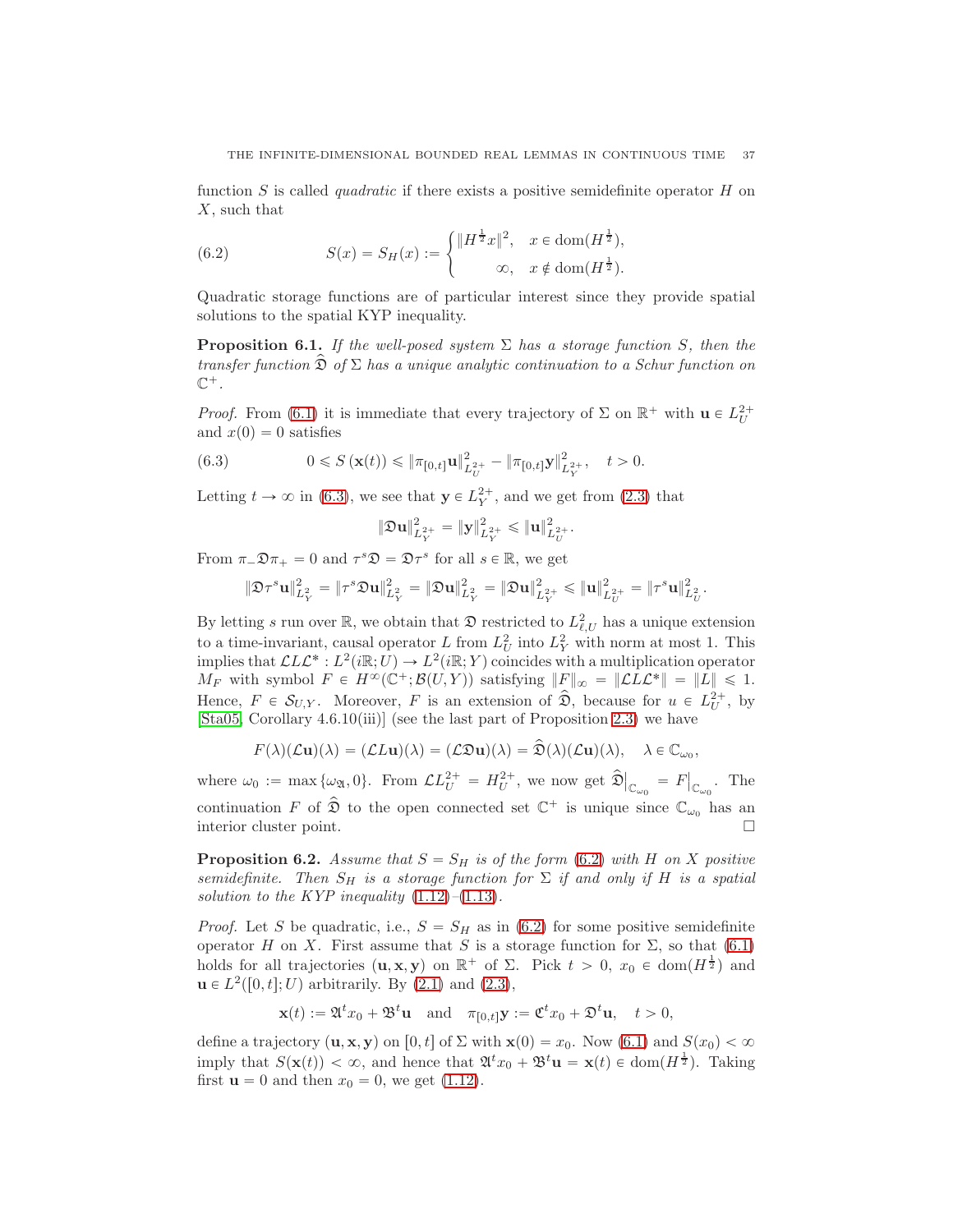Since  $S = S_H$ , we obtain that

$$
S(\mathbf{x}(t)) + \|\pi_{[0,t]}\mathbf{y}\|^2 = \left\| \begin{bmatrix} H^{\frac{1}{2}} & 0 \\ 0 & I \end{bmatrix} \begin{bmatrix} \mathbf{x}(t) \\ \pi_{[0,t]}\mathbf{y} \end{bmatrix} \right\|^2 = \left\| \begin{bmatrix} H^{\frac{1}{2}} & 0 \\ 0 & I \end{bmatrix} \begin{bmatrix} \mathfrak{A}^t & \mathfrak{B}^t \\ \mathfrak{C}^t & \mathfrak{D}^t \end{bmatrix} \begin{bmatrix} x_0 \\ \mathbf{u} \end{bmatrix} \right\|^2
$$
  
and 
$$
S(x_0) + \|\mathbf{u}\|^2 = \left\| \begin{bmatrix} H^{\frac{1}{2}} & 0 \\ 0 & I \end{bmatrix} \begin{bmatrix} x_0 \\ \mathbf{u} \end{bmatrix} \right\|^2.
$$

Hence [\(6.1\)](#page-35-1) is equivalent to

<span id="page-37-0"></span>(6.4) 
$$
\left\| \begin{bmatrix} H^{\frac{1}{2}} & 0 \\ 0 & I \end{bmatrix} \begin{bmatrix} \mathfrak{A}^{t} & \mathfrak{B}^{t} \\ \mathfrak{C}^{t} & \mathfrak{D}^{t} \end{bmatrix} \begin{bmatrix} x_{0} \\ \mathfrak{u} \end{bmatrix} \right\|^{2} \leq \left\| \begin{bmatrix} H^{\frac{1}{2}} & 0 \\ 0 & I \end{bmatrix} \begin{bmatrix} x_{0} \\ \mathfrak{u} \end{bmatrix} \right\|^{2}.
$$

Since  $x_0 \in \text{dom}(H^{\frac{1}{2}}), t > 0$  and  $\mathbf{u} \in L^2([0, t]; U)$  were chosen arbitrarily, we obtain [\(1.13\)](#page-7-1). Conversely, it is clear that [\(1.13\)](#page-7-1) implies [\(6.4\)](#page-37-0) and hence that [\(6.1\)](#page-35-1) holds.  $\Box$ 

Next we explain how solutions to the spatial KYP-inequality for a well-posed system relate to the solutions to the spatial KYP-inequality of the dual system.

<span id="page-37-1"></span>**Proposition 6.3.** Let  $\Sigma$  be a well-posed system with causal dual  $\Sigma<sup>d</sup>$ . A positive definite operator H on X is a spatial solution to the KYP-inequality for  $\Sigma$  if and only if  $H^{-1}$  is a spatial solution to the KYP-inequality for  $\Sigma^d$ : For all  $t > 0$  it holds that

$$
\mathfrak{A}^{t*} \text{dom}(H^{-\frac{1}{2}}) \subset \text{dom}(H^{-\frac{1}{2}}), \quad \mathfrak{C}^{t*} L^2([0,t];Y) \subset \text{dom}(H^{-\frac{1}{2}})
$$

and

<span id="page-37-2"></span>
$$
(6.5)\quad \left\|\begin{bmatrix}H^{-\frac{1}{2}} & 0 \\ 0 & 1\end{bmatrix}\begin{bmatrix}\mathfrak A^t & \mathfrak B^t \\ \mathfrak C^t & \mathfrak D^t\end{bmatrix}^*\begin{bmatrix}x \\ \mathbf y\end{bmatrix}\right\| \leq \left\|\begin{bmatrix}H^{-\frac{1}{2}} & 0 \\ 0 & 1\end{bmatrix}\begin{bmatrix}x \\ \mathbf y\end{bmatrix}\right\|, \quad \begin{bmatrix}x \\ \mathbf y\end{bmatrix} \in \begin{bmatrix}\operatorname{dom}(H^{-\frac{1}{2}}) \\ L^2([0,t],Y)\end{bmatrix}.
$$

The proof could be carried out by mechanically imitating the proof of [\[BGtH18b,](#page-59-6) Proposition 5.3, replacing  $\begin{bmatrix} A & B \\ C & D \end{bmatrix}$  by  $\begin{bmatrix} \mathfrak{A}^t & \mathfrak{B}^t \\ \mathfrak{C}^t & \mathfrak{D}^t \end{bmatrix}$ . However, as Proposition [6.3](#page-37-1) is not a core result of our theory, we illustrate how some continuous-time results can be imported from the discrete-time case by discretization using lifting of the input and output signals, combined with sampling of the state, as described in [\[Sta05,](#page-60-4) §2.4].

*Proof of Proposition [6.3.](#page-37-1)* That  $(6.5)$  is a correct statement of the spatial KYP inequality for  $\Sigma^d$ , with solution denoted by  $H^{-\frac{1}{2}}$  instead of by  $H^{\frac{1}{2}}$ , follows from Lemma [2.5,](#page-17-1) the unitarity of  $\begin{bmatrix} 1_X & 0 \\ 0 & \Lambda_K^t \end{bmatrix}$ and the fact that  $\begin{bmatrix} H^{\frac{1}{2}} & 0 \\ 0 & 1 \end{bmatrix}$  commutes with  $\begin{bmatrix} 1 & 0 \\ 0 & (\Lambda_K^t)^* \end{bmatrix}$ .

Now let  $H$  be a solution to the spatial KYP equality in the sense of Theorem [1.9](#page-7-0) and fix  $t > 0$  arbitrarily. Then H is also a solution to the spatial KYP inequality for the discrete time system  $\begin{bmatrix} A & B \\ C & D \end{bmatrix} := \begin{bmatrix} \mathfrak{A}^t & \mathfrak{B}^t \\ \mathfrak{C}^t & \mathfrak{D}^t \end{bmatrix}$  with input space  $L^2([0,T];U)$ , state space X and output space  $L^2([0,T]; Y)$ , in the sense of [\[BGtH18b,](#page-59-6) Theorem 1.3]. Then [\[BGtH18b,](#page-59-6) Proposition 5.3] gives that  $H^{-1}$  is a solution to the spatial KYP inequality for the discrete-time system  $\begin{bmatrix} A & B \\ C & D \end{bmatrix}^* := \begin{bmatrix} \mathfrak{A}^{t*} & \mathfrak{C}^{t*} \\ \mathfrak{B}^{t*} & \mathfrak{D}^{t*} \end{bmatrix}$ , so that [\(6.5\)](#page-37-2) holds. Since  $t > 0$  was arbitrary, we obtain the result.

In Proposition [6.1](#page-36-0) we proved that the existence of a storage function implies that the transfer function coincides with a Schur function on some right half-plane. In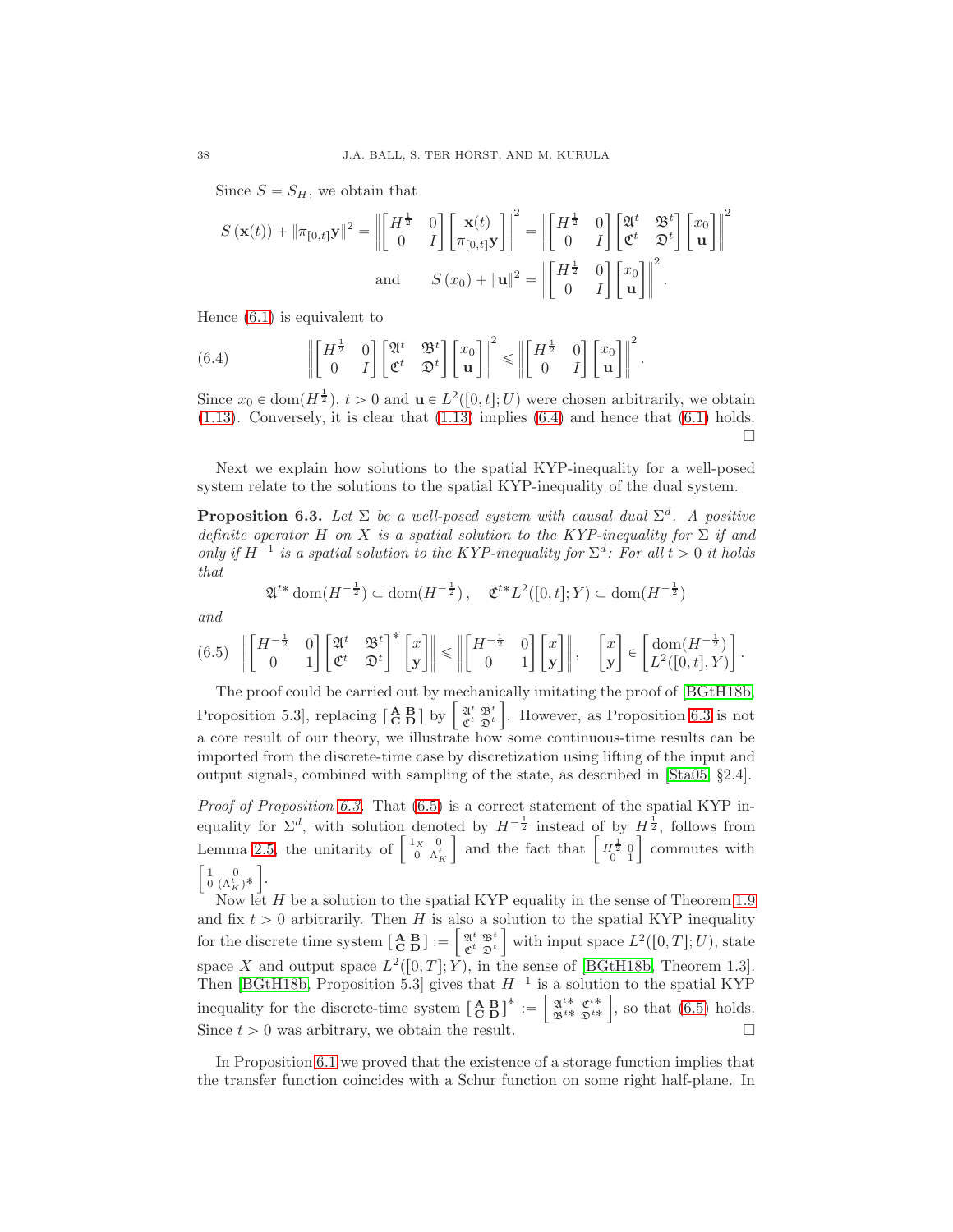order to prove the converse implication, we now introduce the available storage

<span id="page-38-0"></span>(6.6) 
$$
S_a(x_0) := \sup_{\mathbf{v} \in L^{2+}_{loc,U}, t>0} \left( \|\pi_{[0,t]}\mathbf{y}\|_{L^{2+}_Y}^2 - \|\pi_{[0,t]}\mathbf{v}\|_{L^{2+}_U}^2 \right), \quad x_0 \in X,
$$

where in the supremum, y is the output signal of the trajectory on  $\mathbb{R}^+$  of  $\Sigma$ , with input **v** and initial state  $x_0$ , as well as the *required supply* 

<span id="page-38-2"></span>
$$
(6.7) \tSr(x0) := \inf_{(\mathbf{v}, \mathbf{y}, t) \in \mathfrak{V}_{x_0}} \left( \|\pi_{[t,0]}\mathbf{v}\|_{L^{2-}_{U}}^2 - \|\pi_{[t,0]}\mathbf{y}\|_{L^{2-}_{Y}}^2 \right), \quad x_0 \in X,
$$

where

$$
\mathfrak{V}_{x_0} := \left\{ (\mathbf{v}, \mathbf{y}, t) \in L^2_{\ell, loc, U \times Y} \times \mathbb{R}^- \middle| \begin{array}{l} (\mathbf{v}, \mathbf{x}, \mathbf{y}) \text{ is a trajectory of } \Sigma \text{ on } \mathbb{R}, \\ \mathbf{x}(0) = x_0, \text{ supp}(\pi_- \mathbf{v}) \subset [t, 0] \end{array} \right\}.
$$

We need the following lemma in order to prove that  $S_a$  and  $S_r$  are storage functions if  $\mathfrak{D} \in \mathcal{S}_{U,Y}$ .

<span id="page-38-1"></span>**Lemma 6.4.** Let  $(\mathbf{u}, \mathbf{x}, \mathbf{y})$  be a trajectory on  $\mathbb{R}^+$  with  $\mathbf{x}(0) = 0$ , of a system  $\Sigma$ whose transfer function is in  $S_{U,Y}$ . Then

$$
\|\pi_{[0,t]} \mathbf{y}\|_{L^{2+}_Y}^2 \le \|\pi_{[0,t]} \mathbf{u}\|_{L^{2+}_U}^2, \quad t > 0.
$$

*Proof.* By Theorem [3.4,](#page-21-2) the operator  $L_{\Sigma}$  in [\(3.8\)](#page-21-1) is a contraction from  $L_U^2$  into  $L_Y^2$ , such that  $L_\Sigma \mathbf{u} = \mathfrak{D} \mathbf{u}$  for all  $\mathbf{u} \in L_U^{2+}$ . By [\(2.3\)](#page-14-4),  $\mathbf{y} = \mathfrak{D} \mathbf{u}$ , so that item (4) of Definition [2.1](#page-13-1) gives

$$
\pi_{[0,t]} \mathbf{y} = \pi_{[0,t]} \mathfrak{D} \pi_{[0,t]} \mathbf{u} + \pi_{[0,t]} \mathfrak{D} \pi_{(t,\infty)} \mathbf{u} = \pi_{[0,t]} L_{\Sigma} \pi_{[0,t]} \mathbf{u} + \pi_{[0,t]} \tau^{-t} \mathfrak{D} \tau^t \pi_{(t,\infty)} \mathbf{u}
$$
  
=  $\pi_{[0,t]} L_{\Sigma} \pi_{[0,t]} \mathbf{u} + \tau^{-t} \pi_{[-t,0]} \mathfrak{D} \pi_+ \tau^t \mathbf{u} = \pi_{[0,t]} L_{\Sigma} \pi_{[0,t]} \mathbf{u},$ 

and then  $\|\pi_{[0,t]} \mathbf{y}\| = \|\pi_{[0,t]} L_\Sigma \pi_{[0,t]} \mathbf{u}\| \le \|\pi_{[0,t]} \mathbf{u}\|.$ 

In the next result, we do not assume minimality, in contrast to many similar results in the literature.

<span id="page-38-3"></span>**Theorem 6.5.** Assume that the well-posed system  $\Sigma$  has transfer function in  $S_{U,Y}$ . Then  $S_a$  and  $S_r$  are storage functions for  $\Sigma$ , which are extremal in the sense that every other storage function S for  $\Sigma$  satisfies

<span id="page-38-4"></span>(6.8) 
$$
S_a(x_0) \le S(x_0) \le S_r(x_0), \quad x_0 \in X.
$$

*Proof.* Step 1:  $S_a$  is a storage function for  $\Sigma$ . Choose  $\mathbf{v} = 0$  in [\(6.6\)](#page-38-0) to obtain that  $S_a(x_0) \geq 0$  for all  $x_0 \in X$ . On the other hand, by Lemma [6.4,](#page-38-1)  $\|\pi_{[0,t]} \mathbf{y}\| - \|\pi_{[0,t]} \mathbf{v}\| \leq 0$ for all trajectories  $(\mathbf{v}, \mathbf{x}, \mathbf{y})$  on  $\mathbb{R}^+$  with  $\mathbf{v} \in L^{2+}_{loc, U}$  and  $\mathbf{x}(0) = 0$ , and all  $t > 0$ . Thus  $S_a(0) = 0.$ 

Let  $(\mathbf{u}, \mathbf{x}, \mathbf{y})$  be a system trajectory of  $\Sigma$  over  $\mathbb{R}^+$  and fix  $t > 0$ . Let  $\mathbf{v} \in L^{2+}_{loc, U}$ and write  $\mathbf{x}_v$  and  $\mathbf{y}_v$  for the state and output trajectory on  $\mathbb{R}^+$  of  $\Sigma$  corresponding to the input **v** and initial state  $\mathbf{x}_{\mathbf{v}}(0) = \mathbf{x}(t)$ . Define

$$
(\widetilde{\mathbf{v}}, \widetilde{\mathbf{x}}, \widetilde{\mathbf{y}}) := \pi_{[0,t)}(\mathbf{u}, \mathbf{x}, \mathbf{y}) + \tau^{-t}(\mathbf{v}, \mathbf{x}_{\mathbf{v}}, \mathbf{y}_{\mathbf{v}}).
$$

Since  $\mathbf{x}_{\mathbf{v}}(0) = \mathbf{x}(t)$ , trajectory property (4) listed after Definition [2.2](#page-14-1) gives that  $(\tilde{\mathbf{v}}, \tilde{\mathbf{x}}, \tilde{\mathbf{y}})$  is also a trajectory of  $\Sigma$  over  $\mathbb{R}^+$  with  $\tilde{\mathbf{x}}(0) = \mathbf{x}(0)$ . For every  $s > 0$ , using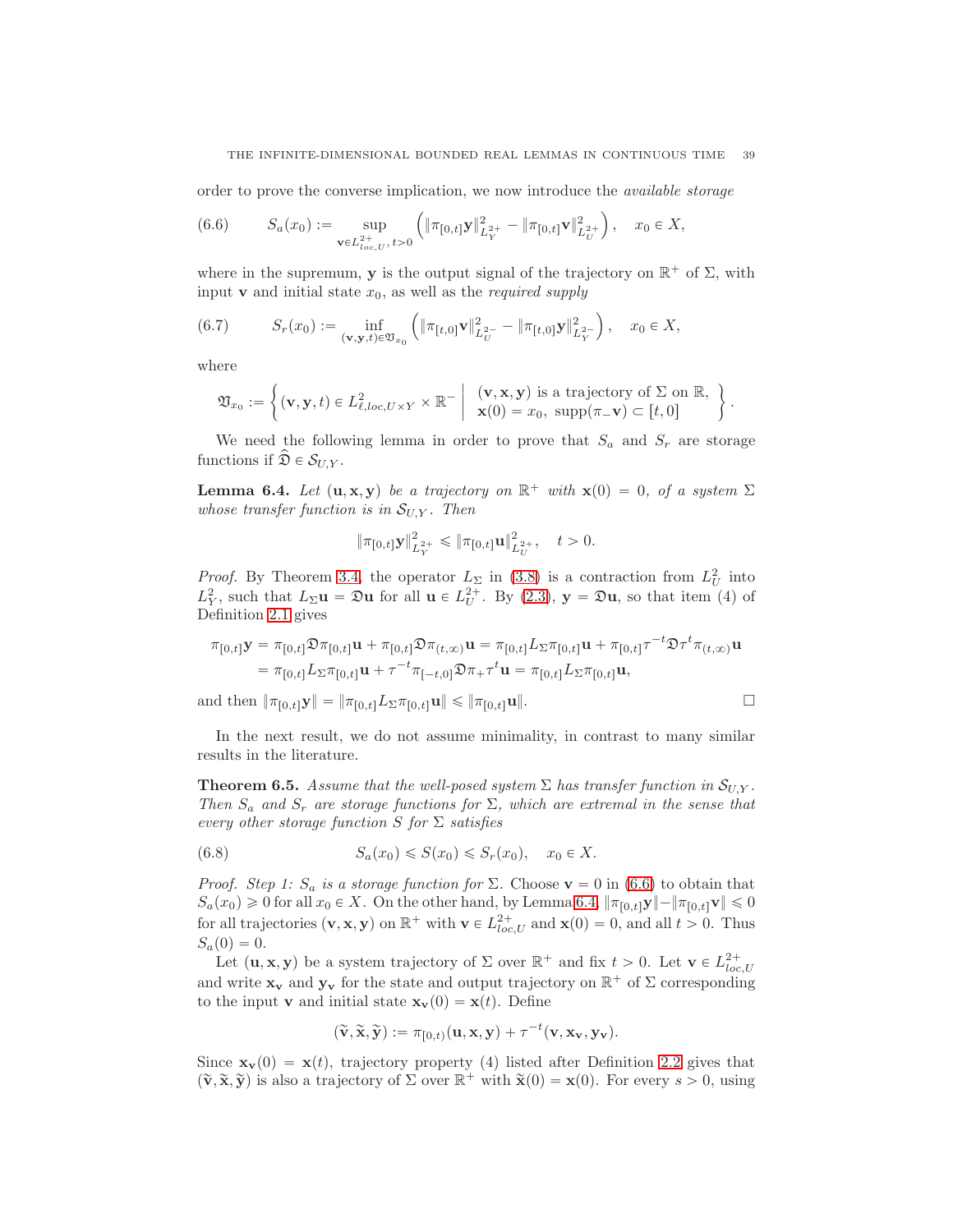$(6.6)$ , we now have

$$
\begin{split} \|\pi_{[0,s]} \mathbf{y}_\mathbf{v}\|_{L^{2+}_Y}^2 - \|\pi_{[0,s]} \mathbf{v}\|_{L^{2+}_U}^2 &= \|\pi_{[t,t+s]} \tau^{-t} \mathbf{y}_\mathbf{v}\|_{L^{2+}_Y}^2 - \|\pi_{[t,t+s]} \tau^{-t} \mathbf{v}\|_{L^{2+}_U}^2 \\ &= \|\pi_{[0,t+s]} \widetilde{\mathbf{y}}\|_{L^{2+}_Y}^2 - \|\pi_{[0,t+s]} \widetilde{\mathbf{v}}\|_{L^{2+}_U}^2 - \|\pi_{[0,t]} \mathbf{y}\|_{L^{2+}_Y}^2 + \|\pi_{[0,t]} \mathbf{u}\|_{L^{2+}_U}^2 \\ &\leq S_a(\mathbf{x}(0)) + \int_0^t \|\mathbf{u}(\tau)\|_U^2 \, \mathrm{d}\tau - \int_0^t \|\mathbf{y}(\tau)\|_Y^2 \, \mathrm{d}s. \end{split}
$$

Taking supremum over  $\mathbf{v} \in L^{2+}_{loc,U}$  and  $s > 0$  it follows that  $S_a$  satisfies [\(6.1\)](#page-35-1).

Step 2:  $S_r$  is a storage function for  $\Sigma$ . For  $x_0 \notin \text{ran}(\mathfrak{B})$  it follows from [\(2.4\)](#page-14-3) that  $\mathfrak{V}_{x_0} = \emptyset$ , so that  $S_r(x_0) = \inf \emptyset = \infty \geq 0$ . Now assume that  $x_0 \in \text{ran}(\mathfrak{B})$  and choose  $\mathbf{v} \in L^2_{\ell,loc,U}$  with  $\mathfrak{B}_{\pi-\mathbf{v}} = x_0$  and  $t < 0$  with  $\text{supp}(\pi-\mathbf{v}) \subset [t,0]$  arbitrarily. Let  $(\mathbf{v}, \mathbf{x}_\mathbf{v}, \mathbf{y}_\mathbf{v})$  be the associated trajectory of  $\Sigma$  on  $\mathbb{R}$ , so that  $\mathbf{x}_\mathbf{v}(t) = \mathfrak{B} \pi_\mathbf{v} \pi_\mathbf{v} = 0$ and  $\mathbf{x}_{\mathbf{v}}(0) = \mathfrak{B}\pi_{-\mathbf{v}} = x_0$ . By trajectory property (2),  $\tau^t(\mathbf{v}, \mathbf{x}_{\mathbf{v}}, \mathbf{y}_{\mathbf{v}})$  is a trajectory of  $\Sigma$  on  $\mathbb{R}^+$  with  $(\tau^t \mathbf{x}_v)(0) = \mathbf{x}_v(t) = 0$ . Then Lemma [6.4](#page-38-1) gives that

$$
\|\pi_{[t,0]} \mathbf{y}_\mathbf{v}\|_{L^{2-}_Y} = \|\pi_{[0,-t]} \tau^t \mathbf{y}_\mathbf{v}\|_{L^{2+}_Y} \le \|\pi_{[0,-t]} \tau^t \mathbf{v}\|_{L^{2+}_U} = \|\pi_{[t,0]} \mathbf{v}\|_{L^{2-}_U},
$$

that is,

$$
\|\pi_{[t,0]}{\bf v}\|_{L^{2-}_U} - \|\pi_{[t,0]}{\bf y}_{\bf v}\|_{L^{2-}_Y} \geq 0.
$$

Taking the infimum over all pairs  $(v, t) \in L^2_{\ell, loc, U} \times \mathbb{R}^-$  with  $\mathfrak{B} \pi_{-\mathbf{V}} = x_0$  and  $\text{supp}(\pi_{\text{-}}\mathbf{v}) \subset [t, 0],$  we conclude that  $S_r(x_0) \geq 0$ . For  $x_0 = 0$ , we may make the particular choice  $\mathbf{v} = 0$  in [\(6.7\)](#page-38-2), in order to get  $S_r(0) \leq 0 - 0 = 0$ .

To see that  $S_r$  satisfies [\(6.1\)](#page-35-1), we give a similar argument as in Step 1. Let  $(\mathbf{u}, \mathbf{x}, \mathbf{y})$  be a system trajectory of  $\Sigma$  over  $\mathbb{R}^+$  and fix  $t > 0$ . If  $\mathbf{x}(0) \notin \text{ran}(\mathfrak{B})$ , then  $S_r(\mathbf{x}(0)) = \inf \emptyset = \infty$ , and hence [\(6.1\)](#page-35-1) is satisfied. Now assume that  $\mathbf{x}(0) \in$ ran( $\mathfrak{B}$ ), say with  $\mathbf{x}(0) = \mathfrak{B}\mathbf{v}_0$ . Then supp $(\mathbf{v}_0) \subset [s, 0]$  for some  $s < 0$  and we let  $(\mathbf{v}, \mathbf{x}_{\mathbf{v}}, \mathbf{y}_{\mathbf{v}})$  be an arbitrary trajectory of  $\Sigma$  over  $\mathbb R$  with  $\pi_*\mathbf{v} = \mathbf{v}_0$ ; then also  $\mathbf{x}_{\mathbf{v}}(0) = \mathfrak{B}\pi_{-\mathbf{v}} = \mathbf{x}(0)$ . Define

$$
(\widetilde{\mathbf{v}}, \widetilde{\mathbf{x}}, \widetilde{\mathbf{y}}) := \tau^t \pi_{-}(\mathbf{v}, \mathbf{x}_{\mathbf{v}}, \mathbf{y}_{\mathbf{v}}) + \tau^t(\mathbf{u}, \mathbf{x}, \mathbf{y}).
$$

Using that  $\mathbf{x}_{\mathbf{v}}(0) = \mathbf{x}(0)$ , we obtain from trajectory properties (5) and (3) that  $(\widetilde{\mathbf{v}}, \widetilde{\mathbf{x}}, \widetilde{\mathbf{v}})$  is a trajectory of  $\Sigma$  over R with supp $(\pi_{-}\widetilde{\mathbf{v}}) \subset [s-t, 0]$  and  $\widetilde{\mathbf{x}}(0) = \mathbf{x}(t)$ . Then we have from [\(6.7\)](#page-38-2) that

$$
\begin{split} \|\pi_{[s,0]} \mathbf{v}\|_{L^{2-}_{U}}^{2} - \|\pi_{[s,0]} \mathbf{y}_{\mathbf{v}}\|_{L^{2-}_{Y}}^{2} &= \|\pi_{[s-t,-t]} \tau^{t} \mathbf{v}\|_{L^{2-}_{U}}^{2} - \|\pi_{[s-t,-t]} \tau^{t} \mathbf{y}_{\mathbf{v}}\|_{L^{2-}_{Y}}^{2} \\ &= \|\pi_{[s-t,0]} \widetilde{\mathbf{v}}\|_{L^{2-}_{U}}^{2} - \|\pi_{[s-t,0]} \widetilde{\mathbf{y}}\|_{L^{2-}_{Y}}^{2} - \|\pi_{[-t,0]} \tau^{t} \mathbf{u}\|_{L^{2-}_{U}}^{2} + \|\pi_{[-t,0]} \tau^{t} \mathbf{y}\|_{L^{2-}_{Y}}^{2} \\ &\geq S_{r}(\mathbf{x}(t)) - \int_{0}^{t} \|\mathbf{u}(\tau)\|_{U}^{2} d\tau + \int_{0}^{t} \|\mathbf{y}(\tau)\|_{Y}^{2} d\tau. \end{split}
$$

Taking the infimum over all  $(\mathbf{v}, \mathbf{y}_{\mathbf{v}}, s) \in \mathfrak{V}_{x_0}$ , we obtain that  $(6.1)$  holds for  $S = S_r$ . Hence  $S_r$  is a storage function.

Step 3: Every storage function S for  $\Sigma$  satisfies  $S_a \leq S \leq S_r$ . Let S be an arbitrary storage function for  $\Sigma$  and choose  $x_0 \in X$ . If  $S(x_0) = \infty$ , then certainly  $S_a(x_0) \leq S(x_0)$ . Hence assume  $S(x_0) < \infty$ . Now let  $(\mathbf{u}, \mathbf{x}, \mathbf{y})$  be an arbitrary trajectory of  $\Sigma$  on  $\mathbb{R}^+$  with  $\mathbf{x}(0) = x_0$  and fix a  $t > 0$ . Since  $S(\mathbf{x}(0)) = S(x_0) < \infty$ , by [\(6.1\)](#page-35-1) we obtain that  $S(\mathbf{x}(t)) < \infty$ . Reordering (6.1), we obtain that

$$
\|\pi_{[0,t]} \mathbf{y}\|_{L^2_Y}^2 - \|\pi_{[0,t]} \mathbf{u}\|_{L^2_U}^2 \leq S(\mathbf{x}(0)) - S(\mathbf{x}(t)) \leq S(x_0).
$$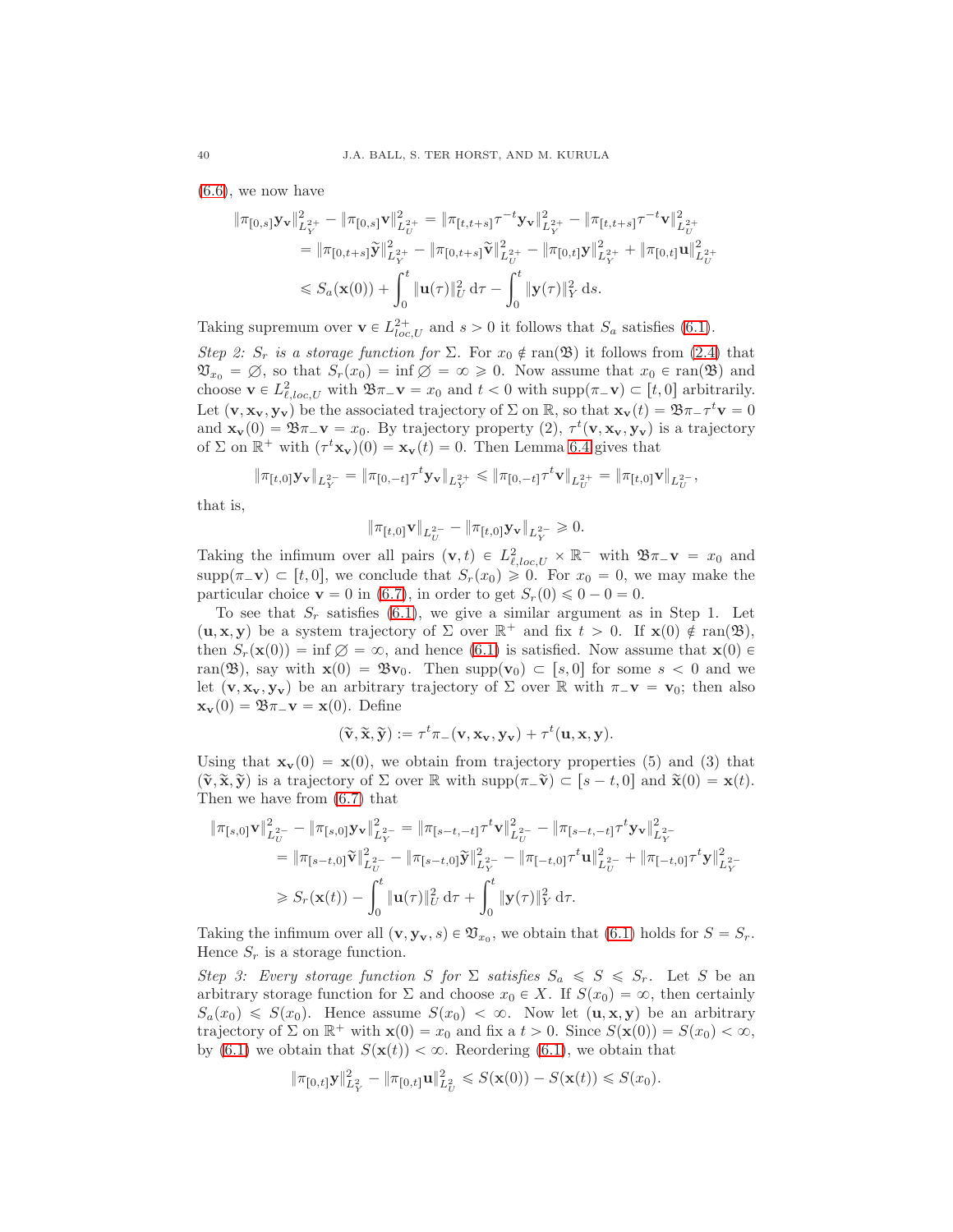Taking the supremum over all trajectories  $(\mathbf{u}, \mathbf{x}, \mathbf{y})$  of  $\Sigma$  on  $\mathbb{R}^+$  with  $\mathbf{x}(0) = x_0$  and all  $t > 0$ , we obtain that  $S_a(x_0) \leq S(x_0)$ . Hence  $S_a(x_0) \leq S(x_0)$  for all  $x_0 \in X$ .

Now we turn to the inequality for  $S_r$ . If  $x_0 \notin \text{ran}(\mathfrak{B})$ , then  $S_r(x_0) = \infty$ , and we clearly have  $S(x_0) \leq S_r(x_0)$ . Hence, assume that  $x_0 \in \text{ran}(\mathfrak{B})$  and let  $\mathbf{u} \in L^2_{\ell,U}$  be such that  $x_0 = \mathfrak{B} \mathbf{u}$ . Let  $(\mathbf{u}, \mathbf{x}, \mathbf{y})$  be the uniquely determined trajectory for  $\Sigma$  over R with input **u**, and fix  $t < 0$  such that  $\text{supp}(\mathbf{u}) \subset [t, 0]$ . Since  $\mathbf{x}(t) = \mathfrak{B}\pi_{-} \tau^{t} \mathbf{u} =$  $\mathfrak{B}0 = 0$ , trajectory properties (1) and (2) give that

$$
(\widetilde{\mathbf{u}}, \widetilde{\mathbf{x}}, \widetilde{\mathbf{y}}) := \pi_+ \tau^t(\mathbf{u}, \mathbf{x}, \mathbf{y})
$$

is a trajectory of  $\Sigma$  over  $\mathbb{R}^+$ , with  $\tilde{\mathbf{x}}(0) = 0$  and  $\tilde{\mathbf{x}}(-t) = x(0) = x_0$ . Hence  $S(\tilde{\mathbf{x}}(0)) = 0$ . By [\(6.1\)](#page-35-1), we then have

$$
\begin{aligned} \|\pi_{[t,0]} \mathbf{u}\|_{L_{U}^{2-}}^2 - \|\pi_{[t,0]} \mathbf{y}\|_{L_{Y}^{2-}}^2 &= \|\pi_{[0,-t]} \tau^t \mathbf{u}\|_{L_{U}^{2+}}^2 - \|\pi_{[0,-t]} \tau^t \mathbf{y}\|_{L_{Y}^{2+}}^2 \\ &= \|\pi_{[0,-t]} \widetilde{\mathbf{u}}\|_{L_{U}^{2+}}^2 - \|\pi_{[0,-t]} \widetilde{\mathbf{y}}\|_{L_{Y}^{2+}}^2 \\ &\geq S(\widetilde{\mathbf{x}}(-t)) = S(x_0). \end{aligned}
$$

Now, in the left hand side of the inequality, take the infimum over all trajectories  $(\mathbf{u}, \mathbf{x}, \mathbf{y})$  of  $\Sigma$  on  $\mathbb{R}$  such that  $\mathbf{x}(0) = x_0$ , and all t such that  $\text{supp}(\pi_{-\mathbf{u}}) \subset [t, 0]$ . It then follows that  $S_n(x_0) \geq S(x_0)$ then follows that  $S_r(x_0) \geq S(x_0)$ .

Combining Proposition [6.1](#page-36-0) and Theorem [6.5,](#page-38-3) we get the following corollary.

Corollary 6.6. The transfer function of a well-posed system  $\Sigma$  has an analytic continuation in the Schur class if and only if  $\Sigma$  has a storage function.

Next we derive more explicit formulas for  $S_a$  and  $S_r$ , in terms of the operators constituting  $\Sigma$ , and we determine quadratic storage functions for  $\Sigma$ , leading to, in general unbounded, solutions to the KYP inequality for  $\Sigma$ . For this purpose, assume  $\mathfrak{D}|_{\mathbb{C}^+\bigcap \text{dom}(\widehat{\mathfrak{D}})}$  has an analytic continuation to a function in  $\mathcal{S}_{U,Y}$ . By item (1) of Theorem [3.4,](#page-21-2) the operator  $L_{\Sigma}$  in [\(3.8\)](#page-21-1) decomposes as

<span id="page-40-0"></span>(6.9) 
$$
L_{\Sigma} = \begin{bmatrix} \widetilde{\mathfrak{T}}_{\Sigma} & 0 \\ \mathfrak{H}_{\Sigma} & \mathfrak{T}_{\Sigma} \end{bmatrix} : \begin{bmatrix} L_{U}^{2-} \\ L_{U}^{2+} \end{bmatrix} \to \begin{bmatrix} L_{Y}^{2-} \\ L_{Y}^{2+} \end{bmatrix},
$$

with  $\mathfrak{H}_{\Sigma}$  the  $L^2$ -Hankel operator of [\(3.9\)](#page-22-0). Since  $\widehat{\mathfrak{D}} \in \mathcal{S}_{U,Y}$ , we have  $||L_{\Sigma}|| = ||M_{\widehat{\mathfrak{D}}}|| =$  $\|\widehat{\mathfrak{D}}\|_{\infty} \leq 1$ . Hence, also  $\widetilde{\mathfrak{T}}_{\Sigma}$ ,  $\mathfrak{H}_{\Sigma}$  and  $\mathfrak{T}_{\Sigma}$  are contractions. In the statement of the lemma, the reader should recall the notation  $D_T := (I - T^*T)^{\frac{1}{2}}$  used to denote the defect operator of a Hilbert-space contraction operator  $T$ , as defined at the end of §[1.](#page-1-0)

<span id="page-40-2"></span>**Lemma 6.7.** Let  $\Sigma = \begin{bmatrix} \mathfrak{A} & \mathfrak{B} \\ \mathfrak{C} & \mathfrak{D} \end{bmatrix}$  be a well-posed system, such that  $\widehat{\mathfrak{D}} \in \mathcal{S}_{U,Y}$ . Define  $\mathbf{W}_o$  as in §[3](#page-19-0) and decompose  $L_\Sigma$  in [\(3.8\)](#page-21-1) as in [\(6.9\)](#page-40-0). Then

<span id="page-40-1"></span>(6.10) 
$$
S_a(x_0) = \sup_{\mathbf{u}\in L_U^{2+}} \|\mathbf{W}_o x_0 + \mathfrak{T}_{\Sigma} \mathbf{u}\|_{L_Y^{2+}}^2 - \|\mathbf{u}\|_{L_U^{2+}}^2, \quad x_0 \in \text{dom}(\mathbf{W}_o),
$$

<span id="page-40-3"></span>(6.11) 
$$
S_r(x_0) = \inf_{\mathbf{u} \in L^2_{\ell, U}, x_0 = \mathfrak{B} \mathbf{u}} \| D_{\widetilde{\mathfrak{T}}_{\Sigma}} \mathbf{u} \|_{L^{2-}_U}^2, \quad x_0 \in X,
$$

and  $S_a(x_0) = \infty$  in case  $x_0 \notin \text{dom}(\mathbf{W}_o)$ . Finally,  $S_r(x_0) < \infty$  if and only if  $x_0 \in \text{Rea}(\Sigma) = \text{ran}(\mathfrak{B}).$ 

Note that for each  $x_0 \in X$ , formula [\(6.10\)](#page-40-1) exhibits  $S_a(x_0)$  as the norm squared of  $\mathbf{W}_{o}x_0$  in the Brangesian complement of the space  $ran(\mathfrak{T}_{\Sigma})$ ; see the notes to Chapter I of [\[Sar94\]](#page-60-13), or [\[AS09,](#page-59-17) §3].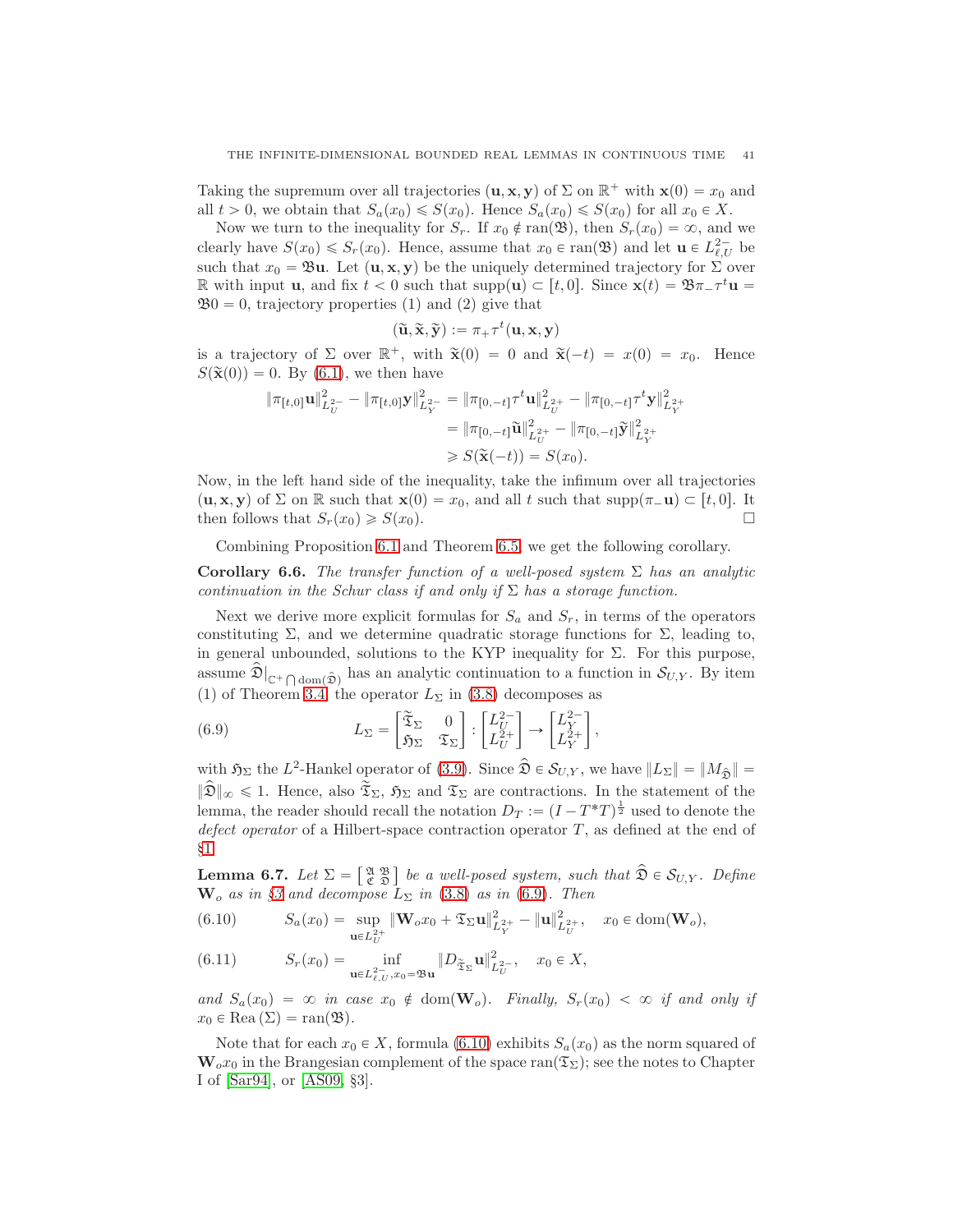*Proof of Lemma [6.7.](#page-40-2)* We start with  $S_a$ . Using [\(6.6\)](#page-38-0), [\(2.3\)](#page-14-4) and [\(2.1\)](#page-14-0), it follows that

$$
S_a(x_0) = \sup_{\mathbf{v} \in L^{2+}_{loc,U}, t>0} \left( \|\mathfrak{C}^t x_0 + \mathfrak{D}^t \mathbf{v}\|_{L^{2+}_Y}^2 - \|\pi_{[0,t]} \mathbf{v}\|_{L^{2+}_U}^2 \right), \quad x_0 \in X.
$$

In case  $x_0 \notin \text{dom}(\mathbf{W}_o)$ , we have  $\mathfrak{C}x_0 \notin L_Y^{2+}$ , and fixing  $\mathbf{v} = 0$  in the preceding supremum, we see that

$$
S_a(x_0) \ge \sup_{t>0} \|\mathfrak{C}^t x_0\|_{L^2_1}^2 = \sup_{t>0} \|\pi_{[0,t]} \mathfrak{C} x_0\|_{L^2_1}^2 = \infty.
$$

Now take  $x_0 \in \text{dom}(\mathbf{W}_o)$ . Then  $\mathfrak{C}^t x_0 = \pi_{[0,t]} \mathbf{W}_o x_0$ . For now, fix  $t > 0$  and  $\mathbf{v} \in L^{2+}_{loc,U}$ . Combining the causality and time-invariance of  $\mathfrak{D}$ , see item (4) of Definition [2.1,](#page-13-1) it follows that  $\pi_{[0,t]} \mathfrak{D} = \pi_{[0,t]} \mathfrak{D} \pi_{(-\infty,t]}$ . By Theorem [3.4](#page-21-2) and because  $\text{supp}(\mathbf{v}) \subset [0, \infty)$ , we have  $\mathfrak{D}^t \mathbf{v} = \pi_{[0,t]} \mathfrak{D} \pi_{[0,t]} \mathbf{v} = \pi_{[0,t]} L_\Sigma \pi_{[0,t]} \mathbf{v} = \pi_{[0,t]} \mathfrak{T}_\Sigma \pi_{[0,t]} \mathbf{v}.$ Thus  $S_a$  can be written as

$$
S_a(x_0) = \sup_{\mathbf{v} \in L_{loc,U}^{2+}, t>0} \left( \|\pi_{[0,t]}(\mathbf{W}_o x_0 + \mathfrak{T}_{\Sigma} \pi_{[0,t]} \mathbf{v})\|_{L^{2+}_Y}^2 - \|\pi_{[0,t]} \mathbf{v}\|_{L^{2+}_U}^2 \right)
$$

.

Next we show that  $\pi_{0,t}$  can be removed everywhere in the right hand side. Set  $\mathbf{w} := \pi_{[0,t]} \mathbf{v} \in L_U^{2+}$ , so that

$$
\|\pi_{[0,t]}(\mathbf{W}_o x_0 + \mathfrak{T}_{\Sigma} \pi_{[0,t]} \mathbf{v})\|_{L^{2+}_Y}^2 - \|\pi_{[0,t]} \mathbf{v}\|_{L^{2+}_U}^2 =
$$
  
\n
$$
= \|\pi_{[0,t]}(\mathbf{W}_o x_0 + \mathfrak{T}_{\Sigma} \mathbf{w})\|_{L^{2+}_Y}^2 - \|\mathbf{w}\|_{L^{2+}_U}^2
$$
  
\n
$$
\leq \|\mathbf{W}_o x_0 + \mathfrak{T}_{\Sigma} \mathbf{w}\|_{L^{2+}_Y}^2 - \|\mathbf{w}\|_{L^{2+}_U}^2.
$$

It follows that  $S_a(x_0)$  is dominated by the right-hand side of [\(6.10\)](#page-40-1), and equality is approached as  $t \to \infty$ . Thus [\(6.10\)](#page-40-1) holds.

Now we turn to the proof of the formula for  $S_r$ . If  $x_0 \notin \text{Rea}(\Sigma) = \text{ran}(\mathfrak{B})$ , then  $\mathfrak{V}_{x_0} = \emptyset$   $S_r(x_0) = \infty$  in [\(6.7\)](#page-38-2) as in Step 3 in the proof of Theorem [6.5](#page-38-3) and in this case [\(6.11\)](#page-40-3) is correct. Next suppose that  $x_0 \in \text{Rea}(\Sigma) = \text{ran}(\mathfrak{B})$  so the set  $\mathfrak{V}_{x_0} \neq \emptyset$ . Let  $(\mathbf{v}, \mathbf{y}, t)$  be an arbitrary element of  $\mathfrak{V}_{x_0}$ . Thus supp $(\pi_{-\mathbf{V}}) \subset [t, 0],$  $(v, y)$  embeds into a system trajectory  $(v, x, y)$  of  $\Sigma$  on R such that  $x(0) = x_0$ .

By  $(2.4)$ , combined with the causality and time-invariance of  $\mathfrak{D}$ , we have

$$
\pi_{-}\mathbf{y} = \pi_{-}\mathfrak{D}\mathbf{v} = \pi_{-}\mathfrak{D}\pi_{-}\mathbf{v} = \pi_{-}\mathfrak{D}\pi_{[t,0]}\mathbf{v} = \pi_{[t,0]}\mathfrak{D}\pi_{[t,0]}\mathbf{v} = \pi_{[t,0]}\mathbf{y}.
$$

In particular, the value of  $\|\pi_{-}\mathbf{v}\|^2 - \|\pi_{-}\mathbf{y}\|^2 = \|\pi_{[t,0]}\mathbf{v}\|^2 - \|\pi_{[t,0]}\mathbf{y}\|^2$  only depends on  $\mathbf{u} := \pi - \mathbf{v} \in L^2_{\ell,U}$ , and thus we may assume without loss of generality that  $\mathbf{v} \in L^2_{\ell,U}$ . In that case, Theorem [3.4](#page-21-2) shows that  $\mathbf{y} = \mathfrak{D}\mathbf{u} = L_{\Sigma}\mathbf{u}$  and by [\(6.9\)](#page-40-0) we have  $\pi_y = \pi_x \mathfrak{D} \pi_x \mathbf{u} = \widetilde{\mathfrak{T}}_{\Sigma} \pi_x \mathbf{v}$ . Thus

<span id="page-41-0"></span>
$$
(6.12)\quad \|\pi_{\llbracket t,0\rrbracket}\mathbf{v}\|^2_{L^2_{U}}-\|\pi_{\llbracket t,0\rrbracket}\mathbf{y}\|^2_{L^2_{Y}}=\|\pi_-\mathbf{v}\|^2_{L^2_{U}}-\|\widetilde{\mathfrak{T}}_{\Sigma}\pi_-\mathbf{v}\|^2_{L^2_{Y}}=\|D_{\widetilde{\mathfrak{T}}_{\Sigma}}\pi_-\mathbf{v}\|^2_{L^2_{U}}.
$$

As  $(\mathbf{v}, \mathbf{y}, t)$  was chosen to be an arbitrary element of  $\mathfrak{V}_{x_0}$  and  $\mathbf{v} \in L^{2-}_{\ell, U}$  satisfies  $x_0 = \mathfrak{B} \mathbf{u}$ , we conclude that  $S_r(x_0)$  (as defined by [\(6.7\)](#page-38-2)) is greater than or equal to the right-hand side of [\(6.11\)](#page-40-3).

To conclude that in fact equality holds, just note that starting from  $\mathbf{u} \in L^{2-}_{\ell,U}$ with  $x_0 = \mathfrak{B} \mathbf{u}$  one obtains a triple  $(\mathbf{v}, \mathbf{y}, t)$  in  $\mathfrak{V}_{x_0}$  by taking  $\mathbf{v} := \mathbf{u}$ , letting  $t < 0$ be such that  $\text{supp}(\pi_{\text{-}}\mathbf{v}) = \text{supp}(\mathbf{u}) \subset [t, 0]$ , and defining **x** and **y** by [\(2.4\)](#page-14-3). Then [\(6.12\)](#page-41-0) shows that  $S_r(x_0)$  is dominated by the right-hand side of [\(6.11\)](#page-40-3), and hence the expressions for  $S_r$  are equal, as claimed. the expressions for  $S_r$  are equal, as claimed.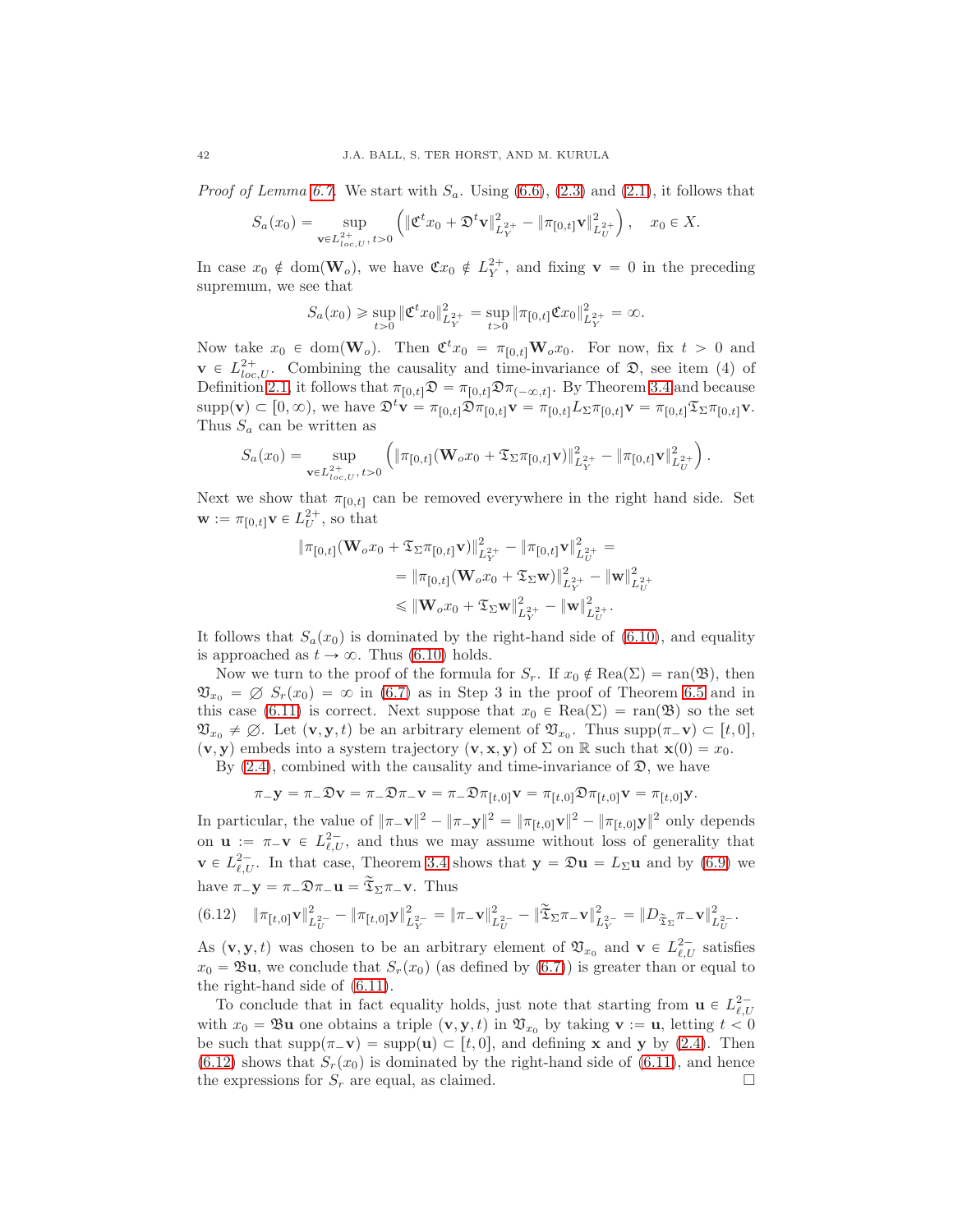By the preceding analysis,  $S_r(x_0) = \infty$  precisely when  $x_0 \notin \text{Rea}(\Sigma) = \text{ran}(\mathfrak{B})$ which in general is a proper subset of ran( $\mathbf{W}_c$ ); hence it is not an  $L^2$ -regular storage function as defined at the beginning of §[6.](#page-35-0) However, assuming that  $dom(\mathbf{W}_c^{\star})$  is dense, we can define the following version of  $S_r$ :

(6.13) 
$$
\underline{S}_r(x_0) := \inf_{\mathbf{u} \in \mathbf{W}_c^{-1}(\{x_0\})} \|D_{\tilde{\mathfrak{T}}_{\Sigma}} \mathbf{u}\|_{L^2}^2, \quad x_0 \in X,
$$

where

<span id="page-42-4"></span>
$$
\mathbf{W}_c^{-1}(\{x_0\}) := \{\mathbf{u} \in \text{dom}(\mathbf{W}_c) \mid \mathbf{W}_c \mathbf{u} = x_0\}.
$$

<span id="page-42-3"></span>**Proposition 6.8.** Assume that the well-posed system  $\Sigma$  has transfer function in  $\mathcal{S}_{U,Y}$  and that  $\mathbf{W}_{c}^{\star}$  is densely defined. Then  $S_a$  and  $\underline{S}_r$  are  $L^2$ -regular storage functions.

*Proof.* We first prove that  $\underline{S}_r$  is an  $L^2$ -regular storage function. Clearly  $\underline{S}_r(x_0) \geq 0$ for all  $x_0 \in X$ . Also, for  $x_0 = 0$  we can select  $\mathbf{u} := 0 \in \mathbf{W}_c^{-1}(\{0\})$ , obtaining that  $S_r(0) \leqslant \|D_{\tilde{\mathfrak{T}}_{\Sigma}}0\|^2 = 0.$  Hence  $S_r(0) = 0.$ 

Next we prove that  $S_r$  satisfies the energy inequality [\(6.1\)](#page-35-1). To this end, fix a system trajectory  $(\widetilde{\mathbf{u}}, \widetilde{\mathbf{x}}, \widetilde{\mathbf{y}})$  of  $\Sigma$  over  $\mathbb{R}^+$  and a  $t > 0$ . If  $\widetilde{\mathbf{x}}(0) \notin \text{ran}(\mathbf{W}_c)$  then  $S_r(\tilde{\mathbf{x}}(0)) = \inf \emptyset = \infty$  and [\(6.1\)](#page-35-1) holds; otherwise let  $\mathbf{u} \in \mathbf{W}_c^{-1}(\{\tilde{\mathbf{x}}(0)\}) \subset L_{U}^{2-}$ . Then define

<span id="page-42-0"></span>(6.14) 
$$
\mathbf{u}^{\circ} := \pi_{-} \tau^{t}(\mathbf{u} + \widetilde{\mathbf{u}}) = \tau^{t}(\mathbf{u} + \pi_{[0,t]}\widetilde{\mathbf{u}}) \in L_{U}^{2-},
$$

and note that

(6.15) 
$$
\|\mathbf{u}^{\circ}\|_{L_{U}^{2-}}^{2} = \|\mathbf{u}\|_{L_{U}^{2-}}^{2} + \|\pi_{[0,t]}\widetilde{\mathbf{u}}\|_{L_{U}^{2+}}^{2}.
$$

We claim that

<span id="page-42-2"></span>(6.16) (1) 
$$
\mathbf{u}^{\circ} \in \mathbf{W}_c^{-1}(\{\tilde{\mathbf{x}}(t)\})
$$
 and (2)  $\tilde{\mathbf{x}}_{\Sigma} \mathbf{u}^{\circ} = \tau^t(\tilde{\mathbf{x}}_{\Sigma} \mathbf{u} + \pi_{[0,t]}\tilde{\mathbf{y}}).$ 

For claim (1), note that item (3) of Proposition [3.2](#page-20-1) implies that  $\tau^t \pi_{[0,t]} \tilde{\mathbf{u}} \in L_{\ell,U}^{2-}$  is in dom $(\mathbf{W}_c)$  and

<span id="page-42-1"></span>
$$
\mathbf{W}_c \tau^t \pi_{[0,t]} \widetilde{\mathbf{u}} = \mathfrak{B} \tau^t \pi_{[0,t]} \widetilde{\mathbf{u}} = \mathfrak{B} \pi_- \tau^t \widetilde{\mathbf{u}} = \mathfrak{B}^t \widetilde{\mathbf{u}}.
$$

Also, item (4) of Proposition [3.2](#page-20-1) yields that  $\tau^t \mathbf{u}$  is in dom $(\mathbf{W}_c)$  and  $\mathbf{W}_c \tau^t \mathbf{u} =$  $\mathfrak{A}^t \mathbf{W}_c \mathbf{u} = \mathfrak{A}^t \tilde{\mathbf{x}}(0)$ . Therefore we have that  $\mathbf{u}^\circ \in \text{dom}(\mathbf{W}_c)$  and

$$
\mathbf{W}_c \mathbf{u}^\circ = \mathbf{W}_c \tau^t \mathbf{u} + \mathbf{W}_c \tau^t \pi_{[0,t]} \widetilde{\mathbf{u}} = \mathfrak{A}^t \widetilde{\mathbf{x}}(0) + \mathfrak{B}^t \widetilde{\mathbf{u}} = \widetilde{\mathbf{x}}(t),
$$

using  $(2.3)$  in the last identity. Next we prove claim  $(2)$ . By item  $(1)$  of Theorem [3.4](#page-21-2) and [\(6.9\)](#page-40-0),

$$
\pi_- L_\Sigma \tau^t = \pi_- \tau^t L_\Sigma = \tau^t \pi_{(-\infty, t]} L_\Sigma = \tau^t (\widetilde{\mathfrak{T}}_\Sigma \pi_- + \pi_{[0, t]} \mathfrak{H}_\Sigma \pi_- + \pi_{[0, t]} \mathfrak{T}_\Sigma \pi_+).
$$

Therefore, from [\(6.14\)](#page-42-0), we get

$$
\widetilde{\mathfrak{T}}_{\Sigma}\mathbf{u}^{\circ} = \pi_{-}L_{\Sigma}\mathbf{u}^{\circ} = \pi_{-}L_{\Sigma}\tau^{t}(\mathbf{u} + \pi_{[0,t]}\widetilde{\mathbf{u}}) = \tau^{t}(\widetilde{\mathfrak{T}}_{\Sigma}\mathbf{u} + \pi_{[0,t]}\mathfrak{H}_{\Sigma}\mathbf{u} + \pi_{[0,t]}\mathfrak{T}_{\Sigma}\pi_{[0,t]}\widetilde{\mathbf{u}}),
$$

and furthermore, by [\(3.12\)](#page-22-3),

$$
\pi_{[0,t]}\mathfrak{H}_{\Sigma}\mathbf{u} = \pi_{[0,t]}\mathbf{W}_o\mathbf{W}_c\mathbf{u} = \pi_{[0,t]}\mathbf{W}_o\widetilde{\mathbf{x}}(0) = \pi_{[0,t]}\mathfrak{C}\widetilde{\mathbf{x}}(0) = \mathfrak{C}^t\widetilde{\mathbf{x}}(0).
$$

On the other hand, using item (1) of Theorem [3.4](#page-21-2) and causality, we obtain

$$
\pi_{[0,t]}\mathfrak{T}_{\Sigma}\pi_{[0,t]}\widetilde{\mathbf{u}} = \pi_{[0,t]}\mathfrak{D}\pi_{[0,t]}\widetilde{\mathbf{u}} = \mathfrak{D}^t\widetilde{\mathbf{u}}.
$$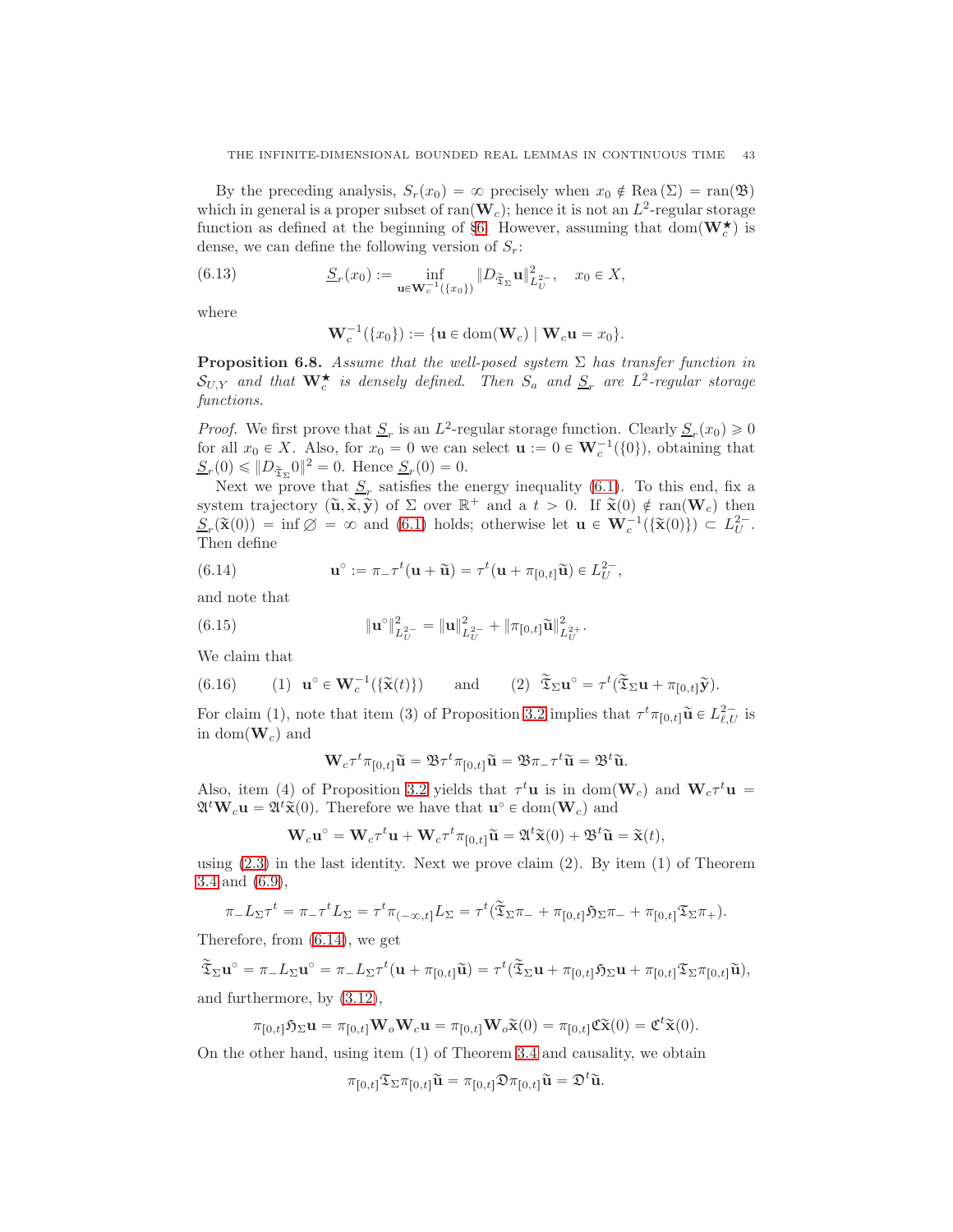Combining the above computations we find that

$$
\widetilde{\mathfrak{T}}_{\Sigma}\mathbf{u}^{\circ} = \tau^{t}(\widetilde{\mathfrak{T}}_{\Sigma}\mathbf{u} + \mathfrak{C}^{t}\widetilde{\mathbf{x}}(0) + \mathfrak{D}^{t}\widetilde{\mathbf{u}}) = \tau^{t}(\widetilde{\mathfrak{T}}_{\Sigma}\mathbf{u} + \pi_{[0,t]}\widetilde{\mathbf{y}}),
$$

again using [\(2.3\)](#page-14-4) in the last step. This proves claim (2).

Claim (2) implies that  $\|\widetilde{\mathfrak{T}}_{\Sigma}\mathbf{u}^{\circ}\|_{I}^{2}$  $\frac{2}{L^{2-}_Y} = \|\widetilde{\mathfrak{T}}_\Sigma \mathbf{u}\|^2_{L^2}$  $\frac{2}{L^{2-}_Y} + \|\pi_{[0,t]} \widetilde{{\mathbf y}}\|^2_{L^2}$  $L_Y^2$ . Combining this with [\(6.15\)](#page-42-1), we find that

$$
\|{\bf u}^\circ\|_{L^{2-}_U}^2-\|\widetilde{\mathfrak{T}}_\Sigma {\bf u}^\circ\|_{L^{2-}_Y}^2=\|{\bf u}\|_{L^{2-}_U}^2-\|\widetilde{\mathfrak{T}}_\Sigma {\bf u}\|_{L^{2-}_Y}^2+\|\pi_{[0,t]}\widetilde{\bf u}\|_{L^{2+}_U}^2-\|\pi_{[0,t]}\widetilde{\bf y}\|_{L^{2+}_Y}^2.
$$

By claim (1) in [\(6.16\)](#page-42-2),  $\pi_{-}\tau^{t}(\mathbf{W}_c^{-1}(\tilde{\mathbf{x}}(0)) + \tilde{\mathbf{u}}) \subset \mathbf{W}_c^{-1}(\tilde{\mathbf{x}}(t))$ , and so we get that

$$
\inf_{\mathbf{u}^{\circ}\in\mathbf{W}_{c}^{-1}(\{\widetilde{\mathbf{x}}(t)\})}\|\mathbf{u}^{\circ}\|_{L_{U}^{2}}^{2} - \|\widetilde{\mathfrak{T}}_{\Sigma}\mathbf{u}^{\circ}\|_{L_{Y}^{2}}^{2}
$$
\n
$$
\leqslant \inf_{\mathbf{u}\in\mathbf{W}_{c}^{-1}(\{\widetilde{\mathbf{x}}(0)\})}\|\mathbf{u}\|_{L_{U}^{2}}^{2} - \|\widetilde{\mathfrak{T}}_{\Sigma}\mathbf{u}\|_{L_{Y}^{2}}^{2} + \|\pi_{[0,t]}\widetilde{\mathbf{u}}\|_{L_{U}^{2}}^{2} + \|\pi_{[0,t]}\widetilde{\mathbf{y}}\|_{L_{Y}^{2}}^{2}.
$$

This shows that  $S_r$  satisfies the energy inequality [\(6.1\)](#page-35-1), and hence it is a storage function. We already established that  $S_a$  is a storage function.

The boundedness of  $S_r$  on ran( $W_c$ ) follows from Corollary [6.9](#page-43-1) below, and then  $S_a$  is finite on ran( $\mathbf{W}_c$ ), since [\(6.8\)](#page-38-4) holds with  $S = S_r$ . This completes the proof that  $\underline{S}_r$  is  $L^2$ -regular.

<span id="page-43-1"></span>Corollary 6.9. Assume that the well-posed system  $\Sigma$  has a transfer function  $\mathfrak{D} \in$  $\mathcal{S}_{U,Y}$  and that  $\mathbf{W}_{c}^{\star}$  is densely defined. Then for all  $x_0 \in X$  we have

$$
\|\mathbf{W}_o x_0\|_{L^{2+}_Y}^2 \le S_a(x_0) \le S_r(x_0) \le \inf_{\mathbf{u}\in \mathbf{W}_c^{-1}(\{x_0\})} \|\mathbf{u}\|_{L^{2-}_U}^2,
$$

with  $\|\mathbf{W}_o x_0\|_L^2$  $\frac{2}{L_{\mathcal{X}}^{2+}}$  to be interpreted as  $\infty$  in case  $x_0 \notin \text{dom}(\mathbf{W}_o)$ . Moreover,  $\underline{S}_r(x_0)$  <  $\infty$  precisely when  $x_0 \in \text{ran}(\mathbf{W}_c)$ .

*Proof.* The first inequality is obtained by selecting  $\mathbf{u} = 0$  for the input signals in the supremum in [\(6.10\)](#page-40-1). The second inequality follows from [\(6.8\)](#page-38-4), using that  $S_r$  is a storage function for  $\Sigma$  by Proposition [6.8.](#page-42-3) The final inequality follows from the definition of  $S_r$  in [\(6.13\)](#page-42-4) and the fact that  $D_{\tilde{\mathfrak{T}}_{\Sigma}}$  is contractive. If  $x_0 \notin \text{ran}(\mathbf{W}_c)$ , then the infimum in [\(6.13\)](#page-42-4) is taken over an empty set, leading to  $S_r(x_0) = \infty$ .  $\Box$ 

<span id="page-43-0"></span>We next establish that the storage functions  $S_a$  and  $S_r$  are in fact quadratic.

# 7. QUADRATIC DESCRIPTIONS OF  $S_a$  AND  $S_r$

In the sequel, we will need the concept of a *core* for a closed operator, which we recall here from [\[RS80,](#page-60-14) p. 256]: the set  $D \subset \text{dom}(T)$  is a core for the closed operator T if the operator closure of  $T|_D = T$  equals T, or in words, a closed operator is uniquely determined by its restriction to a core.

In case  $\Sigma$  is a well-posed system whose transfer function  $\hat{\mathfrak{D}} \in \mathcal{S}_{U,Y}$ , then the  $L^2$ transfer map  $L_{\Sigma}$  in [\(3.8\)](#page-21-1) is contractive. Hence, with respect to the decomposition in  $(6.9)$ , we have

<span id="page-43-2"></span>(7.1)  
\n
$$
I - L_{\Sigma}L_{\Sigma}^{*} = \begin{bmatrix} D_{\tilde{\mathfrak{T}}_{\Sigma}^{*}}^{2} & -\tilde{\mathfrak{T}}_{\Sigma}\mathfrak{H}_{\Sigma}^{*} \\ -\mathfrak{H}_{\Sigma}\tilde{\mathfrak{T}}_{\Sigma}^{*} & D_{\tilde{\mathfrak{T}}_{\Sigma}^{*}}^{2} - \mathfrak{H}_{\Sigma}\mathfrak{H}_{\Sigma}^{*} \end{bmatrix} \geq 0;
$$
\n
$$
I - L_{\Sigma}^{*}L_{\Sigma} = \begin{bmatrix} D_{\tilde{\mathfrak{T}}_{\Sigma}}^{2} - \mathfrak{H}_{\Sigma}^{*}\mathfrak{H}_{\Sigma} & -\mathfrak{H}_{\Sigma}^{*}\mathfrak{T}_{\Sigma} \\ -\mathfrak{T}_{\Sigma}^{*}\mathfrak{H}_{\Sigma} & D_{\tilde{\mathfrak{T}}_{\Sigma}}^{2} \end{bmatrix} \geq 0.
$$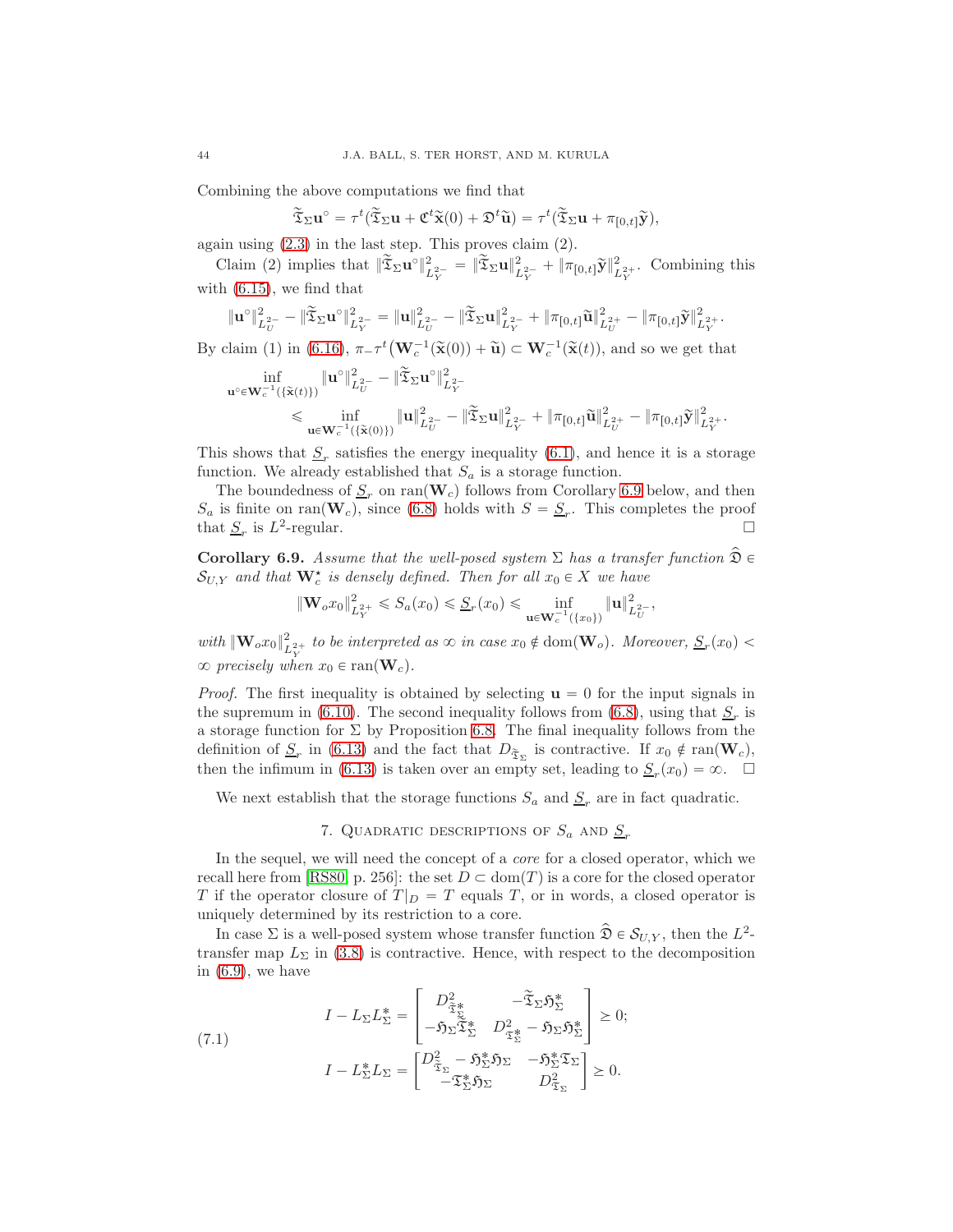Since  $L_{\Sigma}$  is a contraction, so are  $\mathfrak{T}_{\Sigma}$ ,  $\mathfrak{T}_{\Sigma}^*$ ,  $\mathfrak{T}_{\Sigma}$  and  $\mathfrak{T}_{\Sigma}^*$ , and hence their defect operators  $D_{\mathfrak{T}_{\Sigma}}$ ,  $D_{\mathfrak{T}_{\Sigma}}$ ,  $D_{\mathfrak{T}_{\Sigma}}$  and  $D_{\mathfrak{T}_{\Sigma}^*}$  are well defined. The inequalities in [\(7.1\)](#page-43-2) imply in particular that

$$
D_{\tilde{\mathfrak{T}}_{\Sigma}^*}^2 \geq \tilde{\mathfrak{H}}_{\Sigma} \tilde{\mathfrak{H}}_{\Sigma}^* \text{ and } D_{\tilde{\mathfrak{T}}_{\Sigma}}^2 \geq \tilde{\mathfrak{H}}_{\Sigma}^* \tilde{\mathfrak{H}}_{\Sigma}.
$$

Assuming, in addition, that  $\Sigma$  is minimal,  $ran(\mathbf{W}_c)$  and  $ran(\mathbf{W}_o^*)$  are dense in X, by Corollary [3.5](#page-23-2) and items (3) of Propositions [3.2](#page-20-1) and [3.1,](#page-19-4) respectively, so that the factorizations of item (4) in Theorem [3.4](#page-21-2) apply:

$$
\mathfrak{H}_\Sigma\big|_{\mathrm{dom}(\mathbf{W}_c)} = \mathbf{W}_o\mathbf{W}_c \quad \mathrm{and} \quad \mathfrak{H}_\Sigma^*\big|_{\mathrm{dom}(\mathbf{W}_o^*)} = \mathbf{W}_c^\star\mathbf{W}_o^*.
$$

The following lemma follows from Lemma [A.1](#page-61-0) in Appendix [A](#page-60-0) below, combined with [\(6.9\)](#page-40-0), [\(A.1\)](#page-60-15), [\(3.12\)](#page-22-3) and [\(A.2\)](#page-60-16):

<span id="page-44-0"></span>**Lemma 7.1.** Assume that the minimal well-posed system  $\Sigma$  has transfer function in  $S_{U,Y}$ . Then:

(1) There exists a unique closable operator  $X_a$  with domain ran $(\mathbf{W}_c) \subset X$ , with range contained in  $\ker(D_{\mathfrak{T}_{\Sigma}^*})^{\perp}$ , and which satisfies the factorization

(7.2) 
$$
\mathbf{W}_o|_{\text{ran}(\mathbf{W}_c)} = D_{\mathfrak{T}_{\Sigma}^*} \mathbf{X}_a.
$$

Moreover, ran( $\mathbf{W}_c$ ) is a core for the closure  $\overline{\mathbf{X}}_a$  of  $\mathbf{X}_a$ , and this closure is injective with range contained in  $\ker(D_{\mathfrak{T}_{\Sigma}^*})^{\perp}$ .

(2) There exists a unique closable operator  $\mathbf{X}_r$  with domain ran $(\mathbf{W}_o^*) \subset X$ , range contained in  $\ker(D_{\tilde{\mathfrak{T}}_{\Sigma}})^{\perp}$ , that satisfies the factorization

(7.3) 
$$
\mathbf{W}_c^*|_{\text{ran}(\mathbf{W}_c^*)} = D_{\widetilde{\mathfrak{T}}_{\Sigma}} \mathbf{X}_r.
$$

The range of  $\mathbf{W}_o^*$  is a core for the injective closure  $\overline{\mathbf{X}}_r$  of  $\mathbf{X}_r$  and  $\text{ran}(\overline{\mathbf{X}}_r) \perp$  $\ker(D_{\mathfrak{T}_{\Sigma}^*}).$ 

Next we introduce operators  $H_a$  and  $H_r$ , which give rise to the quadratic storage functions  $S_{H_a}(x) = \langle H_a x, x \rangle$  and  $S_{H_r}(x) = \langle H_r x, x \rangle$  which are equal to the available storage function  $S_a(x)$  and the  $L^2$ -regularized required supply  $S_r(x)$  respectively, at least for  $x \in \text{ran}(\mathbf{W}_c)$ . Assume that  $\Sigma$  is minimal and has transfer function in  $\mathcal{S}_{U,Y}$ , so that  $\mathbf{X}_a$  and  $\mathbf{X}_r$  in Lemma [7.1](#page-44-0) are densely defined, closable operators with injective closures  $\overline{\mathbf{X}}_a$  and  $\overline{\mathbf{X}}_r$ , respectively. Then,  $\overline{\mathbf{X}}_a^* \overline{\mathbf{X}}_a$  is selfadjoint with unique positive, selfadjoint, injective square root  $|\overline{\mathbf{X}}_a| = (\overline{\mathbf{X}}_a^* \overline{\mathbf{X}}_a)^{\frac{1}{2}}$  satisfying  $dom(|\overline{\mathbf{X}}_a|) = dom(\overline{\mathbf{X}}_a)$ ; see for instance [\[RS80,](#page-60-14) §VIII.9]. We now set  $H_a = \overline{\mathbf{X}}_a^* \overline{\mathbf{X}}_a$ so that  $H_a^{\frac{1}{2}} = |\overline{\mathbf{X}}_a|$ . Analogously, set  $|\overline{\mathbf{X}}_r| := (\overline{\mathbf{X}}_r^* \overline{\mathbf{X}}_r)^{\frac{1}{2}}$  and  $H_r := (\overline{\mathbf{X}}_r^* \overline{\mathbf{X}}_r)^{-1}$ , so that  $H_r^{\frac{1}{2}} = |\overline{\mathbf{X}}_r|^{-1}$ , with dom $(H_r^{\frac{1}{2}}) = \text{ran}(|\overline{\mathbf{X}}_r|)$ . Note that the operators  $H_a^{\frac{1}{2}}$ ,  $H_a^{-\frac{1}{2}}$ ,  $H_r^{\frac{1}{2}}$  and  $H_r^{-\frac{1}{2}}$  are all closed. The following theorem follows directly from Theorem [A.2](#page-62-0) in Appendix [A.](#page-60-0)

<span id="page-44-1"></span>**Theorem 7.2.** Let  $\Sigma$  be a minimal well-posed system which has transfer function in  $S_{U,Y}$ . Define  $\mathbf{X}_a$ ,  $\overline{\mathbf{X}}_a$ ,  $\mathbf{X}_r$ ,  $\overline{\mathbf{X}}_r$  as in Lemma [7.1](#page-44-0) and  $H_a$  and  $H_r$  as in the preceding paragraph. Then the dense subspace  $ran(\mathbf{W}_c)$  of X is contained in the domains of  $H_a^{\frac{1}{2}}$  and  $H_r^{\frac{1}{2}}$ , and  $S_a$  and  $S_r$  satisfy

<span id="page-44-2"></span>(7.4) 
$$
S_a(x_0) = ||\overline{\mathbf{X}}_a |x_0||^2 = ||H_a^{\frac{1}{2}} x_0||^2, \quad x_0 \in \text{ran}(\mathbf{W}_c),
$$

$$
\underline{S}_r(x_0) = ||\overline{\mathbf{X}}_r|^{-1} x_0||^2 = ||H_r^{\frac{1}{2}} x_0||^2, \quad x_0 \in \text{ran}(\mathbf{W}_c).
$$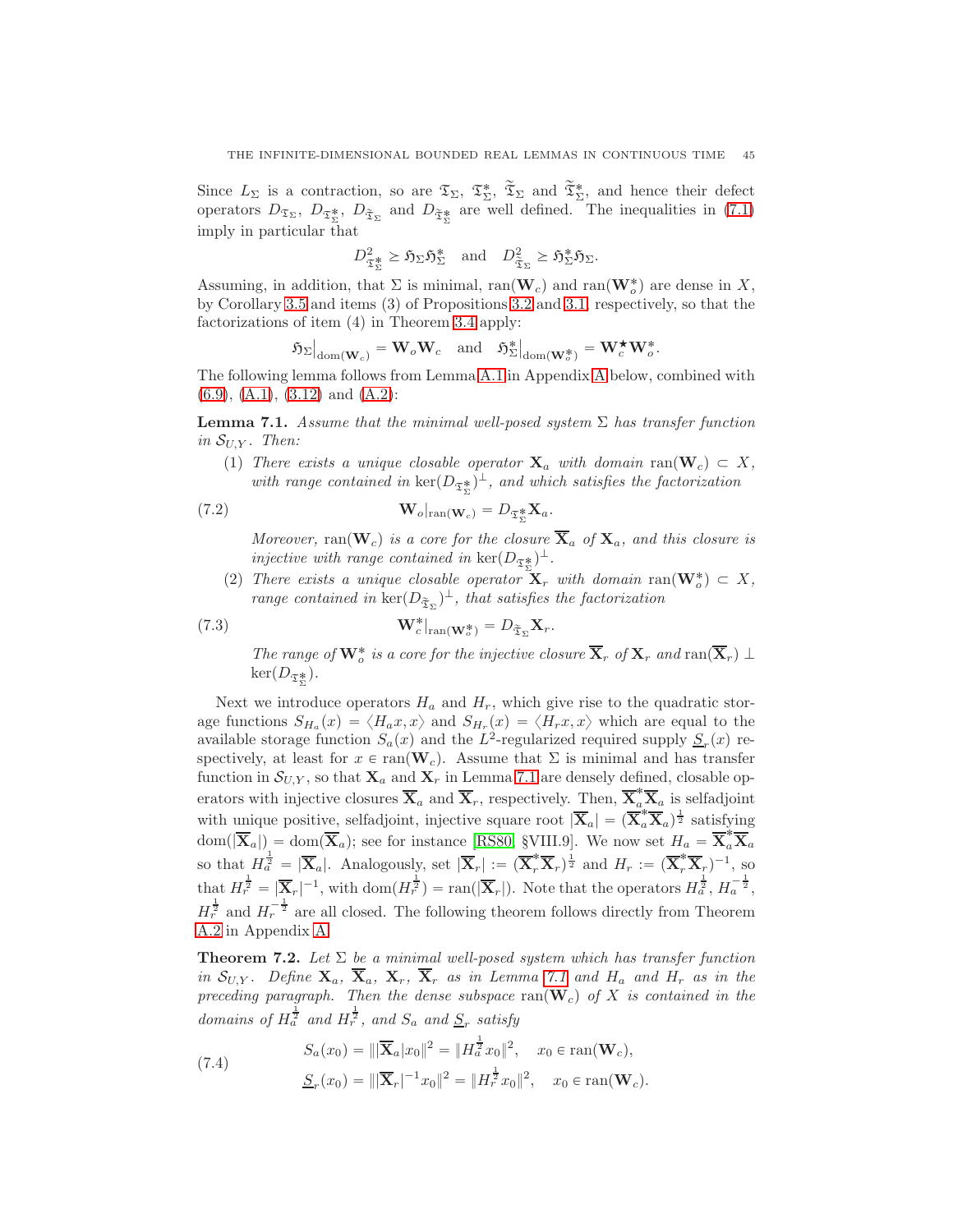Moreover, ran $(\mathbf{W}_c)$  is a core for  $H_a^{\frac{1}{2}}$  and  $\text{ran}(\mathbf{W}_o^*)$  is a core for  $H_r^{-\frac{1}{2}}$ .

Note that Theorem [7.2](#page-44-1) is not strong enough to justify the conclusion that  $S_a$  and  $S_r$  are quadratic storage functions, since the identities in [\(7.4\)](#page-44-2) only hold on ran( $\mathbf{W}_c$ ) which might be strictly contained in the domains of  $H_a^{\frac{1}{2}}$  and  $H_r^{\frac{1}{2}}$ , respectively. Later on, in Theorem [7.4](#page-46-0) below, we will show that  $H_a$  and  $H_r$  are spatial solutions to the KYP inequality of  $\Sigma$  under the assumptions of Theorem [7.2,](#page-44-1) so that  $H_a$  and  $H_r$ induce quadratic storage functions by Theorem [1.9.](#page-7-0) These may differ from  $S_a$  and  $S_r$  outside ran(W<sub>c</sub>). However, if the initial state of a trajectory  $(\mathbf{u}, \mathbf{x}, \mathbf{y})$  of  $\Sigma$  on  $\mathbb{R}^+$  satisfies  $\mathbf{x}(0) \in \text{ran}(\mathbf{W}_c)$ , then  $\mathbf{x}(t) \in \text{ran}(\mathbf{W}_c)$  for all  $t \geq 0$ , by items (3) and (4) of Proposition [3.2.](#page-20-1) For such state trajectories,  $S_a$  and  $S_r$  coincide with  $S_{H_a}$ and  $S_{H_r}$ , respectively.

It is of interest to work out the corresponding results for the causal dual system  $\Sigma^d$  explicitly in terms of objects related to the original system Σ. Using [\(3.10\)](#page-22-4) and [\(6.9\)](#page-40-0), one gets that the Laurent operator  $L_{\Sigma^d}$  for  $\Sigma^d$  is

<span id="page-45-0"></span>
$$
\begin{split} L_{\Sigma^d} &= \begin{bmatrix} \widetilde{\mathfrak{T}}_{\Sigma^d} & 0 \\ \mathfrak{H}_{\Sigma^d} & \mathfrak{T}_{\Sigma^d} \end{bmatrix} := \begin{bmatrix} 0 & \mathfrak{K} \\ \mathfrak{K} & 0 \end{bmatrix} \begin{bmatrix} \widetilde{\mathfrak{T}}_{\Sigma} & 0 \\ \mathfrak{H}_{\Sigma} & \mathfrak{T}_{\Sigma} \end{bmatrix}^* \begin{bmatrix} 0 & \mathfrak{K} \\ \mathfrak{K} & 0 \end{bmatrix} \\ &= \begin{bmatrix} \mathfrak{K} \mathfrak{T}_{\Sigma}^* \mathfrak{K} & 0 \\ \mathfrak{K} \mathfrak{H}_{\Sigma}^* \mathfrak{K} & \mathfrak{K} \widetilde{\mathfrak{K}}_{\Sigma}^* \mathfrak{K} \end{bmatrix} : \begin{bmatrix} L_{Y}^{2-} \\ L_{Y}^{2+} \end{bmatrix} \rightarrow \begin{bmatrix} L_{U}^{2-} \\ L_{U}^{2+} \end{bmatrix}. \end{split}
$$

Furthermore, from [\(3.5\)](#page-20-2) we see that the dual  $L^2$ -output and dual  $L^2$ -input operators are given by

(7.5) 
$$
\mathbf{W}_o^d = A \mathbf{W}_c^*, \quad \mathbf{W}_c^d = \mathbf{W}_o^* A.
$$

Apply Lemma [7.1](#page-44-0) with  $\Sigma^d$  in place of  $\Sigma$  to see that the operator  $X_a^d$  obtained from item (1) is determined by

(7.6) 
$$
\mathbf{W}_o^d|_{\text{ran}(\mathbf{W}_c^d)} = D_{\mathfrak{T}_{\Sigma^d}^*} \mathbf{X}_a^d = D_{\mathfrak{H}_{\Sigma}^* \mathfrak{H}} \mathbf{X}_a^d = \mathfrak{H} D_{\mathfrak{T}_{\Sigma}} \mathfrak{H} \mathbf{X}_a^d,
$$

where the last equality can be verified by simply squaring  $AD_{\tilde{\mathfrak{T}}_{\Sigma}}A \geq 0$ .

On the other hand, by [\(7.5\)](#page-45-0) and Lemma [7.1](#page-44-0) applied to  $\Sigma$  we have

<span id="page-45-1"></span>
$$
\mathbf{W}_o^d|_{\operatorname{ran}(\mathbf{W}_c^d)} = \mathfrak{A}\mathbf{W}_c^*|_{\operatorname{ran}(\mathbf{W}_o^*\mathfrak{A})} = \mathfrak{A}\mathbf{W}_c^*|_{\operatorname{ran}(\mathbf{W}_o^*)} = \mathfrak{A}D_{\widetilde{\mathfrak{T}}_{\Sigma}}\mathbf{X}_r.
$$

By combining these last two expressions we get that  $ran(\mathfrak{K}^d_a - \mathbf{X}_r) \subset \text{ker}(D_{\widetilde{\mathfrak{T}}_{\Sigma}})$ , and since  $ran(\mathbf{X}_r)$  is also perpendicular to this kernel, we may conclude that

$$
\overline{\mathbf{X}}_a^d = A\overline{\mathbf{X}}_r
$$

once we use [\(7.6\)](#page-45-1) to observe that

<span id="page-45-2"></span>
$$
\operatorname{ran}(\mathfrak{K}\mathbf{X}_a^d) \subset \mathfrak{K} \operatorname{ker}(D_{\mathfrak{T}_{\Sigma^d}^*})^\perp = \operatorname{ker}(D_{\widetilde{\mathfrak{T}}_{\Sigma}})^\perp.
$$

By duality, we immediately get  $\mathbf{H}\overline{\mathbf{X}}_r^d = \overline{\mathbf{X}}_a$ , and then the operators  $H_a^d$  and  $H_r^d$  associated with the dual system  $\Sigma^d$ , as in the paragraph preceding Theorem [7.2,](#page-44-1) are related to  $H_a$  and  $H_r$  via

(7.7) 
$$
H_a^d = H_r^{-1} \text{ and } H_r^d = H_a^{-1}.
$$

Therefore, Theorem [7.2](#page-44-1) applied to the causal dual system leads us to the following formulas for the available storage and  $L^2$ -regularized required supply for the causal dual system  $\Sigma^d$ .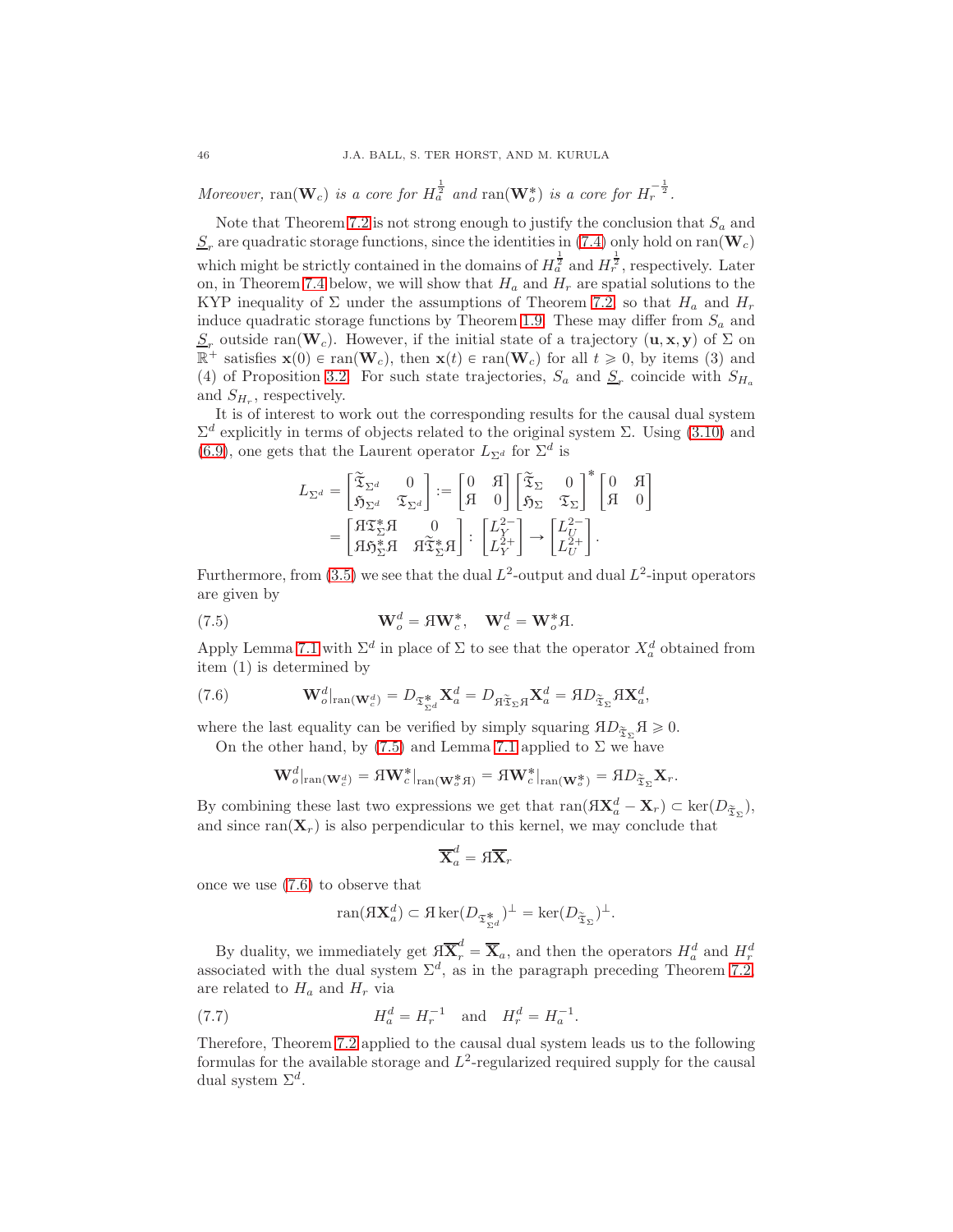**Theorem 7.3.** Let  $\Sigma$  be a minimal well-posed system which has transfer function in  $\mathcal{S}_{U,Y}$ . Define  $\mathbf{X}_a$ ,  $\overline{\mathbf{X}}_a$ ,  $\mathbf{X}_r$ ,  $\overline{\mathbf{X}}_r$  as in Lemma [7.1](#page-44-0) and  $H_a$  and  $H_r$  as in Theorem [7.2.](#page-44-1) Then ran( $\mathbf{W}_o^*$ ) is contained in the domains of  $H_a^{-\frac{1}{2}}$  and  $H_r^{-\frac{1}{2}}$ , and the available storage  $S_a^d$  and the  $L^2$ -regularized required supply  $\underline{S}_r^d$  for the causal dual system  $\Sigma^d$ are given by

$$
S_a^d(x_0) = ||\overline{\mathbf{X}}_a^d |x_0||^2 = ||\overline{\mathbf{X}}_r |x_0||^2 = ||H_r^{-\frac{1}{2}} x_0||^2 \text{ for } x_0 \in \text{ran}(\mathbf{W}_o^*),
$$
  

$$
\underline{S}_r^d(x_0) = ||\overline{\mathbf{X}}_r^d|^{-1} x_0||^2 = ||\overline{\mathbf{X}}_a|^{-1} x_0||^2 = ||H_a^{-\frac{1}{2}} x_0||^2 \text{ for } x_0 \in \text{ran}(\mathbf{W}_o^*).
$$

Using the above results, we will next show that the solutions  $H_a$  and  $H_r$  to the spatial KYP-inequality [\(1.13\)](#page-7-1) associated with  $\Sigma$  are minimal and maximal spatial solutions respectively for certain subclasses of spatial solutions.

<span id="page-46-0"></span>**Theorem 7.4.** Let  $\Sigma$  be a minimal well-posed system which has transfer function in  $S_{U,Y}$ . Then the operators  $H_a$  and  $H_r$  defined above are spatial solutions to the KYP-inequality [\(1.13\)](#page-7-1). Moreover, for all spatial solutions H to [\(1.13\)](#page-7-1) the following hold:

- (1) If  $\text{ran}(\mathbf{W}_c)$  is a core for  $H^{\frac{1}{2}}$ , then  $H_a \leq H$ ;
- (2) If  $\text{ran}(\mathbf{W}_o^*)$  is a core for  $H^{-\frac{1}{2}}$ , then  $H \leq H_r$ .

*Proof.* We first prove the claims regarding  $H_a$ . By items (3) and (4) of Proposition [3.2](#page-20-1) it follows that

$$
\text{ran}(\mathfrak{B}) \subset \text{ran}(\mathbf{W}_c) \quad \text{and} \quad \mathfrak{A}^t \text{ ran}(\mathbf{W}_c) \subset \text{ran}(\mathbf{W}_c), \quad t \in \mathbb{R}^+.
$$

In particular, Theorem [7.2](#page-44-1) yields  $\text{ran}(\mathfrak{B}) \subset \text{dom}(H_a^{\frac{1}{2}})$ , implying  $\mathfrak{B}^t L^2([0, t]; U) \subset$ dom $(H_a^{\frac{1}{2}})$ . Moreover, the fact that  $S_a(x) = S_{H_a}(x)$  for a

<span id="page-46-2"></span>
$$
(7.8) \qquad \left\| \begin{bmatrix} H_a^{\frac{1}{2}} & 0 \\ 0 & I \end{bmatrix} \begin{bmatrix} \mathfrak{A}^t & \mathfrak{B}^t \\ \mathfrak{C}^t & \mathfrak{D}^t \end{bmatrix} \begin{bmatrix} x \\ \mathbf{u} \end{bmatrix} \right\| \leq \left\| \begin{bmatrix} H_a^{\frac{1}{2}} & 0 \\ 0 & I \end{bmatrix} \begin{bmatrix} x \\ \mathbf{u} \end{bmatrix} \right\|, \quad \begin{bmatrix} x \\ \mathbf{u} \end{bmatrix} \in \begin{bmatrix} \text{ran}(\mathbf{W}_c) \\ L^2([0, t]; U) \end{bmatrix}.
$$

Squaring on both sides and restricting to  $\mathbf{u} = 0$ , we get

<span id="page-46-1"></span>
$$
||H_a^{\frac{1}{2}} \mathfrak{A}^t x||^2 \le ||H_a^{\frac{1}{2}} \mathfrak{A}^t x||^2 + ||\mathfrak{C}^t x||^2 \le ||H_a^{\frac{1}{2}} x||^2, \quad x \in \text{ran}(\mathbf{W}_c),
$$

hence

(7.9) 
$$
\|H_a^{\frac{1}{2}} \mathfrak{A}^t x\| \leq \|H_a^{\frac{1}{2}} x\|, \quad x \in \text{ran}(\mathbf{W}_c).
$$

Now take  $\tilde{x} \in \text{dom}(H_a^{\frac{1}{2}})$  and fix  $t \geq 0$ . Since  $\text{ran}(\mathbf{W}_c)$  is a core for  $H_a^{\frac{1}{2}}$  by Theorem [7.2,](#page-44-1) there exists a sequence  $x_n \in \text{ran}(\mathbf{W}_c)$ ,  $n \in \mathbb{Z}_+$ , such that  $x_n \to \tilde{x}$  and  $H_a^{\frac{1}{2}}x_n \to H_a^{\frac{1}{2}}\tilde{x}$  in X. In particular,  $H_a^{\frac{1}{2}}x_n$  is a Cauchy sequence. Applying [\(7.9\)](#page-46-1) with  $x = x_n - x_m$ , we obtain that

$$
\|H_a^{\frac{1}{2}} \mathfrak{A}^t x_n - H_a^{\frac{1}{2}} \mathfrak{A}^t x_m\| \le \|H_a^{\frac{1}{2}} x_n - H_a^{\frac{1}{2}} x_m\| \to 0 \quad \text{as } n, m \to 0.
$$

Hence  $H_a^{\frac{1}{2}} \mathfrak{A}^t x_n$  is also a Cauchy sequence, thus convergent in X. Also,  $\mathfrak{A}^t x_n$ converges to  $\mathfrak{A}^t \widetilde{x}$ , because  $\mathfrak{A}^t$  is bounded. Since  $H_a^{\frac{1}{2}}$  is closed, it follows that  $\mathfrak{A}^t \widetilde{x}$ is in dom $\left(H_a^{\frac{1}{2}}\right)$  and  $H_a^{\frac{1}{2}}\mathfrak{A}^t\tilde{x} = \lim_{n\to\infty} H_a^{\frac{1}{2}}\mathfrak{A}^t x_n$ . In particular, we proved that  $\mathfrak{A}^t$  dom $(H_a^{\frac{1}{2}})$   $\subset$  dom $(H_a^{\frac{1}{2}})$ . We have now proved that [\(1.12\)](#page-7-2) holds. The fact that the spatial KYP inequality [\(1.13\)](#page-7-1) holds on  $\text{dom}(H_a^{\frac{1}{2}}) \oplus L^2([0, t]; U)$  now also follows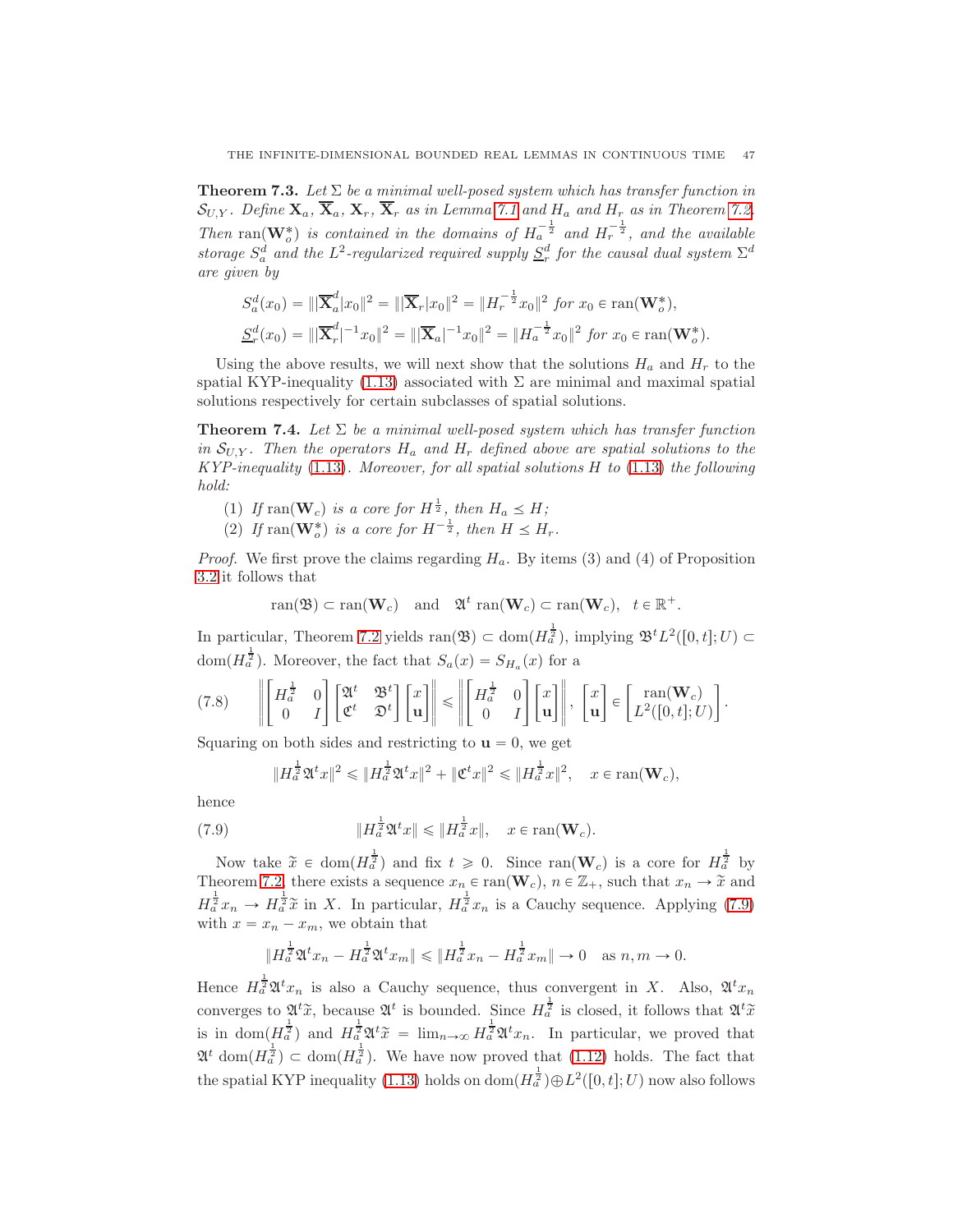easily from [\(7.8\)](#page-46-2) and the fact that for  $\tilde{x} \in \text{dom}(H_a^{\frac{1}{2}})$  and  $x_n \in \text{ran}(\mathbf{W}_c)$  as above we have  $H_a^{\frac{1}{2}}x_n \to H_a^{\frac{1}{2}}\tilde{x}$ ,  $H_a^{\frac{1}{2}}\mathfrak{A}^t x_n \to \mathfrak{A}^t H_a^{\frac{1}{2}}\tilde{x}$  and  $\mathfrak{C}^t x_n \to \mathfrak{C}^t \tilde{x}$ .

Assume next that  $H$  is any solution to the spatial KYP-inequality  $(1.13)$  with the property that  $ran(\mathbf{W}_c)$  is a core for  $H^{\frac{1}{2}}$ . By Proposition [6.2](#page-36-3) and Theorem [6.5,](#page-38-3) we have

<span id="page-47-1"></span>(7.10) 
$$
||H_a^{\frac{1}{2}}x||^2 = S_a(x) \le S_H(x) = ||H^{\frac{1}{2}}x||^2, \quad x \in \text{ran}(\mathbf{W}_c).
$$

Take  $\tilde{x} \in \text{dom}(H^{\frac{1}{2}})$  arbitrarily, and let  $x_n \in \text{ran}(\mathbf{W}_c)$ ,  $n \in \mathbb{Z}_+$ , so that  $x_n \to \tilde{x}$  and  $H^{\frac{1}{2}}x_n \to H^{\frac{1}{2}}\tilde{x}$ ; such a sequence exists since  $\text{ran}(\mathbf{W}_c)$  is a core for  $H^{\frac{1}{2}}$ , by assumption. Reasoning as above, the sequence  $H^{\frac{1}{2}}x_n$ ,  $n \in \mathbb{Z}_+$ , is a Cauchy sequence, and the inequality [\(7.10\)](#page-47-1) implies that  $H_a^{\frac{1}{2}} x_n$ ,  $n \in \mathbb{Z}_+$ , is a Cauchy sequence as well. The closedness of  $H_a^{\frac{1}{2}}$  then implies that  $\tilde{x} \in \text{dom}(H_a^{\frac{1}{2}})$  and  $H_a^{\frac{1}{2}}x_n \to H_a^{\frac{1}{2}}\tilde{x}$ . Consequently,  $dom(H^{\frac{1}{2}}) \subset dom(H^{\frac{1}{2}})$  and the inequality [\(7.10\)](#page-47-1) extends to all  $x \in dom(H^{\frac{1}{2}})$ , which proves that  $H_a \leq H$ , and the proof of statement (1) is complete.

The proof of statement (2) requires drawing on results for the causal dual system  $\Sigma^d$  as well as results for  $\Sigma$  itself. We note from [\(7.5\)](#page-45-0) that  $\text{ran}(\mathbf{W}_o^*) = \text{ran}(\mathbf{W}_c^d)$ . Note also by Proposition [6.3](#page-37-1) that  $H$  is a solution of the spatial KYP-inequality [\(1.13\)](#page-7-1) for  $\Sigma$  if and only if  $H^{-1}$  is a solution of the spatial KYP-inequality [\(6.5\)](#page-37-2) for  $\Sigma^d$ . Thus ran $(\mathbf{W}_o^*)$  being a core for  $H^{-\frac{1}{2}}$  where H solves the KYP-inequality [\(1.13\)](#page-7-1) for  $\Sigma$  is the same as  $\text{ran}(\mathbf{W}_c^d)$  being a core for  $(H^{-1})^{\frac{1}{2}}$  where  $H^{-1}$  solves the KYP-inequality [\(6.5\)](#page-37-2) for  $\Sigma^d$ . We conclude that the hypothesis for statement (2) in the theorem is the same as the hypothesis for statement (1), but applied to  $\Sigma^d$ rather than to  $\Sigma$ . Hence, if we assume the hypothesis for statement (2), we can use the implication in statement (1) already proved to conclude that  $H_a^d \leq H^{-1}$ , where [\(7.7\)](#page-45-2) gives  $H_a^d = H_r^{-1}$ , and thus we have  $H_r^{-1} \leq H^{-1}$ . Now [\[AKP05,](#page-58-4) Proposition 3.4] gives us the desired inequality  $H \leq H_r$ .

<span id="page-47-0"></span>**Remark 7.5.** Theorem [7.4](#page-46-0) states that  $H_a$  and  $H_r$  are both positive definite spatial solutions to the KYP inequality [\(1.13\)](#page-7-1), provided  $\Sigma$  is a minimal well-posed system which has transfer function in  $\mathcal{S}_{U,Y}$ , and they are the minimal and maximal spatial solutions at least within a certain subset of the collection of spatial solutions. To be precise, if  $\mathcal{GK}_{\Sigma}$  denotes the collection of all positive definite spatial solutions to  $(1.13)$ , then  $H_a$  is the minimal element in

$$
\widetilde{\mathcal{GK}}_{\Sigma,\mathrm{core}} := \{ H \in \mathcal{GK}_{\Sigma} \mid \mathrm{ran}(\mathbf{W}_c) \text{ is a core for } H^{\frac{1}{2}} \}
$$

while  $H_r$  is the maximal element in

$$
\widehat{GK}_{\Sigma,\mathrm{core}} := \{ H \in \mathcal{GK}_{\Sigma} \mid \mathrm{ran}(\mathbf{W}_o^*) \text{ is a core for } H^{\frac{1}{2}} \}.
$$

That we cannot claim that  $H_a$  is the minimal element in  $\mathcal{GK}_{\Sigma}$ , despite the fact that  $S_a$  is the minimal storage function for  $\Sigma$ , is because in general we only managed to prove that  $S_a$  and  $S_{H_a}$  coincide on ran( $\mathbf{W}_c$ ).

In [\[AS07\]](#page-59-4) another analysis of the spatial solutions to the KYP for well-posed linear systems is obtained, with somewhat different extremality results. This may result from the fact that the analysis conducted in [\[AS07\]](#page-59-4) is done at the level of system nodes, and that the requirements there are slightly different. More precisely, in [\[AS07\]](#page-59-4) it is not assumed that the well-posed system  $\Sigma$  is minimal, but rather, for spatial solutions H it is assumed, in addition, that the well-posed system  $\Sigma_H$ obtained by applying  $H^{\frac{1}{2}}$  as a pseudo-similarity is minimal, and in that case the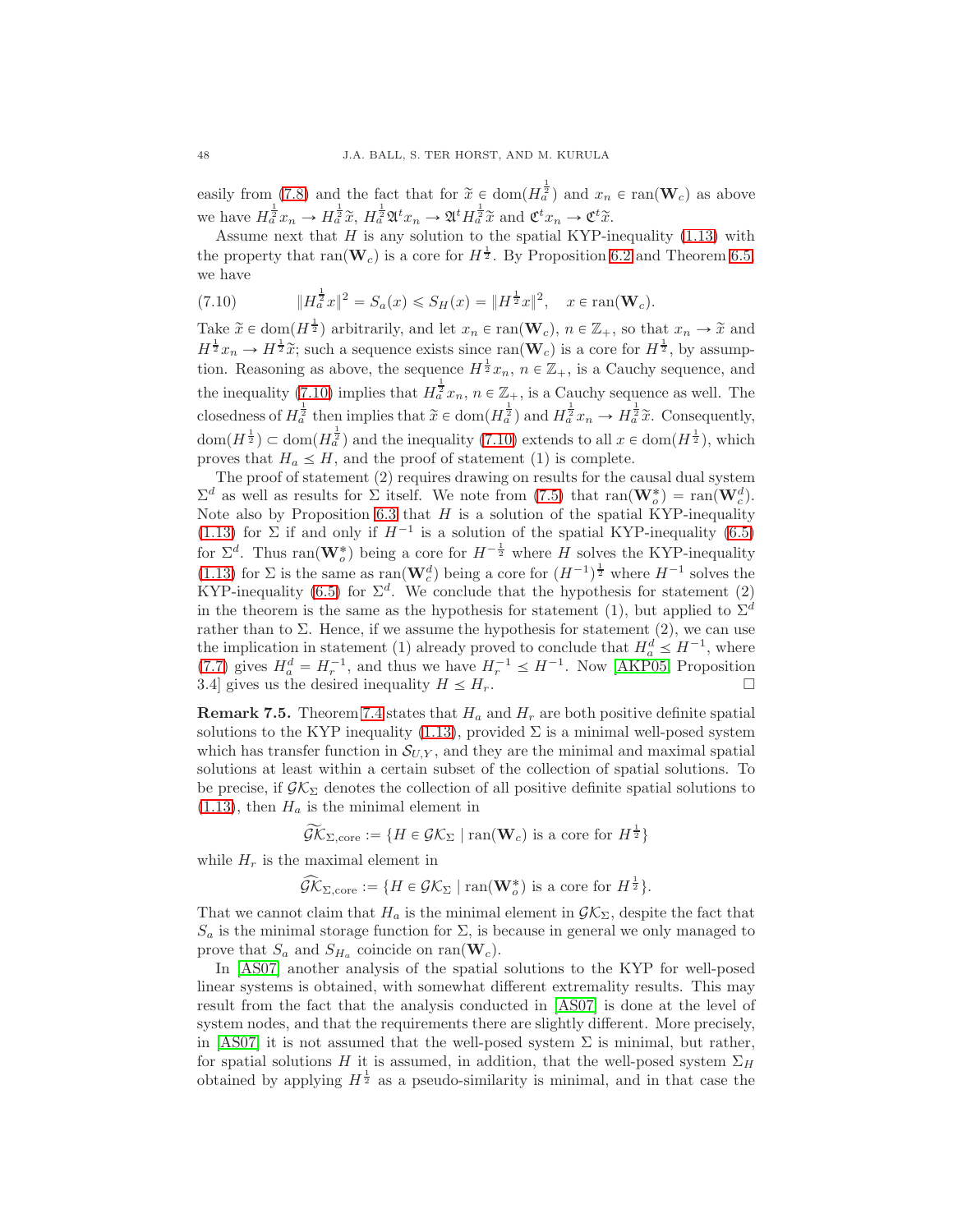minimal and maximal solutions are those that correspond to the so-called optimal and  $*$ -optimal solutions. Note that because of the applied pseudo-similarity, the KYP-inequality for  $\Sigma_H$  always has a bounded and boundedly invertible solution, namely  $1_X$ . Why there are no core restrictions in [\[AS07\]](#page-59-4), which correspond to those that we have in the present paper, is unclear to us at this stage.

If in addition to the minimality and a Schur class transfer function we also have  $L^2$ -controllability or  $L^2$ -observability, more can be said about the operators  $H_a$  and  $H_r$ .

<span id="page-48-1"></span>Corollary 7.6. Let  $\Sigma$  be a minimal well-posed system which has transfer function in  $S_{U,Y}$ . Then the following holds:

- (1) If  $\Sigma$  is  $L^2$ -controllable, then  $H_a$  and  $H_r$  are bounded.
- (2) If  $\Sigma$  is  $L^2$ -observable, then  $H_a^{-1}$  and  $H_r^{-1}$  are bounded.

*Proof.* Assume that  $\Sigma$  is  $L^2$ -controllable, that is, dom $(\mathbf{W}_c^{\star})$  is dense and ran $(\mathbf{W}_c)$  = X. Since  $X = \text{ran}(\mathbf{W}_c)$  is contained in the domains of  $H_a^{\frac{1}{2}}$  and  $H_r^{\frac{1}{2}}$  by Theorem [7.2,](#page-44-1) it follows that  $H_a^{\frac{1}{2}}$  and  $H_r^{\frac{1}{2}}$  are bounded by the closed graph theorem; hence  $H_a$ and  $H_r$  are also bounded. Statement 2 follows by applying statement 1 to  $\Sigma^d$ .  $\Box$ 

## 8. Proofs of the bounded real lemmas

<span id="page-48-0"></span>In this section we prove the bounded real lemmas posed in the introduction. We start with a proof of Theorem [1.9.](#page-7-0)

*Proof of Theorem [1.9.](#page-7-0)* The implication (5)  $\Rightarrow$  (4) is trivial and many of the other implications have been proved in the preceding sections: that  $(4) \Rightarrow (1)$  follows from Proposition [6.1;](#page-36-0) the equivalence  $(2) \Leftrightarrow (5)$  follows from Proposition [6.2,](#page-36-3) together with the statement that the same  $H$  works in both items; Theorem [7.4](#page-46-0) shows that  $(1) \Rightarrow (2)$ . Hence it follows that  $(1) \Leftrightarrow (2) \Leftrightarrow (4) \Leftrightarrow (5)$ .

Next, we show that (3)  $\Rightarrow$  (5). Assume that item (3) holds, say that  $\Gamma : X \supset$  $dom(\Gamma) \to X^{\circ}$  implements a pseudo-similarity from  $\Sigma = \begin{bmatrix} \mathfrak{A} & \mathfrak{B} \\ \mathfrak{C} & \mathfrak{D} \end{bmatrix}$  to a passive wellposed system  $\Sigma^{\circ} = \begin{bmatrix} \mathfrak{A}^{\circ} & \mathfrak{B}^{\circ} \\ \mathfrak{C}^{\circ} & \mathfrak{D}^{\circ} \end{bmatrix}$  with state space  $X^{\circ}$ . In that case  $H := \Gamma^* \Gamma$  and its positive semidefinite square root are well-defined positive definite operators, 1 and dom $(H^{\frac{1}{2}})$  = dom( $\Gamma$ ) by [\[RS80,](#page-60-14) §VIII.9]. We next prove that  $S_H$  in [\(6.2\)](#page-36-2) is a quadratic storage function for  $\Sigma$ . For this, pick  $z_0 \in \text{dom}(H^{\frac{1}{2}})$  arbitrarily and let  $(\mathbf{u}, \mathbf{z}, \mathbf{y})$  be a trajectory of  $\Sigma$  on  $\mathbb{R}^+$  with initial state  $\mathbf{x}(0) = z_0$ . Setting  $\mathbf{x}(t) := \Gamma \mathbf{z}(t), t \geq 0$ , and  $x_0 := \Gamma z_0$  we get that  $(\mathbf{u}, \mathbf{x}, \mathbf{y})$  is a trajectory of  $\Sigma^{\circ}$  on  $\mathbb{R}^+$  with initial state  $x_0$ , since

$$
\mathbf{x}(t) = \Gamma \mathbf{z}(t) = \Gamma(\mathfrak{A}^t z_0 + \mathfrak{B}^t \mathbf{u}) = \mathfrak{A}^{\circ t} \Gamma \mathbf{z}(0) + \mathfrak{B}^{\circ t} \mathbf{u},
$$

and

$$
\mathfrak{C}^{\circ} \Gamma \mathbf{z}(0) + \mathfrak{D} \mathbf{u} = \mathfrak{C} x_0 + \mathfrak{D} \mathbf{u} = \mathbf{y}.
$$

By passivity, every trajectory  $(\mathbf{u}, \mathbf{x}, \mathbf{y})$  of  $\Sigma^{\circ}$  on  $\mathbb{R}^{+}$  satisfies [\(6.1\)](#page-35-1) with  $S(x_0) =$  $||x_0||_{X^{\circ}}^2$ , and by considering  $\mathbf{x}(t) = \Gamma \mathbf{z}(t)$ , we see that also [\(6.1\)](#page-35-1) holds with S replaced by  $S_H$  and **x** replaced by **z**. If  $z_0 \notin \text{dom}(H^{\frac{1}{2}})$  then  $S_H(z_0) = \infty$ , and the modification of  $(6.1)$  is still true. We have proved that  $S_H$  is a quadratic storage function for  $\Sigma$ , where  $H = \Gamma^* \Gamma$ .

Finally, we prove that  $(1) \Rightarrow (3)$ . Assume the transfer function  $\hat{\mathfrak{D}}$  of  $\Sigma$  is in  $\mathcal{S}_{U,Y}$ , more precisely, that it has an analytic continuation to a function in  $\mathcal{S}_{U,Y}$ . In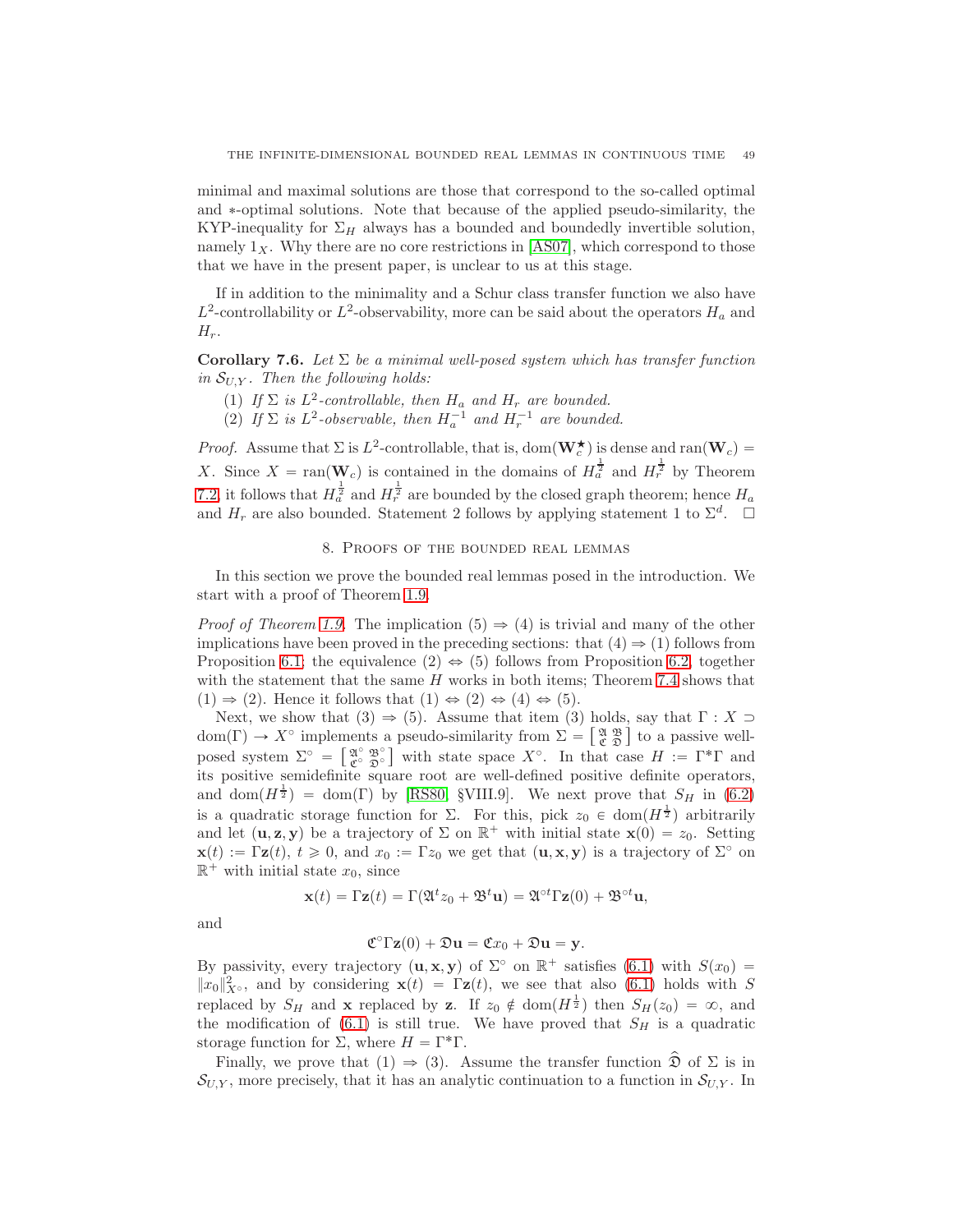that case  $\hat{D}$  coincides with the transfer function of some minimal passive well-posed system on some right half-plane, by Theorem 11.8.14 in [\[Sta05\]](#page-60-4). Hence we have two minimal well-posed systems whose transfer functions coincide on some right half-plane, of which one is passive. Then Theorem 9.2.4 in [\[Sta05\]](#page-60-4) (see also [\[AS07,](#page-59-4) Theorem 4.11) implies that the two systems are pseudo-similar. In particular,  $\Sigma$ is pseudo-similar to a passive well-posed system.

Next we turn to the proof of Theorem [1.10.](#page-8-1)

*Proof of Theorem [1.10.](#page-8-1)* By Corollary [3.8,](#page-24-1) the  $L^2$ -minimality of  $\Sigma$  implies that  $\Sigma$  is minimal. Assume item (3) holds, i.e.,  $\Sigma$  is similar to a passive system. Then, in particular,  $\Sigma$  is pseudo-similar to a passive system, and since  $\Sigma$  is minimal we can conclude from the implication (3)  $\Rightarrow$  (1) in Theorem [1.9](#page-7-0) that the transfer function  $\mathfrak D$  is in  $\mathcal S_{U,Y}$ . Hence item (1) holds.

Next we show that  $(2) \Rightarrow (3)$ . Assume that the operator H on X is a bounded, strictly positive definite solution to the KYP inequality [\(1.14\)](#page-8-0). In that case  $\Gamma := H^{\frac{1}{2}}$ can serve as a similarity to a passive system. Indeed, for each  $t \geq 0$ , set

$$
\begin{bmatrix} \mathfrak{A}^{\circ t} & \mathfrak{B}^{\circ t} \\ \mathfrak{C}^{\circ t} & \mathfrak{D}^{\circ t} \end{bmatrix} := \begin{bmatrix} H^{\frac{1}{2}} & 0 \\ 0 & I \end{bmatrix} \begin{bmatrix} \mathfrak{A}^{t} & \mathfrak{B}^{t} \\ \mathfrak{C}^{t} & \mathfrak{D}^{t} \end{bmatrix} \begin{bmatrix} H^{-\frac{1}{2}} & 0 \\ 0 & I \end{bmatrix}.
$$

Then we have

<span id="page-49-0"></span> $(8.1)$  $\frac{1}{2}\mathfrak{A}^t = \mathfrak{A}^{\circ t}H^{\frac{1}{2}}, \quad H^{\frac{1}{2}}\mathfrak{B}^t = \mathfrak{B}^{\circ t}, \quad \mathfrak{C}^t = \mathfrak{C}^{\circ t}H^{\frac{1}{2}}, \quad \mathfrak{D}^t = \mathfrak{D}^{\circ t}.$ 

Furthermore, [\(1.14\)](#page-8-0) implies that  $\begin{bmatrix} \mathfrak{A}^{\text{ot}} & \mathfrak{B}^{\text{ot}} \\ \mathfrak{C}^{\text{ot}} & \mathfrak{D}^{\text{ot}} \end{bmatrix}$  is contractive for each  $t \geq 0$ . Clearly, the relation between  $\mathfrak{A}^t$  and  $\mathfrak{A}^{\circ t}$  in [\(8.1\)](#page-49-0) with  $H^{\frac{1}{2}}$  bounded and boundedly invertible implies that  $\mathfrak{A}^{\circ t}$  inherits the properties of a  $C_0$ -semigroup from  $\mathfrak{A}^t$ . Next, define  $\mathfrak{B}^{\circ}$ ,  $\mathfrak{C}^{\circ}$  and  $\mathfrak{D}^{\circ}$  via the limits in [\(2.2\)](#page-14-2), adding  $\circ$  where appropriate. It is then easy to check that [\(8.1\)](#page-49-0) extends to

$$
H^{\frac{1}{2}}\mathfrak{A}^{t}=\mathfrak{A}^{\circ t}H^{\frac{1}{2}},\quad H^{\frac{1}{2}}\mathfrak{B}=\mathfrak{B}^{\circ},\quad \mathfrak{C}=\mathfrak{C}^{\circ}H^{\frac{1}{2}},\quad \mathfrak{D}=\mathfrak{D}^{\circ},
$$

and via these relations it follows that the requirements on the  $C_0$ -semigroup  $\mathfrak{A}^\circ$  and the operators  $\mathfrak{B}^{\circ}$ ,  $\mathfrak{C}^{\circ}$  and  $\mathfrak{D}^{\circ}$  to form a well-posed system (Definition [2.1\)](#page-13-1) carry over from  $\mathfrak{A}, \mathfrak{B}, \mathfrak{C}$  and  $\mathfrak{D}$ . We have proved that  $\left[\begin{smallmatrix}\mathfrak{A}^{\circ} & \mathfrak{B}^{\circ} \\ \mathfrak{C}^{\circ} & \mathfrak{D}^{\circ}\end{smallmatrix}\right]$  is a passive system that is similar to  $\left[\begin{array}{c} \mathfrak{A} & \mathfrak{B} \\ \mathfrak{C} & \mathfrak{D} \end{array}\right]$  via the similarity  $\Gamma = H^{\frac{1}{2}}$ ; hence item (3) holds.

To establish the mutual equivalence of all three items, it remains to prove that  $(1) \Rightarrow (2)$ . Hence assume that  $\hat{\mathfrak{D}} \in \mathcal{S}_{U,Y}$ . Since  $\Sigma$  is minimal, Theorem [7.4](#page-46-0) gives that  $H_a$  and  $H_r$  are spatial solutions to the KYP-inequality [\(1.13\)](#page-7-1). However, the  $L^2$ -minimality of  $\Sigma$  implies that  $H_a$  and  $H_r$  are bounded and boundedly invertible, by Corollary [7.6.](#page-48-1) Thus  $H_a$  and  $H_r$  are bounded, positive definite operators on X with bounded inverses, and hence both are bounded and strictly positive definite. Since  $H_a$  and  $H_r$  are bounded solutions to the spatial KYP inequality [\(1.13\)](#page-7-1), it is immediate that  $H_a$  and  $H_r$  also satisfy the standard KYP inequality [\(1.14\)](#page-8-0). Hence statement (2) holds.

Next we prove that  $\mathbb{C}^+ \subset \text{dom}(\widehat{\mathfrak{D}})$  if there is some bounded and boundedly invertible  $\Gamma$  that implements the similarity from  $\Sigma$  to a passive system  $\Sigma^{\circ}$ . Assume this and recall that by Proposition [2.3,](#page-16-0)  $dom(\hat{\mathfrak{D}}) = \mathbb{C}_{\omega_{\mathfrak{A}}}$ . Since  $\mathfrak{A}^{\circ}$  is a contraction semigroup, as implied by passivity, we get from [\(2.5\)](#page-15-1) that

$$
\omega_{\mathfrak{A}} = \lim_{t \to \infty} \frac{\ln \|\mathfrak{A}^t\|}{t} \leqslant \lim_{t \to \infty} \frac{\ln \|\Gamma^{-1}\| + \ln \|\mathfrak{A}^{ot}\| + \ln \|\Gamma\|}{t} = \omega_{\mathfrak{A}^\circ} \leqslant 0.
$$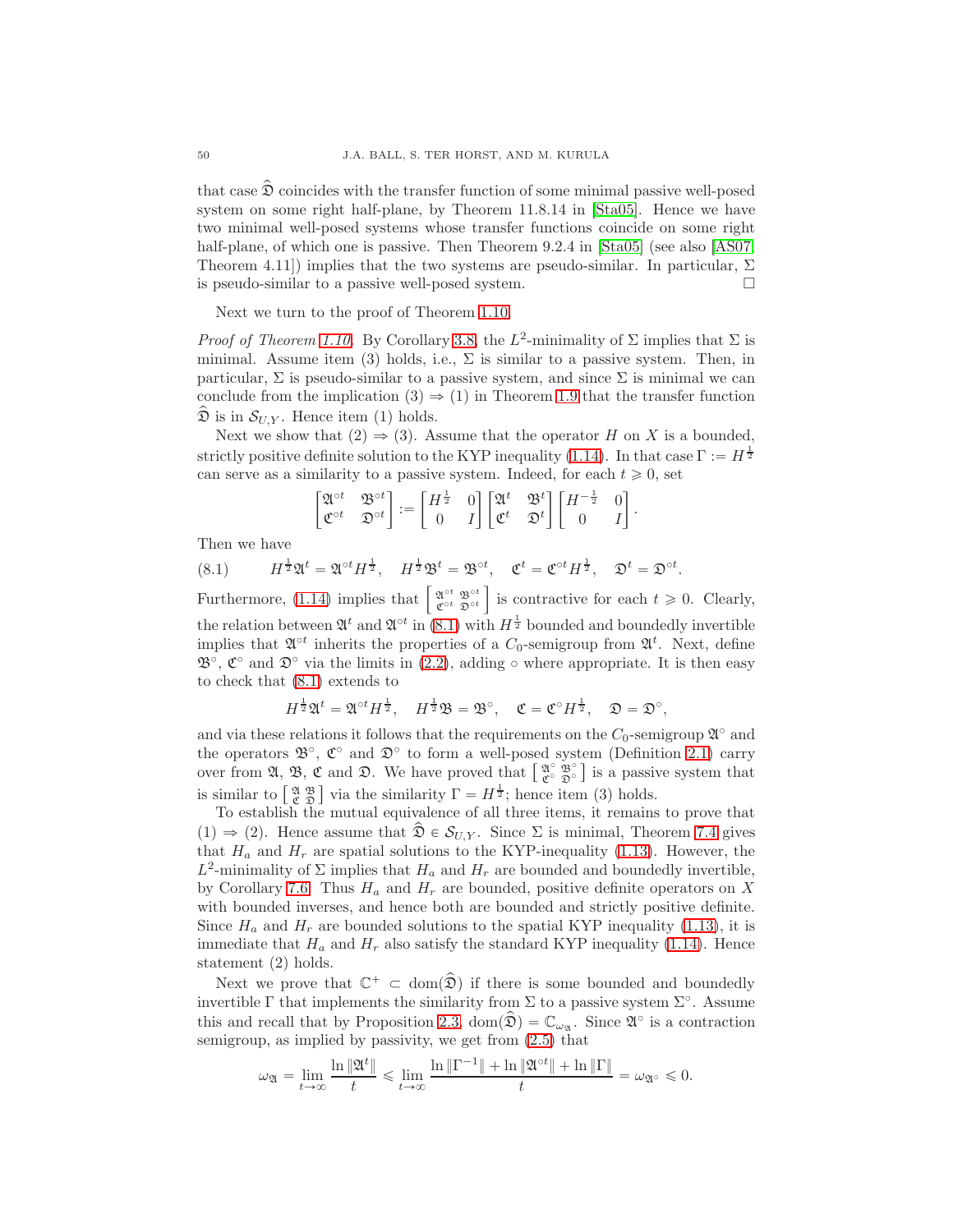We established above that every bounded, strictly positive definite solution  $H$  to the KYP inequality provides a similarity via  $H^{\frac{1}{2}}$ . The converse implication follows from the final statement in Theorem [1.9.](#page-7-0)

We already noted that  $H_a$  and  $H_r$  are both bounded and strictly positive definite, and that  $\Sigma$  is approximately controllable, so that ran( $\mathfrak{B}$ ) is dense in X. By Theorem [6.2,](#page-36-3) every solution  $H$  to the spatial KYP inequality  $(1.13)$  defines a storage function  $S_H$ , which by Theorem [6.5](#page-38-3) is wedged between  $S_a$  and  $S_r$ :  $S_a(x) \leq S_H(x) \leq S_r(x)$ for all  $x \in X$ . Moreover, combining item (3) in Proposition [3.2](#page-20-1) with [\(6.11\)](#page-40-3) and [\(6.13\)](#page-42-4), we get that  $S_r(x) = \underline{S}_r(x)$  for all  $x \in \text{ran}(\mathfrak{B}) \subset \text{ran}(\mathbf{W}_c)$ . Then [\(7.4\)](#page-44-2) gives

$$
||H_a^{\frac{1}{2}}x|| \leq ||H^{\frac{1}{2}}x|| \leq ||H_r^{\frac{1}{2}}x||, \quad x \in \text{ran}(\mathfrak{B}).
$$

Since ran( $\mathfrak{B}$ ) is dense in X, these inequalities in fact hold on all of X, and we get that H inherits boundedness from  $H_r$ , while strict positive definiteness carries over to  $H$  from  $H_a$ . Hence every generalized solution  $H$  to the spatial KYP is also a bounded, strictly positive definite solution to the standard KYP inequality [\(1.14\)](#page-8-0), and  $H_a \leq H \leq H_r$  holds.

In case the transfer function is a strict Schur class function and  $\mathfrak A$  is exponentially stable, to obtain a bounded, strictly positive definite solution  $H$  to the standard KYP inequality [\(1.14\)](#page-8-0), it suffices to have only  $L^2$ -controllability or  $L^2$ -observability:

<span id="page-50-1"></span>**Proposition 8.1.** Let  $\Sigma = \begin{bmatrix} \mathfrak{A} & \mathfrak{B} \\ \mathfrak{C} & \mathfrak{D} \end{bmatrix}$  be a minimal, exponentially stable well-posed system with transfer function  $\hat{\mathfrak{D}}$  in the strict Schur class  $\mathcal{S}^0_{U,Y}$ . Then  $H_a$  and  $H_r^{-1}$ are bounded and are given by

<span id="page-50-2"></span>(8.2) 
$$
H_a = \mathbf{W}_o^* D_{\mathfrak{T}_\Sigma^*}^{-2} \mathbf{W}_o \quad and \quad H_r^{-1} = \mathbf{W}_c D_{\widetilde{\mathfrak{T}}_\Sigma}^{-2} \mathbf{W}_c^*.
$$

Furthermore,  $H_a^{-1}$  is bounded if and only if  $\Sigma$  is  $L^2$ -observable and  $H_r$  is bounded if and only if  $\Sigma$  is  $L^2$ -controllable.

*Proof.* By Lemma [3.6,](#page-23-1) the exponential stability guarantees that the operators  $\mathbf{W}_o$ and  $\mathbf{W}_c$  are bounded. Moreover, because  $\widehat{\mathfrak{D}} \in \mathcal{S}_{U,Y}^0$ ,  $D_{\mathfrak{T}_{\Sigma}^*}$  and  $D_{\widetilde{\mathfrak{T}}_{\Sigma}}$  are boundedly invertible. It follows that the operators  $X_a$  and  $X_r$  in Lemma [7.1](#page-44-0) are given by

$$
\mathbf{X}_a = D_{\mathfrak{T}_{\Sigma}^*}^{-1} \mathbf{W}_o|_{\text{ran}(\mathbf{W}_c)} \quad \text{and} \quad \mathbf{X}_r = D_{\widetilde{\mathfrak{T}}_{\Sigma}}^{-1} \mathbf{W}_c^*|_{\text{ran}(\mathbf{W}_o^*)},
$$

and hence they extend uniquely to bounded operators  $\overline{X}_a = D_{\mathfrak{T}_{\Sigma}}^{-1} W_o$  and  $\overline{X}_r =$  $D_{\tilde{\mathfrak{T}}_{\Sigma}}^{-1} \mathbf{W}_{c}^{*}$  from X into  $L_{Y}^{2+}$  and  $L_{U}^{-2}$ , respectively. The boundedness of and formulas for  $H_a = \overline{\mathbf{X}}_a^* \overline{\mathbf{X}}_a$  and  $H_r^{-1} = \overline{\mathbf{X}}_r^* \overline{\mathbf{X}}_r$  now follow directly. Moreover, given the boundedness of  $\mathbf{W}_o$  and  $\mathbf{W}_c$  we have that  $L^2$ -observability and  $L^2$ -controllability are equivalent to  $\mathbf{W}_o$  and  $\mathbf{W}_c^*$  being bounded below, respectively, from which the last claim follows.  $\Box$ 

Using Proposition [8.1,](#page-50-1) we can obtain explicitly the extremal KYP solutions  $H_a$ and  $H_r$  arising from the minimal realization for the strict Schur-class transfer function [\(5.7\)](#page-35-2) which was already discussed in Example [5.5,](#page-33-0) thereby illustrating Proposition [8.1](#page-50-1) and item (5) of Theorem [1.12.](#page-9-2)

<span id="page-50-0"></span>**Example 8.2.** In Example [5.5,](#page-33-0) we considered the diagonal system  $\Sigma$  with operators

$$
\mathfrak{A}^t \phi_n = e^{-(n+1)t} \phi_n, \quad B\phi_n = \frac{\sqrt{n+1}}{2} \phi_n, \quad C\phi_n = 2\sqrt{n+1} \phi_n, \qquad n = 0, 1, \dots,
$$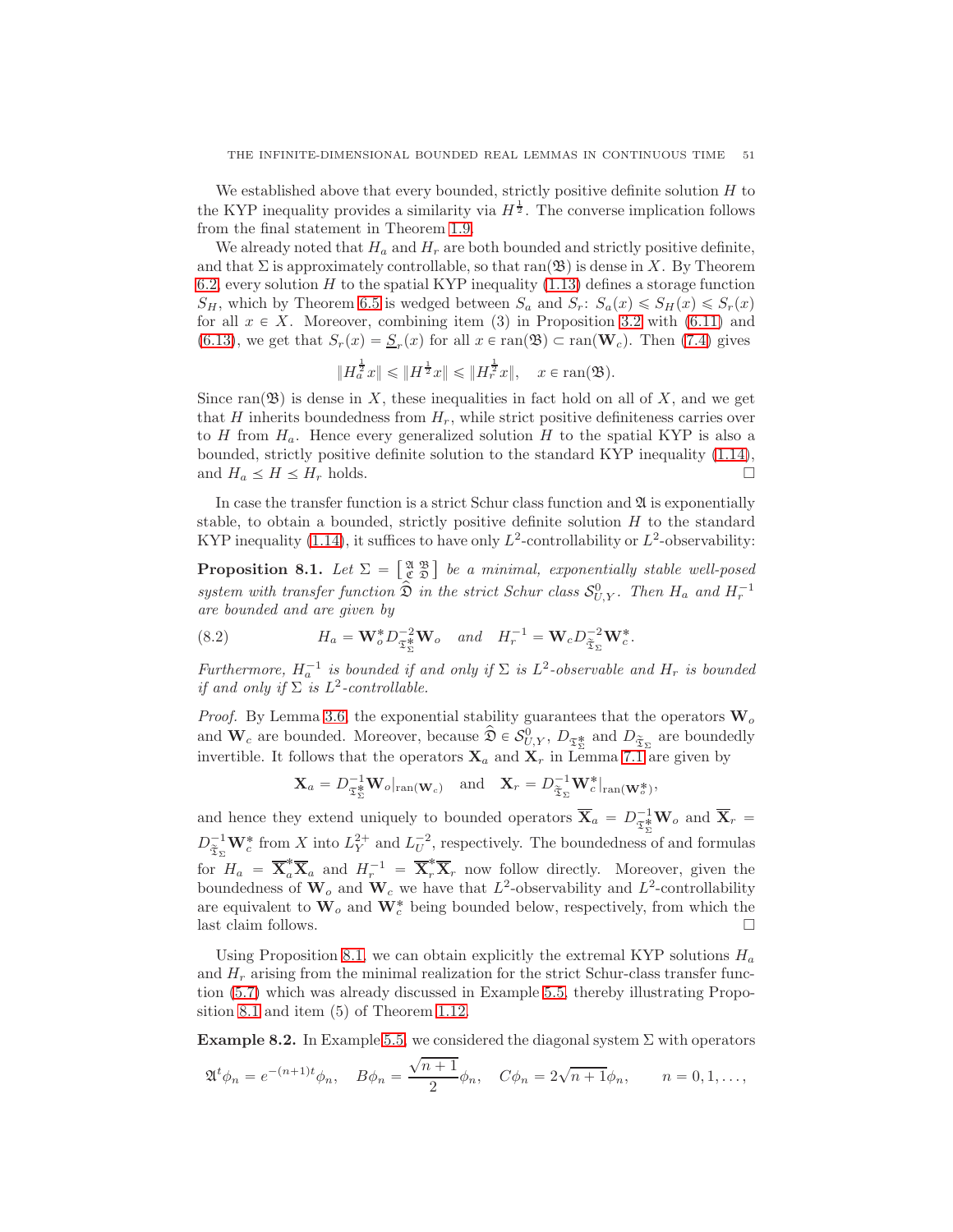leading to  $\mathbf{W}_o$  determined by

<span id="page-51-0"></span>(8.3) 
$$
(\mathbf{W}_o \phi_n)(t) = 2\sqrt{n+1}e^{-(n+1)t} \phi_n, \quad t \ge 0,
$$

being bounded from both below and above.

In order to apply the formula for  $H_a$  in [\(8.2\)](#page-50-2), we additionally need some information on the action of the adjoint of  $\mathfrak{T}_{\Sigma}$  in [\(6.9\)](#page-40-0). Combining the latter with item (1) of Theorem [3.4,](#page-21-2) we get  $\mathfrak{T}_{\Sigma} = \mathfrak{D}|_{L_{U}^{2+}}$ , and we next compute this operator using [\(4.6\)](#page-27-1). Because of [\(4.2\)](#page-25-3), and item (3) of Proposition [3.2,](#page-20-1)

<span id="page-51-1"></span>(8.4) 
$$
\mathbf{W}_c(f(\cdot)\phi_n) = \frac{1}{2}\sqrt{n+1} \int_{-\infty}^0 e^{(n+1)s} f(s) \, ds \, \phi_n, \quad f \in L^{2-},
$$

and  $\mathfrak{B} = \mathbf{W}_c \big|_{L^2_{\ell,U}}$ . Combining the above with  $(5.6)$  and  $\widehat{\mathfrak{D}}(0) = \frac{1}{2} \mathbb{1}_U$  gives for all  $f \in L^2_{\ell, loc, \mathbb{C}}$  and  $n = 1, 2, \dots$  that

<span id="page-51-2"></span>
$$
(8.5)\ \mathfrak{D}\big(f(\cdot)\phi_n\big)=t\mapsto (n+1)\,e^{-(n+1)t}\int_{-\infty}^t e^{(n+1)s}f(s)\,\mathrm{d}s\,\phi_n-\frac{1}{2}f(t)\phi_n,\quad t\in\mathbb{R}.
$$

For all  $n = 0, 1, ...$  and  $u = \sum_{m=1}^{\infty} f_m \phi_m$ ,  $f_m \in L^{2+}_{\mathbb{C}}$ , it then holds that

$$
\begin{split}\n\left\langle \mathfrak{T}_{\Sigma}^{*} \pi_{+} e_{-(n+1)} \phi_{n}, u \right\rangle_{L_{U}^{2+}} &= \left\langle \pi_{+} e_{-(n+1)} \phi_{n}, \mathfrak{T}_{\Sigma} \sum_{m=1}^{\infty} f_{m}(\cdot) \phi_{m} \right\rangle_{L_{U}^{2+}} \\
&= \int_{0}^{\infty} e^{-(n+1)t} \overline{\phi_{n}^{*} (\mathfrak{D} f_{n}(\cdot) \phi_{n})}(t)} dt \\
&= \int_{0}^{\infty} e^{-(n+1)t} \left( \overline{(n+1)e^{-(n+1)t}} \int_{0}^{t} e^{(n+1)s} f_{n}(s) ds - \frac{1}{2} f_{n}(t) \right) dt \\
&= \int_{0}^{\infty} (n+1)e^{(n+1)s} \overline{f_{n}(s)} \int_{s}^{\infty} e^{-2(n+1)t} dt ds - \frac{1}{2} \int_{0}^{\infty} e^{-(n+1)t} \overline{f_{n}(t)} dt = 0.\n\end{split}
$$

Hence,  $\mathfrak{T}_{\Sigma}^* \pi_+ e_{-(n+1)} \phi_n = 0$  for  $n = 0, 1, \dots$ , which implies that

$$
D_{\mathfrak{T}_{\Sigma}^{*}}^{2}(\pi_{+}e_{-(n+1)}\phi_{n})=\pi_{+}e_{-(n+1)}\phi_{n}=D_{\mathfrak{T}_{\Sigma}^{*}}^{-2}(\pi_{+}e_{-(n+1)}\phi_{n}).
$$

Using [\(8.2\)](#page-50-2) and [\(8.3\)](#page-51-0), we then easily calculate

$$
H_a \phi_n = \mathbf{W}_o^* \mathbf{W}_o \phi_n = 4(n+1) \int_0^\infty e^{-2(n+1)t} dt \phi_n = 2 \phi_n,
$$

i.e., that  $H_a = 2 \cdot 1_U$ .

Now proceeding to  $H_r$ , we get from [\(8.4\)](#page-51-1) that

$$
\mathbf{W}_c^* \phi_n = \frac{\sqrt{n+1}}{2} \pi_- e_{n+1} \phi_n,
$$

and we need to evaluate  $D_{\tilde{\sigma}}^{-2}$  $\frac{-2}{3}$  on this. By item (1) of Theorem [3.4](#page-21-2) and [\(8.5\)](#page-51-2),

$$
(L_{\Sigma}\pi_{-}e_{n+1}\phi_{n})(t)=(n+1)e^{-(n+1)t}\int_{-\infty}^{t}e^{2(n+1)s}ds\,\phi_{n}-\frac{e^{(n+1)t}}{2}\phi_{n}=0,\quad t\leq 0,
$$

so that  $D_{\tilde{\mathfrak{T}}_{\Sigma}}^{-2}\pi_{-}e_{n+1}\phi_{n} = \pi_{-}e_{n+1}\phi_{n}$ . Then [\(8.2\)](#page-50-2) and [\(8.4\)](#page-51-1) give

$$
H_r \phi_n = (\mathbf{W}_c \mathbf{W}_c^*)^{-1} \phi_n = 8 \phi_n.
$$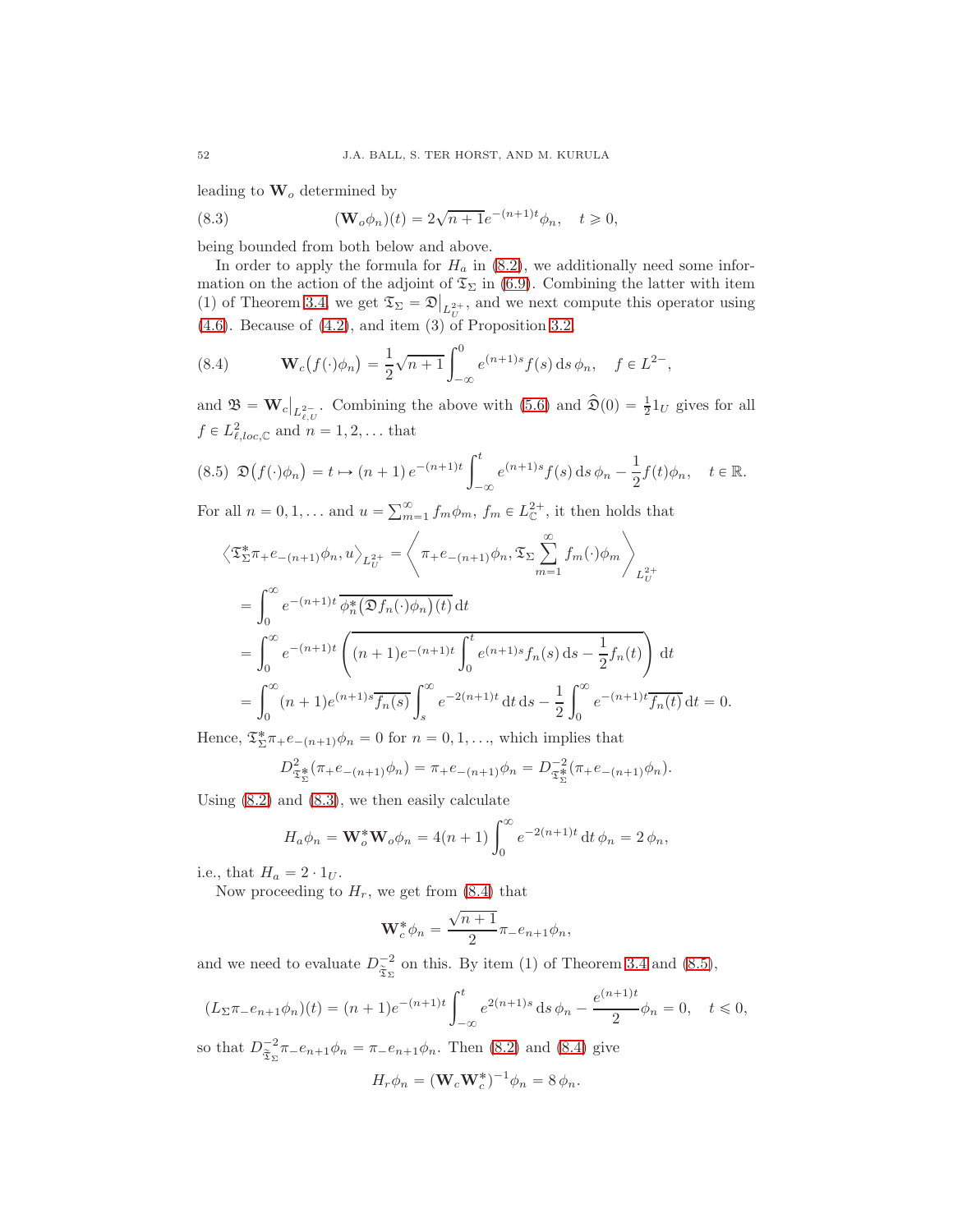Finally, by Theorem [1.10,](#page-8-1) all solutions H to the spatial KYP inequality for  $\Sigma$  are bounded and strictly positive definite; in fact they satisfy  $2 \cdot 1_X \leq H \leq 8 \cdot 1_X$ .

We now turn to the proof of the strict bounded real lemma, stated as Theorem [1.12.](#page-9-2)

*Proof of* (2a)  $\Rightarrow$  (2b), (3a)  $\Rightarrow$  (3b), (4a)  $\Rightarrow$  (4b), (5a)  $\Rightarrow$  (5b). Note that these are tautologies following from the definitions. tautologies following from the definitions.

*Proof of*  $(2a) \Leftrightarrow (3a) \Leftrightarrow (4a) \Rightarrow (5a)$ . Let us assume  $(2a)$ . Thus there is a bounded, strictly positive definite H on X satisfying [\(1.16\)](#page-9-0) for some  $\delta > 0$ . As we saw in the proof of  $(2) \Rightarrow (3)$  in Theorem [1.10,](#page-8-1)  $\Gamma := H^{\frac{1}{2}}$  is an invertible change of state-space coordinates  $x^{\circ} := \Gamma x$  transforming the well-posed linear system  $\Sigma = \begin{bmatrix} \mathfrak{A} & \mathfrak{B} \\ \mathfrak{C} & \mathfrak{D} \end{bmatrix}$  to the system

$$
\Sigma^{\circ} = \begin{bmatrix} \mathfrak{A}^{\circ} & \mathfrak{B}^{\circ} \\ \mathfrak{C}^{\circ} & \mathfrak{D}^{\circ} \end{bmatrix} := \begin{bmatrix} \Gamma \mathfrak{A} \Gamma^{-1} & \Gamma \mathfrak{B} \\ \mathfrak{C} \Gamma^{-1} & \mathfrak{D} \end{bmatrix},
$$

and moreover, for each  $t > 0$ , the map

$$
\Sigma^{\circ t} = \begin{bmatrix} \mathfrak A^{\circ t} & \mathfrak B^{\circ t} \\ \mathfrak C^{\circ t} & \mathfrak D^{\circ t} \end{bmatrix} \colon \begin{bmatrix} x^{\circ}(0) \\ u^{\circ}|_{[0,t]} \end{bmatrix} \mapsto \begin{bmatrix} x^{\circ}(t) \\ y^{\circ}|_{[0,t]} \end{bmatrix}
$$

has the same form when considered as a transformation of  $\Sigma^t = \begin{bmatrix} \mathfrak{A}^t & \mathfrak{B}^t \\ \mathfrak{C}^t & \mathfrak{D}^t \end{bmatrix}$ .

$$
\Sigma^{\circ t} = \begin{bmatrix} \Gamma \mathfrak A^t \Gamma^{-1} & \Gamma \mathfrak B^t \\ \mathfrak C^t \Gamma^{-1} & \mathfrak D^t \end{bmatrix}.
$$

Note that the inequality [\(1.16\)](#page-9-0) can be interpreted as the statement that the system trajectories  $(\mathbf{u}, \mathbf{x}, \mathbf{y})$  of  $\Sigma$  satisfy

<span id="page-52-0"></span>(8.6) }Γxptq}<sup>2</sup> ` }y|r0,ts} 2 <sup>L</sup>2pr0,ts;<sup>Y</sup> <sup>q</sup> ` δ}x|r0,ts} 2 L2pr0,ts;Xq ď }Γxp0q}<sup>2</sup> ` p<sup>1</sup> ´ <sup>δ</sup>q}u|r0,ts} 2 L2pr0,ts;Uq , t ą 0.

Using that  $(\mathbf{u}, \mathbf{x}, \mathbf{y})$  is a system trajectory for  $\Sigma$  if and only if  $(\mathbf{u}^{\circ}, \mathbf{x}^{\circ}, \mathbf{y}^{\circ})$  =  $(\mathbf{u}, \Gamma \mathbf{x}, \mathbf{y})$  is a system trajectory for  $\Sigma^{\circ}$  and the simple estimate  $\|\Gamma x\| \leq \|\Gamma\| \cdot \|x\|$ , we get from [\(8.6\)](#page-52-0) that

<span id="page-52-1"></span>
$$
(8.7) \t\t\t\t\|\mathbf{x}^{\circ}(t)\|^{2} + \|\mathbf{y}\|_{[0,t]} \|\mathbf{L}^{2}([0,t];Y) + \delta' \|\mathbf{x}^{\circ}\|_{[0,t]} \|\mathbf{L}^{2}([0,t];X) \leq \|\mathbf{x}^{\circ}(0)\|^{2} + (1-\delta) \|\mathbf{u}\|_{[0,t]} \|\mathbf{L}^{2}([0,t];U), \t\t\t t > 0,
$$

where  $\delta' := \min(\delta, \delta/||\Gamma||^2) > 0$ . In [\(8.7\)](#page-52-1), we can still replace  $\delta$  by  $\delta' \leq \delta$ , and the result then translates back to [\(1.16\)](#page-9-0) holding for the system  $\Sigma^{\circ}$  with  $H = 1_X$  and  $\delta$ replaced by  $\delta' > 0$ , and (3a) is established.

Conversely, assume (3a), so that  $\Sigma$  is similar to a strictly passive system  $\Sigma^{\circ}$ via an invertible  $\Gamma: X \mapsto X^{\circ}$ , and let  $(\mathbf{u}, \mathbf{x}, \mathbf{y})$  be a system trajectory of  $\Sigma$ . Then  $(\mathbf{u}^{\circ}, \mathbf{x}^{\circ}, \mathbf{y}^{\circ}) = (\mathbf{u}, \Gamma \mathbf{x}, \mathbf{y})$  is a system trajectory of  $\Sigma^{\circ}$  such that  $(8.7)$  holds for some  $\delta = \delta' > 0$ . Setting  $H = \Gamma^* \Gamma > 0$  and observing that  $||x||/||\Gamma^{-1}|| \le ||\Gamma x||$ , we obtain from [\(8.7\)](#page-52-1), with  $\delta'':=\min(\delta, \delta/\Vert \Gamma^{-1} \Vert^2) > 0$ , that

$$
||H^{\frac{1}{2}}\mathbf{x}(t)||^2 + \|\mathbf{y}|_{[0,t]}||^2_{L^2([0,t]),Y} + \delta'' \|\mathbf{x}|_{[0,t]}||^2_{L^2([0,t];X)}
$$
  
\$\leqslant ||H^{\frac{1}{2}}\mathbf{x}(t)||^2 + (1 - \delta'') ||\mathbf{u}|\_{[0,t]}||^2\_{L^2([0,t],U)}.

This in turn is equivalent to H being a bounded, strictly positive-definite solution to [\(1.16\)](#page-9-0) with  $\delta$  replaced by  $\delta'' > 0$ . Hence (2a)  $\Leftrightarrow$  (3a).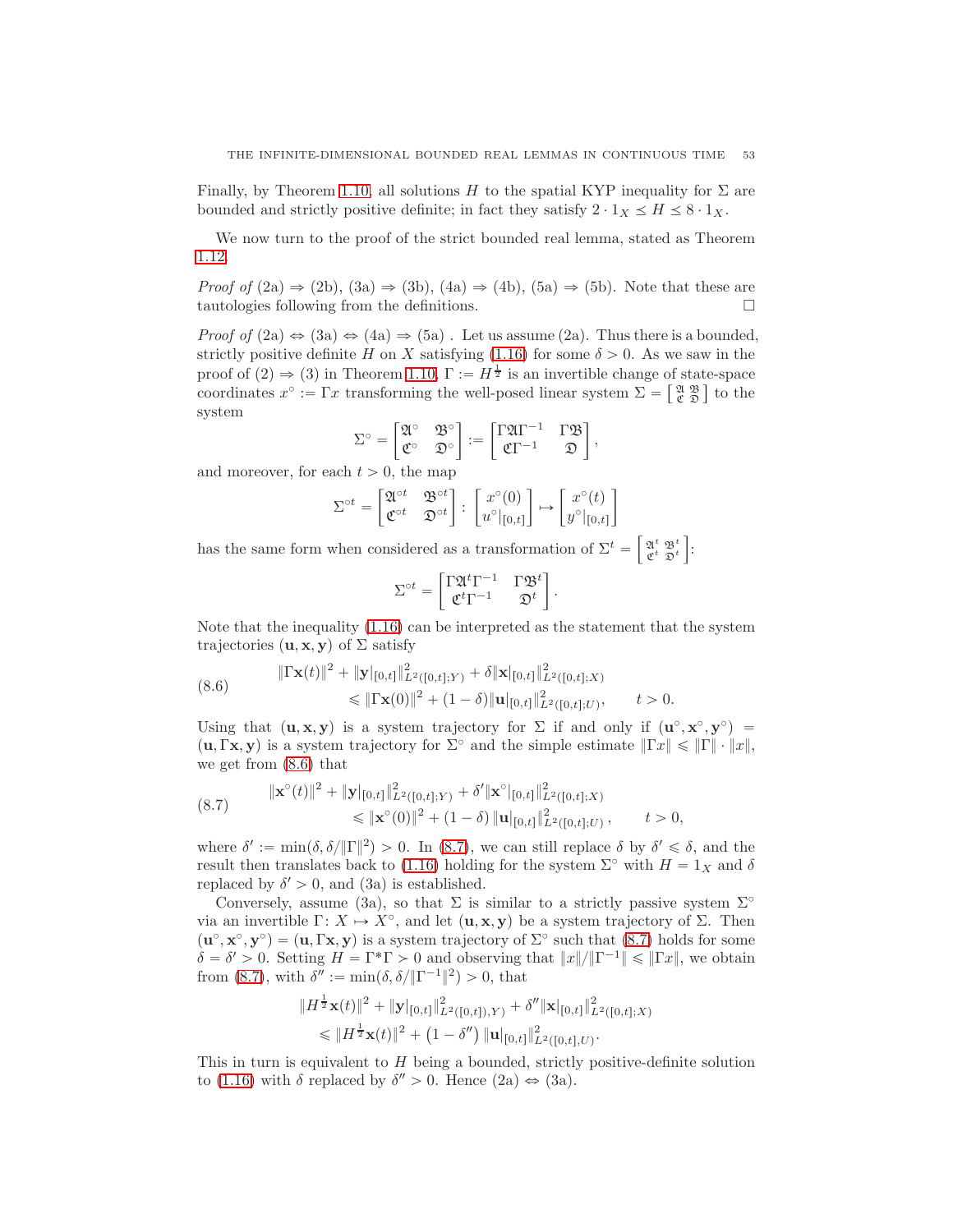Next note that  $(2a) \Leftrightarrow (4a)$  follows from the discussion in Remark [1.13.](#page-10-0) Finally  $a) \Rightarrow (5a)$  is a tautology.  $(4a) \Rightarrow (5a)$  is a tautology.

*Proof of* (2b)  $\Leftrightarrow$  (3b)  $\Leftrightarrow$  (4b)  $\Rightarrow$  (5b). (2b)  $\Leftrightarrow$  (3b) is a simpler version of the above proof of (2a)  $\Leftrightarrow$  (3a), where one works with [\(1.17\)](#page-9-1) in place of [\(1.16\)](#page-9-0) and the manipulations of  $\delta$  associated to the now absent term  $||\mathbf{x}||_{[0,t]} ||_{L^2([0,t];X)}^2$  are not needed. The equivalence of (2b) and (4b) is again a consequence of the observations in Remark [1.13.](#page-10-0) Finally, (4b)  $\Rightarrow$  (5b) is a tautology.

*Proof of* (5b)  $\Rightarrow$  (1). Assume that  $\Sigma$  satisfies condition (5b), so that  $\Sigma$  has a semi-strict storage function S satisfying [\(1.9\)](#page-4-3), repeated here (in the case  $t_1 = 0, t_2 = t$ ) for the reader's convenience: There is a  $\delta > 0$  such that

$$
S(\mathbf{x}(t)) + \int_0^t \|\mathbf{y}(s)\|^2 ds \le S(\mathbf{x}(0)) + (1 - \delta) \int_0^t \|\mathbf{u}(s)\|^2 ds, \quad t \ge 0,
$$

for all trajectories  $(\mathbf{u}, \mathbf{x}, \mathbf{y})$  of  $\Sigma$  on  $\mathbb{R}^+$ . As  $S(x)$  (and hence  $S(\mathbf{x}(t))$ ) has values in  $[0, \infty]$ , we certainly then also have

$$
\int_0^t \|\mathbf{y}(s)\|^2 ds \leq S(\mathbf{x}(t)) + \int_0^t \|\mathbf{y}(s)\|^2 ds \leq S(\mathbf{x}(0)) + (1 - \delta) \int_0^t \|\mathbf{u}(s)\|^2 ds
$$

for all such system trajectories  $(\mathbf{u}, \mathbf{x}, \mathbf{y})$  and  $t \ge 0$ . In particular, let us consider only those system trajectories initialized to satisfy  $\mathbf{x}(0) = 0$ . Then using that storage functions by definition satisfy  $S(0) = 0$  and ignoring the middle in the preceding chain of inequalities, we see that

$$
\int_0^t \|\mathbf{y}(s)\|^2 \, \mathrm{d}s \le (1-\delta) \int_0^t \|\mathbf{u}(s)\|^2 \, \mathrm{d}s, \quad t > 0.
$$

Letting t tend to  $+\infty$  then gives us

$$
\|\mathbf{y}\|_{L^2(\mathbb{R}^+,Y)}^2 \leq (1-\delta) \|\mathbf{u}\|_{L^2(\mathbb{R}^+,U)}^2.
$$

Applying the Plancherel Theorem and taking Laplace transforms then gives us

$$
\|\hat{\mathbf{y}}\|_{H^2(\mathbb{R}^+,Y)}^2 \leq (1-\delta)\|\hat{\mathbf{u}}\|_{L^2(\mathbb{R}^+,U)}^2,
$$

where, as noted in [\(2.9\)](#page-16-3),  $\hat{\mathbf{y}} = M_{\hat{\mathbf{y}}} \hat{\mathbf{u}}$ ; see also [\(3.7\)](#page-21-3). Hence  $||M_{\hat{\mathbf{y}}}|| \le \sqrt{1-\delta}$  and therefore

$$
\|\widehat{\mathfrak{D}}\|_{H^\infty(\mathbb{C}^+, \mathcal{B}(U,Y))}=\|M_{\widehat{\mathfrak{D}}}\|\leqslant \sqrt{1-\delta}<1,
$$

i.e.,  $\widehat{\mathfrak{D}}$  is in the strict Schur class with  $\mathbb{C}^+ \subset \text{dom}(\widehat{\mathfrak{D}})$ , and we have arrived at statement (1) as wanted.  $\square$ 

Next we work towards a proof of the remainder of Theorem [1.12,](#page-9-2) namely that the implication  $(1) \Rightarrow (2a)$  holds under the additional hypothesis that  $\mathfrak A$  is exponentially stable and that at least one of the hypotheses (H1), (H2), (H3) holds. The tool for this analysis is to dilate  $\Sigma$  into a well-posed system  $\Sigma_{\varepsilon}$  for which there exists a bounded and boundedly invertible solution H to the KYP-inequality for  $\Sigma_{\varepsilon}$ ; this H then turns out to be a bounded and boundedly invertible solution of the strict KYP-inequality for the original well-posed system Σ. The details are as follows.

The first step is to embed the system node  $S$  of  $\Sigma$  into a larger system node  $S_{\varepsilon}$  via a procedure which we call  $\varepsilon$ -regularization. We extend the operators  $B \in$  $\mathcal{B}(U, X_{-1})$  and  $C \in \mathcal{B}(X_1, Y)$  to operators  $B_{\varepsilon} = [B \varepsilon 1_X] \in \mathcal{B}([\frac{U}{X}], X_{-1})$  and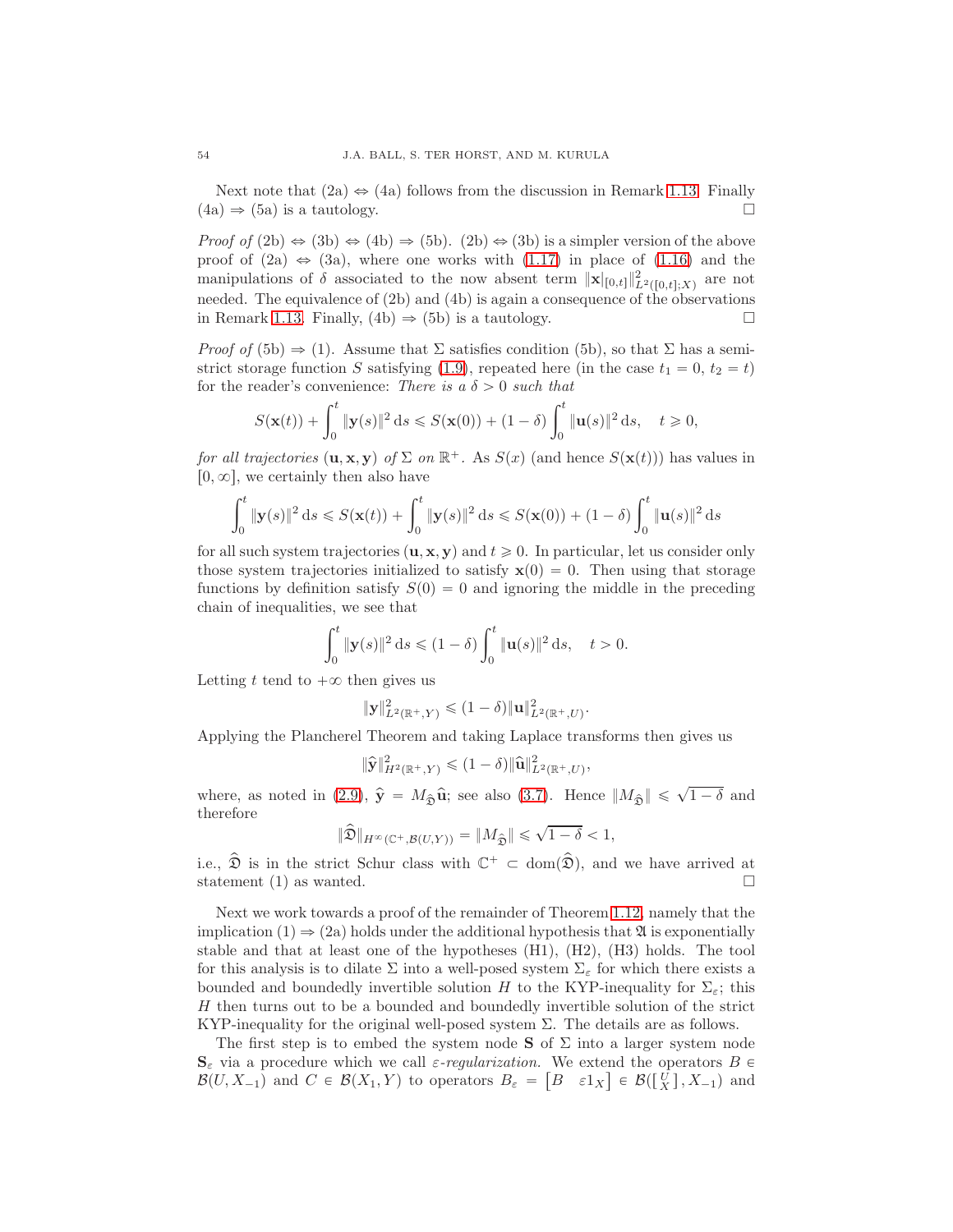$C_\varepsilon = \left[\begin{smallmatrix} C \\ \varepsilon 1_X \\ 0 \end{smallmatrix}\right]$  $\Big] \in \mathcal{B}(X_1, \Big[\begin{smallmatrix} Y \\ X \\ U \end{smallmatrix}\Big]$ ). Using the operators  $B_{\varepsilon}$  and A we define  $[A\&B]_{\varepsilon}$  with domain

$$
\text{dom}(\begin{bmatrix} A \& B \end{bmatrix}_{\varepsilon}) \mathop{:=}\nolimits \left\{\begin{bmatrix} x \\ u \\ u_1 \end{bmatrix} \in \begin{bmatrix} X \\ U \\ X \end{bmatrix} \middle| \ A_{-1}x + B_{\varepsilon}\begin{bmatrix} u \\ u_1 \end{bmatrix} \in X \right\} = \begin{bmatrix} \text{dom}(A \& B) \\ X \end{bmatrix},
$$

and action given by

$$
\left[A \& B \right]_{\varepsilon} := \begin{bmatrix} A_{-1} & B_{\varepsilon} \end{bmatrix} \Big|_{\text{dom}(\begin{bmatrix} A \& B \end{bmatrix}_{\varepsilon})} = \begin{bmatrix} A \& B & \varepsilon 1_X \end{bmatrix}.
$$

Next we define  $\left[C\&D\right]_{\varepsilon}$  on  $\text{dom}(\left[C\&D\right]_{\varepsilon}) = \text{dom}(\left[A\&B\right]_{\varepsilon})$  by

<span id="page-54-0"></span>(8.8)  

$$
\begin{aligned} \left[C\&D\right]_{\varepsilon} \begin{bmatrix} x \\ u \\ u_1 \end{bmatrix} &:= C_{\varepsilon} \left(x - (\alpha - A_{-1})^{-1} B_{\varepsilon} \begin{bmatrix} u \\ u_1 \end{bmatrix}\right) \\ &+ \begin{bmatrix} \widehat{\mathfrak{D}}(\alpha) & \varepsilon C(\alpha - A)^{-1} \\ \varepsilon (\alpha - A_{-1})^{-1} B & \varepsilon^2 (\alpha - A)^{-1} \\ \varepsilon 1_U & 0 \end{bmatrix} \begin{bmatrix} u \\ u_1 \end{bmatrix}, \end{aligned}
$$

where  $\alpha \in \rho(A)$  is the same number  $\alpha$  as used in the definition of  $C\&D$  via formula [\(4.3\)](#page-25-4) as part of the definition of  $\begin{bmatrix} A\&B \\ C\&D \end{bmatrix}$ , and where  $\hat{\mathfrak{D}}(\alpha)$  is the value at  $\alpha$  of the transfer function  $\widehat{\mathfrak{D}}$  for the original well-posed system  $\Sigma$ . It is now an easy exercise to verify that  $\mathbf{S}_{\varepsilon} := \begin{bmatrix} (A\& B)_{\varepsilon} \\ (C\& D)_{\varepsilon} \end{bmatrix}$  $(C\&D)_{\varepsilon}$ ı is a system node in the sense of Definition [4.1.](#page-26-3)

Our next goal is to apply Theorem [4.3](#page-27-2) to show that  $S_{\varepsilon}$  is the system node arising from a well-posed linear system  $\Sigma_{\varepsilon}$ . Note that Theorem [4.3](#page-27-2) calls for a choice of  $\omega \in \mathbb{R}$  with  $\omega_{\mathfrak{A}} < \omega$ . Here we shall be assuming that  $\mathfrak{A}$  is exponentially stable, i.e., that  $\omega_{\mathfrak{A}} < 0$ . Hence we have the option (which we shall use) of taking  $\omega = 0$ in the application of Theorem [4.3.](#page-27-2) For this case it is customary to simplify the terminology 0-bounded (i.e.,  $\rho$ -bounded for the case  $\rho = 0$ ) to simply bounded. Thus  $\mathfrak{B}, \mathfrak{C}, \mathfrak{D}$  being bounded means that the operators  $\mathfrak{B}, \mathfrak{C}, \mathfrak{D}$  appearing in [\(2.7\)](#page-16-1) satisfy

$$
\widetilde{\mathfrak{B}} \in \mathcal{B}(L^{2-}_U,X), \quad \widetilde{\mathfrak{C}} \in \mathcal{B}(X,L^{2+}_Y), \quad \widetilde{\mathfrak{D}} \in \mathcal{B}(L^{2}_U,L^{2}_Y).
$$

The following lemma encodes the main properties of the  $\varepsilon$ -regularized system node  $S_{\varepsilon}$ . In particular we see that we view the  $\varepsilon$ -regularization process as producing a dilation at three levels:

- at the system node level:  $S_{\varepsilon}$  can be seen as a dilation of S;
- at the transfer-function level:  $\mathcal{D}_{\varepsilon}$  can be seen as a dilation of  $\mathcal{D}_{\varepsilon}$ ;
- at the well-posed level:  $\left[ \begin{smallmatrix} \mathfrak A_\epsilon^t & \mathfrak B_\varepsilon^t \\ \mathfrak C_\varepsilon^t & \mathfrak D_\varepsilon^t \end{smallmatrix} \right]$ can be seen as a dilation of  $\begin{bmatrix} \mathfrak{A}^t & \mathfrak{B}^t \\ \mathfrak{C}^t & \mathfrak{D}^t \end{bmatrix}$ .

<span id="page-54-1"></span>**Lemma 8.3.** Assume that  $\Sigma = \begin{bmatrix} \mathfrak{A} & \mathfrak{B} \\ \mathfrak{C} & \mathfrak{D} \end{bmatrix}$  is an exponentially stable well-posed system with associated system node  $\mathbf{S} = \begin{bmatrix} A\&\overrightarrow{B} \\ C\&D \end{bmatrix}$  with a strict Schur class transfer function  $\widehat{\mathfrak{D}} \in \mathcal{S}_{U,Y}^0$ . Then, for all  $\varepsilon > 0$ , the operator

$$
\mathbf{S}_{\varepsilon}=\left[\begin{smallmatrix}A\& B\\C\& D\end{smallmatrix}\right]_{\varepsilon}:=\left[\begin{smallmatrix}\left[A\& B\right]_{\varepsilon}\\ \left[C\& D\right]_{\varepsilon}\end{smallmatrix}\right]
$$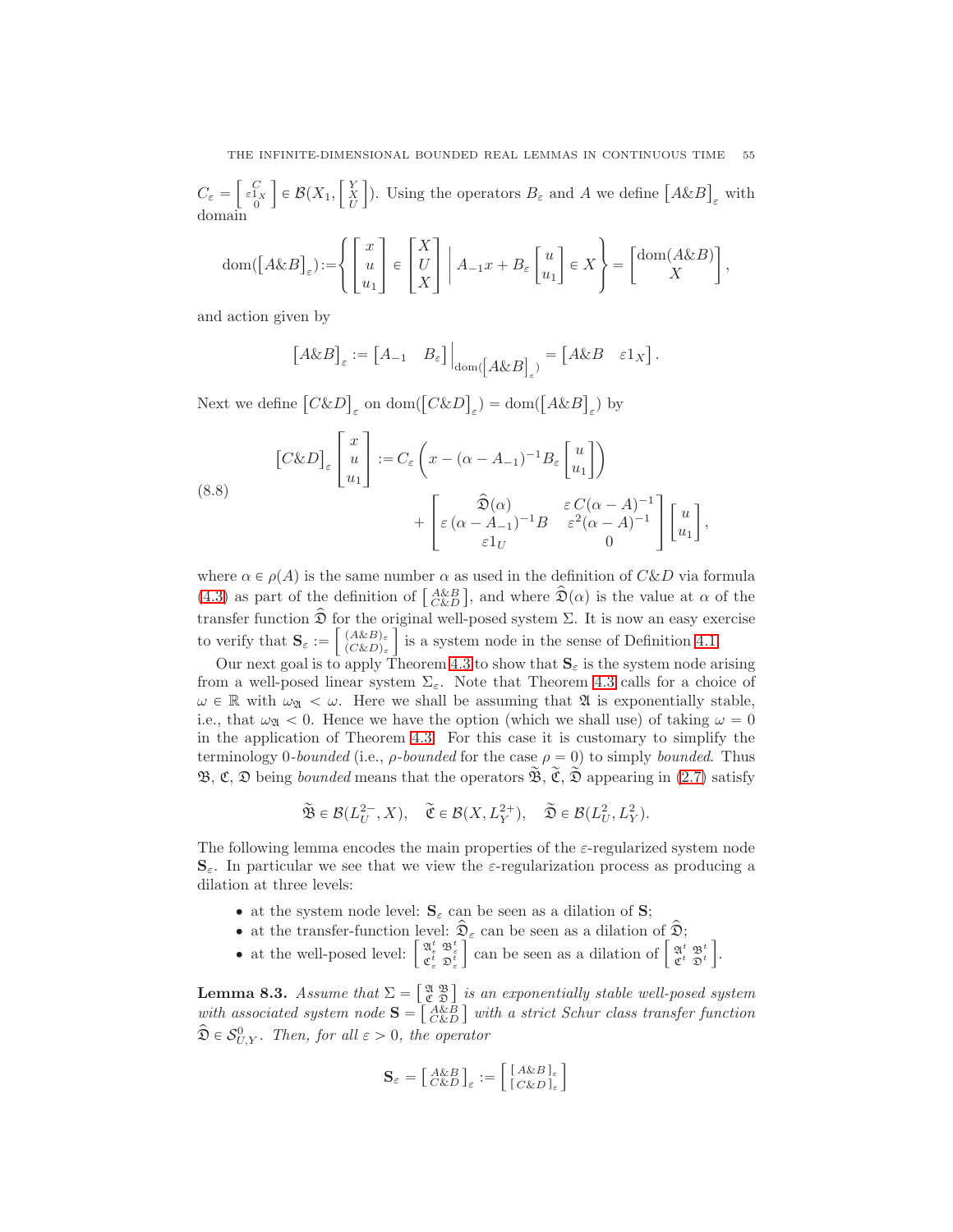constructed above is the system node of a minimal, exponentially stable, bounded, well-posed system  $\Sigma_{\varepsilon}$  with transfer function  $\widehat{\mathfrak{D}}_{\varepsilon}$  given by

<span id="page-55-0"></span>(8.9) 
$$
\widehat{\mathfrak{D}}_{\varepsilon}(\lambda) = \begin{bmatrix} \widehat{\mathfrak{D}}(\lambda) & \varepsilon C(\lambda - A)^{-1} \\ \varepsilon (\lambda - A_{-1})^{-1} B & \varepsilon^{2} (\lambda - A)^{-1} \\ \varepsilon 1_{U} & 0 \end{bmatrix}, \quad \lambda \in \rho(A).
$$

For  $\varepsilon > 0$  sufficiently small,  $\widehat{\mathfrak{D}}_{\varepsilon}$  is also in the strict Schur class over  $\mathbb{C}^+$ .

For each  $t \geq 0$  the t-dependent operators  $\begin{bmatrix} \mathfrak{A}^t_{\varepsilon} & \mathfrak{B}^t_{\varepsilon} \\ \mathfrak{C}^t_{\varepsilon} & \mathfrak{D}^t_{\varepsilon} \end{bmatrix}$  $\int$  for the well-posed system  $\Sigma_{\varepsilon}$ have the form

(8.10)

<span id="page-55-1"></span>
$$
\begin{bmatrix} \mathfrak A_\varepsilon^t & \mathfrak B_\varepsilon^t \\ \mathfrak C_\varepsilon^t & \mathfrak D_\varepsilon^t \end{bmatrix} = \begin{bmatrix} \mathfrak A^t & \mathfrak B^t & \mathfrak B_1^t \\ \mathfrak C_1^t & \mathfrak D_2^t & \mathfrak D_3^t \\ \mathfrak C_1^t & \mathfrak D_2^t & \mathfrak D_3^t \\ 0 & \varepsilon 1_{L^2([0,t],U)} & 0 \end{bmatrix} \colon \begin{bmatrix} X \\ L^2([0,t],U) \\ L^2([0,t],X) \end{bmatrix} \to \begin{bmatrix} X \\ L^2([0,t],Y) \\ L^2([0,t],X) \\ L^2([0,t],U) \end{bmatrix},
$$

with  $\mathfrak{A}^t$ ,  $\mathfrak{B}^t$ ,  $\mathfrak{C}^t$  and  $\mathfrak{D}^t$  equal to the t-dependent operators determined by the original system  $\Sigma$  and  $\mathfrak{B}_1^t$ ,  $\mathfrak{C}_1^t$ ,  $\mathfrak{D}_2^t$  and  $\mathfrak{D}_3^t$  some operators acting between appropriate spaces.

If  $\Sigma$  is  $L^2$ -controllable ( $L^2$ -observable), then also  $\Sigma_{\varepsilon}$  is  $L^2$ -controllable ( $L^2$ observable).

*Proof.* We already left as an exercise for the reader to check that  $S_{\varepsilon}$  is a system node. In order to prove that  $S_{\varepsilon}$  is the system node of a well-posed system  $\Sigma_{\varepsilon}$ , we prove that conditions  $(1)$ – $(3)$  of Theorem [4.3](#page-27-2) are satisfied.

First we verify that  $B_{\varepsilon}$  is an admissible control operator for A. For all  $\begin{bmatrix} \mathbf{u} \\ \mathbf{u}_1 \end{bmatrix} \in$  $L^{2-}_{\ell, U \times X}$ , the formula for  $B_{\varepsilon}$  gives

<span id="page-55-2"></span>(8.11) 
$$
\mathfrak{B}_{\varepsilon}\left[\mathbf{u}_{1}\right] = \int_{-\infty}^{0} \mathfrak{A}_{-1}^{-s} B \mathbf{u}(s) \, \mathrm{d}s + \varepsilon \int_{-\infty}^{0} \mathfrak{A}^{-s} \mathbf{u}_{1}(s) \, \mathrm{d}s \in X.
$$

The first term lands in  $X$  since  $B$  is admissible for  $A$ . The second term lands in X by the compact support of  $\mathbf{u}_1$  and the uniform boundedness of  $\mathfrak A$  on compact intervals. Thus  $B_{\varepsilon}$  is an admissible control operator for A. We next observe that  $C_{\varepsilon}$  is an admissible observation operator for A, i.e., that

$$
x \mapsto \left( \begin{bmatrix} C \\ \varepsilon 1_X \\ 0 \end{bmatrix} \mathfrak A^t x \right)_{t \geq 0}, \quad x \in \text{dom}(A),
$$

can be extended to a continuous linear operator from X to  $L^{2+}_{loc,Y\times X\times U}$ ; indeed, C is admissible for A and from  $\omega_{\mathfrak{A}} < 0$ , we get

$$
\int_0^T \|\varepsilon \mathfrak A^t x\|^2 \,\mathrm d t \leqslant -\frac{2M^2\varepsilon^2}{\omega_\mathfrak A}\|x\|^2.
$$

This completes the verification of conditions (1) and (2) in Theorem [4.3.](#page-27-2)

In order to verify condition  $(3)$ , we first prove formula  $(8.9)$  for the transfer function  $\mathfrak{D}_{\varepsilon}$  of the system node  $\mathbf{S}_{\varepsilon}$ . To this end, we use formulas [\(4.4\)](#page-26-0) and [\(8.8\)](#page-54-0) to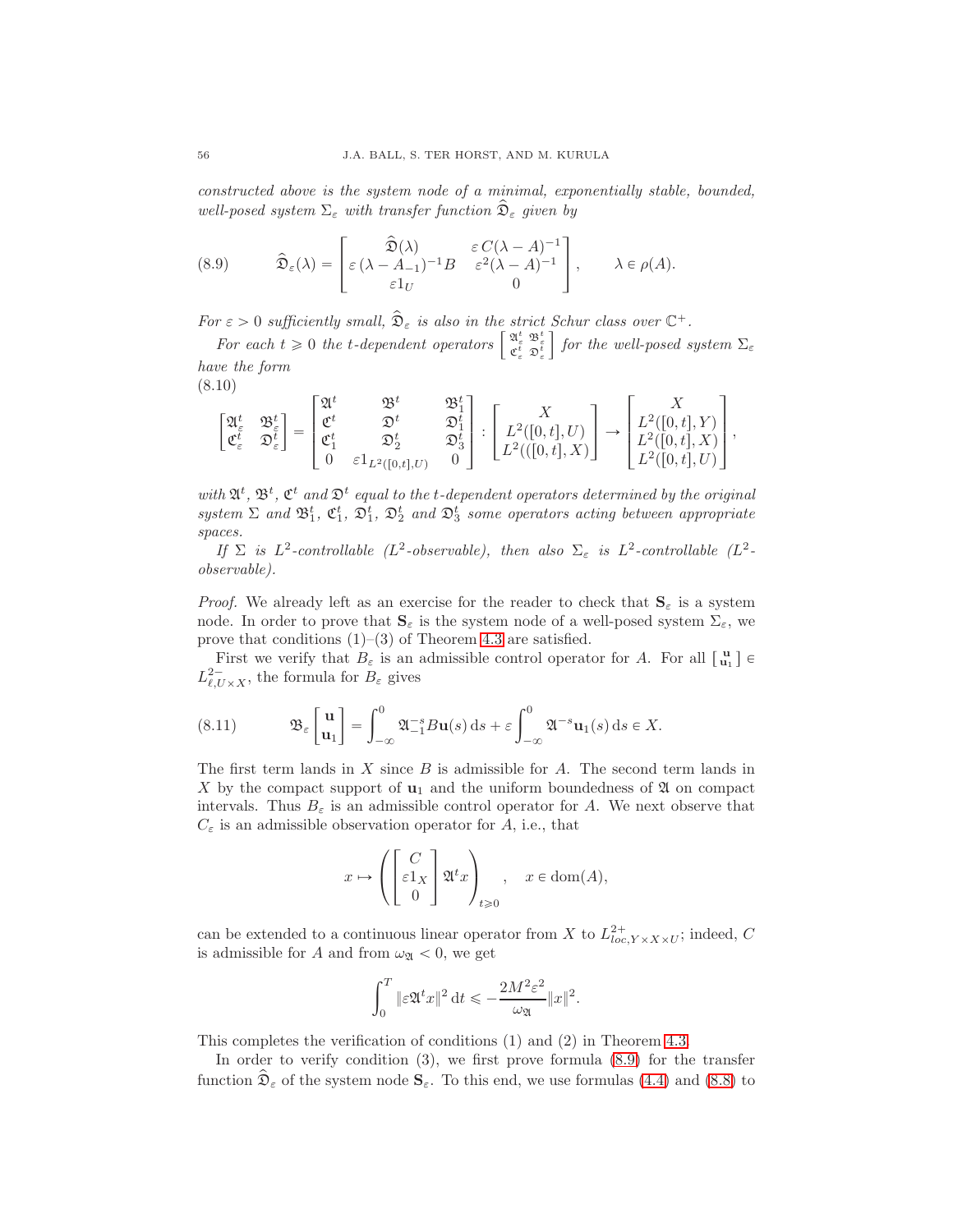compute:

$$
\hat{\mathfrak{D}}_{\varepsilon}(\lambda) = \begin{bmatrix} C\&D \end{bmatrix}_{\varepsilon} \begin{bmatrix} (\lambda - A_{-1})^{-1}B_{\varepsilon} \\ \begin{bmatrix} 1_U & 0 \\ 0 & 1_X \end{bmatrix} \end{bmatrix}
$$

$$
= \begin{bmatrix} C \\ \varepsilon 1_X \\ 0 \end{bmatrix} ((\lambda - A_{-1})^{-1} - (\alpha - A_{-1})^{-1}) \begin{bmatrix} B & \varepsilon 1_X \end{bmatrix}
$$

$$
+ \begin{bmatrix} \hat{\mathfrak{D}}(\alpha) & \varepsilon C(\alpha - A)^{-1} \\ \varepsilon (\alpha - A_{-1})^{-1}B & \varepsilon^2 (\alpha - A)^{-1} \\ \varepsilon 1_U & 0 \end{bmatrix}, \quad \lambda \in \rho(A),
$$

and observing that the (1, 1) entry equals  $C&D\left[\frac{(\lambda - A_{-1})^{-1}B}{1_U}\right]$  $1_U$ ı , we get [\(8.9\)](#page-55-0). To verify condition (3) in Theorem [4.3](#page-27-2) applied to  $S_{\varepsilon}$ , we need to verify that each block entry appearing in the formula [\(8.9\)](#page-55-0) for  $\widehat{\mathfrak{D}}_{\varepsilon}$  is in  $H^{\infty}(\mathbb{C}^+;\mathcal{B}(K,L))$  for the relevant  $K, L = X, U, Y$  as appropriate. Since the original system  $\Sigma$  is well-posed with  $\omega_{\mathfrak{A}} < 0$ , we can apply [\[Sta05,](#page-60-4) Lemma 10.3.3] (with parameter  $\omega$  taken to be  $\omega = 0$ ) to conclude that

$$
\lambda \mapsto (\lambda - A)^{-1}, \quad \lambda \mapsto (\lambda - A_{-1})^{-1}B, \quad \lambda \mapsto C(\lambda - A)^{-1}, \quad \lambda \in \mathbb{C}^+,
$$

are all in  $H^\infty$  over  $\mathbb{C}^+$  as wanted. With these observations in hand, it then becomes clear that choosing  $\varepsilon > 0$  sufficiently small implies that  $\mathfrak{D}_{\varepsilon}$  is in the strict Schur class too. Moreover, it now follows from Theorem [4.3](#page-27-2) that  $S_{\varepsilon}$  is the system node of a bounded, well-posed system  $\Sigma_{\varepsilon}$ , which is exponentially stable, since the  $C_0$ semigroup is the same as that of the original system  $\Sigma$ . The formula [\(8.10\)](#page-55-1) for  $\left[ \begin{smallmatrix} \mathfrak A_\varepsilon^t & \mathfrak B_\varepsilon^t \\ \mathfrak C_\varepsilon^t & \mathfrak D_\varepsilon^t \end{smallmatrix} \right]$ ı is a straightforward consequence of the construction.

We next discuss minimality. Fixing any  $x \in X$  perpendicular to ran $(\mathfrak{B}_{\varepsilon})$ , we get from [\(8.11\)](#page-55-2) that for all  $\mathbf{u}_1 \in L^2_{\ell, X}$ :

<span id="page-56-0"></span>(8.12) 
$$
0 = \left\langle x, \varepsilon \int_{-\infty}^{0} \mathfrak{A}^{-s} \mathbf{u}_1(s) \, ds \right\rangle_X = \varepsilon \left\langle s \mapsto \mathfrak{A}^{-s*} x, \mathbf{u}_1 \right\rangle_{L_X^{2-}}.
$$

By the density of  $L_{\ell,X}^{2-}$  in  $L_X^{2-}$ , the continuous function  $s \mapsto \mathfrak{A}^{-s*}x$  must vanish on  $(-\infty, 0)$ , and letting  $s \to 0^-$ , we get that  $x = 0$ , i.e., that  $\Sigma_\varepsilon$  is (approximately) controllable. Since  $C_{\varepsilon}^* = \begin{bmatrix} C^* & \varepsilon 1_X & 0 \end{bmatrix}$ , [\(8.12\)](#page-56-0) gives that  $\Sigma_{\varepsilon}^*$  is controllable, i.e.,  $\Sigma_{\varepsilon}$  is observable; hence  $\Sigma_{\varepsilon}$  is minimal. As  $\mathfrak A$  is exponentially stable by assumption, it follows that  $\mathbf{W}_{c,\varepsilon}$  is bounded by Lemma [3.6,](#page-23-1) and hence it follows from [\(8.11\)](#page-55-2) that  $\mathbf{W}_{c,\varepsilon} = \begin{bmatrix} \mathbf{W}_c & \mathbf{W}_{\varepsilon} \end{bmatrix}$  for some bounded operator  $\mathbf{W}_{\varepsilon}: L_X^{2-} \to X$ ; now it is trivial from Definition [3.7](#page-24-0) that  $\Sigma_{\varepsilon}$  inherits  $L^2$ -controllability from Σ. By [\(3.5\)](#page-20-2), the bounded  $L^2$ -controllability map of  $\Sigma_{\varepsilon}^d$  is  $\left[\mathbf{W}_o^*\mathbf{H} \quad \mathbf{W}_{\varepsilon} \quad 0\right]$ , and so  $\Sigma_{\varepsilon}^*$  is  $L^2$ controllable, i.e.,  $\Sigma_{\varepsilon}$  is  $L^2$ -observable, whenever  $\Sigma$  is  $L^2$ -observable.

Now we can prove the last part of Theorem [1.12.](#page-9-2)

*Proof of* (1)  $\Rightarrow$  (2a) in Theorem [1.12.](#page-9-2) To complete the proof of Theorem [1.12](#page-9-2) it remains to show that  $(1) \Rightarrow (2a)$  holds under the assumption that  $\mathfrak A$  is exponentially stable and that at least one of the additional conditions (H1), (H2) or (H3) holds. Assume  $\hat{\mathfrak{D}} \in \mathcal{S}_{U,Y}^0$ . Let  $\Sigma_{\varepsilon}$  be the  $\varepsilon$ -regularized system constructed above, where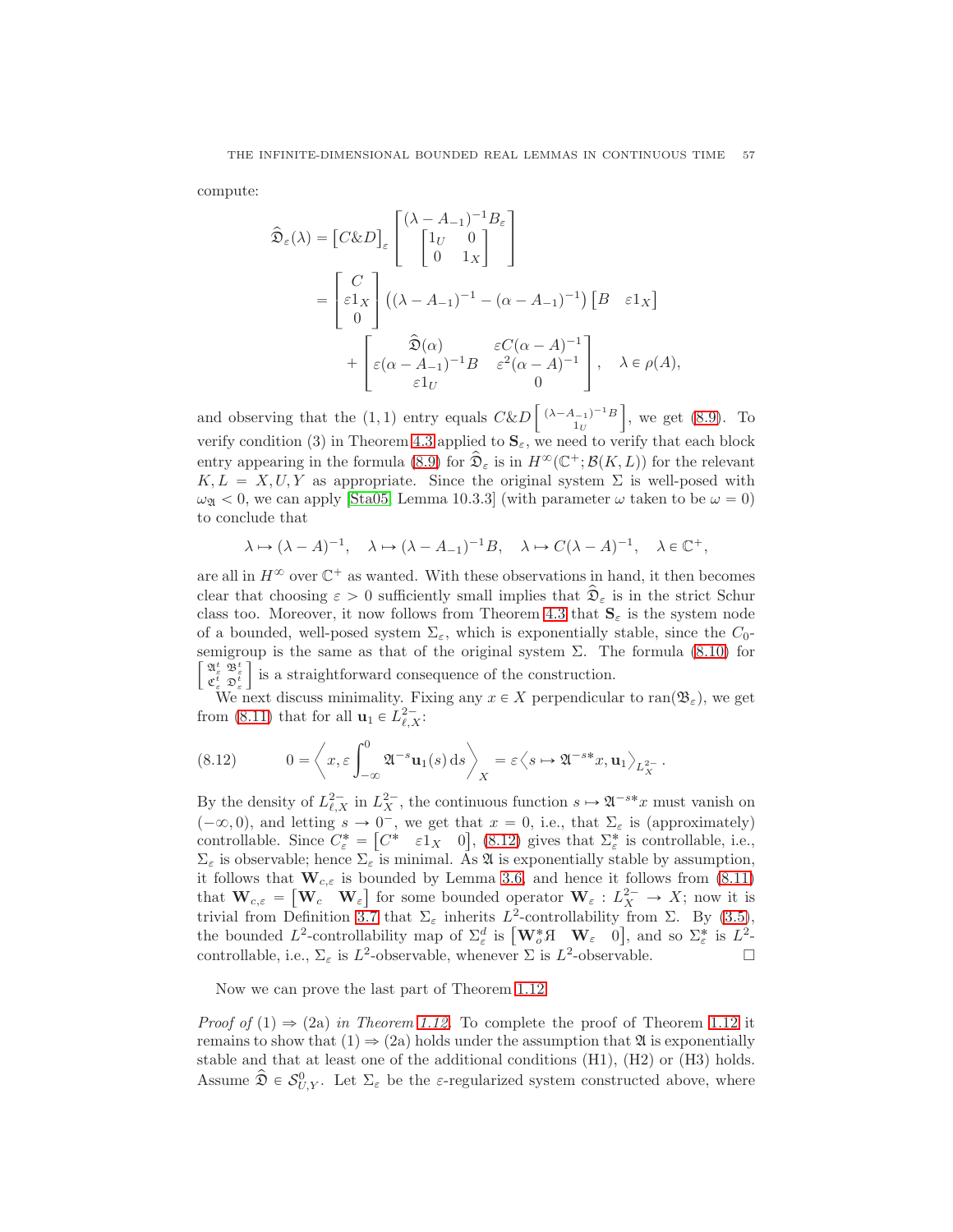we take  $\varepsilon > 0$  small enough, so that the transfer function  $\hat{\mathfrak{D}}_{\varepsilon}$  of  $\Sigma_{\varepsilon}$  is still a strict Schur class function.

We claim that each of the conditions (H1), (H2) and (H3) implies that the standard KYP-inequality for  $\Sigma_{\varepsilon}$  has a bounded, strictly positive definite solution H. Assuming (H1), note that clearly the operators  $B_{\varepsilon}$  and  $C_{\varepsilon}$  satisfy the conditions of Proposition [5.3,](#page-32-0) so that item (3) of Proposition [5.3](#page-32-0) implies that  $\Sigma_{\varepsilon}$  is  $L^2$ -minimal. Then the  $L^2$ -minimal standard bounded real lemma, Theorem [1.10,](#page-8-1) shows that the standard KYP-inequality for  $\Sigma_{\varepsilon}$  has a bounded, strictly positive definite solution  $H_{\varepsilon}$ . In fact, both the operators  $H_{\varepsilon,a}$  and  $H_{\varepsilon,r}$  associated with the available storage and required supply of  $\Sigma_{\varepsilon}$  are bounded and strictly positive definite.

For (H2) and (H3), note that  $\Sigma_{\varepsilon}$  is minimal and exponentially stable. Therefore, by Proposition [8.1,](#page-50-1)  $H_{\varepsilon,a}$  and  $H_{\varepsilon,r}^{-1}$  are bounded and their inverses are bounded precisely when  $\Sigma_{\varepsilon}$  is  $L^2$ -observable and  $L^2$ -controllable, respectively. Since, by Lemma [8.3,](#page-54-1)  $L^2$ -observability of  $\Sigma$  implies  $L^2$ -observability of  $\Sigma_{\varepsilon}$ , and likewise for  $L^2$ -controllability, it follows that  $H_{\varepsilon,a}$  is a bounded, strictly positive definite solution to the KYP inequality for  $\Sigma_{\varepsilon}$  whenever (H3) holds, while (H2) implies that  $H_{\varepsilon,r}$  is a bounded, strictly positive definite solution to the KYP inequality for  $\Sigma_{\varepsilon}$ .

Hence, assuming  $(H1)$ ,  $(H2)$  or  $(H3)$  as well as the exponential stability, we obtain a bounded, strictly positive definite solution  $H$  to the standard KYP inequality for  $\Sigma_{\varepsilon}$ . Our next goal is to show that this H is also a solution to the strict KYP inequality [\(1.16\)](#page-9-0) for the original system  $\Sigma$ , and thereby arrive at (2a) and complete the proof of (1) (and extra hypotheses)  $\Rightarrow$  (2a). We first need to probe a little deeper into the structure of  $\Sigma_{\varepsilon}$ .

We shall have need for more explicit formulas for the operators  ${\mathfrak C}_1^t$  and  ${\mathfrak D}_2^t$  appear-ing in [\(8.10\)](#page-55-1). It is easy to see from the definition of  $C_{\varepsilon}$  that  $\mathfrak{C}_1^t: X \to L^2([0, t], X)$ is given by

$$
\mathfrak{C}_1^t \colon x_0 \mapsto \left(s \mapsto \varepsilon \, \mathfrak{A}^s x_0\right)_{0\leqslant s\leqslant t}.
$$

As for  $\mathfrak{D}_2^t$ , what we know from [\(8.9\)](#page-55-0) is that

<span id="page-57-0"></span>
$$
\mathcal{L}\mathfrak{D}_2 \mathcal{L}^{-1} = M_{\widehat{\mathfrak{D}}_2}
$$

where  $\mathcal L$  is the bilateral Laplace transform, and where by  $(8.9)$  we know that

(8.13) 
$$
\widehat{\mathfrak{D}}_2(\lambda) = \varepsilon (\lambda - A_{-1})^{-1} B, \quad \lambda \in \rho(A).
$$

In general for a well-posed linear system  $\Sigma = \begin{bmatrix} \mathfrak{A} & \mathfrak{B} \\ \mathfrak{C} & \mathfrak{D} \end{bmatrix}$  it is difficult to compute the input-output map  $\mathfrak D$  explicitly from the transfer function  $\widehat{\mathfrak D}(\lambda)$ . However for the case here, where  $\mathfrak{D}_2$  is a simple expression in terms of the resolvent of the semigroup generator A, from experience with the reverse direction of computing the frequency-domain transfer function from the time-domain system equations, we conjecture that

$$
\mathfrak{D}_2^t \colon \mathbf{u}|_{[0,t]} \mapsto \left(s \mapsto \varepsilon \int_0^s \mathfrak{A}_{-1}^{s-r} B \mathbf{u}(r) \, dr\right)_{0 \leq s \leq t};
$$

indeed this is correct, because it agrees with the observation that [\(8.13\)](#page-57-0) is the transfer function for the special case  $C\&D = [\epsilon 1_X, 0]$ , followed by application of  $(4.6)$  for this special  $C\&D$ .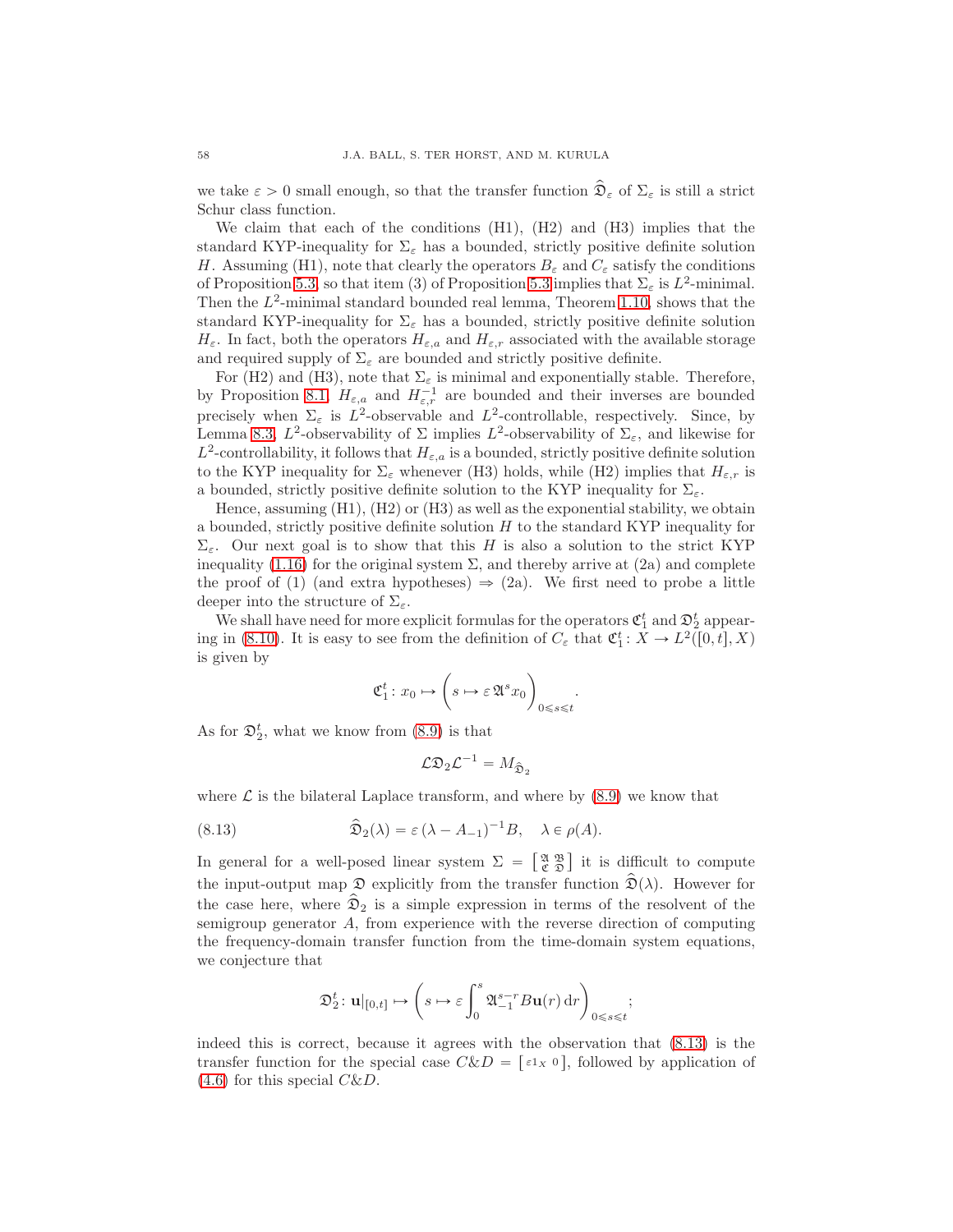We conclude that if  $(\mathbf{u}, \mathbf{x}, \mathbf{y})$  is a system trajectory on  $\mathbb{R}^+$  with  $\mathbf{x}(0) = x_0$ , then

$$
\begin{bmatrix} \mathfrak C^t_1 & \mathfrak D^t_2 \end{bmatrix} \colon \begin{bmatrix} x_0 \\ \mathbf u|_{[0,t]} \end{bmatrix} \mapsto \left( s \mapsto \varepsilon \mathbf x(s) \right)_{0 \leq s \leq t} = \varepsilon \begin{bmatrix} \mathfrak C^t_{1_X, A} & \mathfrak D^t_{A,B} \end{bmatrix},
$$

where the right hand side is defined in [\(1.15\)](#page-9-3).

Let us now suppose that  $H$  is bounded strictly positive-definite solution of the standard KYP-inequality associated with the  $\varepsilon$ -regularized well-posed system  $\Sigma_{\varepsilon}$ . Then  $H$  satisfies

$$
\begin{bmatrix} \mathfrak A_\varepsilon^t & \mathfrak B_\varepsilon^t \\ \mathfrak C_\varepsilon^t & \mathfrak D_\varepsilon^t \end{bmatrix}^* \begin{bmatrix} H & 0 \\ 0 & 1_{L^2([0,t],\left[\frac{Y}{U}\right])} \\ & ^{L^2([0,t],\left[\frac{Y}{U}\right])} \end{bmatrix} \begin{bmatrix} \mathfrak A_\varepsilon^t & \mathfrak B_\varepsilon^t \\ \mathfrak C_\varepsilon^t & \mathfrak D_\varepsilon^t \end{bmatrix} \preceq \begin{bmatrix} H & 0 \\ 0 & 1_{L^2([0,t],\left[\frac{U}{X}\right])} \end{bmatrix}
$$

.

Compressing this inequality to  $X \oplus L^2([0,t],U)$  and writing out  $\begin{bmatrix} \mathfrak{A}_\varepsilon^t & \mathfrak{B}_\varepsilon^t \\ \mathfrak{C}_\varepsilon^t & \mathfrak{D}_\varepsilon^t \end{bmatrix}$ ı yields

$$
\begin{aligned} &\begin{bmatrix} H & 0 \\ 0 & 1_{L^2([0,t],U)} \end{bmatrix} \\ &\geq \begin{bmatrix} \mathfrak A^t & \mathfrak B^t \\ \mathfrak C^t_{1_X,A} & \varepsilon \mathfrak D^t_{A,B} \\ 0 & \varepsilon 1_{L^2([0,t],U)} \end{bmatrix}^* \begin{bmatrix} H & 0 \\ 0 & 1_{L^2([0,t],\left[\begin{matrix} Y \\ X \\ U\end{matrix}\right]}) \end{bmatrix} \begin{bmatrix} \mathfrak A^t & \mathfrak B^t \\ \varepsilon \mathfrak C^t_{1_X,A} & \varepsilon \mathfrak D^t_{A,B} \\ 0 & \varepsilon 1_{L^2([0,t],U)} \end{bmatrix} \\ &= \begin{bmatrix} \mathfrak A^t & \mathfrak B^t \\ \mathfrak C^t & \mathfrak D^t \end{bmatrix}^* \begin{bmatrix} H & 0 \\ 0 & 1_{L^2([0,t],Y)} \end{bmatrix} \begin{bmatrix} \mathfrak A^t & \mathfrak B^t \\ \mathfrak C^t & \mathfrak D^t \end{bmatrix} + \varepsilon^2 \begin{bmatrix} \mathfrak C^t_{1_X,A} \\ \mathfrak D^{t*}_{A,B} \end{bmatrix} \begin{bmatrix} \mathfrak C^t_{1_X,A} & \mathfrak D^t_{A,B} \end{bmatrix} + \\ &+ \begin{bmatrix} 0 & 0 \\ 0 & \varepsilon^2 1_{L^2([0,t],U)} \end{bmatrix}. \end{aligned}
$$

Subtracting  $\begin{bmatrix} 0 & 0 \\ 0 & \varepsilon^2 1_{L^2([0,t],U)} \end{bmatrix}$ from both sides gives [\(1.16\)](#page-9-0) with  $\delta = \varepsilon^2 > 0$  and this completes the proof.  $\Box$ 

Acknowledgments. The authors thank the anonymous referees for their helpful remarks. This work is based on research supported in part by the National Research Foundation of South Africa (NRF) and the DSI-NRF Centre of Excellence in Mathematical and Statistical Sciences (CoE-MaSS). Any opinion, finding and conclusion or recommendation expressed in this material is that of the authors and the NRF and CoE-MaSS do not accept any liability in this regard.

Data availability. Data sharing is not applicable to this article as no datasets were generated or analysed during the current study.

### <span id="page-58-0"></span>**REFERENCES**

- <span id="page-58-4"></span>[AKP05] D.Z. Arov, M.A. Kaashoek, and D.R. Pik, *Minimal representations of a contractive operator as a product of two bounded operators*, Acta Sci. Math. (Szeged) 71 (2005), 313–336.
- <span id="page-58-2"></span>[AKP06] D.Z. Arov, M.A. Kaashoek, and D.R. Pik, *The Kalman–Yakubovich–Popov inequality and infinite dimensional discrete time dissipative systems*, J. Operator Theory 55 (2006), 393–438.
- <span id="page-58-3"></span>[AN96] D.Z. Arov and M.A. Nudelman, *Passive linear stationary dynamical scattering systems with continuous time*, Integr. Equ. Oper. Theory 24 (1996), 1–45.
- <span id="page-58-1"></span>[Aro79] D.Z. Arov, *Stable dissipative linear stationary dynamical scattering systems*, J. of Operator Theory 1 (1979), 95–126, translation in: Interpolation Theory, Systems Theory, and Related Topics. The Harry Dym Anniversary Volume, pp. 99–136, Oper. Theory Adv. Appl., vol. 134, Birkhäuser-Verlag, Basel Boston Berlin, 2002.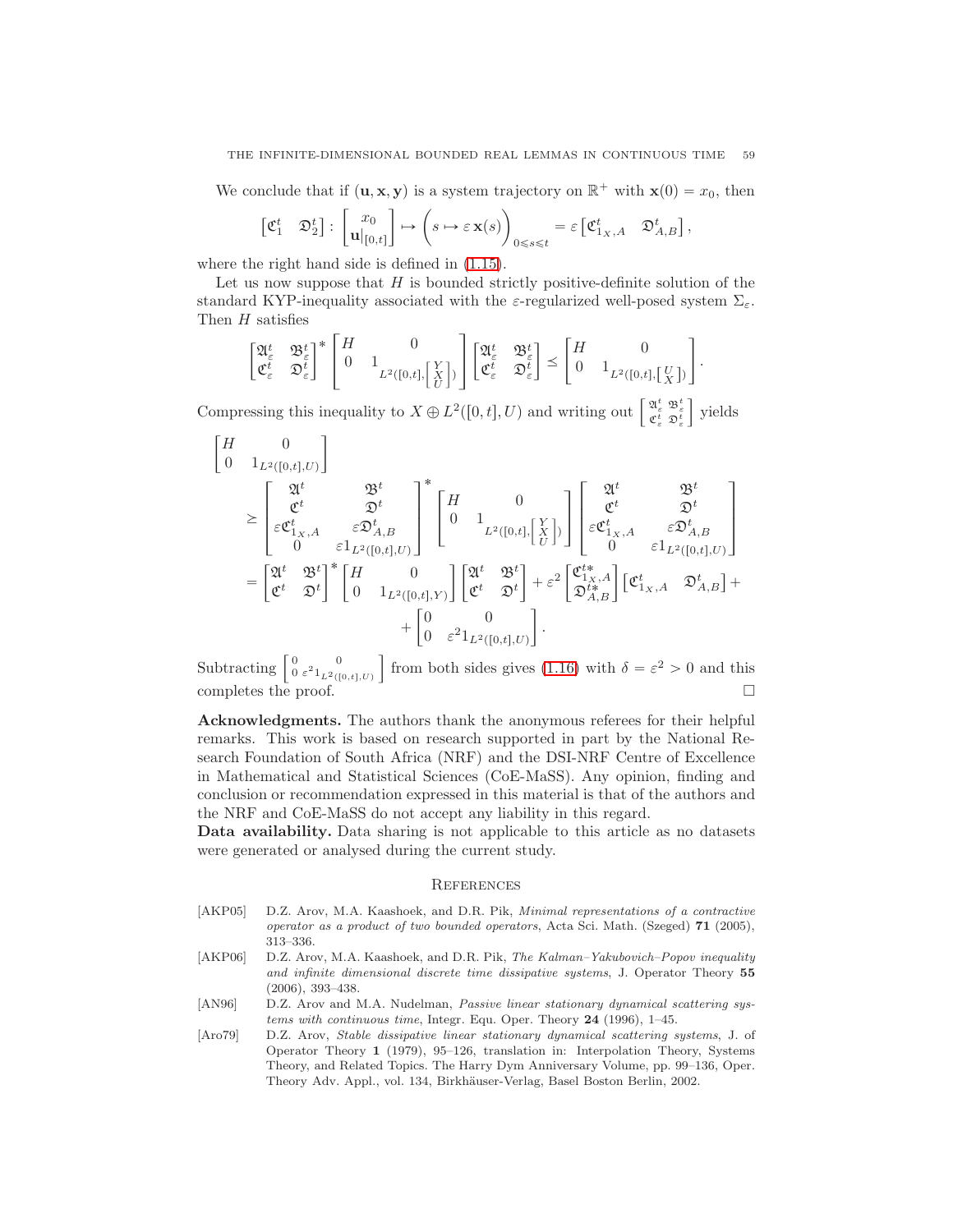- <span id="page-59-4"></span>[AS07] D.Z. Arov and O.J. Staffans, *The infinite-dimensional continuous time Kalman-Yakubovich-Popov inequality*, in: The extended field of operator theory, pp. 37–72, Oper. Theory Adv. Appl., vol. 171, Birkhäuser, Basel, 2007.
- <span id="page-59-17"></span>[AS09] D.Z. Arov and O.J. Staffans, *A Kreïn space coordinate free version of the de Branges complementary space*, J. Funct. Anal. 256 (2009), 3892–3915.
- <span id="page-59-2"></span>[AV73] B.D.O. Anderson and S. Vongpanitlerd, *Network analysis and synthesis: a modern systems theory approach*, Prentice-Hall Englewood Cliffs, NJ, 1973.
- <span id="page-59-1"></span>[BGK95] J.A. Ball, I. Gohberg, and M.A. Kaashoek, *A frequency response function for linear, time-varying systems*, Math. Control Signals Systems 8 (1995), 334–351.
- <span id="page-59-14"></span>[BGtH18a] J.A. Ball, G.J. Groenewald, and S. ter Horst, *Standard versus strict bounded real lemma with infinite-dimensional state space I: The state-space-similarity approach*, J. Operator Theory 80 (2018), 225–253.
- <span id="page-59-6"></span>[BGtH18b] J.A. Ball, G.J. Groenewald, and S. ter Horst, *Standard versus strict bounded real lemma with infinite-dimensional state space II: The storage function approach*, In: The diversity and beauty of applied operator theory, pp. 1–50, Oper. Theory Adv. Appl., vol. 268, Birkhäuser/Springer, Cham, 2018.
- <span id="page-59-13"></span>[BGtH18c] J.A. Ball, G.J. Groenewald, and S. ter Horst, *Standard versus strict bounded real lemma with infinite-dimensional state space III: the dichotomous and bicausal cases*, in: Operator theory, analysis and the state space approach, pp. 23–73, Oper. Theory Adv. Appl., vol. 271, Birkhäuser/Springer, Cham, 2018.
- [BLME20] B. Brogliato, R. Lozano, B. Maschke, and O. Egeland, *Dissipative systems analysis and control. Theory and applications*, 3rd ed., Communications and Control Engineering Series, Springer, Cham, 2020.
- <span id="page-59-8"></span>[Cur93] R.F. Curtain, *The strict bounded real lemma in infinite dimensions*, Systems Control Lett. 20 (1993), 113–116.
- <span id="page-59-15"></span>[EN00] K.-J. Engel and R. Nagel, *One-parameter semigroups for linear evolution equations*, Graduate Texts in Mathematics 194, Springer-Verlag, New York, 2000.
- <span id="page-59-11"></span>[GY66] F.P. Gantmacher and V.A. Yakubovich, *Absolute stability of nonlinear control systems*, in Proc. 2nd All-Union Session on Theoretical and Applied Mechanics, Moscow, Russia, 1966.
- <span id="page-59-19"></span>[GGK93] I. Gohberg, S. Goldberg, and M.A. Kaashoek, *Classes of linear operators. Vol. II*, , Oper. Theory Adv. Appl. 63, Birkhäuser Verlag, Basel, 1993.
- <span id="page-59-12"></span>[GO13] C. Guiver and M.R. Opmeer, *Bounded real and positive real balanced truncation for infinite-dimensional systems*, Math. Control Relat. Fields 3 (2013), 83–119.
- <span id="page-59-9"></span>[GL06] S.V. Gusev and A.L. Likhtarnikov, *Kalman-Popov-Yakubovich lemma and the* S*procedure: a historical essay*, Automation and Remote Control 27 no. 11 (2006), 1768–1810.
- [H76] J.W. Helton, *Systems with infinite-dimensional state space: the Hilbert space approach*, Proc. IEEE 64 (1976), 145–160.
- <span id="page-59-10"></span>[IH05] T. Iwasaki and S. Hara, *Generalized KYP Lemma: Unified frequency domain inequalities with design applications*, IEEE Trans. Automat. Control 56 no. 1 (2005), 41–59.
- <span id="page-59-16"></span>[JZ12] B. Jacob and H.J. Zwart, *Linear port-Hamiltonian systems on infinite-dimensional spaces*, Oper. Theory Adv. Appl. 223, Birkh¨auser/Springer Basel AG, Basel, 2012.
- <span id="page-59-0"></span>[Kal63] R.E. Kalman, *Lyapunov functions for the problem of Lur'e in automatic control*, Proc. Nat. Acad. Sci. U.S.A. 49 (1963), 201–205.
- <span id="page-59-5"></span>[K80] T. Kato, *Perturbation Theory for Linear Operators*, Grundlehren Math. Wiss., vol. 132, Springer Verlag, Berlin-Heidelberg (1980).
- <span id="page-59-18"></span>[NV74] M.Z. Nashed and G.F. Votruba, *A unified approach to generalized inverses of linear operators: I. Algebraic, topological and projectional properties*, Bull. Amer. Math. Soc. 80 no. 5 (1974), 825–830.
- <span id="page-59-7"></span>[Pan96] L. Pandolfi, *The Kalman-Popov-Yakubovich Theorem: an overview and new results for hyperbolic control systems*, Nonlinear Analysis Theory, Methods & Applications 30 no. 2 (1996), 735–745.
- <span id="page-59-3"></span>[PAJ91] I.R. Petersen, B.D.O. Anderson, and E.A. Jonckheere, *A first principles solution to the non-singular*  $H^{\infty}$  *control problem*, Internat. J. Robust Nonlinear Control 1 (1991), 171–185.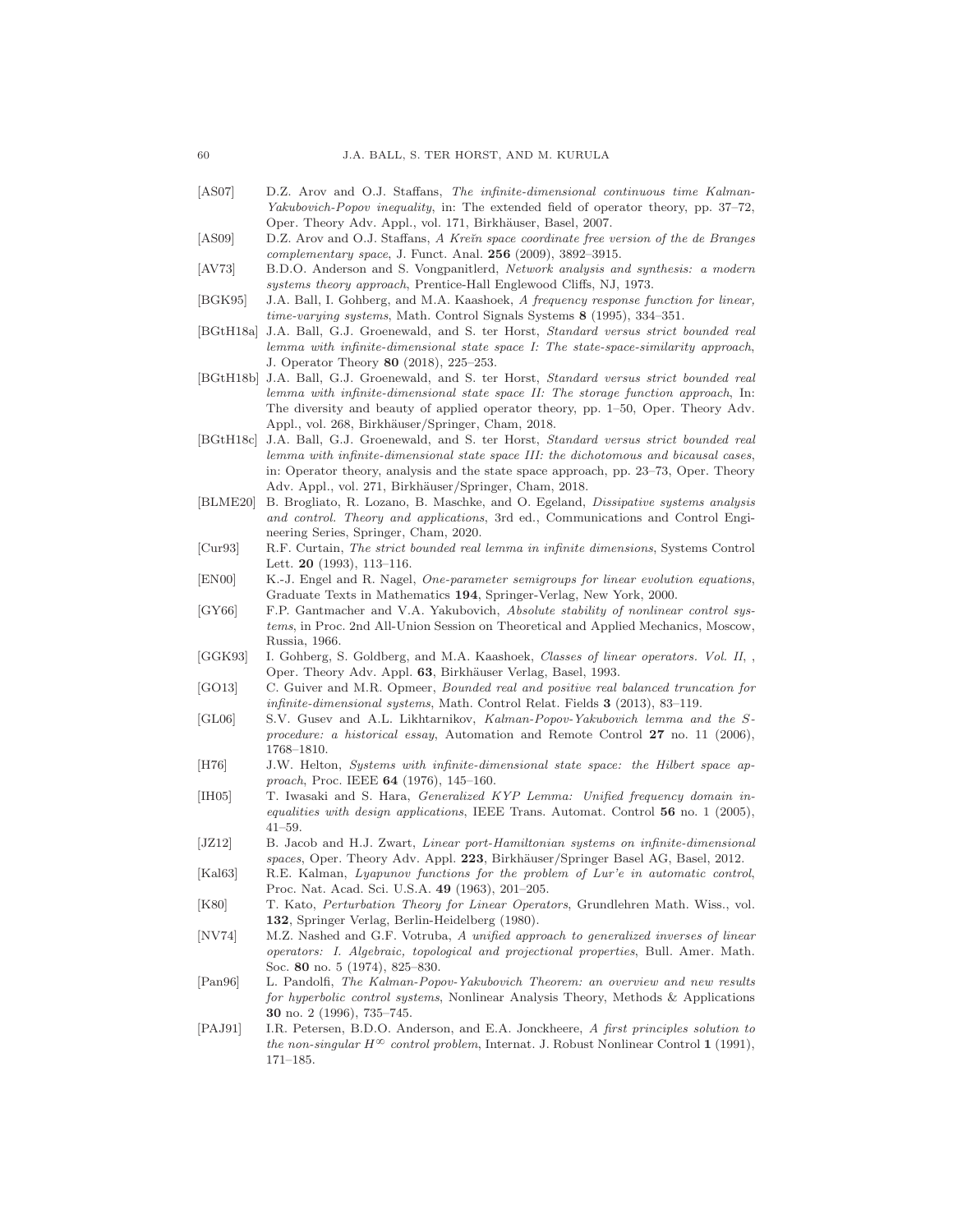- <span id="page-60-2"></span>[Pop61] V.-M. Popov, *Absolute stability of nonlinear systems of automatic control*, Avtomat. i Telemeh. 22 (1961), 961-979, Translated as Automat. Remote Control 22, 1961, 857–875.
- <span id="page-60-10"></span>[Pro15] A.V. Proskurnikov, *A new extension of the infinite-dimensional KYP lemma in the coercive case*, IFAC-PapersOnLine 48, no. 11, (2015), 246–251.
- <span id="page-60-14"></span>[RS80] M. Reed and B. Simon, *Methods of modern mathematical physics. I*, second ed., Academic Press, Inc. [Harcourt Brace Jovanovich, Publishers], New York, 1980.
- <span id="page-60-12"></span>[Rud73] W. Rudin, *Functional analysis*, McGraw-Hill Book Co., New York-Düsseldorf-Johannesburg, 1973.
- <span id="page-60-13"></span>[Sar94] D. Sarason, *Sub-Hardy Hilbert spaces in the unit disk*, University of Arkansas Lecture Notes in the Mathematical Sciences, 10, John Wiley & Sons Inc., New York, 1994.
- <span id="page-60-9"></span>[Sta98] O.J. Staffans, *Quadratic optimal control of well-posed linear systems*, SIAM J. Control Optim. 37 (1998), 131–164.
- <span id="page-60-4"></span>[Sta05] O.J. Staffans, *Well-posed linear systems*, Cambridge University Press, Cambridge and New York, 2005.
- <span id="page-60-11"></span>[TW09] M. Tucsnak and G. Weiss, *Observation and control for operator semigroups*, Birkhäuser Advanced Texts: Basler Lehrbücher, Birkhäuser Advanced Texts: Basel Textbooks, Birkhäuser Verlag, Basel, 2009.
- [W89] G. Weiss, *The representation of regular linear systems on Hilbert spaces*, in: Control and Optimization of Distributed Parameter Systems, pp. 401-416, Internat. Ser. Numer. Math. 91, Birkhäuser-Verlag, Basel, 1989.
- <span id="page-60-3"></span>[Wil72a] J.C. Willems, *Dissipative dynamical systems I: General theory*, Arch. Rational Mech. Anal. 45 (1972), 321–351.
- <span id="page-60-5"></span>[Wil72b] J.C. Willems, *Dissipative dynamical systems Part II: Linear systems with quadratic supply rates*, Arch. Rational Mech. Anal. 45 (1972), 352–393.
- <span id="page-60-1"></span>[Yak62] V.A. Yakubovich, *The solution of some matrix inequalities encountered in automatic control theory,* Dokl. Akad. Nauk SSSR 143 (1962), 1304–1307.
- <span id="page-60-8"></span>[Yak71] V.A. Yakubovich, S-Procedure in Nonlinear Control Theory, Leningrad, Russia: Vestnik Leningrad Univ., 1971, vol. 1, pp. 62–77
- <span id="page-60-6"></span>[Yak74] V.A. Yakubovich, *The frequency theorem for the case in which the state space and the control space are Hilbert spaces, and its application in certain problems in the synthesis of optimal control. I*, (Russian) Sibirsk. Mat.  $\tilde{Z}$ . 15 (1974), 639–668, 703.
- <span id="page-60-7"></span>[Yak75] V.A. Yakubovich, *The frequency theorem for the case in which the state space and the control space are Hilbert spaces, and its application in certain problems in the synthesis of optimal control. II*, (Russian) Sibirsk. Mat.  $\check{Z}$ . **16** (1975), no. 5, 1081– 1102, 1132.

#### <span id="page-60-15"></span>Appendix A. An operator optimization problem

<span id="page-60-0"></span>In this section we consider a general operator optimization problem used in §[7.](#page-43-0) Consider a contractive Hilbert space operator matrix:

(A.1) 
$$
L = \begin{bmatrix} T_1 & 0 \\ H & T_2 \end{bmatrix} : \begin{bmatrix} K_1 \\ R_1 \end{bmatrix} \rightarrow \begin{bmatrix} K_2 \\ R_2 \end{bmatrix}.
$$

In particular, the operators  $T_1, T_2$  and H are contractive and hence bounded. Note that H has a different meaning here in the appendix than in the main part of the paper. Further assume that  $H$  admits a factorization

(A.2) 
$$
H|_{\text{dom}(W_2)} = W_1 W_2,
$$

where for some auxiliary Hilbert space X, the operators  $W_1 : dom(W_1) \subset X \to R_2$ and  $W_2$ : dom $(W_2) \subset K_1 \to X$  are closed and densely defined. In particular,  $W_1$  and  $W_2$  then have closed, densely defined adjoints  $W_1^*$  and  $W_2^*$ , respectively. Moreover,

<span id="page-60-16"></span>
$$
H^*|_{\text{dom}(W_1^*)} = W_2^* W_1^*,
$$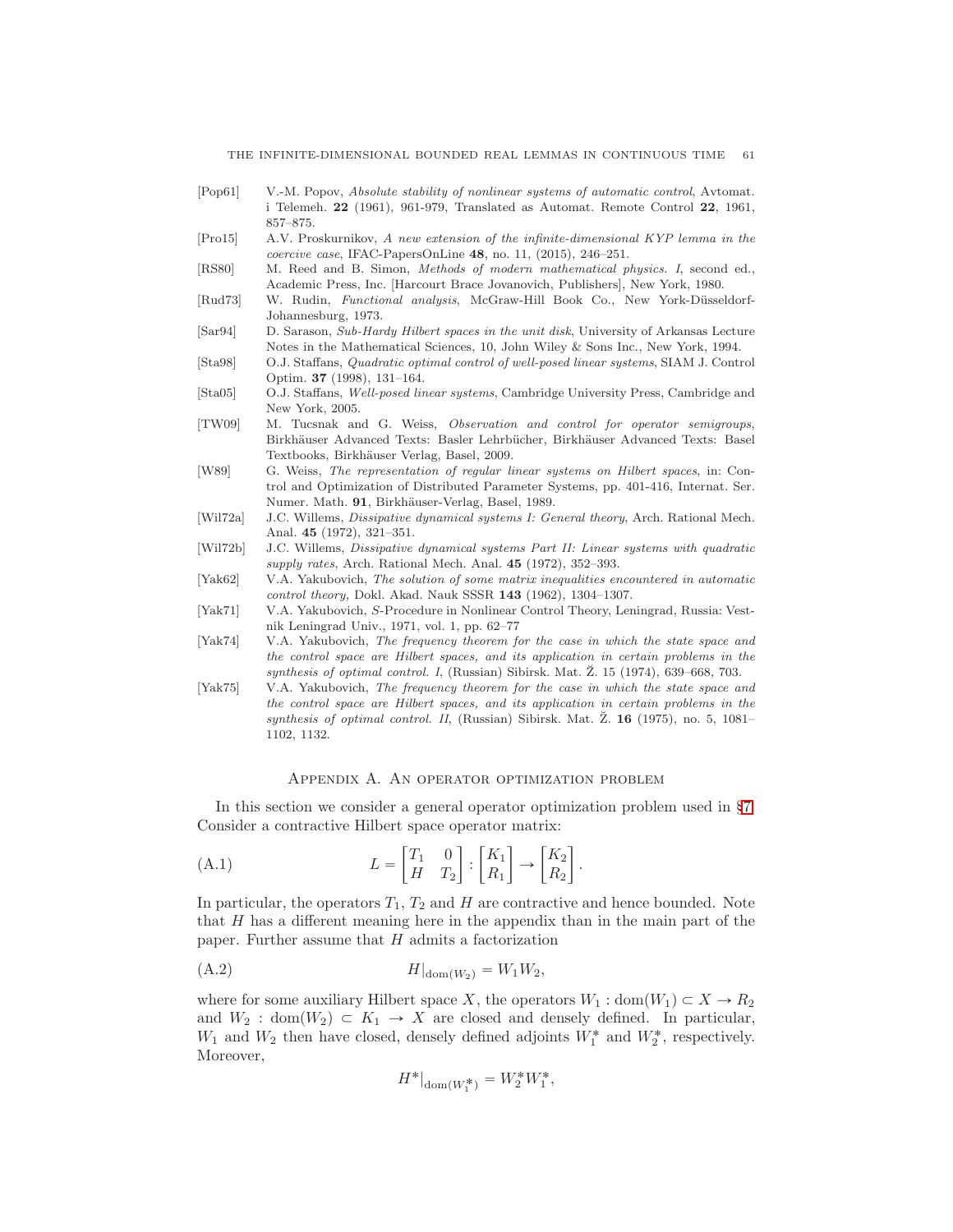since [\(A.2\)](#page-60-16) implies that ran $(W_2) \subset \text{dom}(W_1)$ , and then for all  $x \in \text{dom}(W_2)$  and  $y \in \text{dom}(W_1^*)$ , it holds that  $\langle W_1 W_2 x, y \rangle = \langle W_2 x, W_1^* y \rangle$ . Then  $W_1^* y \in \text{dom}(W_2^*)$ , and the boundedness of  $H$  gives

$$
\langle x, W_2^* W_1^* y \rangle = \langle W_1 W_2 x, y \rangle = \langle x, H^* y \rangle.
$$

Since dom $(W_2)$  is dense,  $W_2^* W_1^* y = H^* y$  for all  $y \in \text{dom}(W_1^*)$ . In particular, also ran $(W_1^*) \subset \text{dom}(W_2^*)$ .

The objective of this appendix is to study the functions  $S_- : X \to [0, \infty]$  and  $S_+ : X \to [0, \infty]$  determined by the general optimization problems

<span id="page-61-1"></span>
$$
S_{-}(x_{0}) = \begin{cases} \sup_{h \in R_{1}} \|W_{1}x_{0} + T_{2}h\|^{2} - \|h\|^{2} & \text{if } x_{0} \in \text{dom}(W_{1}) \\ \infty & \text{if } x_{0} \notin \text{dom}(W_{1}) \\ S_{+}(x_{0}) = \begin{cases} \inf_{k \in W_{2}^{-1}(\{x_{0}\})} \|k\|^{2} - \|T_{1}k\|^{2} & \text{if } x_{0} \in \text{ran}(W_{2}) \\ \infty & \text{if } x_{0} \notin \text{ran}(W_{2}). \end{cases}
$$

In order to analyze these functions we define operators  $X_1$  and  $X_2$  on X in the following lemma, which amounts to Lemma [7.1,](#page-44-0) but formulated in a logically more optimal general context.

<span id="page-61-0"></span>**Lemma A.1.** Let  $T_1$ ,  $T_2$ ,  $H$ ,  $W_1$  and  $W_2$  be as above. The following are true:

(1) Assume that  $W_2$  has dense range. Then there exists a unique closable operator  $\mathbf{X}_1$  from X to  $R_2$  with dense domain equal to ran $(W_2)$ , ran $(\mathbf{X}_1) \perp$  $\ker(D_{T_2^*})$  and

(A.4) 
$$
W_1|_{\text{ran}(W_2)} = D_{T_2^*} \mathbf{X}_1.
$$

Moreover, ran $(W_2)$  is a core for the closure  $\overline{X}_1$  of  $X_1$  and ran $(\overline{X}_1) \perp$  $\ker(D_{T_2^*})$ . If additionally  $W_1$  is injective, then  $\mathbf{X}_1$  is injective too.

(2) If  $W_1$  is injective, then there exists a unique closable operator  $\mathbf{X}_2$  from X to  $K_1$  with dense domain ran $(W_1^*)$ , ran $(\mathbf{X}_2) \perp \ker(D_{T_1})$ , and

(A.5) 
$$
W_2^*|_{\text{ran}(W_1^*)} = D_{T_1} \mathbf{X}_2.
$$

<span id="page-61-2"></span>Moreover,  $ran(W_1^*)$  is a core for the closure  $\overline{X}_2$  of  $X_2$ , whose range is still perpendicular to  $\text{ker}(D_{T_1})$ . If  $W_2$  has dense range, then  $\mathbf{X}_2$  is injective.

The proof requires the use of the Moore-Penrose generalized inverse, which we reproduce from [\[BGtH18b,](#page-59-6) (4.31)]; see also [\[NV74\]](#page-59-18). Let  $W: X \to R$  be a closed, densely defined Hilbert-space operator. Define the operator  $W^{\dagger}$ :  $R \supset \text{dom}(W^{\dagger}) \rightarrow$  $dom(W) \subset X$  by  $dom(W^{\dagger}) := ran(W) \oplus ran(W)^{\perp},$ 

$$
W^{\dagger}Wx = P_{\ker(W)^{\perp}}x, \quad x \in \text{dom}(W), \quad W^{\dagger}|_{\text{ran}(W)^{\perp}} = 0,
$$

where  $P_{\text{ker}(W)^{\perp}}$  is the orthogonal projection in X onto  $\text{ker}(W)^{\perp}$ .

*Proof.* Item (2) is obtained by applying item (1) to  $\begin{bmatrix} 0 & I \\ I & 0 \end{bmatrix} L^* \begin{bmatrix} 0 & I \\ I & 0 \end{bmatrix}$  and hence we provide a detailed proof for item (1) only.

We start with the construction of  $X_1$ . The fact that L in  $(A.1)$  is contractive implies that  $T_2T_2^* + HH^* \leq 1_{R_2}$ , so that  $D_{T_2^*}^* \geq HH^*$ . By Douglas' lemma, there exists a unique contraction  $\mathbf{Y}_1$  from  $K_1$  into  $R_2$  with  $D_{T_2^*}\mathbf{Y}_1 = H$  and ran $(\mathbf{Y}_1) \perp \ker(D_{T_2^*})$ . Next, write  $W_2^{\dagger}$  for the Moore-Penrose generalized inverse of  $W_2$ . Then  $W_2^{\dagger}$  has domain equal to ran( $W_2$ ), since  $W_2$  has dense range.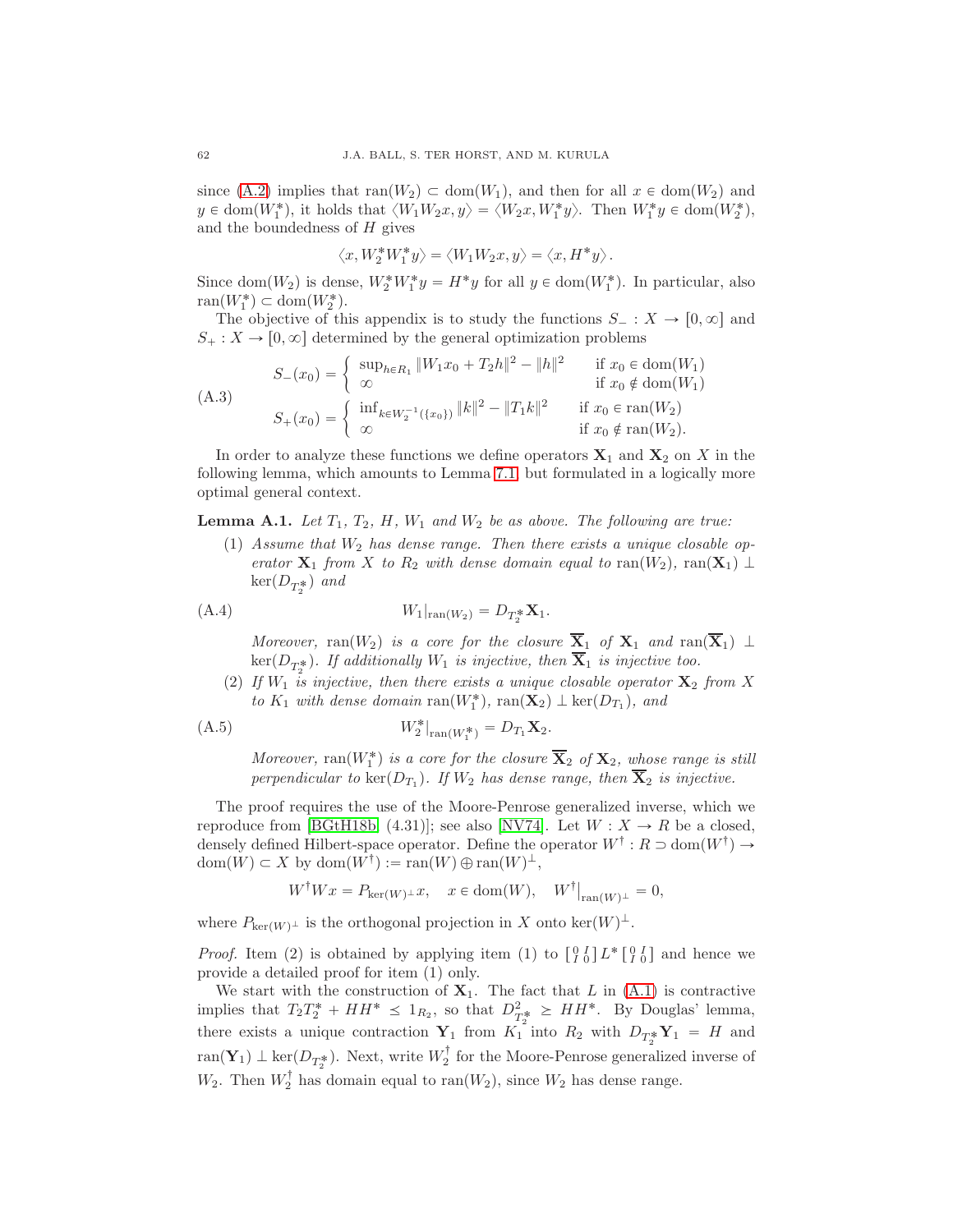Now we define

$$
\mathbf{X}_1 := \mathbf{Y}_1 W_2^{\dagger}.
$$

We claim that this operator  $X_1$  has the required properties. Clearly,  $X_1$  is a welldefined operator with dense domain dom $(X_1) = \text{ran}(W_2)$ . Furthermore,

$$
D_{T_2^*} \mathbf{X}_1 = D_{T_2^*} \mathbf{Y}_1 W_2^{\dagger} = H W_2^{\dagger} = W_1 W_2 W_2^{\dagger} = W_1|_{\text{ran}(W_2)}.
$$

We have  $ran(\mathbf{X}_1) \subset ran(\mathbf{Y}_1)$  so that also  $ran(\mathbf{X}_1) \perp ker(D_{T_2^*})$ . This establishes that  $X_1$  has the stated properties. If  $X'_1$  also has these properties, then  $ran(X_1 - X'_1) \subset$  $\ker(D_{T_2^*}) \cap \ker(D_{T_2^*})^{\perp}$ , so that  $\mathbf{X}'_1 = \mathbf{X}_1$ , and uniqueness is also clear.

Next we prove that  $X_1$  is closable. Let  $\{x_k\}_{k\geqslant 0}$  be a sequence in dom $(X_1)$  = ran( $W_2$ ) such that  $x_k \to 0$ . Assume that  $\mathbf{X}_1 x_k \to y \in R_2$ . Then

$$
\lim_{k \to \infty} W_1 x_k = \lim_{k \to \infty} D_{T_2^*} \mathbf{X}_1 x_k = D_{T_2^*} y
$$

since  $D_{T_2^*}$  is bounded and  $\mathbf{X}_1 x_k \to y$ . Since  $W_1$  is closed and we have  $x_k \to 0$ while  $W_1x_k \to D_{T_2^*}y$ , we see that  $0 = W_10 = D_{T_2^*}y$ . Since  $\mathbf{X}_1x_k \perp \text{ker}(D_{T_2^*})$ , also  $y \perp \ker(D_{T_2^*})$ . But then  $D_{T_2^*}y = 0$  implies  $y = 0$ , and hence  $\mathbf{X}_1$  is closable.

Write  $\overline{X}_1$  for the closure of  $X_1$ . Then  $X_1 = \overline{X}_1|_{ran(W_2)}$  and it follows by the definition of the closure of a closable operator that  $ran(W_2)$  is a core of  $\overline{X}_1$ . Moreover,  $ran(\overline{\mathbf{X}}_1) \subset \overline{ran(\mathbf{X}_1)} \subset \text{ker}(D_{T_2^*})^{\perp}.$ 

Let  $x \in \text{dom}(\overline{\mathbf{X}}_1)$  with  $\overline{\mathbf{X}}_1x = 0$ . Then there exists a sequence  $\{x_k\}_{k\in\mathbb{Z}_+}$  in  $dom(\mathbf{X}_1) = ran(W_2)$  such that  $x_k \to x$  in X and  $\mathbf{X}_1 x_k \to 0$  in  $R_2$ . Since  $D_{T_2^*}$  is bounded, we have

$$
\lim_{k \to \infty} W_1 x_k = \lim_{k \to \infty} D_{T_2^*} \mathbf{X}_1 x_k = D_{T_2^*} 0 = 0.
$$

Thus  $x_k \to x$  and  $W_1x_k \to 0$ . The fact that  $W_1$  is a closed operator implies that  $x \in \text{dom}(W_1)$  and  $W_1x = 0$ . If  $W_1$  is injective, then  $x = 0$ , and it follows that  $\mathbf{X}_1$ is also injective in that case.

Let  $X_1$  and  $X_2$  be as defined in Lemma [A.1](#page-61-0) with closures  $\overline{X}_1$  and  $\overline{X}_2$ . By Theorem VIII.32 in [\[RS80\]](#page-60-14),  $\overline{X}_1$  and  $\overline{X}_2$  admit polar decompositions:

$$
\overline{\mathbf{X}}_1 = U_1 |\overline{\mathbf{X}}_1|
$$
 and  $\overline{\mathbf{X}}_2 = U_2 |\overline{\mathbf{X}}_2|$ ,

where for  $k = 1, 2, |\overline{\mathbf{X}}_k| = (\overline{\mathbf{X}}_k^* \overline{\mathbf{X}}_k)^{\frac{1}{2}}$  is the positive self-adjoint square root of  $\overline{\mathbf{X}}_k^* \overline{\mathbf{X}}_k$ , which has dom $(|\overline{\mathbf{X}}_k|) = \text{dom}(\overline{\mathbf{X}}_k)$ . If  $\mathbf{X}_k$  is injective, then  $\overline{\mathbf{X}}_k$  is injective, and  $U_k$  is then an isometry with ran $(U_k)$  equal to the closure of the range of  $\mathbf{X}_k$ .

<span id="page-62-0"></span>**Theorem A.2.** Let  $T_1$ ,  $T_2$ ,  $H$ ,  $W_1$  and  $W_2$  be as above with  $W_1$  injective and  $W_2$ having dense range. Define  $S_-$  and  $S_+$  as in [\(A.3\)](#page-61-1). Then ran( $W_2$ ) is contained in the domains of  $|\mathbf{\overline{X}}_1|$  and  $|\mathbf{\overline{X}}_2|^{-1}$  and we have

$$
S_{-}(x_0) = ||\overline{\mathbf{X}}_1|x_0||^2 \quad and \quad S_{+}(x_0) = ||\overline{\mathbf{X}}_2|^{-1}x_0||^2, \quad \text{for } x_0 \in \text{ran}(W_2).
$$

Moreover,  $ran(W_2)$  is a core for  $|\overline{X}_1|$  and  $ran(W_1^*)$  is a core for  $|\overline{X}_2|$ .

*Proof.* We start with the formula for  $S_{-}$ . First note that

$$
ran(W_2) = dom(\mathbf{X}_1) \subset dom(\mathbf{X}_1) = dom(|\mathbf{X}_1|).
$$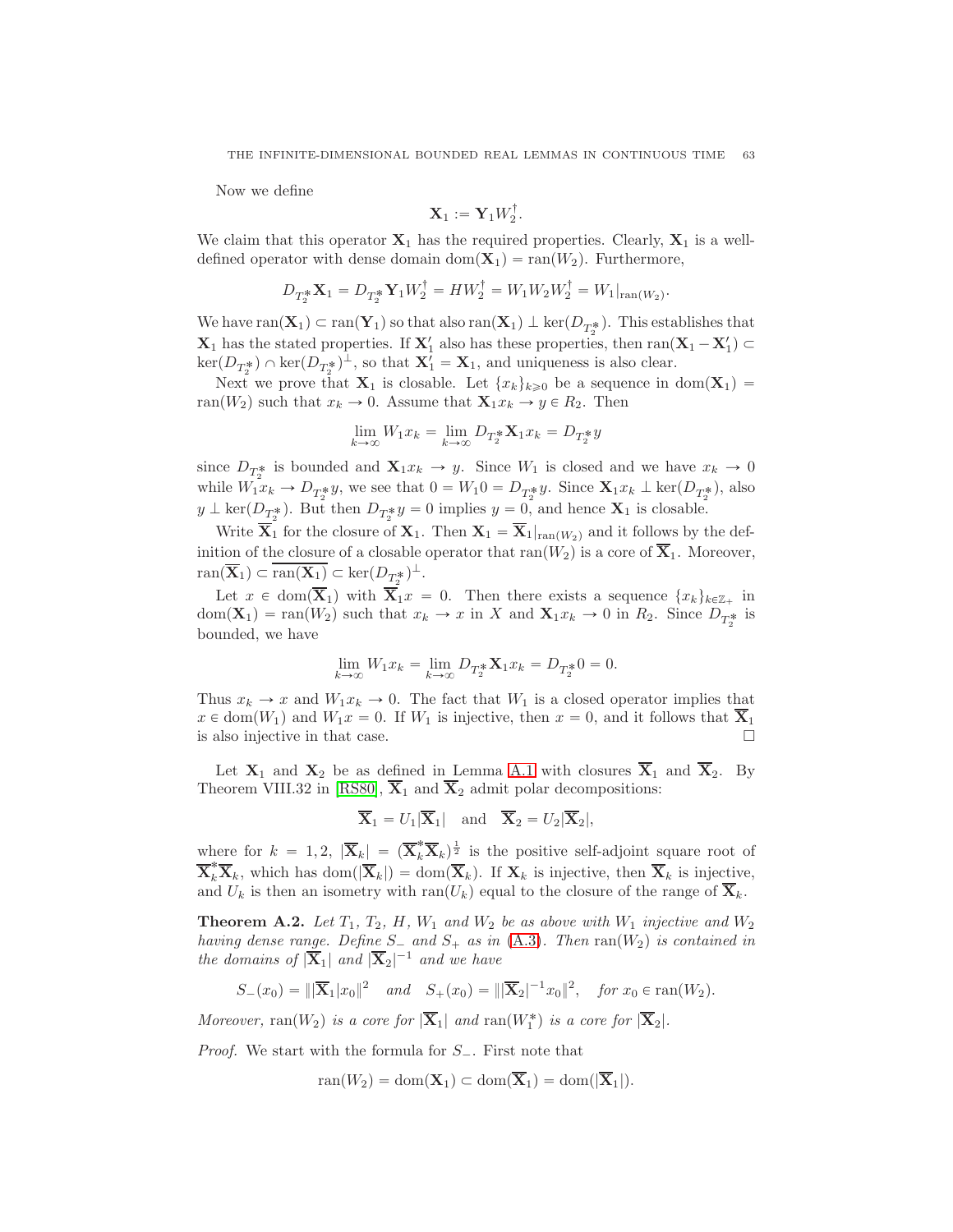Let  $x_0 \in \text{ran}(W_2)$  and  $h \in R_1$ . Then  $W_1x_0 = D_{T_2^*}\mathbf{X}_1x_0$  and

<span id="page-63-0"></span>
$$
||W_1x_0 + T_2h||^2 - ||h||^2 = ||D_{T_2^*}\mathbf{X}_1x_0 + T_2h||^2 - ||h||^2
$$
  
(A.6)  

$$
= ||D_{T_2^*}\mathbf{X}_1x_0||^2 + 2\operatorname{Re}\langle D_{T_2^*}\mathbf{X}_1x_0, T_2h\rangle + ||T_2h||^2 - ||h||^2
$$
  

$$
= ||D_{T_2^*}\mathbf{X}_1x_0||^2 + 2\operatorname{Re}\langle D_{T_2^*}\mathbf{X}_1x_0, T_2h\rangle - ||D_{T_2}h||^2.
$$

Furthermore,  $T_2^* D_{T_2^*} = D_{T_2} T_2^*$ , see for instance [\[GGK93,](#page-59-19) p. 665], and then

$$
\langle D_{T_2^*}\mathbf{X}_1x_0,T_2h\rangle=\langle T_2^*D_{T_2^*}\mathbf{X}_1x_0,h\rangle=\langle D_{T_2}T_2^*\mathbf{X}_1x_0,h\rangle=\langle T_2^*\mathbf{X}_1x_0,D_{T_2}h\rangle,
$$

so that

$$
2 \operatorname{Re} \langle D_{T_2^*} \mathbf{X}_1 x_0, T_2 h \rangle = 2 \operatorname{Re} \langle T_2^* \mathbf{X}_1 x_0, D_{T_2} h \rangle
$$
  
=  $||T_2^* \mathbf{X}_1 x_0||^2 + ||D_{T_2} h||^2 - ||T_2^* \mathbf{X}_1 x_0 - D_{T_2} h||^2$ .

Inserting this back into [\(A.6\)](#page-63-0), we obtain

$$
||W_1x_0 + T_2h||^2 - ||h||^2 = ||D_{T_2^*}\mathbf{X}_1x_0||^2 + ||T_2^*\mathbf{X}_1x_0||^2 - ||T_2^*\mathbf{X}_1x_0 - D_{T_2}h||^2
$$
  
=  $\langle (1 - T_2T_2^*)\mathbf{X}_1x_0, \mathbf{X}_1x_0 \rangle + \langle T_2T_2^*\mathbf{X}_1x_0, \mathbf{X}_1x_0 \rangle$   
-  $||T_2^*\mathbf{X}_1x_0 - D_{T_2}h||^2$   
=  $||\mathbf{X}_1x_0||^2 - ||T_2^*\mathbf{X}_1x_0 - D_{T_2}h||^2$ .

Hence we find that

$$
S_{-}(x_{0}) = \|\mathbf{X}_{1}x_{0}\|^{2} - \inf_{h \in R_{1}} \|T_{2}^{*}\mathbf{X}_{1}x_{0} - D_{T_{2}}h\|^{2}
$$
  
=\|\overline{\mathbf{X}}\_{1}|x\_{0}\|^{2} - \inf\_{h \in R\_{1}} \|T\_{2}^{\*}\mathbf{X}\_{1}x\_{0} - D\_{T\_{2}}h\|^{2}.

It remains to show that the infimum over  $R_1$  is 0. By construction  $ran(\mathbf{X}_1) \perp$  $\ker(D_{T_2^*})$ , and hence  $\mathbf{X}_1 x_0$  is in  $\overline{\text{ran}(D_{T_2^*})}$ . Note that  $T_2^*$  maps  $\overline{\text{ran}(D_{T_2^*})}$  into ran $(D_{T_2})$ , since for every  $w \in \text{ran}(D_{T_2^*})$ , there exists a sequence  $v_k$ , such that  $D_{T_2^*}v_k \to w$  and then

$$
T_2^* w = \lim_{k \to \infty} T_2^* D_{T_2^*} v_k = \lim_{k \to \infty} D_{T_2} T_2^* v_k \in \overline{\text{ran}(D_{T_2})}.
$$

Thus  $T_2^* \mathbf{X}_1 x_0$  is in  $\overline{\text{ran}(D_{T_2})}$ , and this implies that we can approximate  $T_2^* \mathbf{X}_1 x_0$ with vectors of the form  $D_{T_2}h$ ,  $h \in R_1$ , so that the infimum is 0, as claimed.

Now we turn to  $S_+$ . We first argue that the factorization  $(A.5)$  transfers to

(A.7) 
$$
W_2 = \mathbf{X}_2^* D_{T_1}|_{\text{dom}(W_2)}.
$$

Indeed, for all  $x \in \text{ran}(W_1^*) = \text{dom}(\mathbf{X}_2)$  and  $k \in \text{dom}(W_2)$ , since  $\text{ran}(W_1^*) \subset$ dom $(W_2^*)$  and  $D_{T_1}$  is bounded, we see that

<span id="page-63-1"></span>
$$
\left\langle x,W_2k\right\rangle =\left\langle W_2^*x,k\right\rangle =\left\langle D_{T_1}\mathbf{X}_2x,k\right\rangle =\left\langle \mathbf{X}_2x,D_{T_1}k\right\rangle ,
$$

from which we see that  $D_{T_1} k \in \text{dom}(\mathbf{X}_2^*)$  and  $\mathbf{X}_2^* D_{T_1} k = W_2 k$  as claimed.

The polar decomposition  $\overline{\mathbf{X}}_2 = U_2 |\overline{\mathbf{X}}_2|$  gives  $\overline{\mathbf{X}}_2^* = |\overline{\mathbf{X}}_2| U_2^*$  by the boundedness of  $U_2$ . Hence  $W_2 = |\mathbf{\overline{X}}_2| U_2^* D_{T_1}|_{\text{dom}(W_2)}$  and it follows that  $\text{ran}(W_2) \subset \text{ran}(|\mathbf{\overline{X}}_2|)$  $dom(|\overline{\mathbf{X}}_2|^{-1}).$